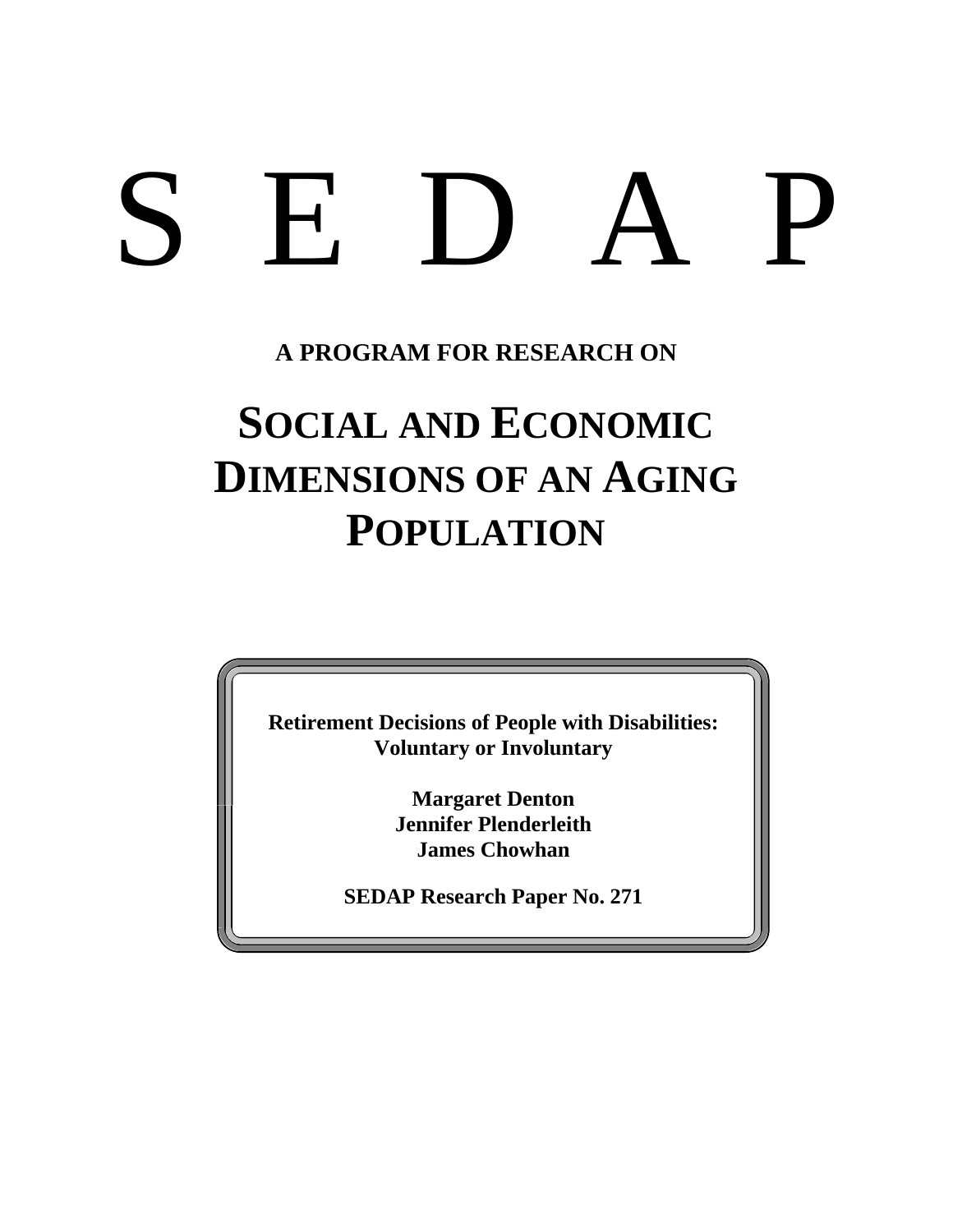For further information about SEDAP and other papers in this series, see our web site: http://socserv.mcmaster.ca/sedap

> Requests for further information may be addressed to: Secretary, SEDAP Research Program Kenneth Taylor Hall, Room 426 McMaster University Hamilton, Ontario, Canada L8S 4M4 FAX: 905 521 8232 e-mail: sedap@mcmaster.ca

# **Retirement Decisions of People with Disabilities: Voluntary or Involuntary**

**Margaret Denton Jennifer Plenderleith James Chowhan**

**SEDAP Research Paper No. 271**

#### June 2010

The Program for Research on Social and Economic Dimensions of an Aging Population (SEDAP) is an interdisciplinary research program centred at McMaster University with co-investigators at seventeen other universities in Canada and abroad. The SEDAP Research Paper series provides a vehicle for distributing the results of studies undertaken by those associated with the program. Authors take full responsibility for all expressions of opinion. SEDAP has been supported by the Social Sciences and Humanities Research Council since 1999, under the terms of its Major Collaborative Research Initiatives Program. Additional financial or other support is provided by the Canadian Institute for Health Information, the Canadian Institute of Actuaries, Citizenship and Immigration Canada, Indian and Northern Affairs Canada, ICES: Institute for Clinical Evaluative Sciences, IZA: Forschungsinstitut zur Zukunft der Arbeit GmbH (Institute for the Study of Labour), SFI: The Danish National Institute of Social Research, Social Development Canada, Statistics Canada, and participating universities in Canada (McMaster, Calgary, Carleton, Memorial, Montréal, New Brunswick, Queen's, Regina, Toronto, UBC, Victoria, Waterloo, Western, and York) and abroad (Copenhagen, New South Wales, University College London).

This paper is cross-classified as No. 439 in the McMaster University QSEP Research Report Series.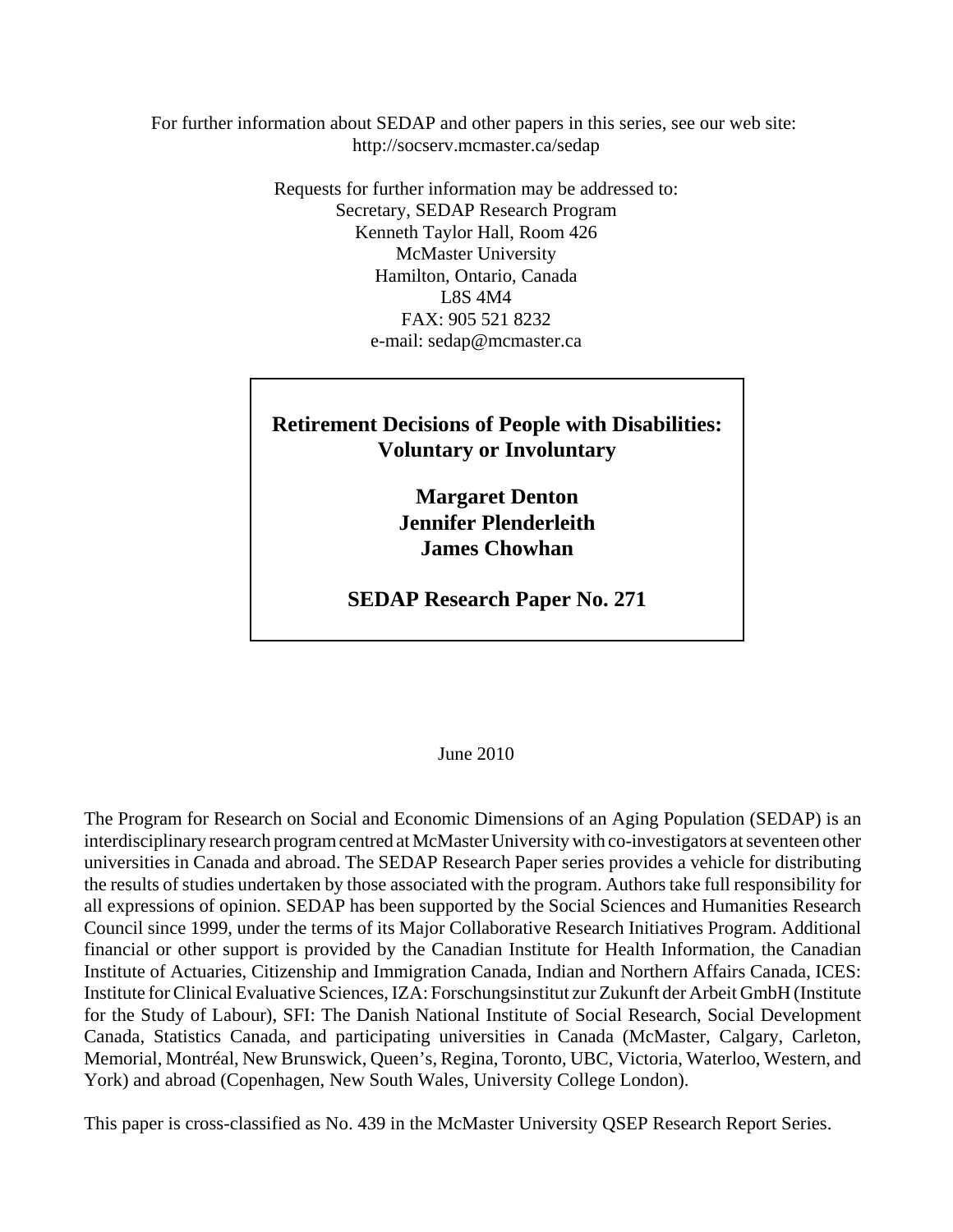#### Margaret Denton, Jennifer Plenderleith and James Chowhan\*

#### **Abstract:**

While some retirement is welcomed and on-time, other retirements are involuntary or forced due to the loss of a job, an early retirement incentive, a health problem, mandatory retirement, lack of control with too many job strains, or to provide care to a family member. An analysis of the 2002 Canadian General Social Survey reveals that 27% of retirees retired involuntarily. This research focuses on the disabled population in Canada and considers factors that influence voluntary and involuntary retirement. Further, consideration is given to the economic consequences of retiring involuntarily. This research will examine issues surrounding retirement and disability through statistical analysis of the Canadian Participation and Activity Limitations Survey (PALS) 2006 data. Methods include the use of descriptive statistics and logistic regression analysis to determine the characteristics associated with involuntary retirement. This study found that those who retired involuntarily were more likely to have the following socio‐demographic and socio‐ economic characteristics: age 55 or less, less than high‐school education, live in Quebec, rent their home, and have relatively low income. They were also more likely to be worse off financially after retirement and to be receiving social assistance or a disability benefit. In terms of disability, the likelihood of retiring involuntarily was greater for those with poor health at retirement, the age of onset was over 55, higher level of severity, and multiple types of disability. For the discussion, a social inequalities framework is used, where health selection into involuntary retirement depends on social location defined by age and education. Policy initiatives that reduce the effects of disability, and allow individuals to remain in or return to the labour force such as workplace accommodations are discussed.

#### **R**J**sum**J**:**

Alors que certains départs à la retraite sont bienvenus et planifiés, d'autres sont involontaires ou forcés suite à une perte d'un emploi, une prime de retraite anticipée, un problème de santé, la retraite obligatoire, l'absence de contrôle de trop nombreuses contraintes liés au travail, ou la nécessité de fournir des soins à un membre de la famille. Une analyse de l'Enquête sociale générale canadienne de 2002 révèle que 27% des retraités sont partis à la retraite contre leur gré. Cette recherche se concentre sur la population des personnes handicapées au Canada et examine les facteurs qui influencent les départs volontaires et involontaires à la retraite. Une attention particulière est portée sur les conséquences économiques des départs involontaires à la retraite. Cette recherche permet d'examiner les questions entourant le départ à la retraite et l'invalidité par l'analyse statistique des données de l'Enquête sur la participation et les limitations d'activités (EPLA) de 2006. Les méthodes comprennent l'utilisation de statistiques descriptives et une analyse de régression logistique pour déterminer les caractéristiques associées à la retraite involontaire. Cette étude révèle que les personnes ayant pris leur retraite involontairement démontraient davantage les caractéristiques socio‐ démographiques et socio‐économiques suivantes: être âgé de 55 ans ou moins, avoir un niveau d'éducation inférieur au secondaire, vivre au Québec, être locataire de son logement, et avoir des revenus relativement faibles. Ils étaient également plus susceptibles d'être moins bien lotis financièrement après le départ à la retraite et de recevoir de l'aide sociale ou une pension d'invalidité. En termes des effets de l'invalidité, notre étude démontre que la probabilité d'un départ involontaire à la retraite est plus importante pour les personnes en mauvais état de santé lors du départ à la retraite, dont les signes apparurent à plus de 55 ans, avec le niveau de sévérité du handicap, et souffrant d'handicaps multiples. Notre discussion repose sur un cadre social des inégalités dans lequel le choix du départ à la retraite involontaire pour des raisons de santé dépend de la situation sociale définie par l'âge et le niveau d'éducation. Les initiatives politiques visant à réduire les effets du handicap, afin de permettre de demeurer ou de retourner sur le marché du travail facilité par des projets comme l'aménagement du milieu de travail sont aussi discutées.

**Keywords:** Retirement, Disabled, Health, Labour Force

**JEL Classification:** J14

<sup>\*</sup> We would like to thank Human Resources and Skills Development Canada (HRSDC) for its financial support for this project.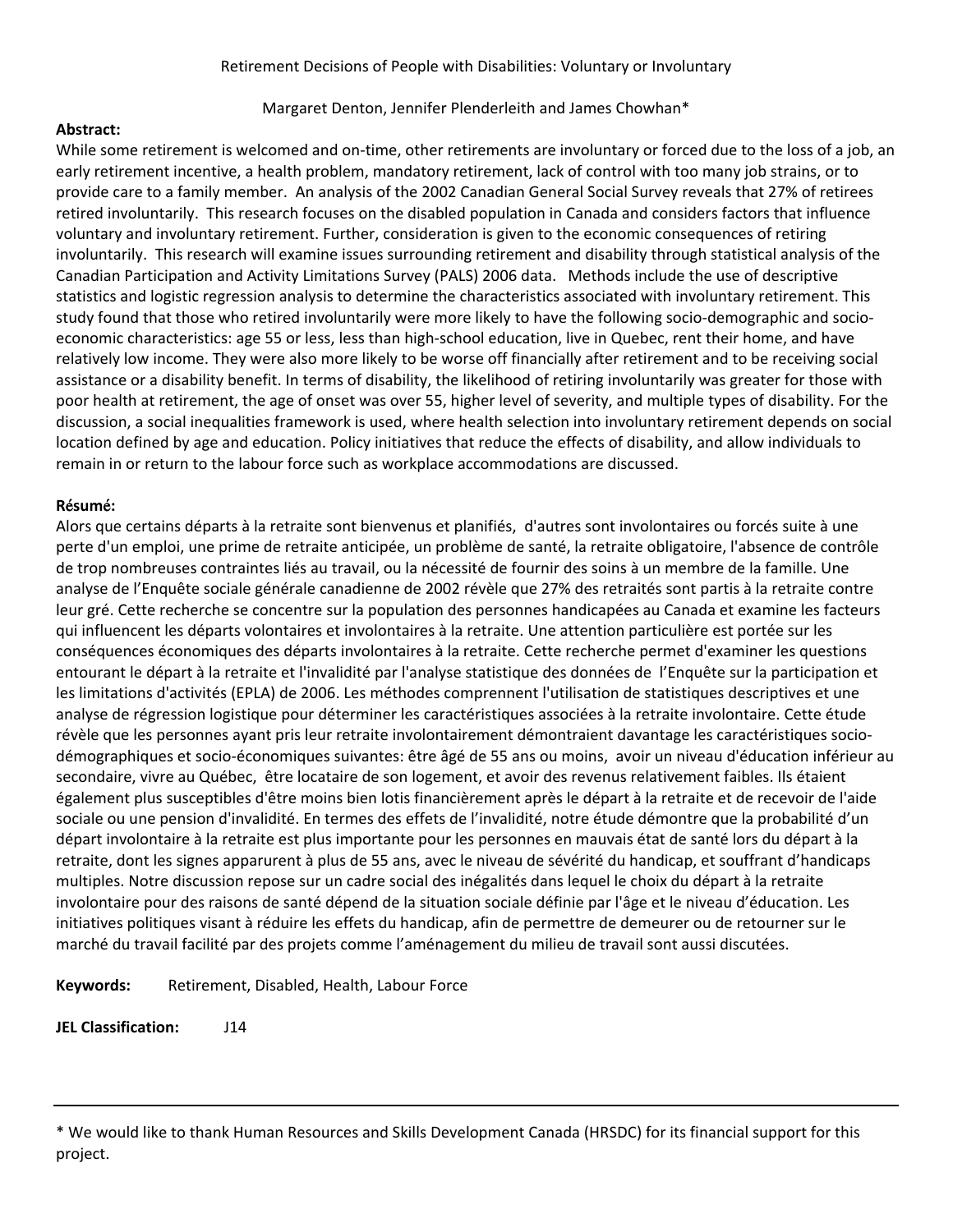| <b>Table of Contents</b> |  |
|--------------------------|--|
|--------------------------|--|

| Persons with Disabilities are Disadvantaged in Terms of their Labour Force Participation12     |  |
|------------------------------------------------------------------------------------------------|--|
|                                                                                                |  |
|                                                                                                |  |
|                                                                                                |  |
|                                                                                                |  |
|                                                                                                |  |
|                                                                                                |  |
|                                                                                                |  |
| Socio-Demographic, Health and Disability, Retirement and Socio-Economic Characteristics of the |  |
|                                                                                                |  |
|                                                                                                |  |
|                                                                                                |  |
|                                                                                                |  |
| Disentangling the Differences: Logistic Regression Analyses of Involuntary Retirement  40      |  |
|                                                                                                |  |
|                                                                                                |  |
|                                                                                                |  |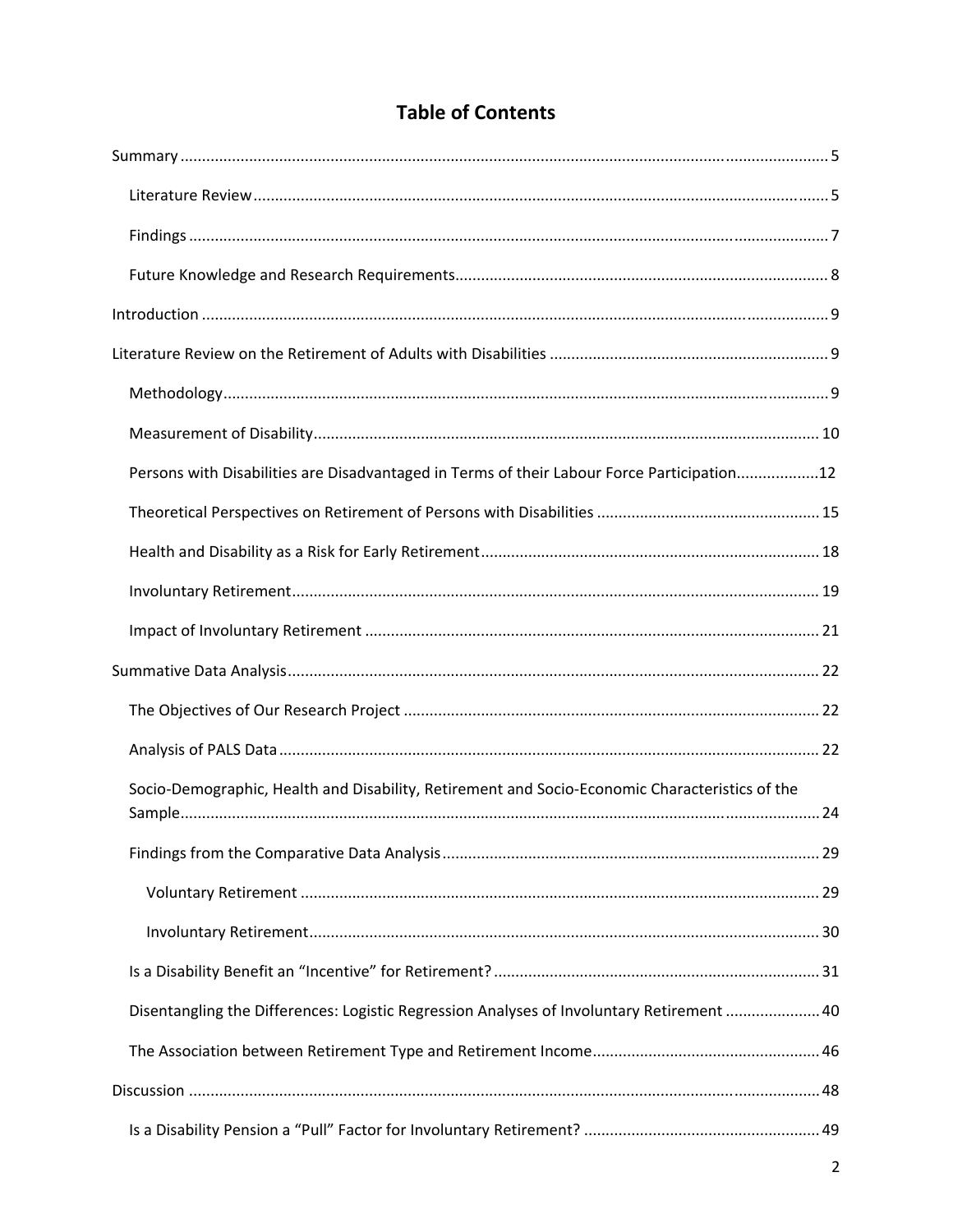| Impact of Type of Retirement on the Income Security of People with Disabilities50                       |
|---------------------------------------------------------------------------------------------------------|
|                                                                                                         |
| Preventing Involuntary Retirement and Maintaining Persons with Disabilities in the Labour Market        |
| Knowledge on Work, Retirement and Disability would be Greatly Enhanced by the Availability of           |
|                                                                                                         |
|                                                                                                         |
|                                                                                                         |
|                                                                                                         |
|                                                                                                         |
|                                                                                                         |
| <b>TABLES</b>                                                                                           |
| Table 1. Socio-demographic, and Socio-Economic Characteristics of Persons with Disabilities Persons     |
| Table 2. Income Sources, Persons with Disabilities who have Retired from the Labour Force, Age 15-74    |
| Table 3. Benefits Received by Persons with Disabilities who have Retired from the Labour Force, Age 15- |
| Table 4. Health and Disability Characteristics of Persons with Disabilities who have Retired from the   |
| Table 5. Voluntary and Involuntary Retirement by Socio-demographic and Socio-Economic                   |
| Table 6. Voluntary and Involuntary Retirement By Income Sources, Persons with Disabilities, Age 15-74   |
| Table 7. Voluntary and Involuntary Retirement by Health and Disability Characteristics of Persons with  |
| Table 8a. Voluntary and Involuntary Retirement by Benefits Received for Persons with Disabilities, Aged |
| Table 8b. Multivariate Logistic Regression: Receipt of Benefits by Socio-demographic and Retirement     |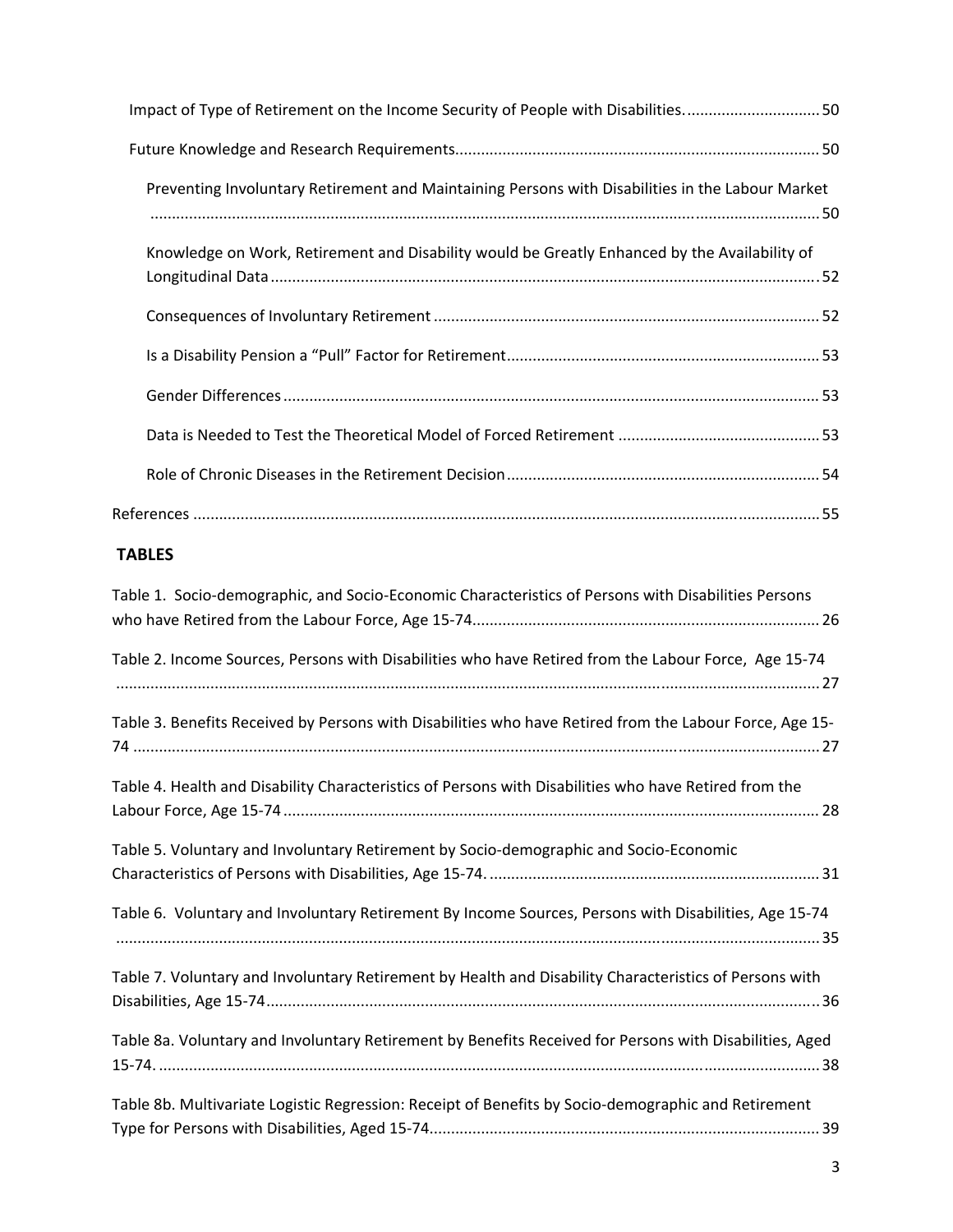| Table 9. Multivariate Logistic Regression: Involuntary Retirement by Socio-Demographic and Socio-   |  |
|-----------------------------------------------------------------------------------------------------|--|
| Table 10. Multivariate Logistic Regression: Involuntary Retirement by Health and Disability         |  |
| Table 11. Income by Voluntary and Involuntary Retirement, Persons with Disabilities, Age 15-74.  47 |  |
| Table 12. Multiple Least Squared and Logistic Regression: Income by Voluntary and Involuntary       |  |
| <b>APPENDICIES</b>                                                                                  |  |
| Appendix A. Description of the Selection Criteria and Variables Used from the PALS 63               |  |
|                                                                                                     |  |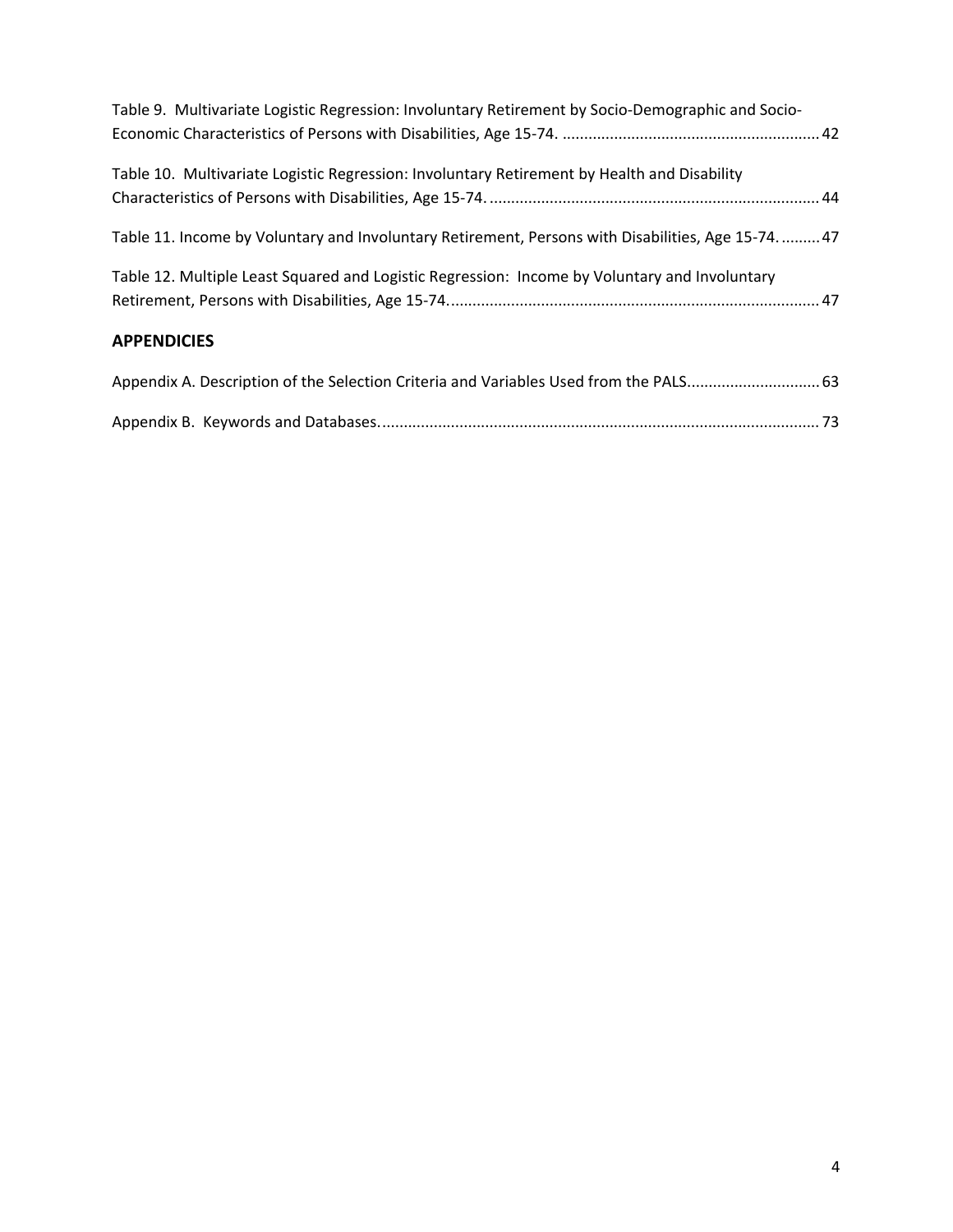### **Summary Literature Review**

The three main reasons workers retire are health, wealth and labour market redundancy. While some retirement is welcomed and on-time, other retirements are involuntary or forced due to a health problem, mandatory retirement, the loss of a job, an early retirement incentive lack of control, job strains, or to provide care to a family member. Recent data from Statistics Canada reveals that about one‐quarter of retirees retired involuntarily and illness or disability is the number one reason for involuntary retirement in Canada.

The labour force activity of Canadians with disabilities has become an important policy topic in recent years. However the estimates of the number of people with disabilities depend on the definition. Both subjective and objective measures of disability have been used but researchers point to the problem of endogeneity or justification bias with the self‐reported measures and measurement errors with both the subjective and objective measures. They recommend using both subjective and objective measures of disability to estimate the influence of disability on labour market activity.

A review of the international literature on the effects of health/disability on labour market outcomes show a consistent negative employment effect of health/disability on labour force participation. The type of disability, the severity of the disability and the age of onset are all important determinants of labour force participation. Research shows that there may be sociodemographic and productivity differences between disabled and non‐disabled workers that may magnify the health effects, however when these differences are controlled, only about half of the difference in labour force participation is explained.

This paper focuses on the retirement experiences of persons with disabilities and two theoretical perspectives are considered to explain retirement transitions. The economic model considers both push and pulls factors to explain the retirement decision. However, it is argued that the economic model does not offer a satisfactory explanation because explanations of voluntariness have to include conditions of choice in retirement decisions and that retirement decisions, whether voluntary or involuntary, operate with a context of the individuals' socio‐ demographic characteristics, their work and retirement context. The life course perspective provides a lens for studying involuntary retirement decisions of people with disabilities. Time, process and context are all key components of a life course perspective. Retirement is seen as a life course transition and involuntary retirement, which is an unsynchronised event, is the function of the intersection of a number of trajectories including health, past education, skills and training, and work history and current historical trends such as globalization of economic activity, rapid technological development and a transformation of the industrial structure of the economy.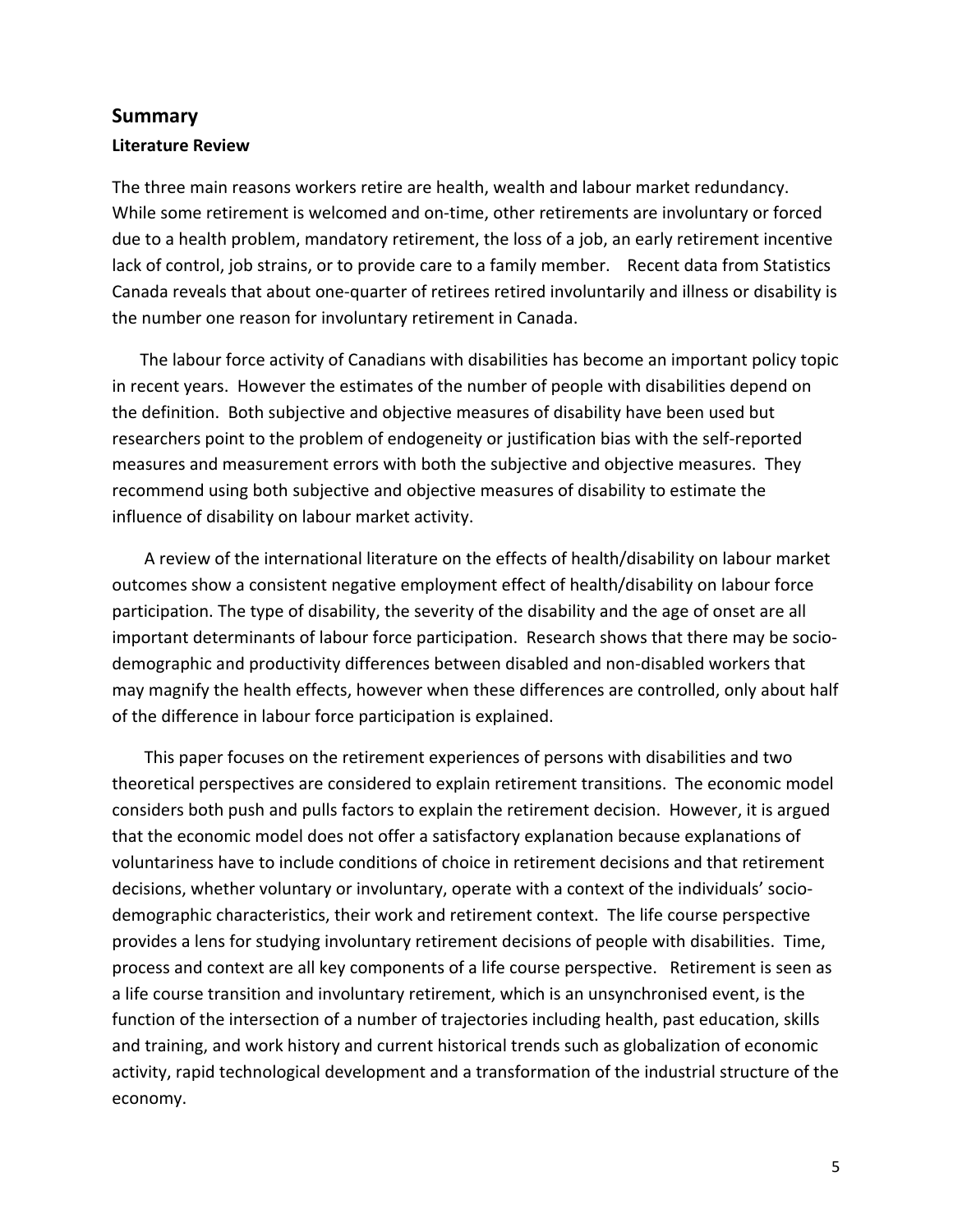The literature on retirement for health reasons is much more limited; there is a smaller body of international literature that demonstrates that poor health or a change in health is a risk or pathway to early retirement. A number of studies have investigated the dynamic effects of health on the labour force participation and transitions of workers and found that it is not just poor health but "health shocks" or declines in health that help explain early retirement behaviour.

There is very little international or Canadian research on involuntary retirement per se. Voluntary or involuntary retirements are differentially associated with socio‐demographic, health and disability and socio-economic factors. For example, those who retire involuntarily are more likely to do so for a health reason, a job disruption, or for care obligations whereas, those who retire voluntarily may have pensions and savings that make their retirement financially viable and they may be more likely to retire to pursue leisure or to spend more time with their families. A few studies suggest the impact of retiring involuntarily may have a negative impact on health and financial well‐being.

 There is virtually no research on the retirement of persons with disabilities and the objectives of this research is to address this gap by answering the following questions:

- 1. What are the key socio‐economic characteristics of people with disabilities who voluntarily choose to retire versus those who involuntarily retire?
- 2. What are the key factors that influence the retirement decisions of people with disabilities? (For example, is there a link between severity of disability and involuntary retirement? Type of disability? Onset of disability? Type of employment?)
- 3. How does retirement affect the income security of people with disabilities who involuntarily retire from the workforce?

The sample selected for analysis is from the 2006 Participation and Activity Limitations Survey (PALS) and the 2006 Census Data. The 2006 PAL data allows an investigation of how disability and the experience of barriers affect the decision to retire and if involuntary retirement has an impact on income. This sample used for analysis includes persons with disabilities, aged 15‐74, who had retired either voluntarily or involuntarily from the labour force during the period 2001 to 2006. The retirement questions were only asked to people aged 15‐ 74 who had retired within this time frame.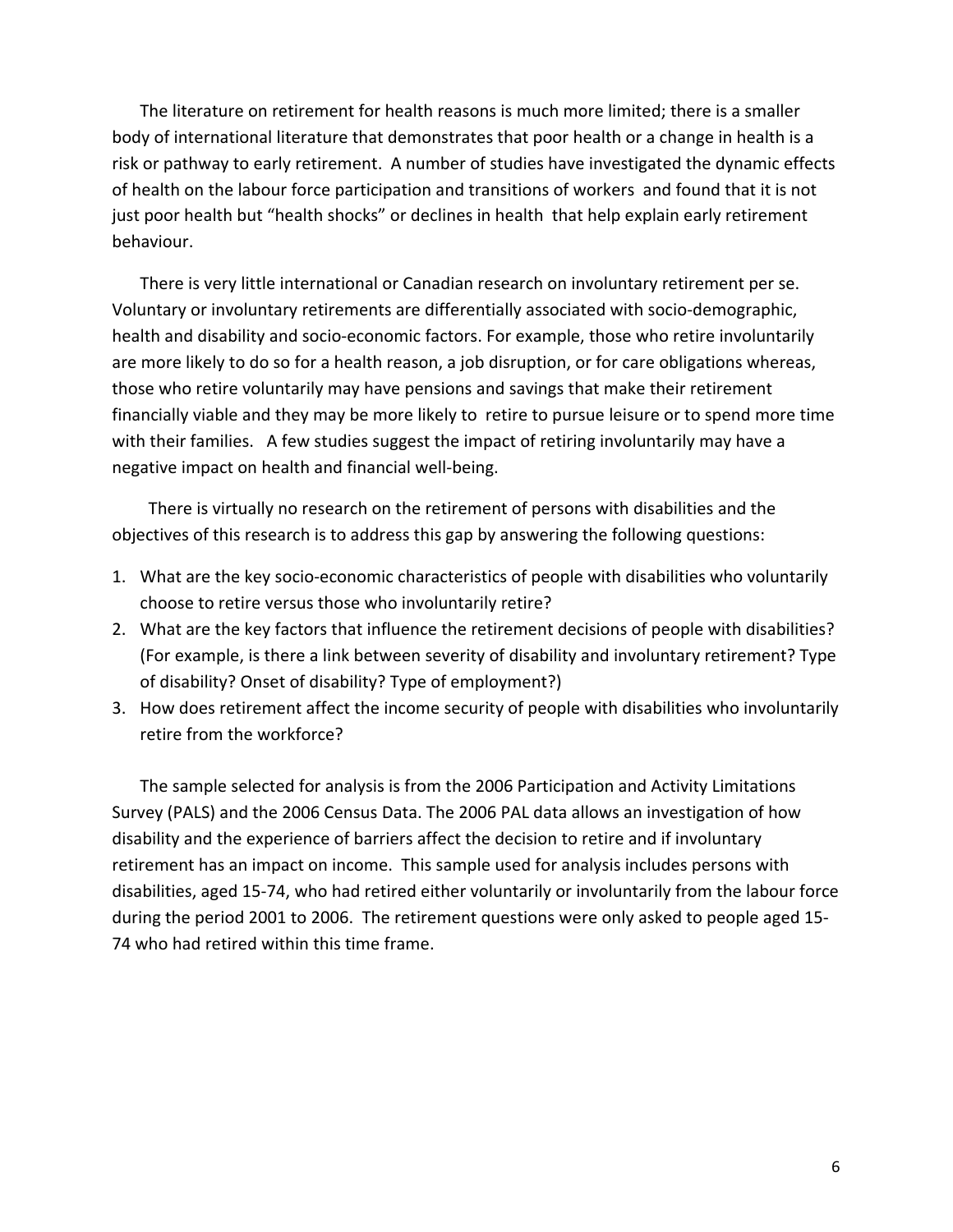#### **Findings**

The analysis of the 2006 PALS has shown that Canadians with a disability have a much higher rate of involuntary retirement than the general population. Of those who retired during the period 2001 to 2006, 39% retired involuntarily from the labour force.

The profile of Canadians with disabilities who had retired from the labour force is very heterogeneous in socio‐demographic, geographic and socio‐economic characteristics. The study found that some groups of people with a disability are clearly at higher risk of involuntary retirement than others and they include those under the age of 54, those who have lower levels of education, those who were classified as having economic family or unattached individual household incomes below the low income cut off point after taxes and those who are immigrants or non permanent residents.

This analysis points to the importance of considering age of onset as a precursor to involuntary retirement. Employed Canadians who were born with or acquired a disability before the age of 35 were least likely to report involuntary retirement. Persons who acquired their disability after age 55 were the most likely to report involuntary retirement, followed by those aged 35‐44.

Fair or poor health at the time of retirement, severe or very severe disabilities and multiple disabilities increase the likelihood of involuntary retirement. Those who retired due to their condition, either completely or partially, were much more likely to report involuntary retirement. These findings suggest that involuntary retirement is often due to a "health shock"—the sudden onset of a disability or a dramatic change in a disabling condition that prevents people from continuing in the workforce.

Some types of disability put Canadians at greater risk of involuntary retirement than others. In particular, persons with an agility disability were most at risk of involuntary retirement.

The literature suggested that a disability benefit may be an incentive to early retirement or "pull" factor to retirement. An examination of the association between type of retirement and the receipt of various types of disability benefits show that persons with a disability who retired involuntarily are more likely to receive a disability benefit than those who retired voluntarily.

PALS data is cross-sectional in nature—that is collected at one point in time, it does not allow us to look at the causal effect of the type of retirement on income security. However, the association between type of retirement and income security shows that persons with disabilities who retired involuntarily are much more likely than those who retired voluntarily to be below the low income cut off after taxes.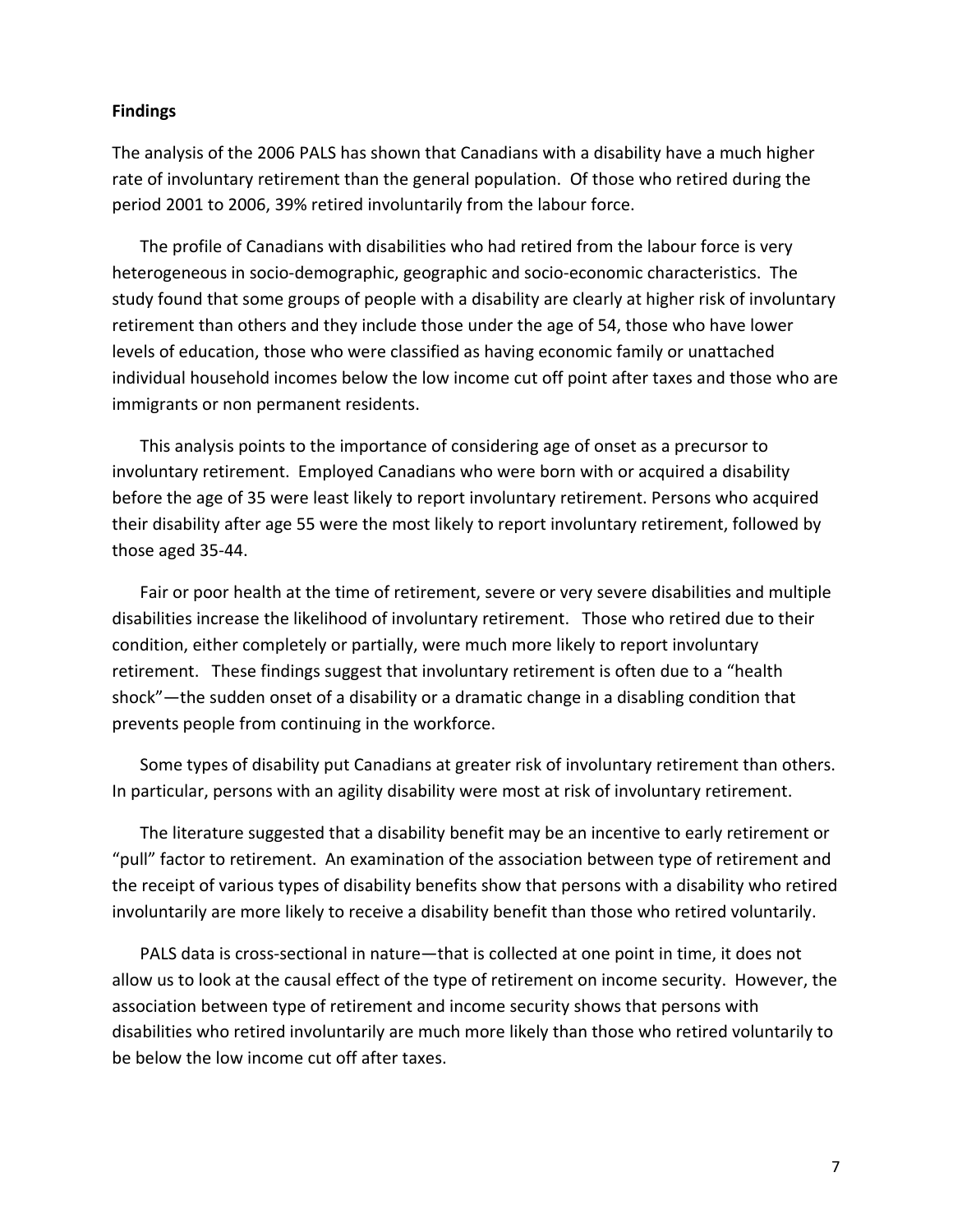#### **Future Knowledge and Research Requirements**

The review of the literature and the analysis of the 2006 PALS have suggested a number of areas for research. They include:

- Given the interest of some older Canadians to continue to participate in the labour force and the benefits of their continued employment to the economy, research should address issues that would remove impediments and provide incentives for persons with disabilities to extend their working lives. This could include: the use of technology, the acceptance by employers and unions of more flexibility in the workplace, changes in attitudes towards persons with disabilities and their capabilities and the need to provide work‐place accommodation.
- Knowledge on work, retirement and disability would be greatly enhanced by the availability of longitudinal data. Future areas of research could include: the dynamic nature of disability, as well as the impact of the retirement decision on the health and well being and economic security of Canadians with a disability.
- Future research on the impact of disability pensions as a "pull" factor for retirement is needed. The PALS data suggest an effect; persons with disabilities who retire involuntarily are more likely to receive a disability benefit. Further investigation is warranted. In particular, qualitative studies that provide persons with disabilities perspectives on the retirement decision may be beneficial to understanding the role that disability benefits play in the decision to retire.
- Research suggests that women's retirement experiences are very different from men's because of the gendering of work and family life. Therefore, more research should be directed towards the impact of the interactions between family roles and work on the retirement decision, gender differences in factors leading to retirement and the consequences of involuntary retirement for women with disabilities.
- The life course perspective was found to be a useful model for studying the retirement decision. However, a better test of this framework would require both the collection of longitudinal data, as well as additional information on the multiple reasons given for why people retire (beyond their health condition) as well as more information on the work and family context.
- Further research is warranted on the role of chronic diseases in causing work limitations leading to involuntary retirement. Given that the main causes of work limitations are musculoskeletal, circulatory, or due to a work‐place injury, the role that chronic disease, plays in involuntary retirement would be of interest, especially given new treatments that prevent disabling conditions and pain and return to work programs.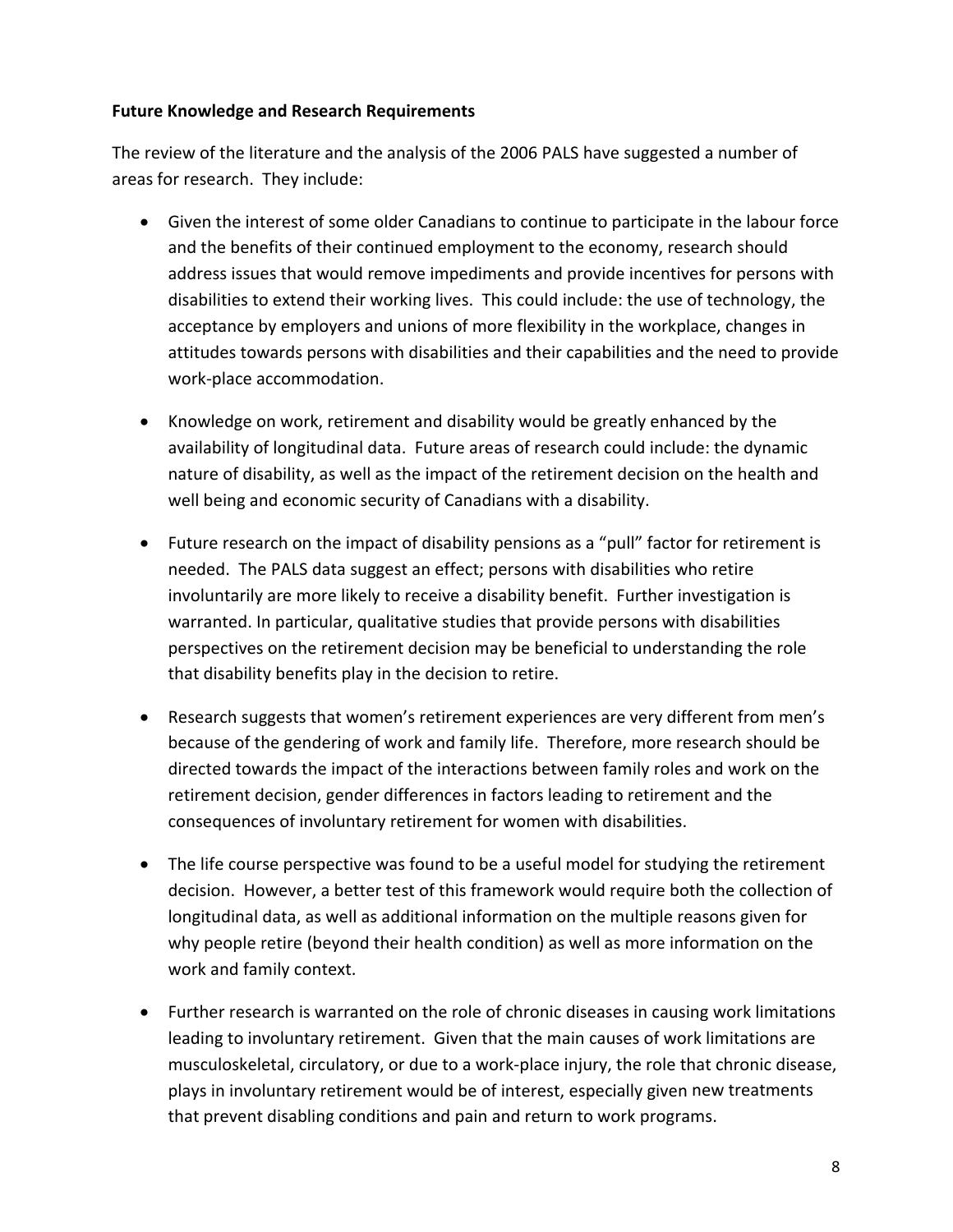#### **Introduction**

Research has shown that the three main reasons workers retire from the labour market are health, wealth and labour market redundancy (Myles, 2002). While some retirement is welcomed and on-time, other retirements are involuntary or forced due to the loss of a job (Osberg, 1988), an early retirement incentive (Frenken, 1991), a health problem, mandatory retirement (Schellenberg, 1994), lack of control with too many job strains (Trucotte & Schellenberg, 2005), or to provide care to a family member (McDonald et al., 2000a). Poor health is one of the most frequently reported reasons for early retirement (Morissette, Schellenberg and Silver 2004; Pyper, 2006). An analysis of the 2002 General Social Survey (GSS) reveals that 27% of retirees retired involuntarily (Schellenberg & Silver, 2004). Illness or disability is the number one reason for involuntary retirement in Canada (Statistics Canada, 1997).

Voluntary or involuntary retirements are differentially associated with socio‐demographic, health and disability and socio‐economic factors. For example, those who retire involuntarily are more likely to do so for a health reason or a job disruption, whereas, those who retire voluntarily may have pensions and savings that make their retirement financially viable. This review will consider the impact of these characteristics for adults with disabilities on voluntary and involuntary retirement.

This research will examine issues surrounding retirement and disability through statistical analysis of the Participation and Activity Limitations Survey (PALS) 2006 data. In particular, it will examine the influence of disability on people's retirement decisions, the factors that influence whether someone retires voluntarily or involuntarily, the barriers that affect the decision to retire and if involuntary retirement has an impact on income security.

# **Literature Review on the Retirement of Adults with Disabilities Methodology**

The literature review examines the existing literature and research on the retirement of adults with disabilities. It focuses on the Canadian case, but also includes international literature and research where appropriate. It begins with a review of the literature on the measurement of disability and a brief overview of the incidence of disability in the Canadian population including a description of the types of disabilities, and the dynamic nature of disability. This is followed by an examination of the labour force participation of persons with disabilities. Briefly we discuss retirement in Canada, then turn to theoretical perspectives useful for understanding the predictors of voluntary and involuntary retirement. Health and disability as a risk for retirement is discussed and finally the limited research on involuntary retirement is presented.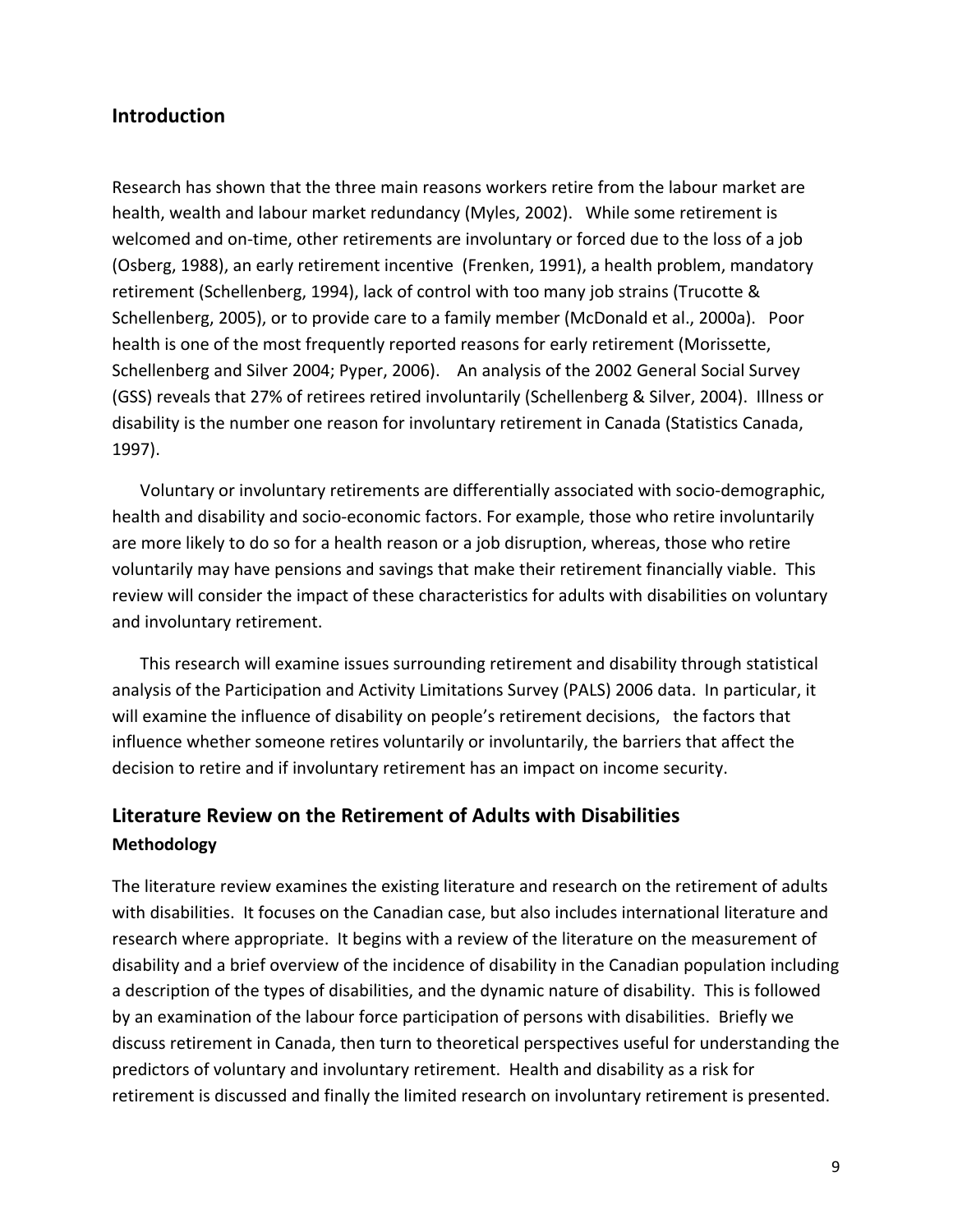The methodology for selecting the literature reviewed included selecting a set of key words a) related to the dependent variables b) related to the independent variables c) relating to both the dependent and independent variables. The following scholarly formats were searched for articles dating back to 1990: a) peer‐reviewed articles, b) books, c) Statistics Canada publications, and d) conference papers/proceeding. To locate related peer‐reviewed articles researchers used the keywords to search multiple databases such as: AgeLine, JSTOR, Social science abstracts, sociology abstracts, Sociology: A SAGE Full‐Text Collection, Scholars Portal Search. Again, using key words relevant books and book chapters were identified through search engines such as: ebrary. Publications such as Health Reports, Perspectives etc., produced by Statistics Canada were also searched. Internationally there have been a number of studies done, such as the Health and Retirement Study and these websites were searched for pertinent information.

See Appendix A for a list of both the databases and the search criteria which are used.

#### **Measurement of Disability**

The low employment rate of people with disabilities has become an important policy topic in recent years. However the number of people with disabilities and the number of people with work-limiting disabilities depend on the definition one employs and the definition of disability is one of the major issues in the field.

Disability is a measure of limitations in activities such as working or keeping house, it is not an attribute such as gender. There are two main ways in which the existence of disability can be determined from survey data: individuals' assessment of their own condition (i.e., subjective measures), and self reported information on specific health conditions (i.e., objective measures). The method of measurement is an important issue because the estimates of labour market outcomes such as employment participation rates, wage rates or pathways to retirement depend on the definition of disability that is used. Researchers have noted the possible selection biases and measurement errors associated with each type of measure.

In many labour force and health surveys such as the Canadian Community Health Survey and the Labour Force Survey, survey respondents are asked if they have a health conditions that limits the kind or amount of work that they can perform. The main advantage of such a question is that respondents give direct information on work ability. As Melanie Jones points out in her review of the existing evidence on the impact of disability on labour market outcomes, "determining whether an individual has a long‐term health problem, that limits the kind or amount of work, are both subjective and there may be social and economic incentives to misreport disability status" and thus overestimate the impact of disability on employment status (2008:4). It is argued that an individual's declaration may depend on their preference for work and the possibility of claiming disability benefits. In particular, answers to survey questions about work‐limiting disability in the context of labour force withdrawal are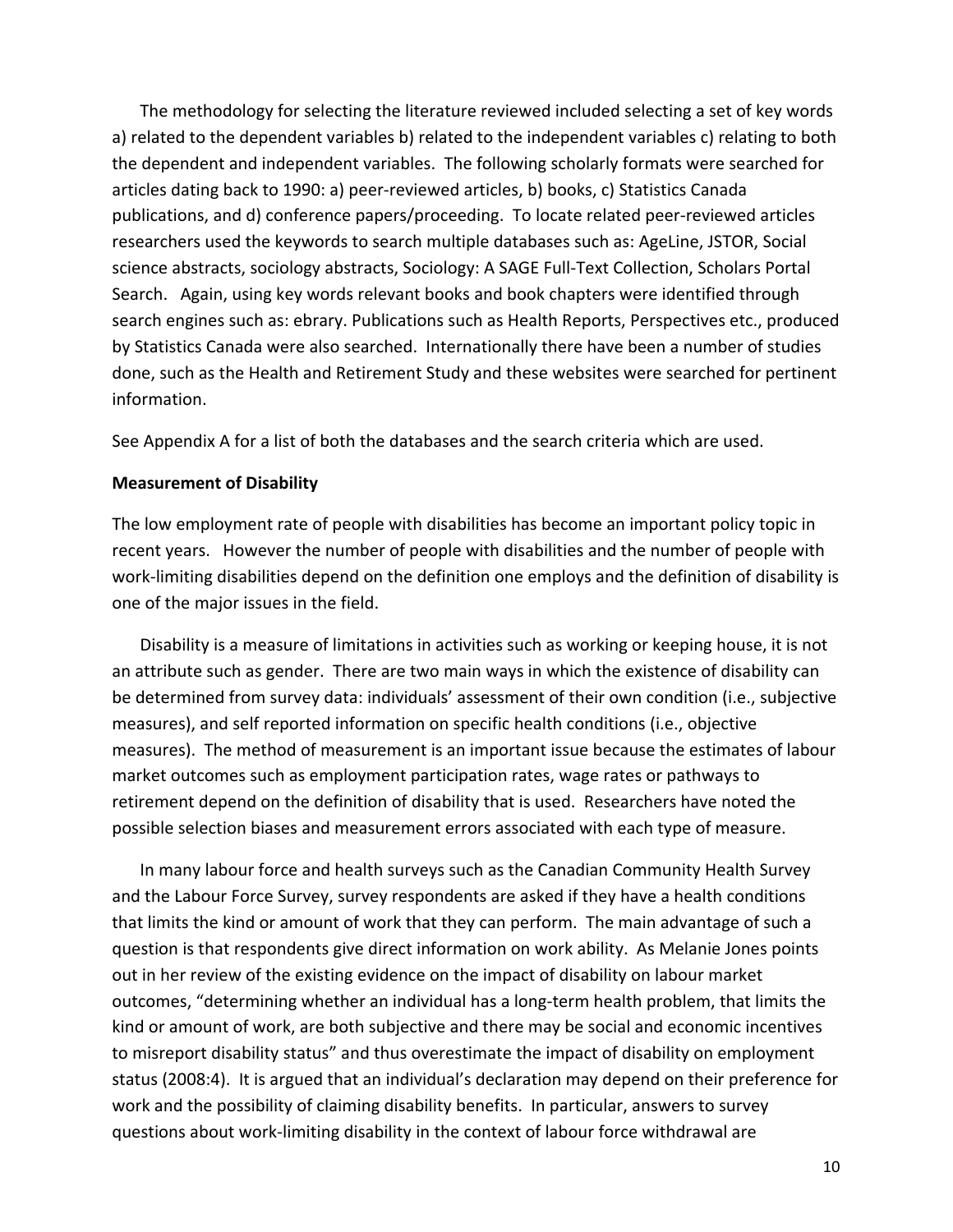hopelessly entangled with the need to justify it (McDonough and Amick, 2001). This has been labelled the "justification bias" (disability as a justification for choosing non‐employment) or "health selection" out of the labour force and it is a methodological issue because self‐reported disability status is likely to be endogenous, meaning that disability status is not independent of labour force participation, and this can lead to biased estimates of the effect of disability on employment. (Bound, 1991; Disney, Emmerson & Wakefield, 2004; McDonough et al., 2001). Further, there is an additional endogeneity problem if nonparticipation actually affected health (Stern, 1989).

The second method uses self reported information on specific health conditions or more objective measures of health and may include information on self‐reported or physician diagnosed chronic health conditions, functional limitations, impairment specific information and health indices (Campolieti, 2009). Although these measures are less likely to suffer from justification bias, the information on disability is less likely to be closely related to limitations on work and thus suffers from measurement error (Bound, 1991; Jones, 2008).

Whereas, the endogeneity of self‐reported measures will overestimate the effect of disability on labour market outcomes, and the measurement error associated with the more objective measures will underestimate the true effect, research studies typically use both objective and subjective measures to estimate the influence of disability on labour market activity (Stern 1989; Kruse & Hale, 2003) and to eliminate the endogeneity of disability (Disney et al., 2004; Campolieti, 2002). According to Jones "This procedure enables aspects of ill health that have the most influence on self‐reported health to be identified, and measures the extent to which self‐reported disability represents true work limiting disability" (2008:6).

Self-reported disability is also subject to measurement error for a number of reasons including: fear of stigmatization, individual differences in the perception of work limiting disability, occupational differences, accessibility of the workplace, technological advances, employment opportunities and policy changes (Campolieti, 2002; Kruse & Schur, 2003; Jones, 2008). Some individuals may have disability that they do not perceive as work limiting and therefore this measure would underestimate the number of people with disabilities (Burkauser et al., 1995). This measurement error is also compounded across countries where cultures, institutions and policies differ. Banks et al., (2004) found that the difference in self‐reported disability across countries was partly due to international differences in disability thresholds.

While, work‐limiting definitions are not ideal, nationally representative data sets still use them to monitor trends in labour market outcomes and to understand differences in labour force participation or income differences. However, they may differ from the method used to assess the validity of a disability benefit claim or disability as defined by legislation. The appropriate definition of disability will depend on the issue being studied. For the purposes of PALS, persons with disabilities are those who reported difficulties with daily living activities, or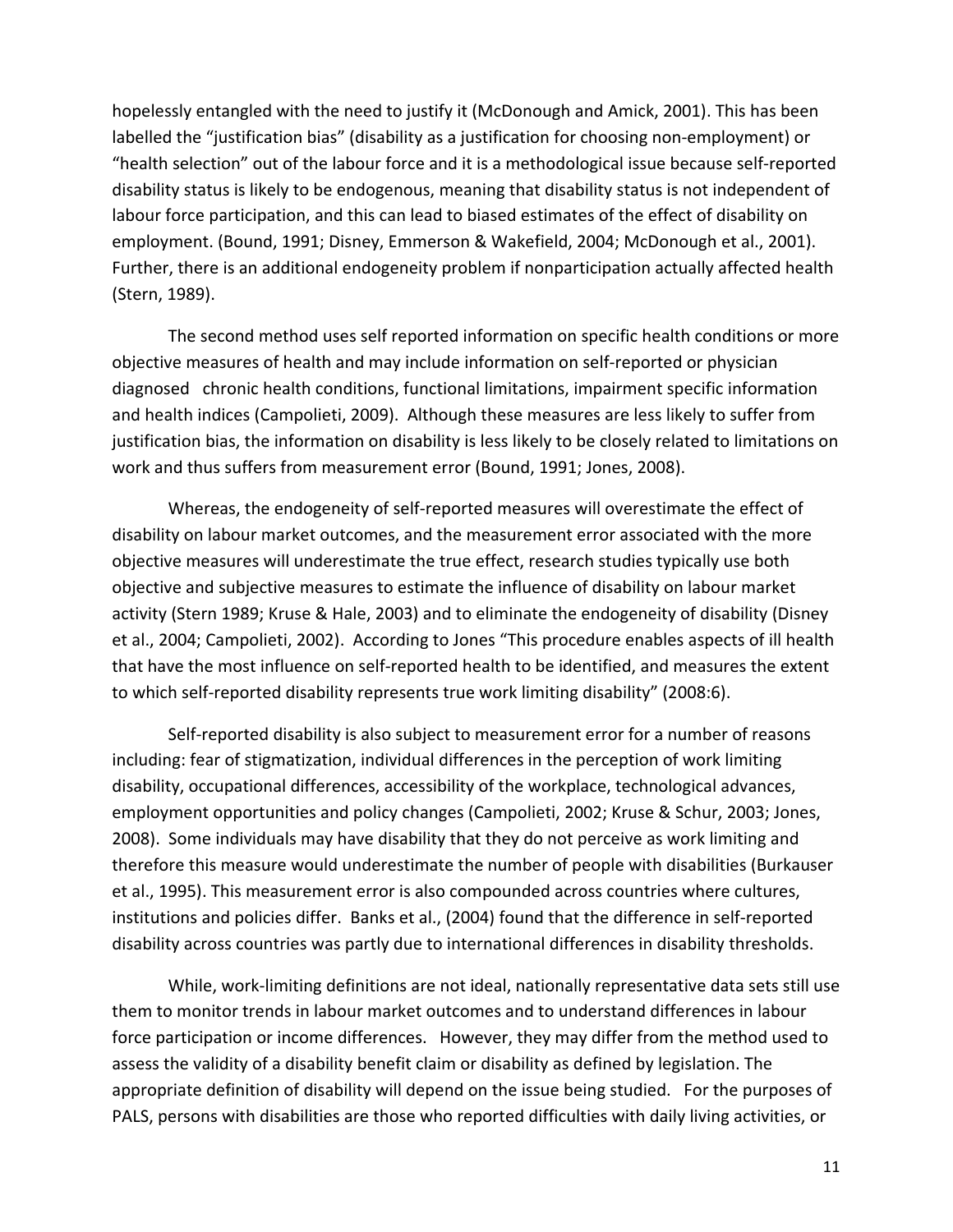who indicated that a physical or mental condition or a health problem reduced the kind or amount of activities that they can do (Statistics Canada, 2007a).

#### **Persons with Disabilities are Disadvantaged in Terms of their Labour Force Participation**

Data from the Participation and Activity Limitation Survey (PALS) indicates that in 2006 an estimated 4.4 million Canadians – one out of every seven in the population or 14%—reported having a disability (Statistics Canada, 2007a). A review of the international literature on the effects of health/disability on labour market outcomes shows that the focus of the literature has been on wage discrimination (for a review of studies see Baldwin & Johnson, 2001; Jones, 2008), however studies show that the impact of health/disability on labour force participation is more dramatic. Study after study has demonstrated a consistent negative employment effect of health/disability on labour force participation (Baldwin & Johnson, 1994, 1995; Kidd et al., 2000; Mein et al., 2000; Jones, 2008; Yelin & Trupin, 2003; McGarry, 2004; Pelkowski et al., 2004). This effect is found both for the subjective measures of self‐perceived health and activity limitation as well as the more objective measures of functional health and chronic disease. As well, each measure of disability is shown to have strong and independent effects on participation (Stern, 1989).

There are a few studies that examine the impact of disability/health status on labour force participation in Canada and their findings are limited due to the fact that the Canadian studies primarily use cross‐sectional surveys, many of which are no longer collected, they use a wide variety of measures of health/disability and they lack a core set of findings (Campolieti, 2002). In contrast, the disability literature from the US and the UK has benefited from the use of a consistent longitudinal data set—the Health and Retirement Survey—which covers all aspects of disability and disability insurance systems including the effects of disability/health on labour force participation, earnings and the disincentive effects of disability benefits, and an examination of the wage effect (Baldwin & Johnson, 2001; Jones, 2008).

Hum and Simpson (1996) used the Canadian Labour Market Activity Survey to show that compared to persons without disabilities, persons with disabilities have lower participation rates, average hours of work and average earnings. Campolieti (2002) used the 1994/1995 wave of the National Population Health Survey to estimate the effect of disability status (using the activity limitation question) on Canadian males age 45 to 64, controlling for differences in chronic diseases, types of disability, body mass index, age, household size, marital status, education and the provincial unemployment rate and found that disability status has a large effect on the labour force participation of older men. In an analysis of the longitudinal SLID data, Galarneau and Radulescu (2009) show that for many persons with disabilities, the effects of disability extend beyond the period of disability in terms of lower participation rates, annual work hours, and lower incomes.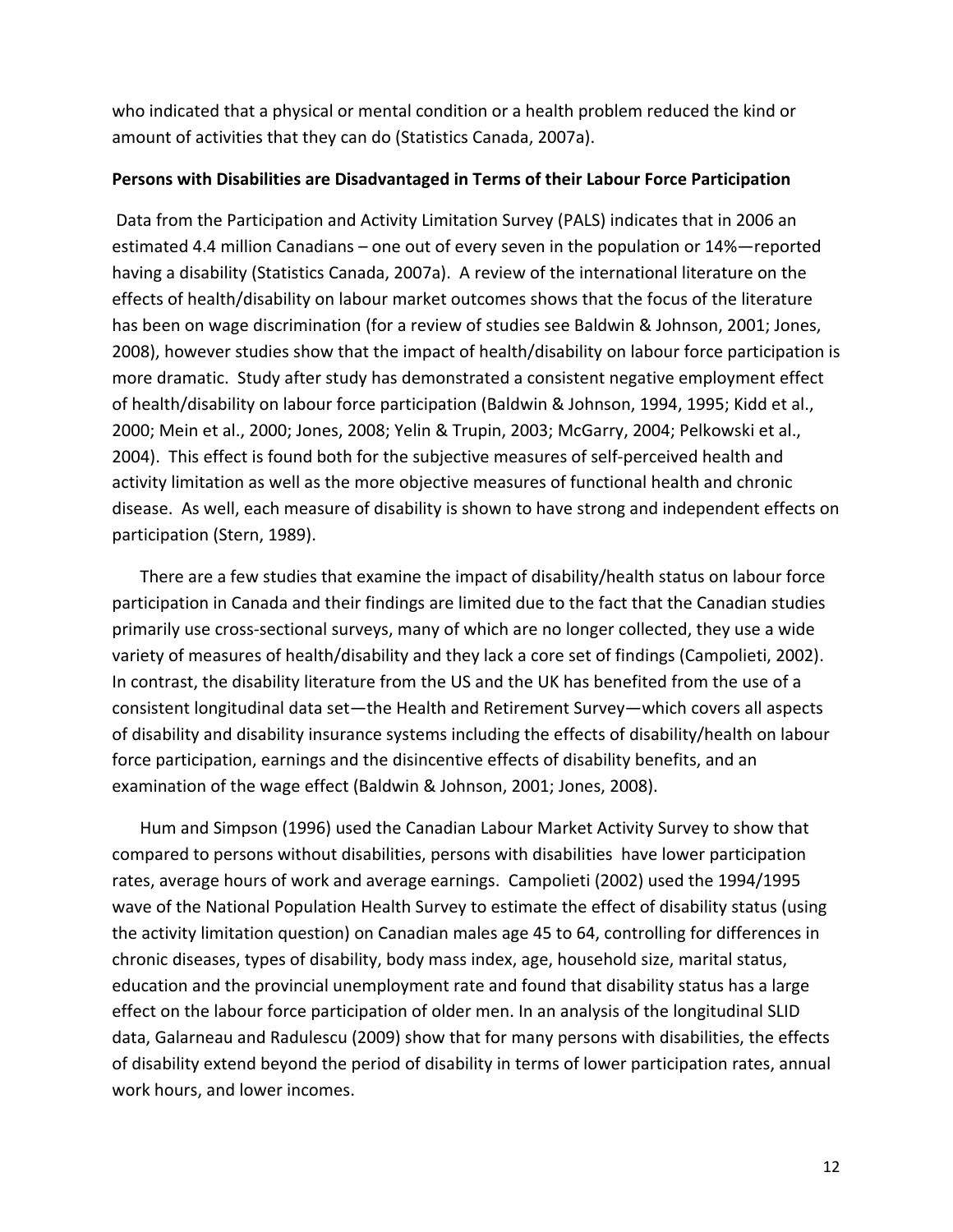Statistics Canada recently published an analytical paper that provides data on the participation rates of Canadians with disabilities using the PALS 2006 (Statistics Canada, 2008). This study shows that persons with disabilities are much less likely to participate in the labour force than persons without disabilities. In 2006 the labour force participation rate for Canadians aged 15 to 64 was 80%, while those with a disability had a rate of 56%. The labour force participation rates decrease with age beginning at about age 55 for Canadians without a disability and at age 45 for those who are disabled. Whereas 65% of Canadians without a disability age 55 to 64 are in the labour force, the participation rate for those who are disabled is 42%. More men than women with a disability are in the labour force (59% vs. 53% respectively) and the gender difference increases with age, so that by age 55‐64, 37% of women with a disability are employed as compared to 46% of men. There are also provincial differences in labour force participation rate for those with a disability. The western provinces have higher participation rates than average whereas Quebec, Ontario and the eastern provinces all have lower participation rates. Other studies suggest that persons with disabilities are concentrated in non‐standard forms of employment, including part‐time, temporary and self‐ employment that have lower wages and fewer benefits (Schur & Kruse, 2002; Schur, 2003; Yelin & Trupin, 2003; Hotchkiss, 2004). Further, research on the labour force participation of persons with disabilities suggest that they may be concentrated in low skilled jobs (Jones, 2008) in physical occupations (Loprest et al., 1995) and in health care and social assistance occupations (Williams, 2006).

The type of disability, the severity of the disability and the age of onset are all important determinants of labour force participation. Several international studies show that those suffering from a mental health condition are less likely to be employed (Blackaby et al., 1999; Jones et al., 2003). Zwerling et al., (2002) finds considerable variety in the propensity to work depending on the type of mental health problem. Persons with disabilities related to cardiovascular disease, musculoskeletal disease and respiratory disease are also less likely to work (Zwerling et al., 2002). Persons who have multiple health problems are also less likely to be employed (Jones et al., 2003; McDonnall et al., 2008; Galarneau & Radulescu, 2009). Jenkins and Rigg (2003), in an analysis of the British Household Panel Survey (BHPS), found that individuals who experienced disability onset were typically more disadvantaged before onset than those without a disability. They were more likely to have lower pre‐disability incomes, were less likely to be in paid work and to have lower levels of education. Using the Canadian Labour Market Survey, Hum and Simpson (1996) show that severity has an important influence on all labour market outcomes and that sensory disabilities are not associated with labour market disadvantage. Statistics Canada (2008) has also demonstrated that labour force participation decreases with the severity of the disability. 70% of those who rate their disability as mild are in the labour force as compared to 60% of those with a moderate disability and 42% with a severe disability. Labour force participation also varies by the type of disability as follows: hearing (58%), pain (56%), agility (50%), mobility (49%), seeing (48%), learning (46%),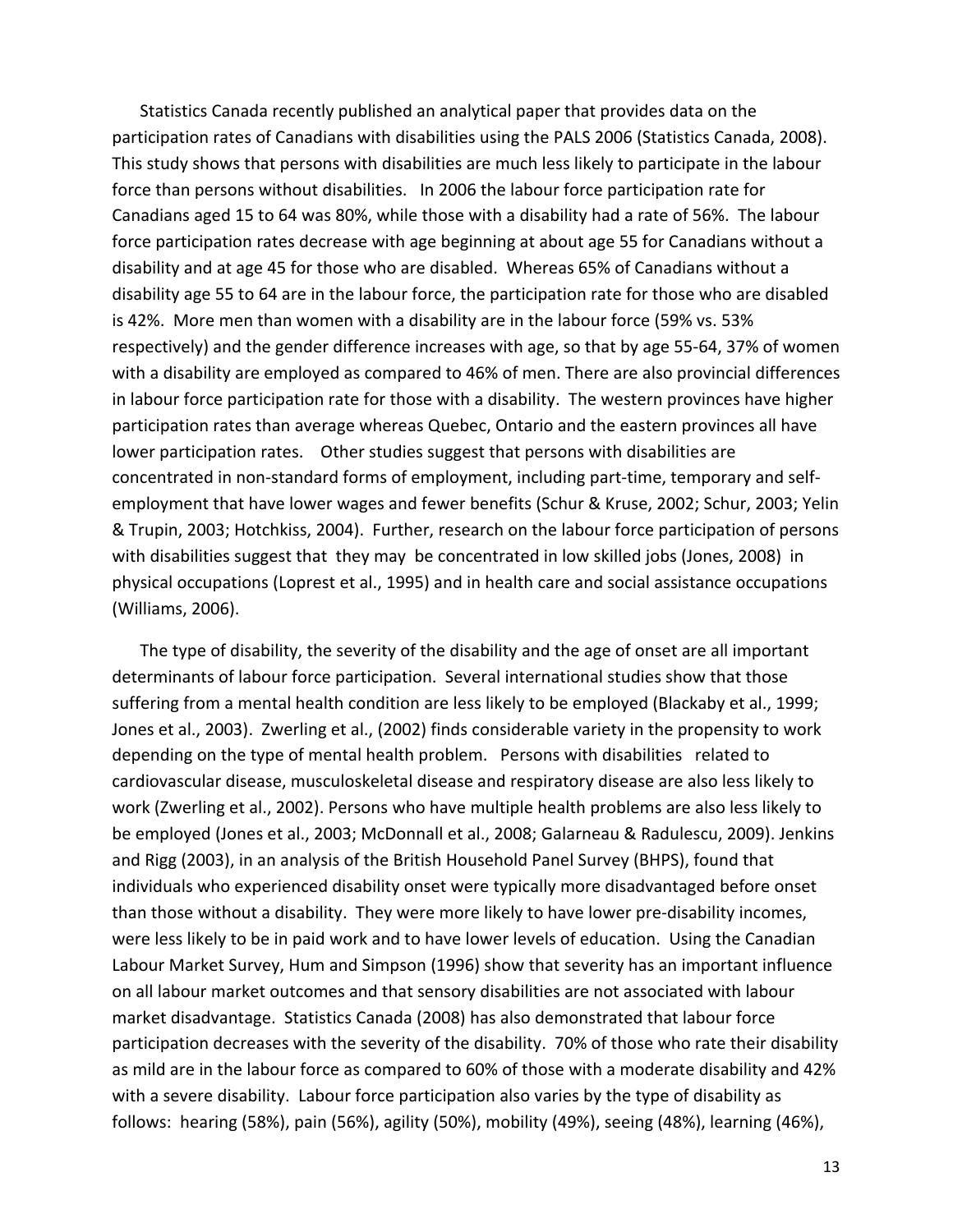emotional/psychological (43%) memory (38%), communication (35%), and developmental (31%).

The most frequent type of disability is not caused by birth defects or traumatic accidents, but rather by musculoskeletal conditions such as arthritis or cardiovascular conditions, typically caused by chronic degenerative processes that increase with age. Baldwin and Johnson (2001) suggest that the disabled population should be split into two main groups for analysis of labour market outcomes: those who are disabled during childhood and those who are disabled later in life (after entering work). This distinction is important because the first group face discrimination in education and upon entry to work, whereas the second group are affected by discrimination when returning to work after an illness. However, they note that very few studies have information on the date of onset and furthermore, disability may not be sudden but a gradual deterioration in health. Pelkowski and Berger (2004) confirm the importance of considering age of onset as they find the effect of disability depend on the age of disability onset, with the most pronounced effect for men and women in their thirties and forties. Jenkins and Rigg (2003) investigate the effects of selection, onset and duration on the economic disadvantage experienced by persons with disabilities of working age using the BHPS. They argue that there are three sources of economic disadvantage among those who become disabled: a selection into disability, (i.e., individuals who became disabled were typically more disadvantaged before onset), the impact of disability onset, and the impact of remaining disabled post-onset. They show that labour force participation rates fall with disability onset, and continue to fall the longer a disability spell lasts, whereas average income falls sharply with onset then recovers subsequently, though not to pre‐onset levels.

Researchers recognize that there may be socio-demographic and productivity differences between disabled and non-disabled workers that may magnify the "health effects" on employment outcomes (Smith & Twomey, 2002; Baldwin & Johnson, 2001). Differences in demographic characteristics (i.e., gender, age, marital status), human capital characteristics (i.e., education, work experience) economic incentives (i.e., wages), and regional effects (Jenkins & Rigg, 2003; Jones et al., 2003) also impact the employment outcomes of the disabled. When these differences are controlled, about half of the difference in labour market outcomes is explained (Blackaby et al., 1999; Madden, 2004). Other factors have been shown to be significant determinants of employment among workers with disabilities such as the economic climate (Mashaw & Reno, 1996), the disincentive effect of disability benefit payments (DeLeire, 2000; Bound & Waidman, 2002; Campolieti, 2002; Harkness, 1993), the attitude of employers and job accommodations ( Baldwin & Johnson, 2001).

Studies show that it is important to differentiate between subgroups of people with disabilities to identify those with the greatest labour market disadvantage. Zwerling et al., (2002) examined factors associated with employment among Americans with disabilities using data from the National Health Interview Survey and found that married men as compared to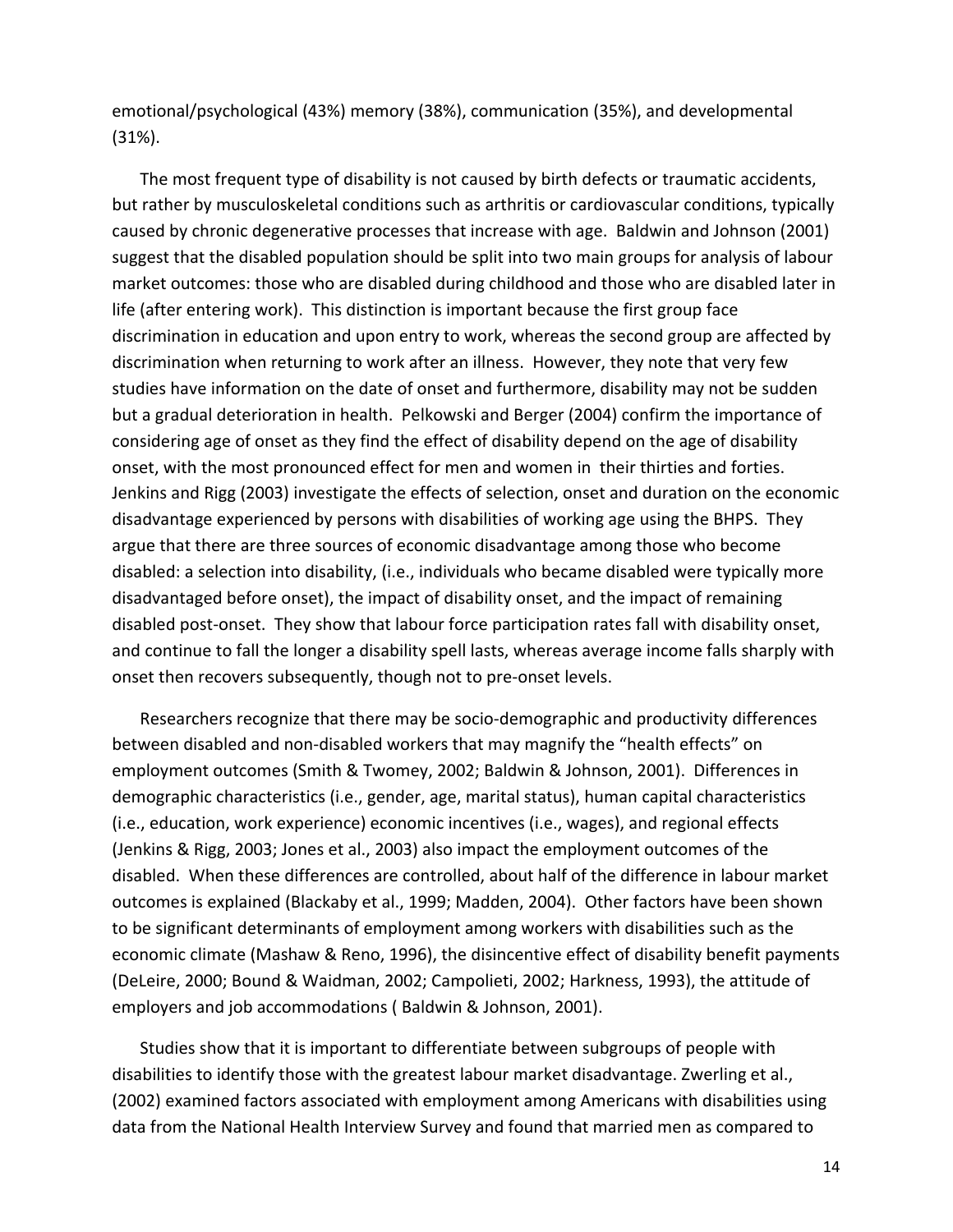unmarried men and those with more education were more likely to work. McDonough & Amick (2001) look more closely at those who leave the labour force because of poor health using longitudinal data from the US‐based Panel Study of Income Dynamics. They find that social position matters in the context of health and labour force activity and groups that are disadvantaged may be less likely to exit from the labour force. The patterns are complex and suggest the importance of considering the intersection of gender, age, and socioeconomic position as multiple sites of experience.

There are a few studies that focus on the impact of a specific chronic disease on labour market experience. Mitchell (1991) uses longitudinal data to examine how it is not the onset of arthritis but rather the deterioration of health over time that is the most significant determinant of why men with arthritis leave the labour force. Vijan and colleagues (2004) examined the impact of diabetes over time using the Health and Retirement Survey (HRS) and found an impact of the disease on the probability of retirement and the duration of not working due to health impairment.

#### **Theoretical Perspectives on Retirement of Persons with Disabilities**

Economic models of retirement tend to consider two sets of factors to explain the retirement decision: choice‐‐the extent of leeway individuals have in making the retirement decision and motivation‐‐the various push and pull factors (the cost‐benefit ratio) of retiring at any given point (Szinovacz, 2003*;* Szinovacz & Davey, 2005*)*. Push factors have been described as negative considerations, like poor health, or dislike of one's job that induce workers to retire. Pull factors are typically positive such as the desire to pursue leisure interest or volunteer opportunities or financial security through retirement savings and pension benefits (Schultz et al., 1998). However, it is argued that some factors such as early retirement schemes or mandatory retirement can be viewed as either push or pull factors depending on how the individual perceives them. Motivation will be high if benefits (e.g., expected pensions, time for leisure or family activities, decreased job stress) outweigh the costs of retirement (e.g. loss of time with co-workers, loss of benefits, and loss of sense of work-related accomplishment). However, involuntary retirement cannot be explained by the economic model. It is only when choice exists that cost‐benefit considerations enter retirement decision.

The life course perspective provides a lens for studying involuntary retirement decisions of people with disabilities. Time, process and context are all key components of a life course perspective (Moen, 1996). From the life course perspective, an individual's life course is composed of multiple, interdependent trajectories or pathways (for example: work, retirement, family, education, health, financial, etc.). What happens along one trajectory impacts what happens along other trajectories and the roles held in one trajectory are often coordinated with roles along other trajectories, for example, health and work roles (Szinovacz, 2003). This perspective emphasises the timing by which individuals and families make their transitions into and out of various roles, such as retirement, in relation to the timing of society. It emphasizes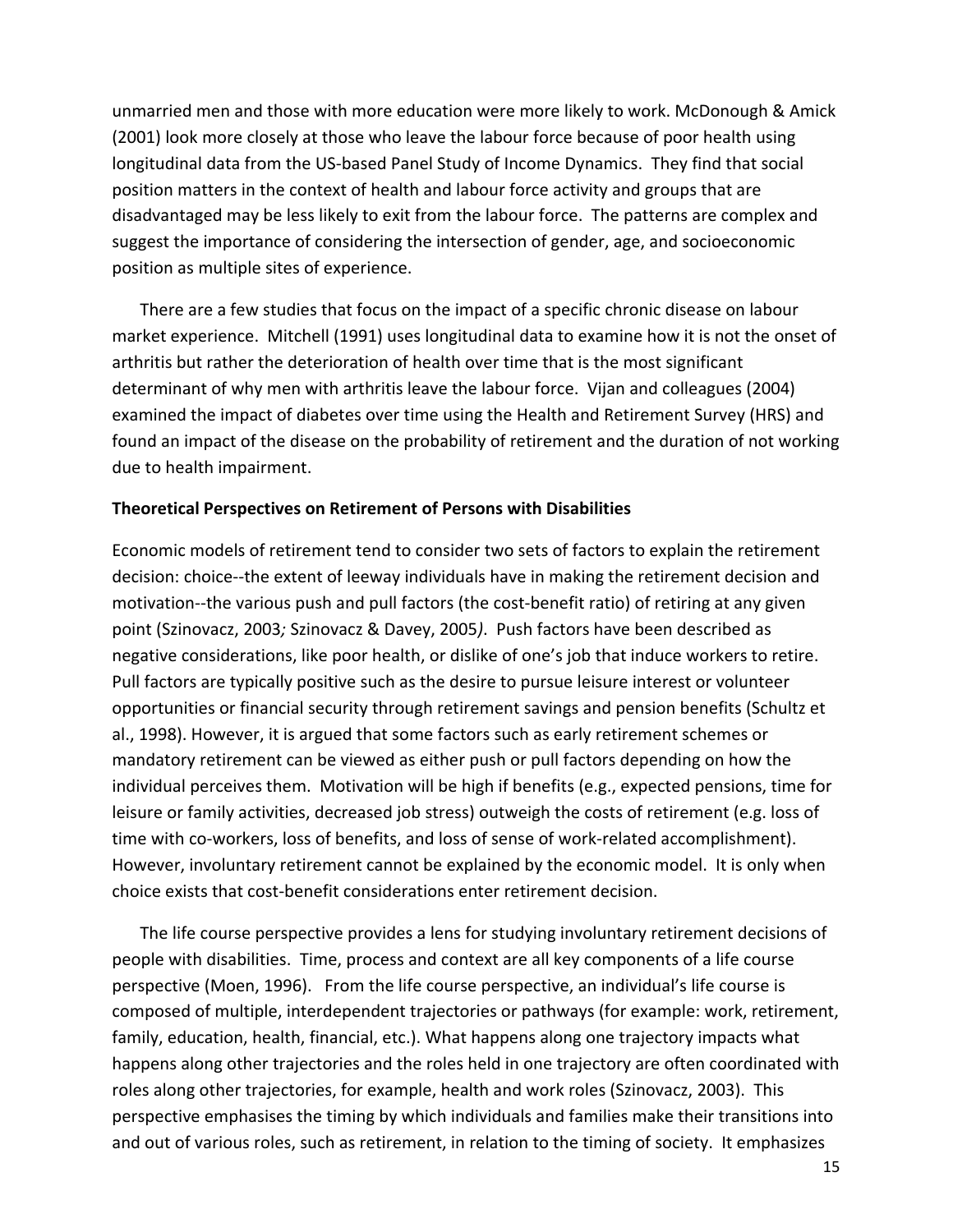the synchronisation of individual time and historical time, and the cumulative impact of earlier life events as shaped by historical forces on subsequent events. Retirement is seen as a life course transition and involuntary retirement, which is an unsynchronised event, is the function of the intersection of a number of trajectories including health, past education, skills and training, and work history and current historical trends such as globalization of economic activity, rapid technological development and a transformation of the industrial structure of the economy (McDonald et al., 2000b).

Context can be seen at two levels: structural and individual (Moen, 1996). A life course perceptive draws attention to the role of federal and provincial legislation and corporate policies in shaping not only the timing of retirement but also the availability of subsequent pensions and health coverage (Moen, 1996). Policies such as mandatory retirement, which has only recently been abolished in most of Canada, the availability of social security and the Canada/Quebec pension plans have normatively defined retirement in terms of timing and legitimacy. Corporate policies such as the availability of early retirement incentive packages, downsizing, the growth in non‐standard work and contingent work force, the accommodations made for persons with disabilities all contribute to contextual factors that influence the timing of retirement. For persons with a disability their retirement is also impacted by the availability of disability pensions, federal and provincial legislation that address issues of equality and access to the workplace. The personal circumstances of individual's lives, their health, their education, marital status, and family composition all have important implications for their retirement decision.

Sociologists have long argued that individuals hold various statuses in society, for example, disabled, women, wife, mother, recent immigrants, and Aboriginals. These statuses intersect to influence a person's life. For example, disabled women may have a very different life trajectory compared to their male counterparts. The challenge for research is to study older sub‐groups of the population in order to understand how their experiences may differ.

An important proposition of the life course perspective for understanding retirement timing is the concept of pathway, in other words past experiences matter. Although family and educational experiences are important, employment history is very important. Occupational position and pathways shape individual experiences in the broader context, which in turn shape the options for retirement. Those who are well‐educated, in professional or managerial jobs are more likely to continue working whereas those with less education or those in blue-collar jobs that require physical labour are more likely to retire earlier. For those who are disabled the disability or health pathway is important for understanding involuntary retirement.

Szinovacz and Davey (2005) have used a life course perspective to propose a theoretical model of the predictors of forced retirement that provides an insightful lens for studying the retirement decisions of people with disabilities. They argue that the voluntariness of retirement refers to retirees' perception of whether the retirement was voluntary or not. It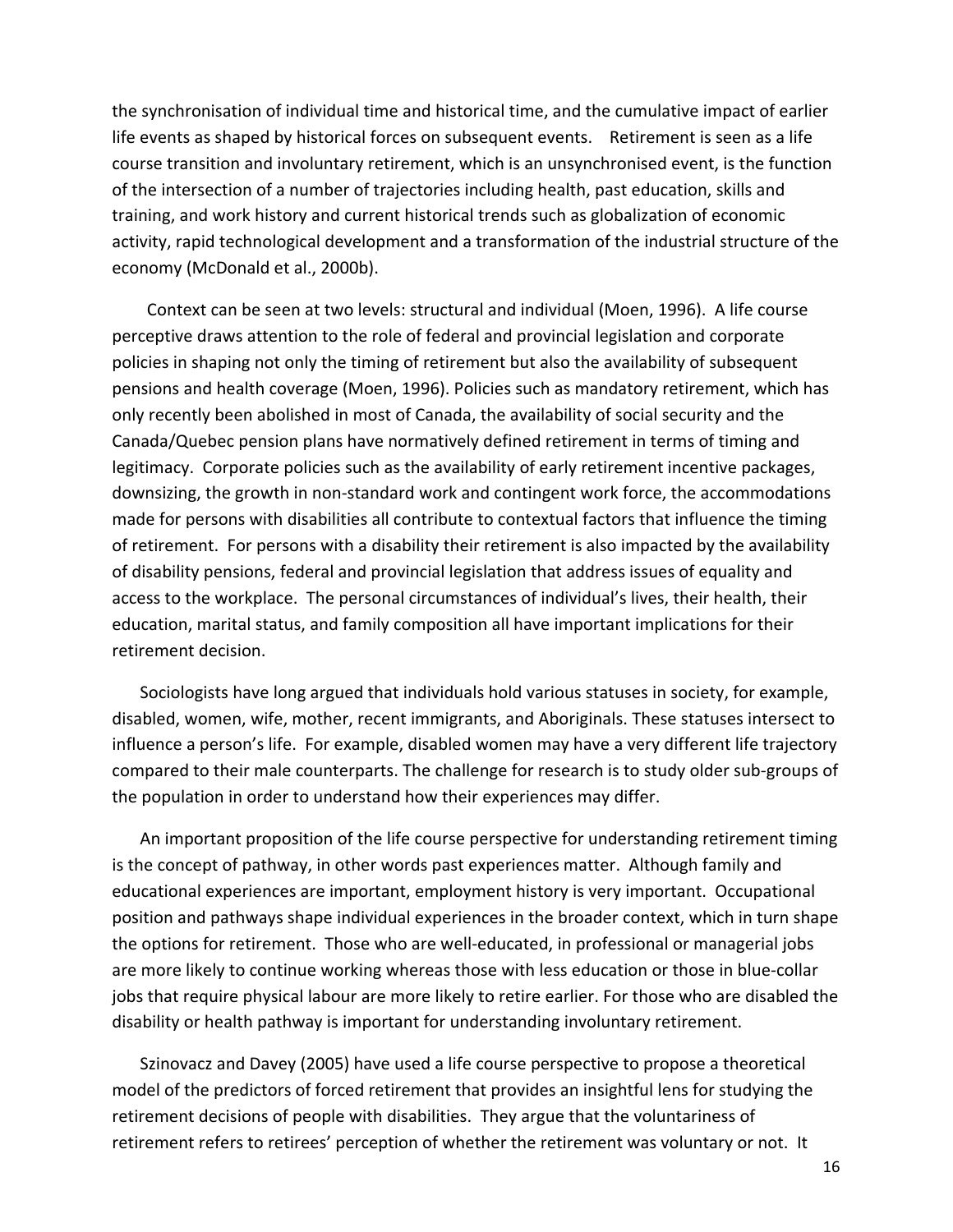derives from choice, motivation and worker's perceived control over the retirement decision (Moen, 1996; Szinovacz & Davey, 2005). The timing of retirement cannot be separated from choice and control over the decision of whether and when to retire. Most research on retirement assumes that individuals are active, purposeful agents in planning their retirement, but when retirement is involuntary, in the face of a change of health, downsizing or mandatory retirement then individuals have very little control over the timing of their retirement. Retirement is voluntary when individuals perceive they have control over the decision. For example, some disabled workers may perceive their retirement was voluntary because it was initiated by them rather than their employers whereas, disabled workers who had to leave because of a change in health or because of job loss may feel the retirement was involuntary. Thus the costs of remaining in the labour force, especially when they arise from situations beyond the individual's control, can lead to perceptions of involuntary retirement even when the individual had the choice to remain employed. Figure 1 graphically displays their model of forced retirement and shows that retirement decisions, whether voluntary or involuntary, operate with a context of the individuals' socio‐demographic characteristics, their work and retirement context.



Figure 1: Theoretical model of predictors of forced retirement perspectives (Szinovacz & Davey, 2005:37)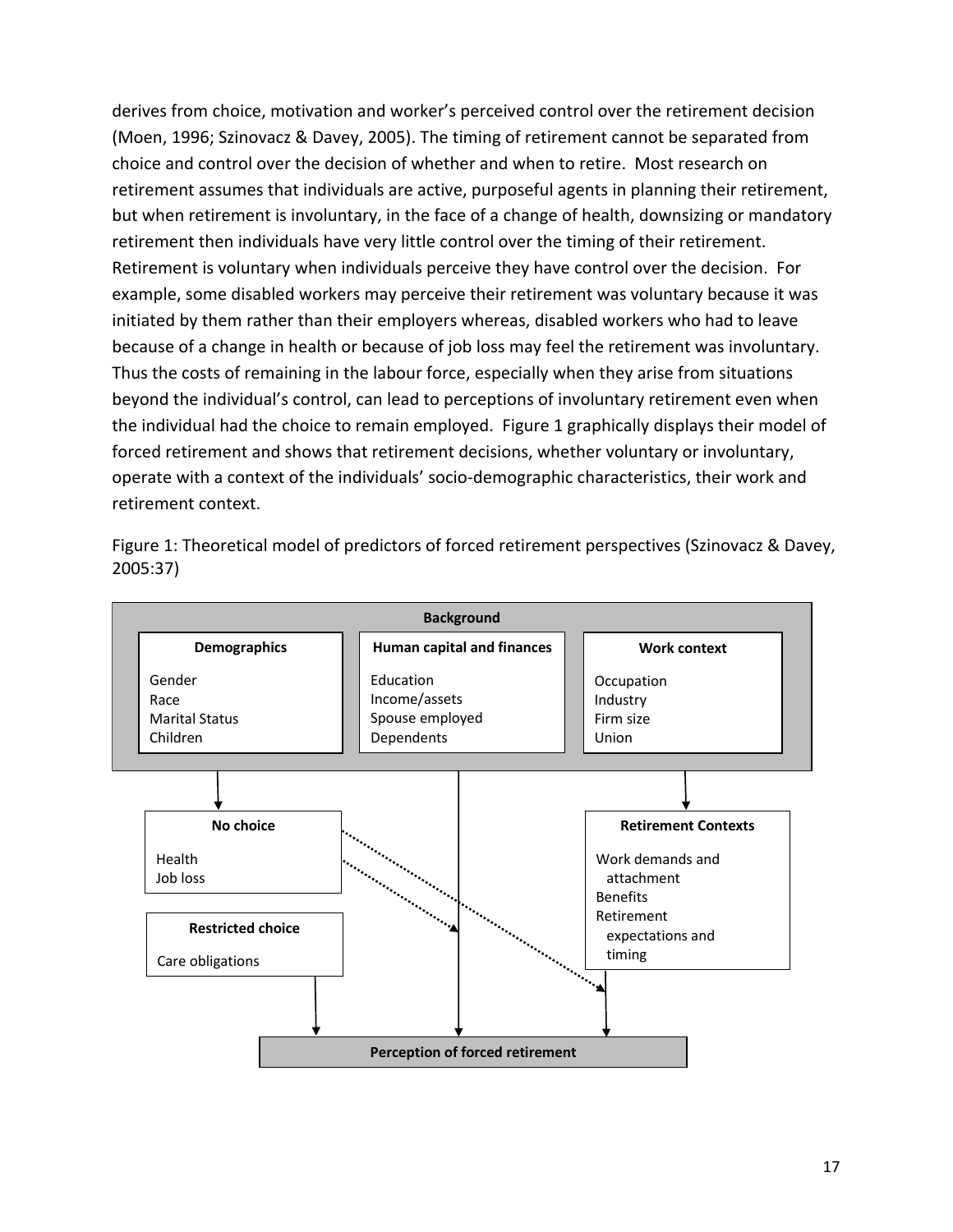The Research Policy Initiative has used life course theory to propose *A Life‐Course Approach to Social Policy Analysis* (Social Development Canada, 2004)*.* This framework builds on sociological literature on the life‐course and shows how this theory may be used to understand the roles of people in relation to different social institutions and to analyze policy. Importantly, it views the resources between an individual and the main institutions of society as a two‐way flow, viewing an individual as having a stock of assets including wealth, housing, and human and social capital. An individual's stock of resources is a way of managing risk so that a setback in one resource (i.e., forced retirement) may be buffered by other resources (i.e., social networks). If compensation is not possible, or if multiple resources break down at the same time, the results may be catastrophic. This framework is useful for policy because it allows "policy to focus more clearly on those transitions and the resources that support successful transitions". While most policy addresses problems that occur in one single trajectory, such as education or social security, needs are greatest when problems have multiple sources. As described in this document, "at the highest level of generality, the goal of social policy can be stated in terms of supporting individual well-being". The concept of "social inclusion" is useful here - "a situation that exists when everyone can participate as valued, respected, and contributing members of society." Exclusion occurs when individuals do not have adequate resources to manage the key transitions in life. Fundamental for social inclusion are the resources that allow disabled individuals to participate in society and the life‐course framework, it is argued, is tailor-made to describe the central policy goal of inclusion.

#### **Health and Disability as a Risk for Early Retirement**

The literature on retirement for health reasons is much more limited; the focus of study has been on the impact of health on labour force participation. However, there is a smaller body of international literature that demonstrates that poor health or a change in health is a risk or pathway to early retirement. A number of studies have investigated the dynamic effects of health on the labour force participation and transitions of older workers using the US longitudinal Health and Retirement Survey (HRS). Bound, Schoenbaum, Stinebrickner and Waidmann (1999) found that it is not just poor health but "health shocks" or declines in health that help explain early retirement behaviour. Dwyer and Mitchell (1999) use both self‐rated health and objective measures of health from the HRS to show that the likelihood of retirement is greatest for chronic health conditions such as functional limitations and circulatory disorders. Using longitudinal data from the US‐based Panel Study of Income Dynamics, McDonough and Amick (2001) found evidence that the hazard of labour market exit in the context of perceived ill health depended on gender and education.

Studies from the UK and Europe also collaborate the impact of health on early retirement. Using longitudinal data from the Whitehall II study, Mein et al., (2000) demonstrated that self‐ perceived health is a predictor of early retirement. Disney et al., (2004) using the BHPS confirm that it is the deterioration in self‐reported health that is associated with the transition into non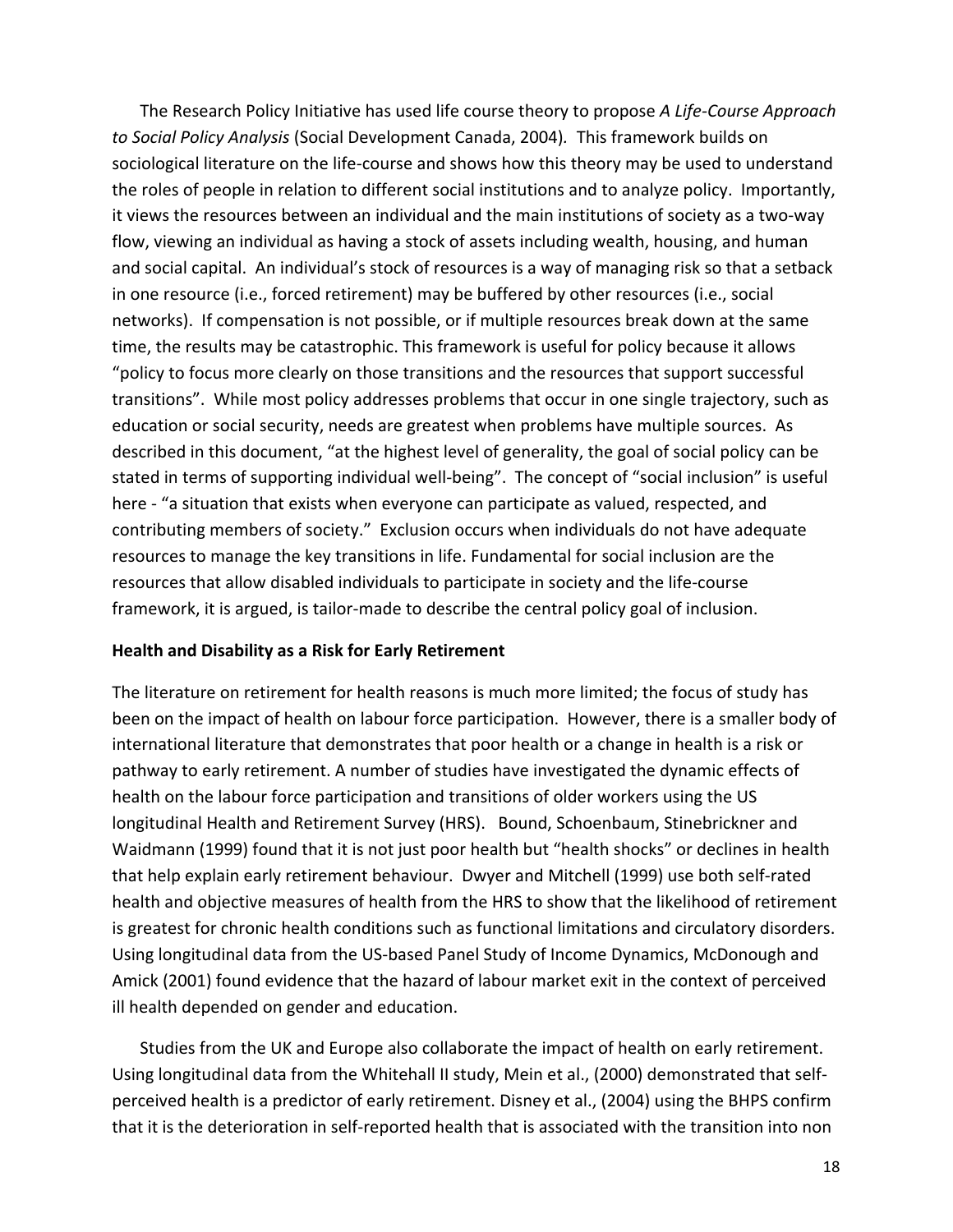employment. Schuring et al., (2009) use five waves of the European Community Household Panel to show that among participants aged 55 years and over, those with poor health (as measured by perceived poor health and a chronic health problem) had a higher chance of retiring the next year than those in good health. Being married reduced the likelihood of retirement and those with poor health who had higher levels of education were less likely to retire. In a Norwegian study, Blekesaune and Solem (2005) found that disability retirement is related to physical jobs strains.

A recent Canadian study shows that one‐third of recent retirees left for health reasons (Morissette, Schellenberg & Silver 2004). In an analysis of the 2003 Canadian Community Health Survey, Pyper (2006) reveals that while retirement was the reason given most often by Canadians, aged 50‐69 as their reason for not working, nearly half a million Canadians were not working for health-related reasons. Interestingly, the proportion not working for health related reasons decreased with age from 41% for those 50‐54 to 6% for age 65‐69. Among those not working because of their health, around half had mobility limitations and they were much more likely to have severe activity limitations (Williams 2006). Pyper (2006) also shows that, compared to those who are working or who left the workforce for other than health related reasons, those not working for health related reasons were much more likely to rate their health as fair or poor, to rate their mental health status as fair or poor, to have higher levels of self-perceived stress, suffer from pain, and have multiple chronic conditions; the most common being arthritis/rheumatism, back problems, high blood pressure and heart disease. Further, she reports that smoking and unhealthy weight are strongly associated with not working for health reasons.

#### **Involuntary Retirement**

There is very little research on involuntary retirement per se. The literature review revealed two studies that focused on involuntary retirement in the U.S. Szinovacz & Davey (2005), using a life course perspective, investigate the predictors of perceptions of involuntary retirement among older workers using waves 1‐4 of the HRS. Using a life course perspective, their analysis considers predictors such as no‐choice factors (i.e., health and job disruption), work context, retirement context, and timing of retirement, care obligations, human capital factors and demographic background factors. They find that nearly one‐third of older workers perceived their retirement as forced or involuntary. Their analysis shows that the two most important reasons for involuntary retirement are job displacement and health/disability. Care obligations also predicted forced retirement, but to a lesser extent. They did not find that work context plays a significant role in the perceptions of forced retirement. In terms of retirement timing, older workers retiring earlier than expected were more than twice as likely as on‐time retirees to perceive their retirement as forced, demonstrating that lack of control over the retirement transition leads to a perception of involuntary retirement. In terms of benefits, having a pension (for men) and being covered by health insurance led to perceptions that retirement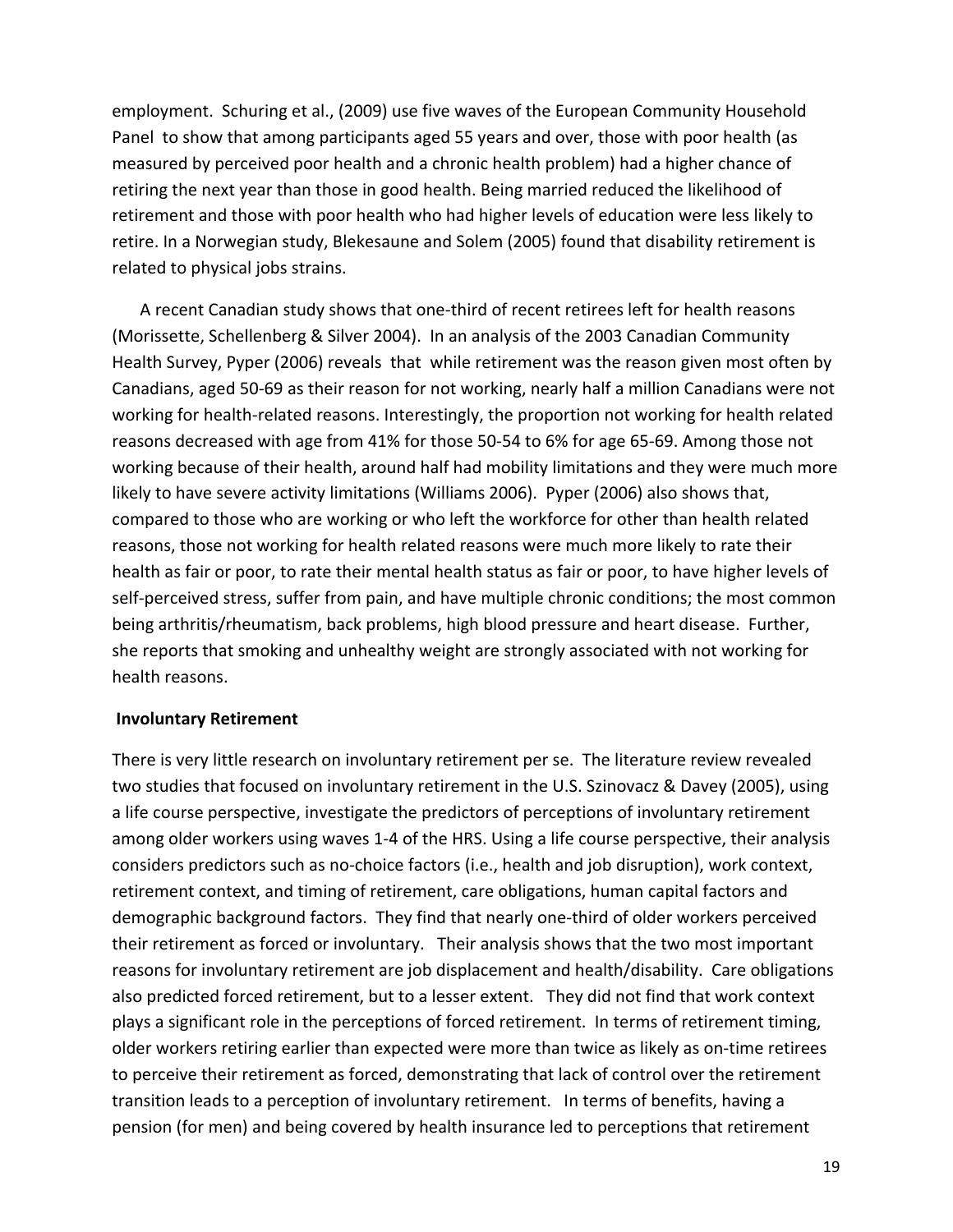was voluntary. In terms of demographic background, human capital and financial characteristics, non‐married Americans, those with children and those with financial assets were less likely to perceive their retirement as forced. Szinovacz and Davey also found gender differences in the factors that predict perceived involuntary retirement. For men, having a new partner and having financial dependents were less likely to perceive their retirement as forced. For women, they found that married women whose partner is employed are more likely to view their retirement a forced, confirming research that shows that couples prefer joint retirement and that separate retirement of spouses can often be attributed to adverse circumstances (Szinovacz, 2003). Further, women whose marriages had ended were much more likely to view their retirement as forced. Their analysis clearly demonstrates the usefulness of a life course perspective in identifying factors related to the perception of involuntary retirement.

One other study looks directly at the influence of push and pull factors on voluntary and involuntary retirement using one wave of the HRS study. Shultz and colleagues (1998) report that different push and pull factors distinguish voluntary and involuntary early retirees. In particular, for those who retired involuntarily the negative push factor of poor health was most influential to their decision to retire, while the voluntary group were more attracted by the positive pull factors of the desire to "do other things" or no need to work based on adequate finances. After retiring for those who retired voluntarily, the desire to relax or spend time with their spouse was important whereas for those whose retirement was involuntary, spending time with their spouse and financial concerns were not as important. They also report that the voluntary retirees were more educated, had higher incomes, and were more likely to be retired from managerial and professional occupations.

There is a very limited literature on retirement and disability in Canada. As noted earlier, illness or disability is the number one reason for involuntary retirement in Canada (Statistics Canada, 1997). Schellenberg and Silver (2004) found that that 27% of retirees in Canada retired involuntarily and those who retired involuntarily were more likely to have retired before the age of 60 due to health reasons or a job disruption. Further, McDonald et al., (2000b) identified that those forced to retire were more likely to be unmarried, immigrants, have lower levels of education, work in the private sector of the economy or the goods producing industries and to have experienced a longer period of unemployment.

There is a growing international literature on the possible role of disability benefits as a disincentive to labour force participation, prompted by dramatic falls in participation rates. In theory disability insurance provides benefits for workers who are physically incapable of finding suitable work. A literature review has revealed that while there is extensive research in the United States (Bound & Burkhauser, 1999) and Britain (Bell & Smith, 2004), on the disincentive effects of disability benefits, very little work has been done in Canada on this topic (see Harkness, 1993; Campolieti, 2002; Gruber 2000). This research suggest that the implementation of disabilities benefits act as a disincentive to labour force participation, especially for those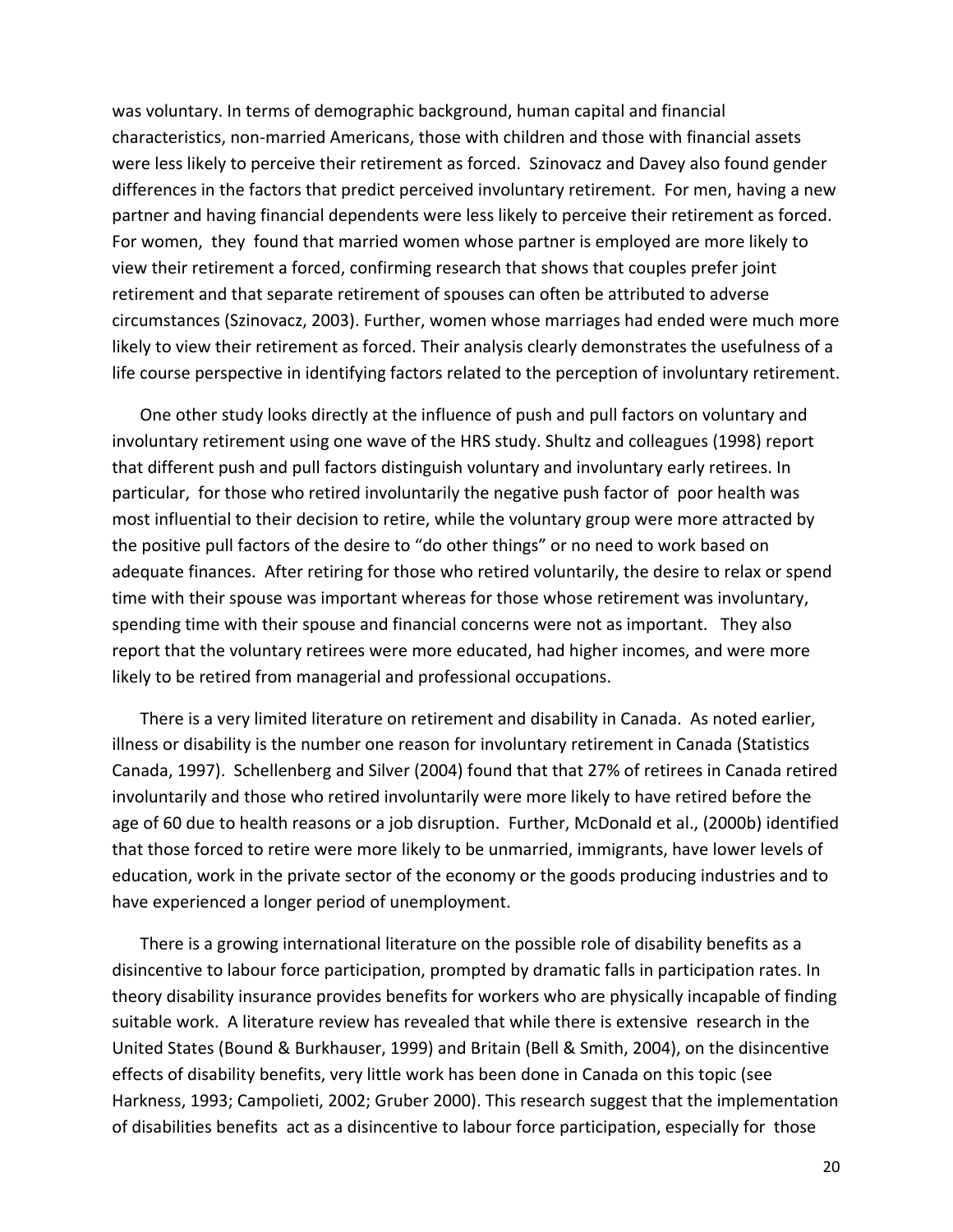with low levels of education, however, other factors may be at play including high rates of unemployment during periods of economic downturns, and early retirement packages as bridges into retirement (For a review of this literature see Jones, 2008).

#### **Impact of Involuntary Retirement**

The emerging perspective in the retirement literature is that it is the nature and timing of retirement that affects health (physical and mental), and economic outcomes, not the event in and of itself (Marshall & Clarke 1998). As argued here, part of the difficulty in assessing the impacts of retirement is that retirement can be either voluntary or involuntary. Thus the circumstances surrounding retirement and how individuals perceive their retirement can be extremely consequential (Moen, 1996).

There is mounting evidence that conventional scheduled retirement has no adverse effects on health, while early forced or involuntary retirement has a negative effect on health (Marshall & Clarke 1998; McDonald et al., 2000b). Until recently, we have lacked the longitudinal data in Canada to study the causal direction of this relationship. Analysis of the HRS in the US suggests that the effect of late-life involuntary job loss has a negative effect on both physical functioning and mental health, even after baseline health status and sociodemographic factors was controlled (Gallo et al., 2000).

McDonald and colleagues (2000b) argue that relatively little attention has been paid to the economic consequences of retiring because of poor health, although access to disability benefits may help to bridge income into retirement, there may be additional costs related to health conditions. They found that those forced to retire have lower self ratings of physical and emotional health and lower retirement and life satisfaction. Schellenberg and Silver (2004) found that those who retired involuntarily were more likely to have retired before the age of 60 due to health reasons or a job disruption. They were also more likely to have poorer health, to be worse off financially after retirement, less likely to have a pension and to be dissatisfied with their lives.

These few studies suggest that the impact of retiring involuntarily for persons with disabilities may have a negative impact on their financial situation.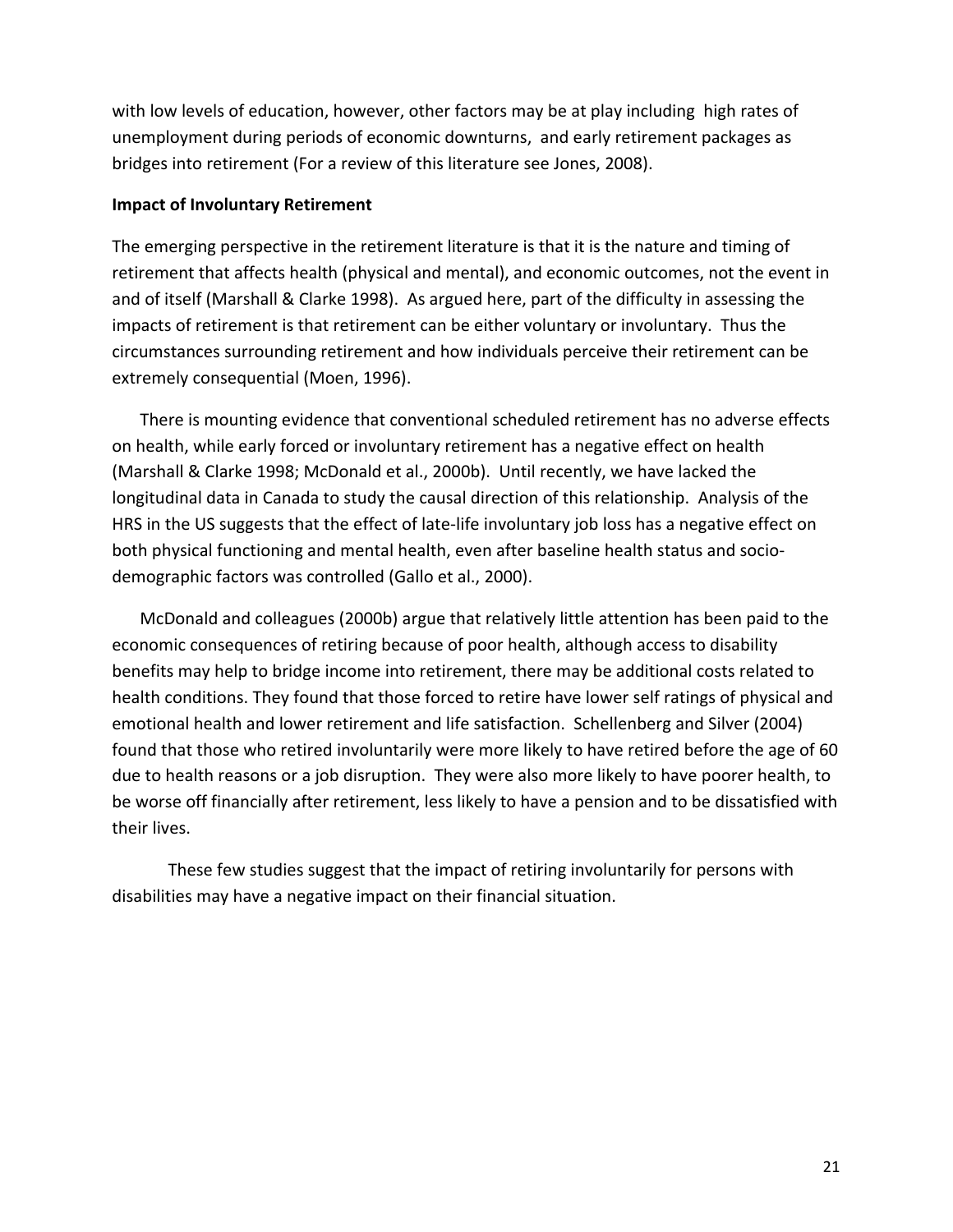#### **Summative Data Analysis**

#### **The Objectives of Our Research Project**

The review of the literature did not reveal any literature that specifically addresses the retirement decisions of the disabled population in Canada. The objectives of this research are to address this gap through answering the following research questions.

- 1. What are the key socio‐economic characteristics of people with disabilities who voluntarily choose to retire versus those who involuntarily retire?
- 2. What are the key factors that influence the retirement decisions of people with disabilities? (For example, is there a link between severity of disability and involuntary retirement? Type of disability? Onset of disability? Type of employment?
- 3. How does retirement affect the income security of people with disabilities who involuntarily retire from the workforce?

#### **Analysis of PALS Data**

Data used for the analysis is taken from the 2006 Participation and Activity Limitations Survey (PALS) and Census data, as appropriate. PALS is a post‐census, national survey that collects information on adults and children who have a disability. The 2006 PALS data allows an investigation of how disability and the experience of barriers affect the decision to retire and if involuntary retirement has an impact on income. Access to the PALS data is available through the Statistics Canada Research Data Centres (RDCs). We signed the Statistics Canada contract granting us permission to use the PALS at the McMaster University Research Data Centre and the PALS data files were prepared for our use.

In the PALS, the definition of disability uses the bio‐psychosocial framework from the World Health Organization in which disability is "the result of complex interactions between a health problem or functional limitation and the social, political, cultural, economic and physical environment. These, in combination with personal factors such as age, gender, and level of education, can result in a disadvantage—that is, a disability. Disability is (therefore) not defined merely as being the direct result of a health problem or any physical or mental limitation" (Human Resources and Social Development Canada, 2006), rather, the filter question used on the 2006 Census to identify people with a disability who were subsequently included in the PALs survey asks about difficulties with daily living activities, or a physical or mental conditions or a health problem that reduced the kind or amount of activities that they can do (Statistics Canada, 2007b).

The sample selected for analysis from PALS includes persons with disabilities who were aged 15‐74 who had retired either voluntarily or involuntarily from the labour force during the period 2001 to 2006. The retirement questions were only asked to people aged 15‐74 who had retired within this time frame. Further, the sample was selected so onset of the disability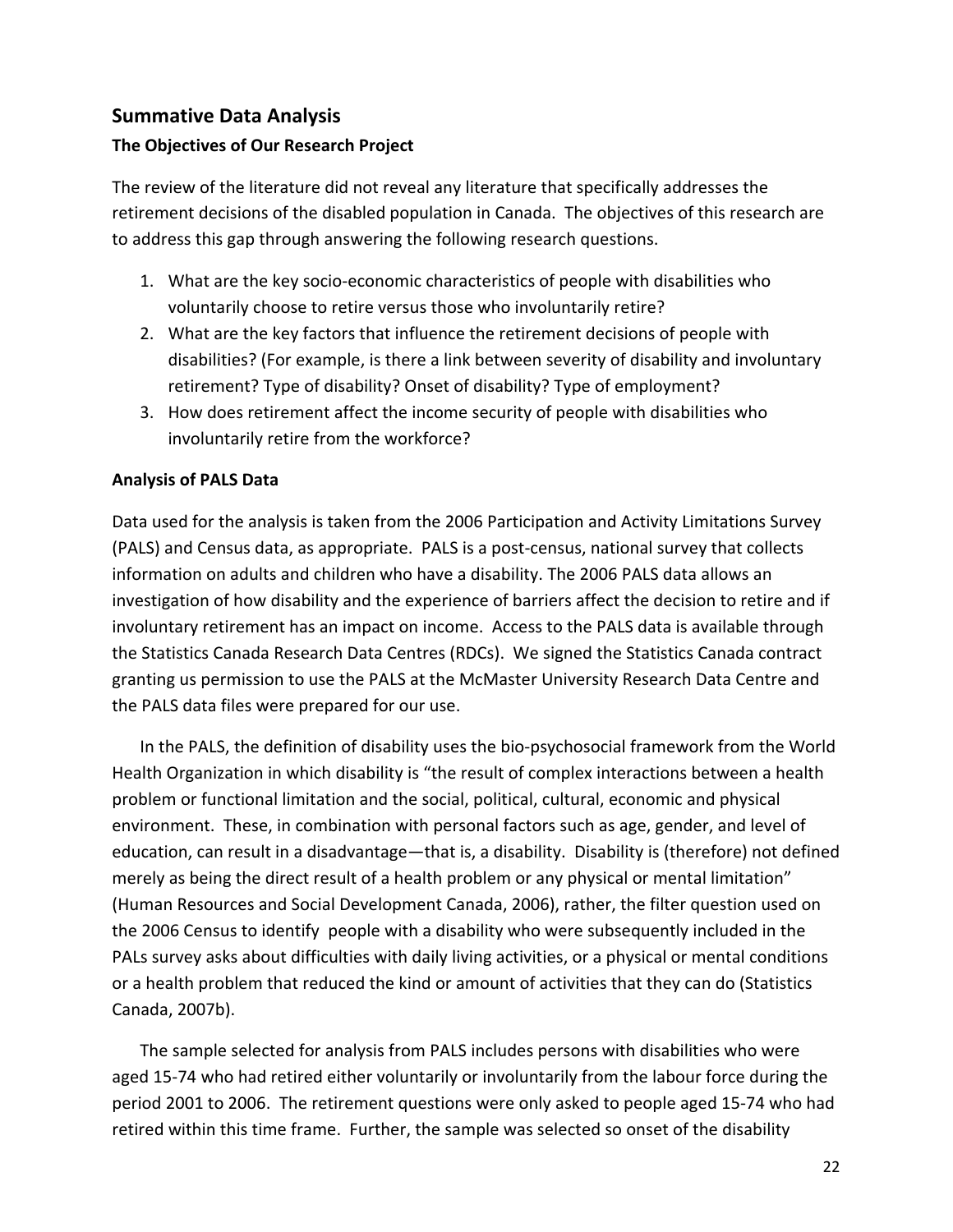occurred before the age of 65. The sample (which consisted of 990 respondents) was weighted using the weights derived by Statistics Canada so that it represents the Canadian population, although respondents from the far north were excluded due to sample size considerations. See Appendix A for a description of the selection criteria for the sample.

Statistics Canada has collected both subjective (i.e., individual's assessment of their own condition) and objective measures of disability status (i.e., information on specific health conditions) in PALS. As noted in the literature review, each method has its issues with bias and measurement error. Therefore, we have used both subjective and objective disability measures in our analysis of the PALS data set to overcome the measurement and bias issues.

The PALS sampling plan can be considered as a two stage stratified design which used the 2006 Census long form sample. This long form contains two general filter questions on activity limitations and long‐term disabilities. The 2006 PALS selected a sample of individuals from respondents on the Census long form who reported a positive response to at least one of these two filter questions. These respondents are said to be "individuals with disabilities" according to the Census. PALS repeats the filter questions on the Census long form and if respondents answer no when interviewed by PALS, they go through a sizable module in the PALS survey investigating why the answers were different to filter out the false positive answers. PALs may be interpreted as a conservative estimate of the population with disabilities, but a significantly better estimate than that provided by the census (Correspondence from HRDDC, March 17, 2010).

Based on the literature review, the theoretical perspectives on retirement and the information available in PALS we selected the following variables for analysis. To measure voluntary/involuntary retirement, PALS asked respondents who were permanently retired, whether their retirement was voluntary (coded as 1=voluntary, 2=involuntary). Sociodemographic characteristics included: gender, marital status, and education. For a full description of the variables selected, details of the variables used, their construction and the variable names used for the analysis refer to Appendix A. Residency was measured by province, urban/rural residence and home ownership. Retirement characteristics include employment status prior to retirement (full versus part‐time) and whether employment was self‐ employment. Unfortunately, Statistics Canada did not code the occupation or industry of respondent's last job, although the question was asked. Socio‐economic characteristics include total personal income and total household income. Income from other sources was also measured including C/QPP, OAS/GIS, and retirement income. Retirement income refers to income from an employer pension plan, payments from a matured Registered Retirement Savings Plan (RRSP) in the form of a life annuity, a Registered Retirement Income Fund (RRIF) and income from other annuities.

There are several variables that relate to disability or health status including: self‐perceived current health and health at retirement, the age of onset, type of limitation (hearing, seeing,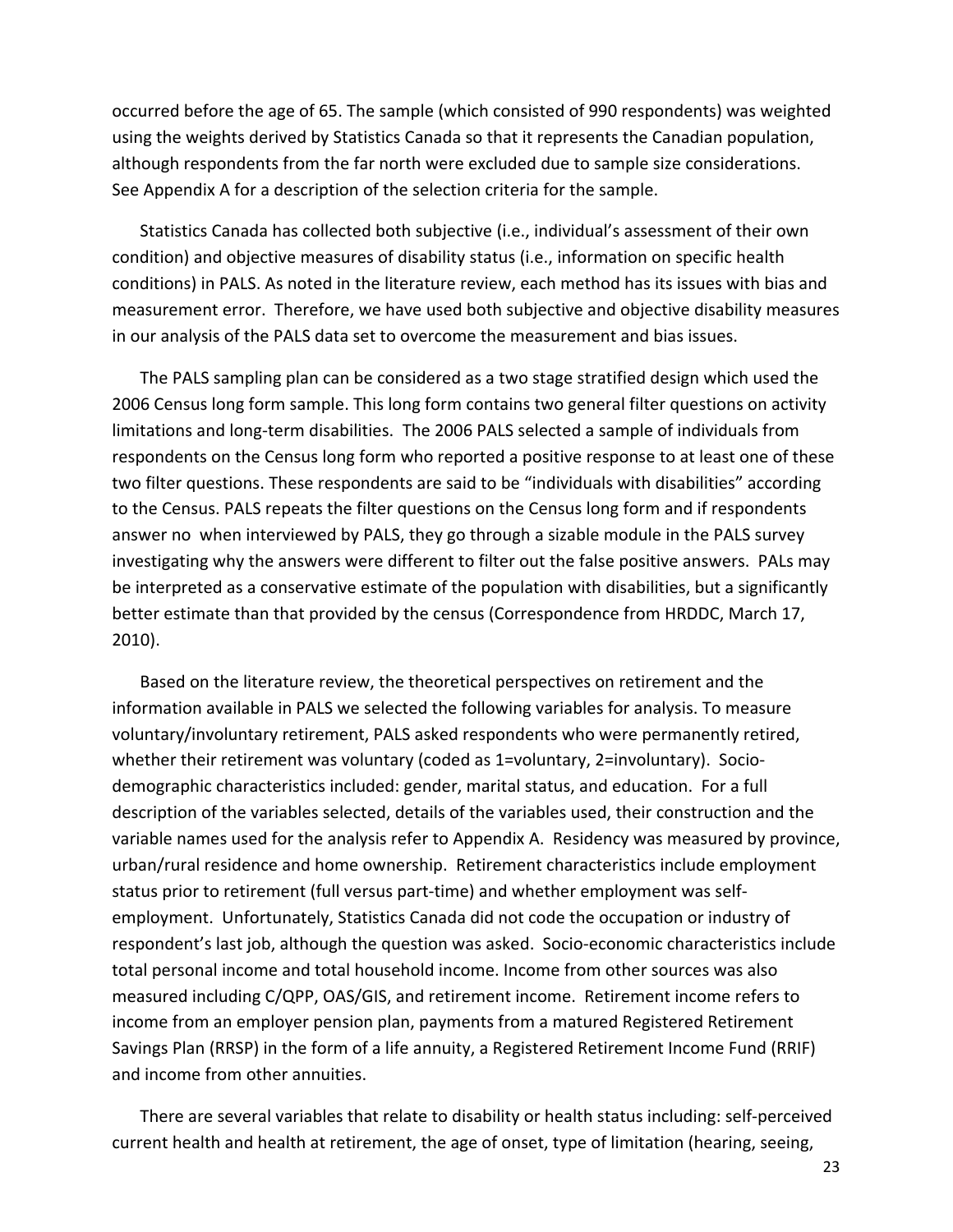communication, mobility, agility, pain, learning, memory, psychological/emotional). In addition, there are measures of the degree of severity, and whether the respondent permanently retired due to their condition and whether their condition prevents them from working. We also constructed a variable to sum the number of disabilities. Information on income sources as well as the amount of income from various sources is also used (workers compensation, Canada or Quebec Pension disability benefit, private disability insurance benefit, provincial or municipal social assistance, motor vehicle accident insurance disability benefit & Veterans Affairs Disability pension benefit).

The first step in the analysis is to describe the characteristics of this sample of retired persons with disabilities and Table 1 presents the frequencies and per cent for each of the variables included in the analysis.

To answer the research questions, the second step is a bi‐variate analysis that examines the association between voluntary and involuntary retirement by socio‐demographic, economic and geographical characteristics, health and disability characteristics and retirement characteristics. Results are shown in tabular form. Variance estimation using the bootstrap weights is applied.

The third step is multivariate logistic regression analyses of the determinants of involuntary retirement as compared to voluntary retirement. Bootstrap weights are used. Results are shown both as odds ratios and regression coefficients are included in an Appendix B. Only the odds ratios will be discussed. The multivariate logistic analyses shows the relationship of each of the possible determinants of involuntary retirement when other determinants are controlled or held constant.

#### **Socio‐Demographic, Health and Disability, Retirement and Socio‐Economic Characteristics of the Sample**

The sample is composed of persons with a disability who retired from the labour force between the years 2001 to 2006, as shown in Table 1. There are an equal proportion of men and women in our sample (50%) and they range in age from 15 to 74 years. In terms of the proportions by age, 4% are 15‐44, 18% are 45‐54, 55% are 55‐64 and 23% are 65‐74. Most respondents are married (65%), followed by divorced (18%), widowed (7%), single (7%) and separated (3%). 19% were landed immigrants or a non‐permanent resident. In terms of education, 27% had less than high school, and another 27% had graduated from high school. 35% had some postsecondary education and 11% had a university degree. Nearly forty per cent (38%) were living in Ontario, followed by 20% in Quebec, 17% in the Prairies, 16% in BC and 9% in the Atlantic Provinces. Most lived in an urban area (81%) and owned their own residence (79%). In terms of their median incomes personal income was \$18,500 and \$48,320 for total household income.<sup>i</sup> 17% were classified as having economic family or unattached individual household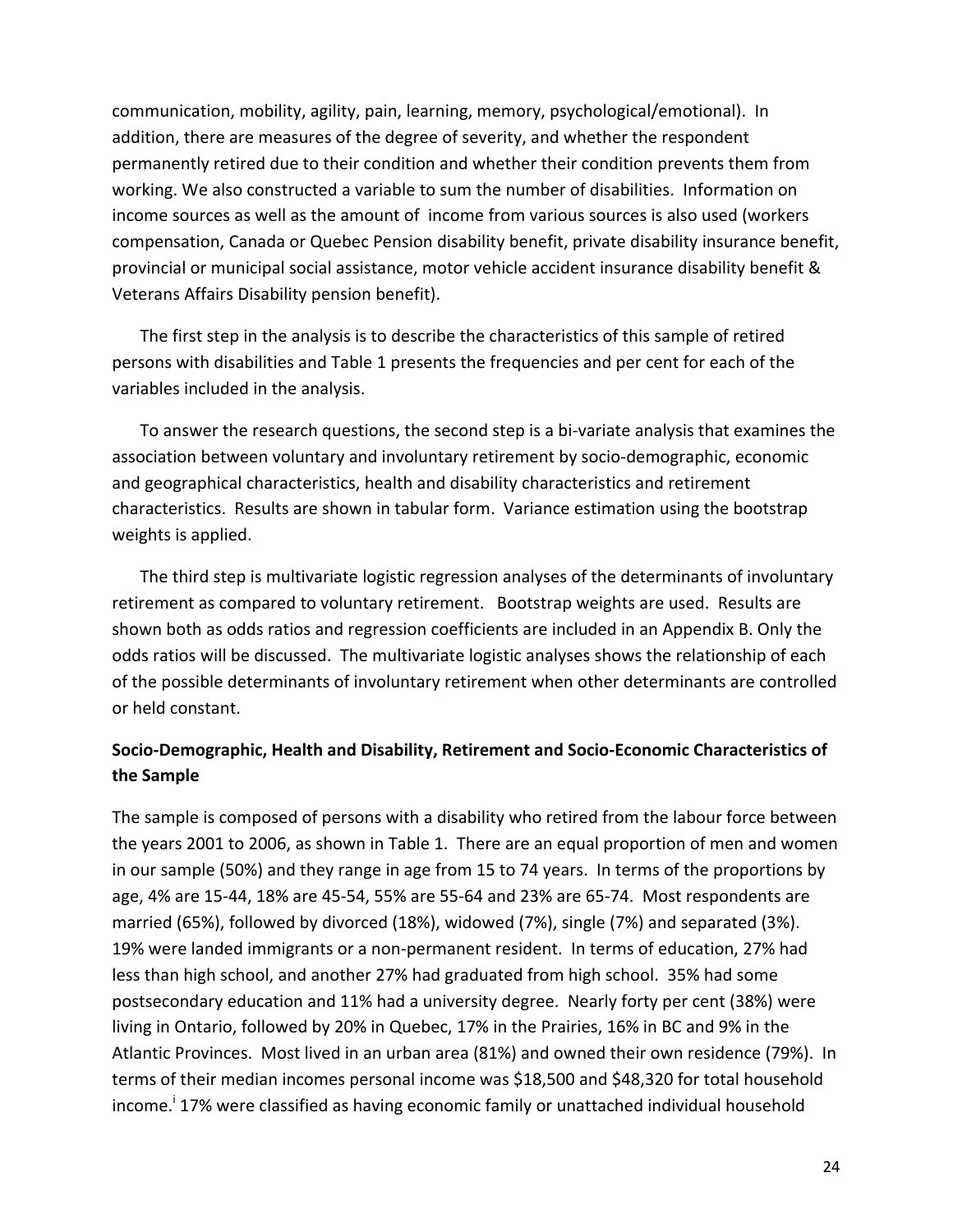incomes below the low income cut off point after taxes, according to Statistics Canada's definition.

Table 2 reports the income sources for persons with disabilities who have retired using data attached to PALS from the 2006 Census. This indicates that the following proportion of persons with disabilities received income from: C/QPP (57%), retirement income (38%), OAS/GIS (23%) and investment income (45%). The median income received by respondents with these income sources was \$6700 from C/QPP, \$16,830 from retirement income, \$5710 from OAS/GIS and \$1060 from investment income.

The respondents reported receiving various types of disability benefits including CPP‐D (25%), private disability benefit (11%), provincial or municipal social assistance (9%), and workers compensation (8%). Less than 5% of respondents also received motor vehicle accident insurance disability or a Veterans Affairs Disability Pension Benefit. The amount of disability benefit each respondent received from these sources is not available on PALS. See Table 3.

Most respondents reported their current health as fair (29%) or poor (22%) and that their health at retirement was also fair (19%) or poor (33%). See Table 4. In fact 45% said they permanently retired due to their condition and 18% said their condition partly factored into the retirement decision. In terms of their disability, the age of onset varied from 21% before the age of 34; 16% at age 35‐44, 30% at age 45‐54 and 34% at age 55‐54. When asked to classify the severity of their disability, 33% said mild, 27% said moderate, 26% said severe and 14% said very severe. And, the number of disabilities ranged from 1 (16%) to 6 or more (9%). The types of health limitations varied: 80% reported a pain, 75% reported a mobility limitation, 72% reported an agility limitation, 28% reported a hearing limitation, 16% reported a psychological/emotional limitation, 15% reported a seeing limitation, 11% reported a learning limitation, 8% reported a communication limitation, 9% reported a memory limitation.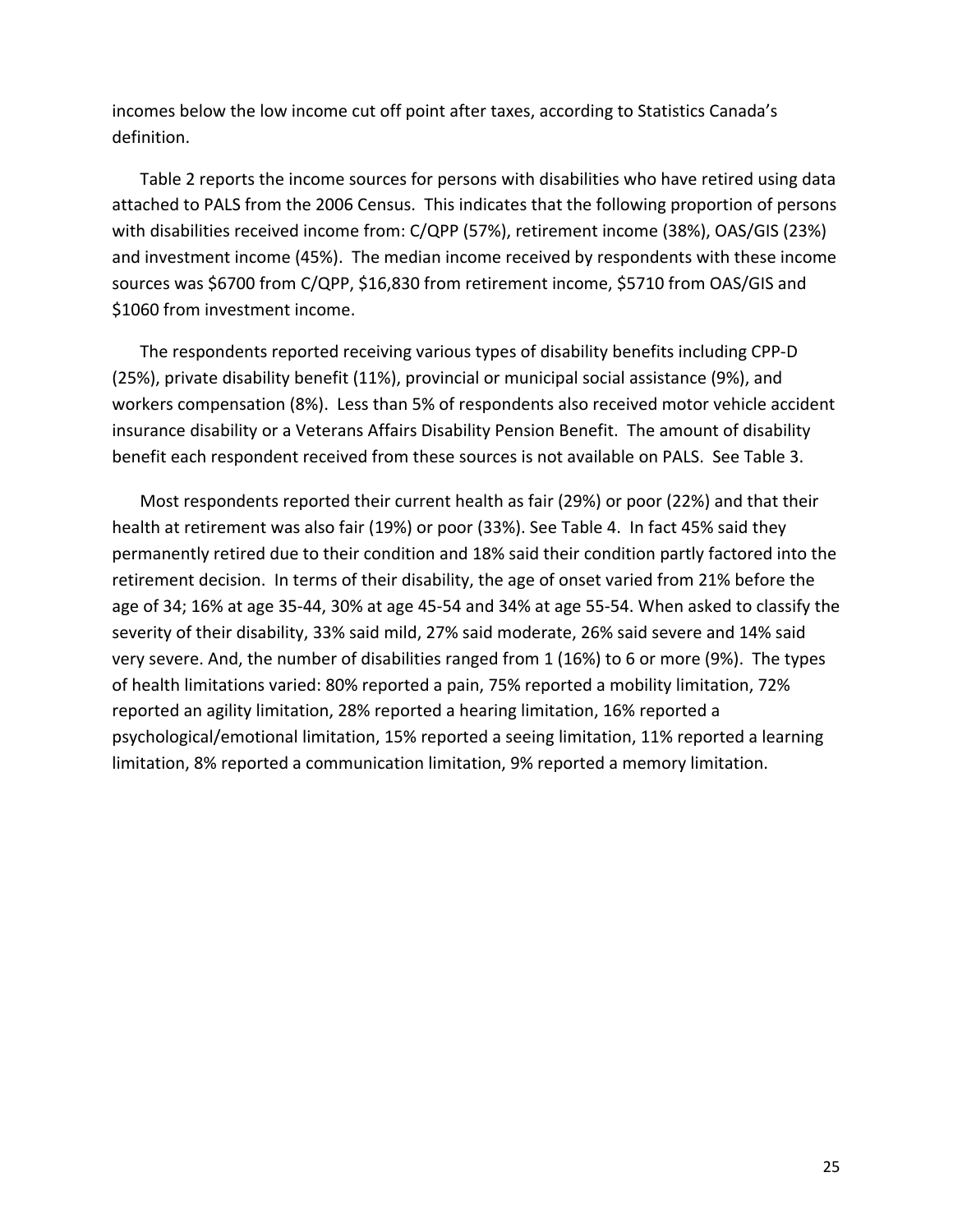| <b>Variable</b>                                       | N              | $\frac{0}{6}$ |
|-------------------------------------------------------|----------------|---------------|
| <b>Total Sample</b>                                   | 221410         | 100           |
| <b>Sex</b>                                            |                |               |
| Female                                                | 109640         | 49.5          |
| Male                                                  | 111760         | 50.5          |
| Age                                                   |                |               |
| 15-44                                                 | 9570           | 4.3           |
| 45-54                                                 | 39720          | 17.9          |
| 55-64                                                 | 121690         | 55.0          |
| 65-74                                                 | 50430          | 22.8          |
| <b>Marital Status</b>                                 |                |               |
| Married                                               | 144340         | 65.2          |
| Separated                                             | 7350           | 3.3           |
| Divorced                                              | 39950          | 18.0          |
| Widowed                                               | 14330          | 6.5           |
| Single                                                | 15440          | 7.0           |
| <b>Immigration Status</b>                             |                |               |
| Non-immigrant                                         | 178920         | 80.8          |
| Immigrant/Non-permanent resident                      | 42480          | 19.2          |
| <b>Education</b>                                      |                |               |
| Less than High School                                 | 60310          | 27.2          |
| <b>Graduated High School</b>                          | 59610<br>76540 | 26.9<br>34.6  |
| Postsecondary Certificate<br><b>University Degree</b> | 24940          | 11.3          |
| <b>Region</b>                                         |                |               |
| Atlantic                                              | 19340          | 8.8           |
| Quebec                                                | 43480          | 19.7          |
| Ontario                                               | 85360          | 38.6          |
| <b>Prairies</b>                                       | 38100          | 17.2          |
| <b>BC</b>                                             | 34710          | 15.7          |
| <b>Size of Urban Residence</b>                        |                |               |
| Rural                                                 | 43140          | 19.5          |
| Urban                                                 | 178270         | 80.5          |
| <b>Home Ownership</b>                                 |                |               |
| Own                                                   | 174620         | 79.4          |
| Rented/Band housing                                   | 45280          | 20.6          |
| <b>Employment Status prior to Retirement</b>          |                |               |
| Working <35hrs (Part-Time)                            | 57650          | 26.8          |
| Working ≥35hrs (Full-Time)                            | 157130         | 73.2          |
| <b>Employment Compensation</b>                        |                |               |
| Work for wages, salary, commission                    | 190230         | 86.7          |
| Self-employed                                         | 29150          | 13.3          |
| <b>Low Income After Tax Status</b>                    |                |               |
| Non-Low Income                                        | 183100         | 83.4          |
| Low-Income                                            | 36400          | 16.6          |
| <b>Total Personal Income</b>                          |                |               |
| Mean                                                  | 25660          | SD= 25130     |
| Median                                                | 18500          |               |
| <b>Total Household Income</b>                         |                |               |
| Mean                                                  | 59370          | $SD = 50810$  |
| Median                                                | 48320          |               |

# **Table 1. Socio‐demographic, and Socio‐Economic Characteristics of Persons with Disabilities who have Recently Retired from the Labour Force, Age 15‐74**

Note: Due to missing data some cells do not add up to the total sample size listed.

Mean reported due to low cell count.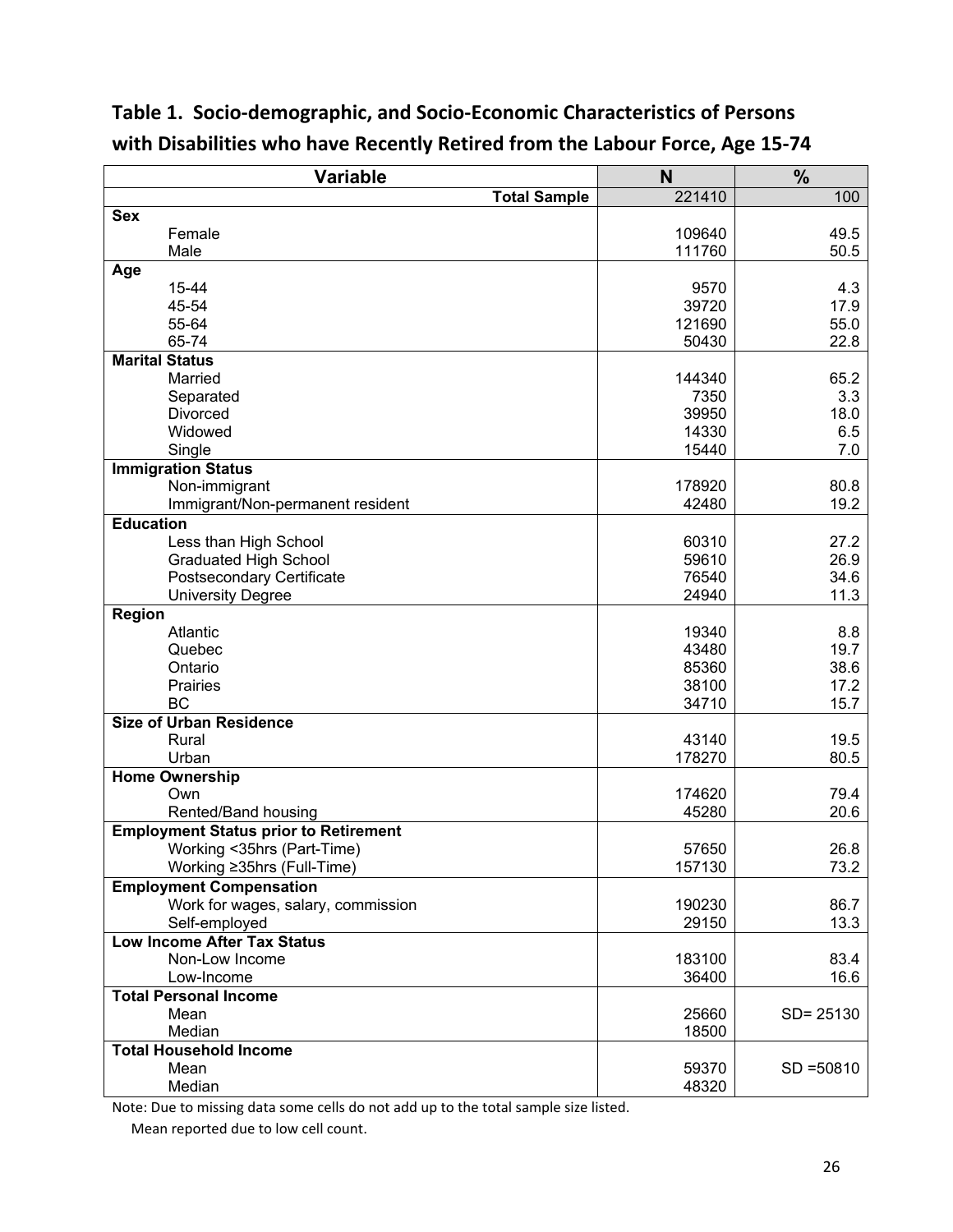# **Table 2. Income Sources, Persons with Disabilities who have Retired from the Labour Force, Age 15‐74**

| <b>Variable</b>          | N      | $\%$ | <b>Comparative Analysis between the</b><br>mean of income sources received |       |          |
|--------------------------|--------|------|----------------------------------------------------------------------------|-------|----------|
| <b>Total Sample</b>      | 221400 | 100  |                                                                            |       |          |
| <b>C/QPP</b>             |        |      |                                                                            |       |          |
| Receive                  | 125470 | 56.7 | Mean                                                                       | 6770  | SD=3480  |
| Don't Receive            | 95930  | 43.3 | <b>Median</b>                                                              | 6700  |          |
| <b>Retirement Income</b> |        |      |                                                                            |       |          |
| Receive                  | 83150  | 37.6 | Mean                                                                       | 19600 | SD=15900 |
| Don't Receive            | 138250 | 62.4 | <b>Median</b>                                                              | 16830 |          |
| <b>OAS/GIS</b>           |        |      |                                                                            |       |          |
| Receive                  | 50400  | 22.8 | Mean                                                                       | 6330  | SD=2730  |
| Don't Receive            | 171000 | 77.2 | <b>Median</b>                                                              | 5710  |          |
| <b>Investment Income</b> |        |      |                                                                            |       |          |
| Receive                  | 99110  | 44.8 | Mean                                                                       | 4280  | SD=12560 |
| Don't Receive            | 122290 | 55.2 | <b>Median</b>                                                              | 1060  |          |

# **Table 3. Benefits Received by Persons with Disabilities who have Retired from the Labour Force, Age 15‐74**

| <b>Variable</b>                                            | N      | $\frac{0}{0}$ |
|------------------------------------------------------------|--------|---------------|
| <b>Total Sample</b>                                        | 221410 | 100           |
| <b>Canada or Quebec Pension Plan Disability Benefit</b>    |        |               |
| No.                                                        | 161460 | 74.7          |
| Yes                                                        | 54720  | 25.3          |
| <b>Workers Compensation</b>                                |        |               |
| No.                                                        | 197560 | 91.1          |
| Yes                                                        | 19340  | 8.9           |
| <b>Private Disability Insurance Benefit</b>                |        |               |
| No.                                                        | 192580 | 89.0          |
| Yes                                                        | 23740  | 11.0          |
| <b>Provincial or Municipal Social Assistance</b>           |        |               |
| No.                                                        | 198690 | 91.5          |
| Yes                                                        | 18400  | 8.5           |
| <b>Motor Vehicle Accident Insurance Disability</b>         |        |               |
| No.                                                        |        |               |
| Yes                                                        |        |               |
| <b>Benefit Veterans Affairs Disability Pension Benefit</b> |        |               |
| No                                                         |        |               |
| Yes                                                        |        |               |

Note: Due to missing data some cells do not add up to the total sample size listed.

‐‐ Data not available due to low cell count.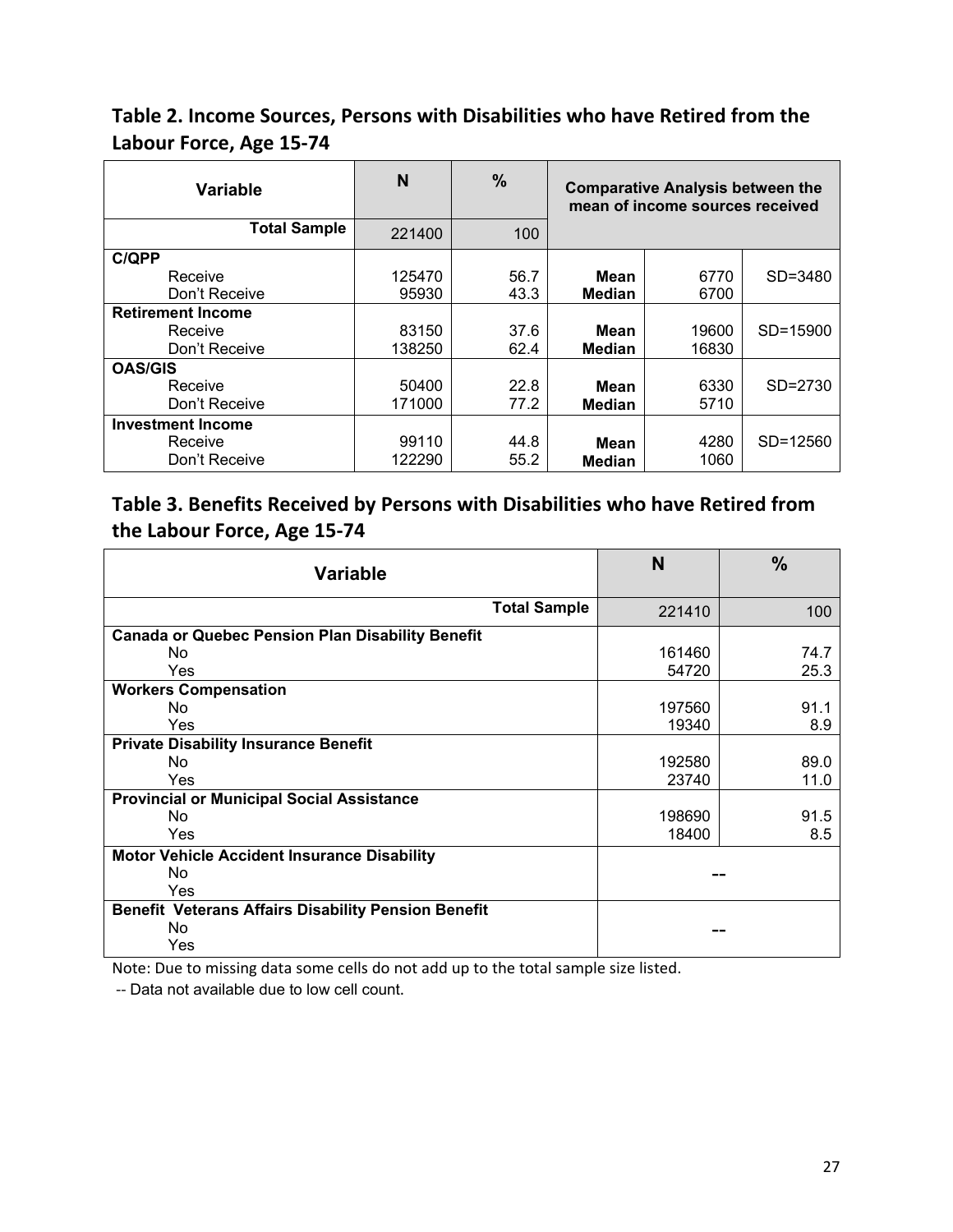| <b>Variable</b>                         | N      | $\frac{0}{0}$ |  |
|-----------------------------------------|--------|---------------|--|
| <b>Total Sample</b>                     | 221410 | 100           |  |
| <b>Current Health</b>                   |        |               |  |
| Excellent/Very Good                     | 48510  | 22.3          |  |
| Good                                    | 57690  | 26.5          |  |
| Fair                                    | 63150  | 29.0          |  |
| Poor                                    | 48640  | 22.3          |  |
| <b>Health at Retirement</b>             |        |               |  |
| Excellent/Very Good                     | 52220  | 25.7          |  |
| Good                                    | 44610  | 22.0          |  |
| Fair                                    | 38550  | 19.0          |  |
| Poor                                    | 67650  | 33.3          |  |
| Permanently retired due to condition    |        |               |  |
| No                                      | 82680  | 37.4          |  |
| Yes, partially                          | 38770  | 17.6          |  |
| Yes, completely                         | 99370  | 45.0          |  |
| Does condition prevent you from working |        |               |  |
| Yes                                     | 130460 | 59.5          |  |
| No                                      | 88800  | 40.5          |  |
| <b>Condition Onset (Age of Onset)</b>   |        |               |  |
| $0 - 34$                                | 46040  | 20.8          |  |
| 35-44                                   | 34570  | 15.6          |  |
| 45-54                                   | 65340  | 29.5          |  |
| 55-64                                   | 75460  | 34.1          |  |
| <b>Degree of Severity</b>               |        |               |  |
| Mild                                    | 72830  | 32.9          |  |
| Moderate                                | 58680  | 26.5          |  |
| Severe                                  | 58490  | 26.4          |  |
| Very Severe                             | 31400  | 14.2          |  |
| <b>Number of Disabilities</b>           |        |               |  |
| 1                                       | 35120  | 15.9          |  |
| $\overline{2}$                          | 35590  | 16.1          |  |
| 3                                       | 77690  | 35.1          |  |
| 4                                       | 35660  | 16.1          |  |
| 5                                       | 18200  | 8.2           |  |
| 6 or more                               | 19140  | 8.6           |  |
| <b>Hearing Limitation</b>               |        |               |  |
| No                                      | 160410 | 72.4          |  |
| Yes                                     | 61000  | 27.6          |  |
| <b>Seeing Limitation</b>                |        |               |  |
| No                                      | 187310 | 84.6          |  |
| Yes                                     | 34090  | 15.4          |  |
| <b>Communication Limitation</b>         |        |               |  |
| No                                      | 203060 | 91.7          |  |
| Yes                                     | 18350  | 8.3           |  |
| <b>Mobility Limitation</b>              |        |               |  |
| No                                      | 54590  | 24.7          |  |
| Yes                                     | 166820 | 75.3          |  |
| <b>Agility Limitation</b>               |        |               |  |
| No                                      | 63130  | 28.5          |  |
| Yes                                     | 158270 | 71.5          |  |
|                                         |        |               |  |

**Table 4. Health and Disability Characteristics of Persons with Disabilities who have Retired from the Labour Force, Age 15‐74**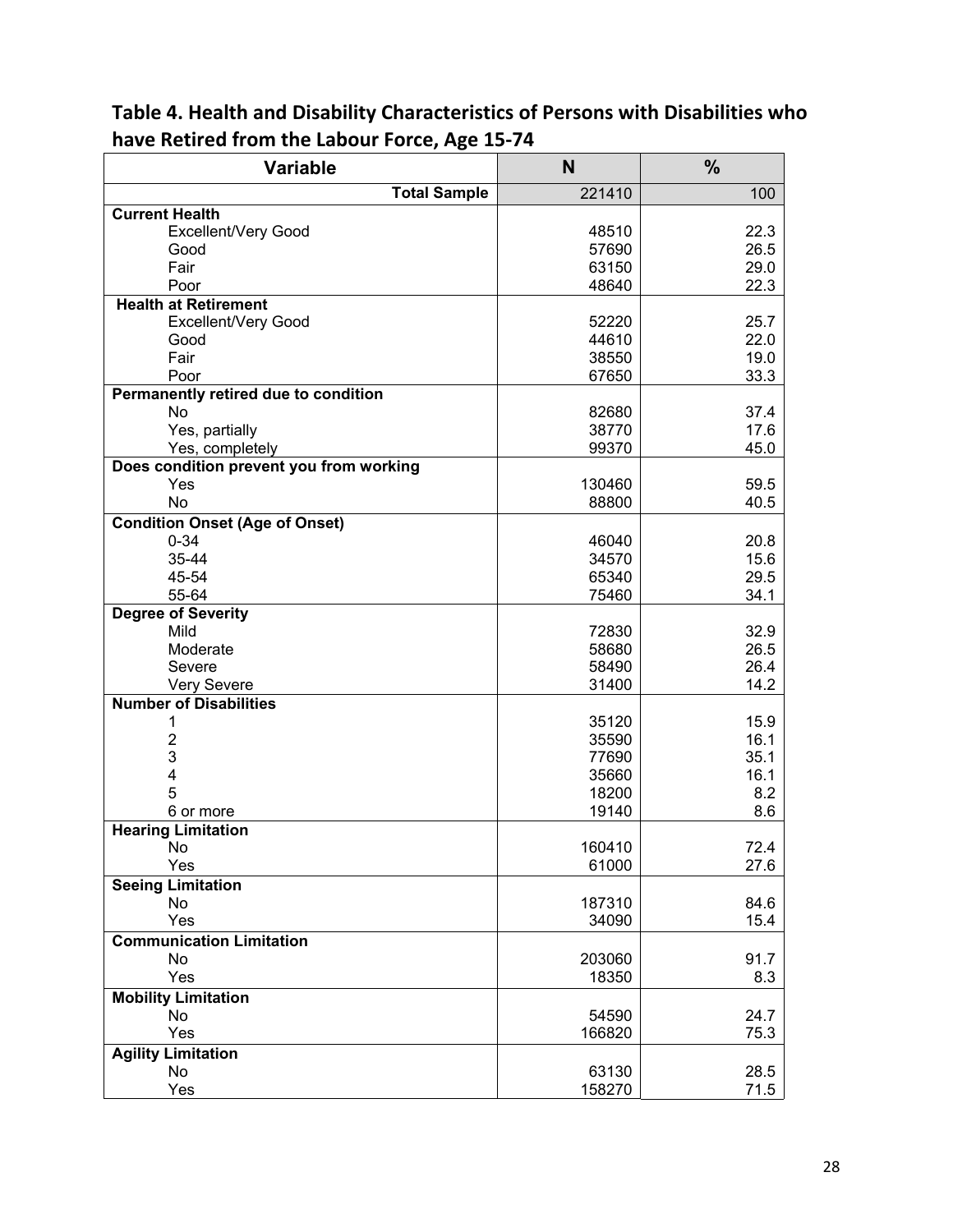| <b>Variable</b>                 | N      | $\frac{0}{0}$ |
|---------------------------------|--------|---------------|
| <b>Total Sample</b>             | 221410 | 100           |
| <b>Pain Limitation</b>          |        |               |
| No.                             | 44720  | 20.2          |
| <b>Yes</b>                      | 176690 | 79.8          |
| <b>Learning Limitation</b>      |        |               |
| No.                             | 197600 | 89.2          |
| Yes                             | 23800  | 10.7          |
| <b>Memory Limitation</b>        |        |               |
| No.                             | 201960 | 91.2          |
| <b>Yes</b>                      | 19440  | 8.8           |
| <b>Developmental Limitation</b> |        |               |
| No.                             |        |               |
| Yes                             |        |               |
| <b>Psychological Limitation</b> |        |               |
| No.                             | 186530 | 84.2          |
| <b>Yes</b>                      | 34870  | 15.7          |
| <b>Other Limitation</b>         |        |               |
| No.                             |        |               |
| Yes                             |        |               |

‐‐ Data not available due to low cell count.

#### **Findings from the Comparative Data Analysis**

Our analysis of the 2006 Participation and Activity Limitation Survey (PALS) indicates that of persons with disabilities, aged, 15‐74 who were retired, 61% retired voluntarily and 39% retired involuntarily. This section of the analysis addresses the first two objectives of this study: 1) What are the key socio-economic characteristics of persons with disabilities who choose to retire versus those who involuntarily retire? and 2) What are the key factors that influence the retirement decisions of people with disabilities?. Table 5 shows the percentage of respondents who perceived their retirement as voluntary or involuntary by socio-demographic, economic, and geographical characteristics. Table 6 shows the type of retirement by income sources while Table 7 shows type of retirement by health and disability characteristics.

#### **Voluntary Retirement**

61% of the sample perceived that their retirement was voluntary. Men and women are about equally likely to have retired voluntarily (58% vs. 63%). There are differences by age with those in the older age groups being the most likely to perceive their retirement as voluntary. For example 39% of respondents aged 45‐54 compared to 76% of respondents 65‐74 said they retired voluntarily in the past five years. There are not differences by marital or immigration status. The likelihood of voluntary retirement increases with the level of education. For example, 48% of those with less than high school compared to 71% of those with a university degree had voluntary retirement. There are also differences by region of residence with respondents from the Prairies (70%), Ontario (63%) and BC (64%) being more likely than those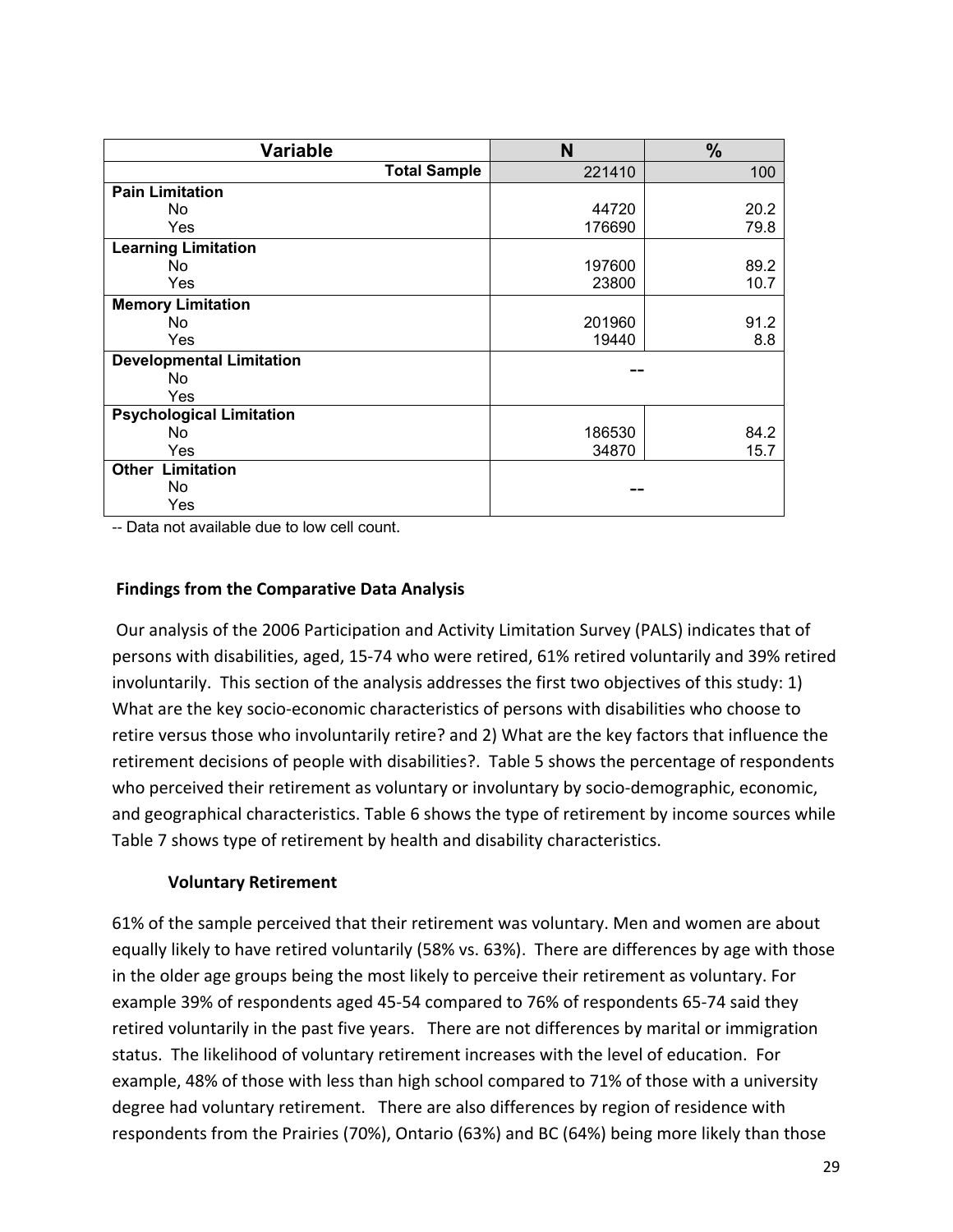from the other provinces to experience voluntary retirement. While there were no differences by the size of urban/rural residence, those who owned their own home were more likely to retire voluntarily (66%). Working full or part‐time or being self‐employed prior to retirement was not related to retirement status. The type of employment compensation was not associated with the type of retirement. In terms of income, those who voluntarily retired had higher total personal and household incomes and they were less likely to be in the low income after tax status than those who were force to retire. They were more likely to be receiving income for C/QPP, retirement income and investment income and their median retirement income was much higher than those whose retirement was involuntary.

Next we turn to a consideration of variations in health by voluntary retirement. In terms of their current health, 76% said their health was excellent or very good as compared to 24% of those who retired involuntarily. The type of retirement varied by age of onset of disability, the type of disability, the number of disabilities, and the severity of disability. Respondents who acquired their disability before the age of 35 were more likely than the other age groups to retire voluntarily. Those least likely to retire voluntarily acquired their disability between the ages of 35-44. With respect to the various types of limitations, those with hearing (64%), pain (57%), mobility (55%), agility (52%), and seeing (52%), were more likely to have retired voluntarily than those with other limitations. As expected, the percentage of respondents who perceived their retirement to be voluntary decreased with the number of disabilities (from 89% for those with one disability to 21% for those with 6 or more disabilities) and with the severity of the disability (from 83% with a mild disability to 26% with a very severe disability.

Health at the time of retirement was strongly associated with the type of retirement. Persons who retired voluntarily were much more likely to say that they did not retire because of their condition (87%) or only partly because of their condition (72%) than those who retired involuntarily.

#### **Involuntary Retirement**

39% of respondents perceived their retirement to be involuntary and this percentage varied by their socio‐demographic characteristics. Involuntary retirement was much more likely under the age of 54 (61% for age 45‐54 and 69% for age 15‐44). Men and women were equally likely to perceive their retirement as involuntary. In terms of marital status, there were not significant differences however; those who were separated (60%) and single (51%) appear to be somewhat more likely to retire involuntarily. Respondents with less than high school education (53%) were much more likely to see their retirement as forced as compared to those with higher levels of education. Forced retirement is higher in Quebec (54%) and lower in the Prairies (31%) than in the other provinces. Those who rent their homes were more likely to have experienced involuntary retirement than those who own (58% vs. 34%). Employment status or the type of employment prior to retirement was not related to type of retirement.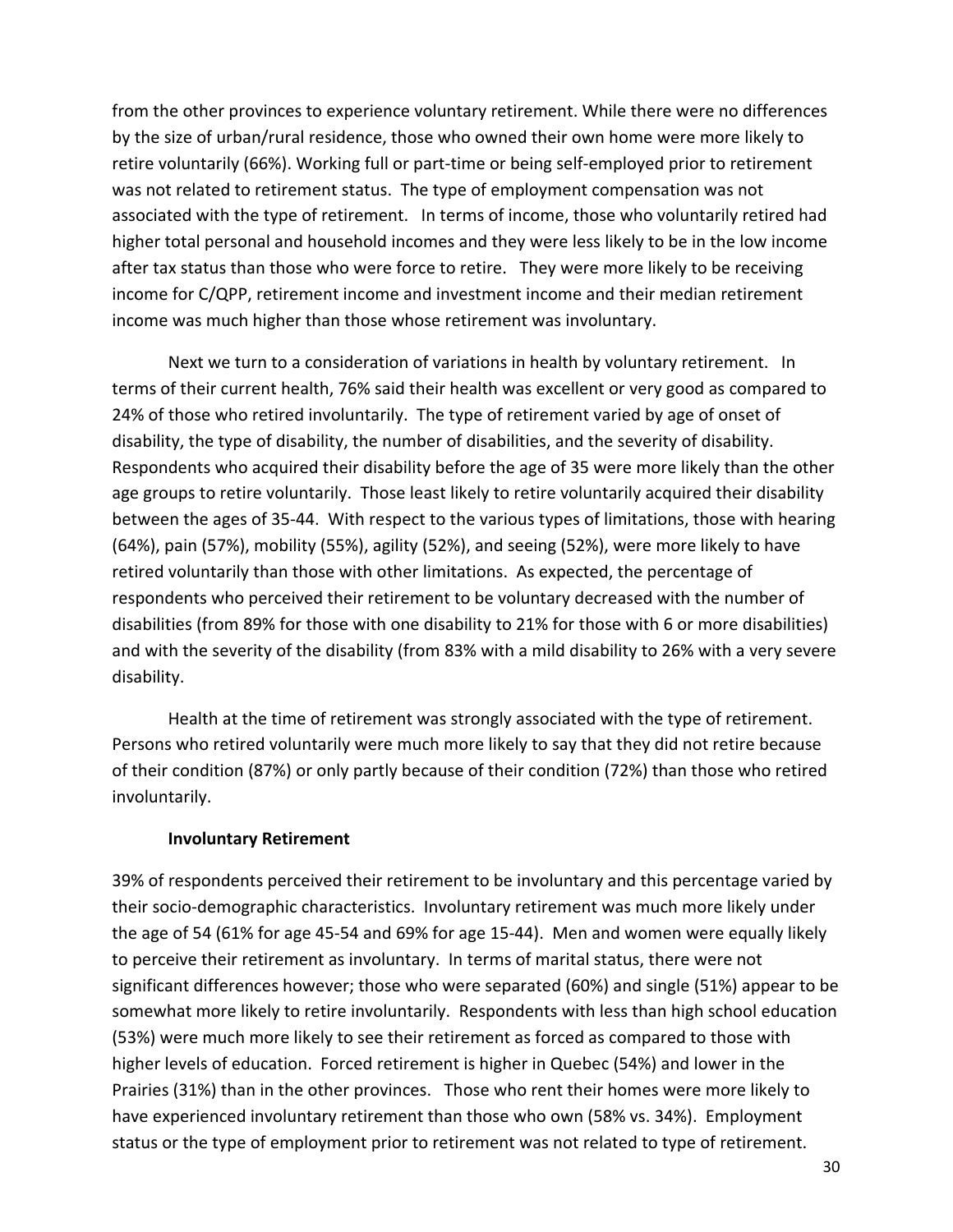The total personal and household incomes of those who involuntarily retired were lower than those who retired voluntarily. Further, nearly two‐thirds of persons with disabilities who were in the low income after tax status bracket (69%) retired involuntarily. They were less likely to receive income from CPP, retirement income and investment income and their retirement income was lower than those who retired voluntarily.

In terms of health/disability characteristics, respondents whose condition first occurred between the ages of 35‐44 (53%) were much more likely to have experienced involuntary retirement whereas; those whose onset was less than 35 were about half as likely to view their retirement as involuntary (29%). As expected, those with a greater number of disabilities (79% with six or more as compared to 11% with one) and those with a higher level of severity (74% very severe as compared to 17% with a mild disability) were much more likely to perceive their retirement as involuntary. Respondents with communications (77%), learning (74%), memory (72%), and psychological/emotional limitations (68%) were much more likely than those without those limitations to experience forced retirement. To a lesser extent, those with mobility (45%), agility (48%) and pain (43%) limitations were also more likely to have experienced involuntary retirement. Health at the time of retirement was an important predictor of involuntary retirement. Of those who permanently retired because of their condition, 66% retired involuntarily. Further, 56% of those who said their condition prevented them from working were forced to retire. In terms of their current health, nearly two‐thirds who rated their health as poor had involuntarily retired.

#### **Is a Disability Benefit an "Incentive" for Retirement?**

The literature suggests that having the option of a disability benefit may be an incentive for retirement. Table 8a shows an association between the type of retirement and the receipt of some types of disability benefits. Compared to those who retired voluntarily, persons with disabilities who retired involuntarily were more than twice as likely to be receiving the Canada or Quebec Pension Plan Disability Benefit (CPP‐D) (17% vs. 38%). Other disability benefits are available through private disability insurance, motor vehicle accident insurance, veterans affairs or workers compensation for those who are unable to work. The analysis confirms that compared to persons with disabilities who retired voluntarily, those who retired involuntarily were much more likely to be receiving a private disability insurance benefit (3% vs. 23%) and a motor vehicle accident insurance disability benefit. For those under 65, with no other sources of support, financial assistance is available through the provincial or municipal social assistance program and 15% of persons who retired involuntarily as compared to 4% of those who retired voluntarily are receiving this benefit.

The next section of the analysis considers the independent relationship of type of retirement to the receipt of any disability benefit controlling for age, marital status, education and the severity of the disability. A variable was created to measure whether the respondent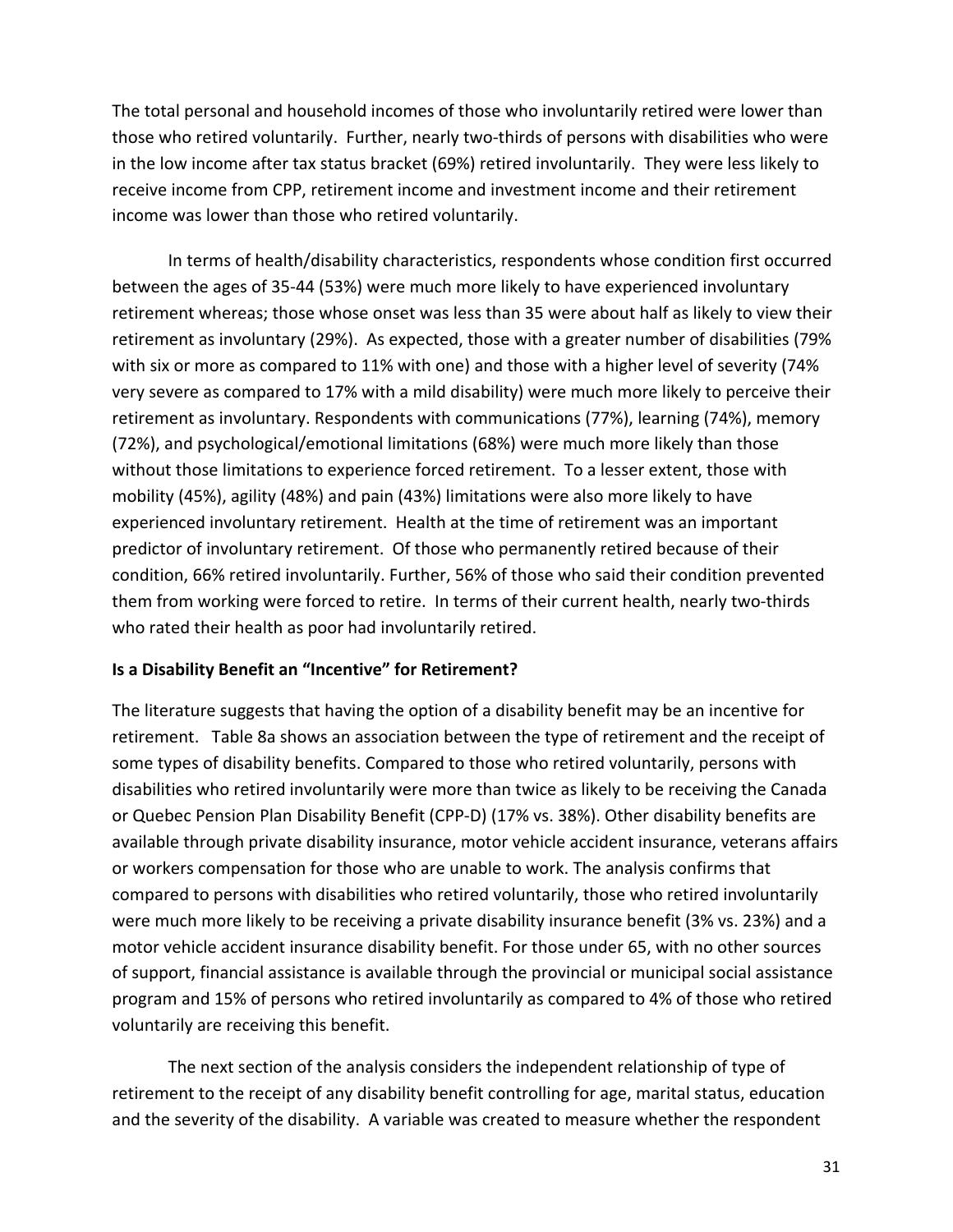received any type of disability benefit. Using multivariate logistic regression, we regressed type of retirement on the receipt of a disability benefit. Involuntary retirement was coded as 1 and voluntary retirement as 0. Bootstrap weights were used in the analysis. Table 8b shows that when the other factors are controlled, those who involuntarily retire are three times more likely to receive a disability benefit (OR 3.28/1.0). Table 8b also shows that persons with a disability who had a university degree were less likely to receive a disability benefit than those with less than high school education and that the level of severity was also associated with the receipt of a disability benefit.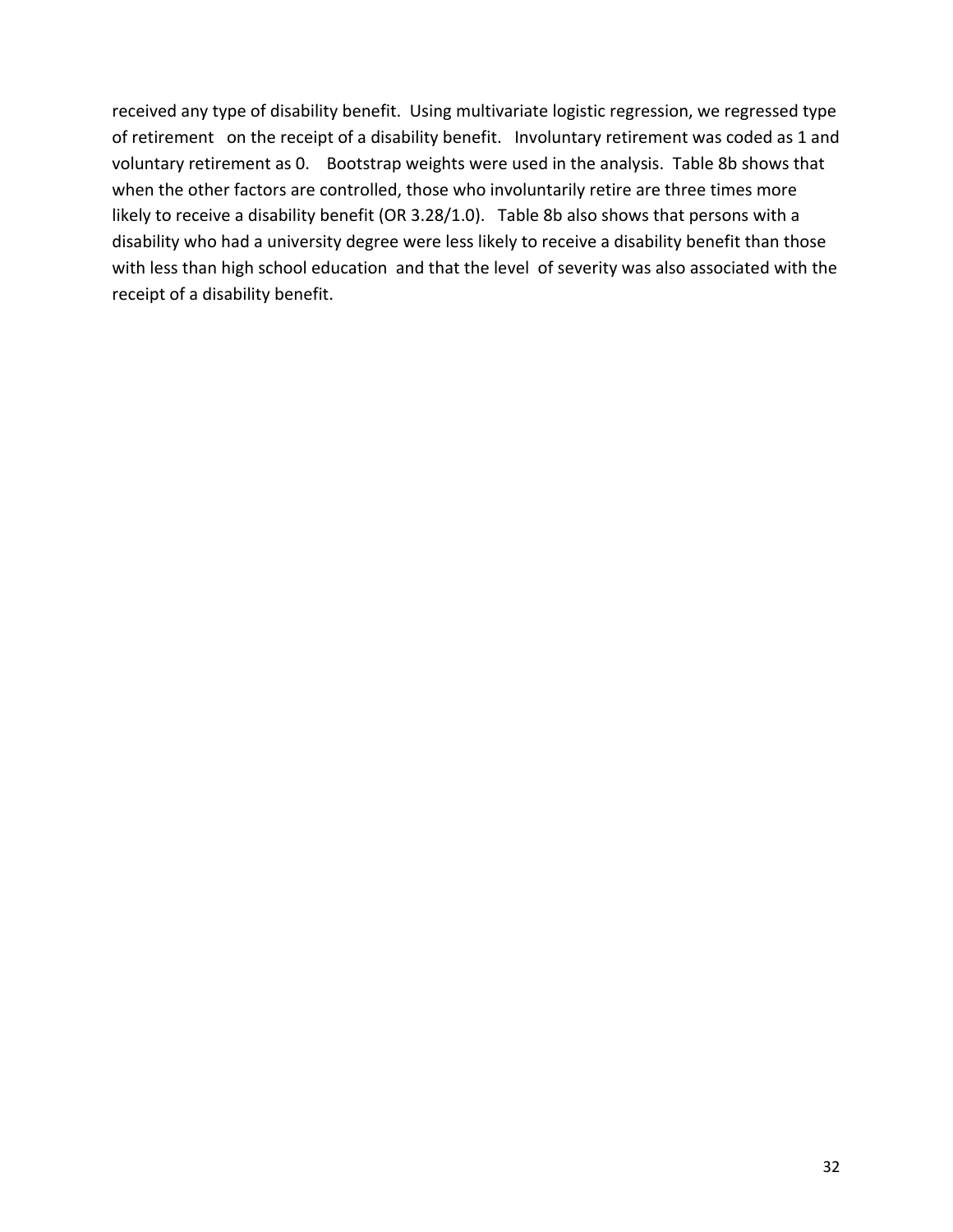**Table 5. Voluntary and Involuntary Retirement by Socio‐demographic and Socio‐ Economic Characteristics of Persons with Disabilities, Age 15‐74**

|                                   | <b>Voluntary</b> | <b>Retirement</b> | <b>Involuntary</b><br><b>Retirement</b> |              |                                      |
|-----------------------------------|------------------|-------------------|-----------------------------------------|--------------|--------------------------------------|
|                                   | N                | $\frac{9}{6}$     | N                                       | $\%$         | <b>F-Statistic</b>                   |
| <b>Total</b>                      | 134260           | 60.6              | 87150                                   | 39.4         |                                      |
| <b>Sex</b>                        |                  |                   |                                         |              | $F(1, 999)=0.77, p=0.38$             |
| Female<br>Male                    | 69120<br>65140   | 63.0<br>58.3      | 40520<br>46630                          | 37.0<br>41.7 |                                      |
| Age*                              |                  |                   |                                         |              |                                      |
| 15-44                             | 2980             | 31.1              | 6590                                    | 68.9         | $F(2.55, 2548.44) = 10.00, p = 0.00$ |
| 45-54                             | 15450            | 38.9              | 24270                                   | 61.1         |                                      |
| 55-64<br>65-74                    | 77770            | 63.9              | 43920                                   | 36.1         |                                      |
| <b>Marital Status</b>             | 38060            | 75.5              | 12370                                   | 24.5         |                                      |
| Married                           | 94380            | 65.4              | 49950                                   | 34.6         |                                      |
| Separated                         | 2970             | 40.4              | 4380                                    | 59.6         | $F(3.85, 3848.58)=1.72$ , p=0.15     |
| <b>Divorced</b>                   | 21140            | 52.9              | 18810                                   | 47.1         |                                      |
| Widowed                           | 8190             | 57.2              | 6140                                    | 42.8         |                                      |
| Single                            | 7580             | 49.1              | 7860                                    | 50.9         |                                      |
| <b>Immigration Status</b>         |                  |                   |                                         |              |                                      |
| Non-immigrant                     | 109210           | 61.0              | 69710                                   | 39.0         | $F(1, 999)=0.10$ , $p=0.75$          |
| Immigrant/Non-permanent           | 25040            | 58.9              | 17440                                   | 41.1         |                                      |
| resident                          |                  |                   |                                         |              |                                      |
| <b>Education*</b>                 |                  |                   |                                         |              |                                      |
| Less than High School             | 28640            | 47.5              | 31670                                   | 52.5         | $F(2.96, 2961.40) = 3.17, p = 0.02$  |
| <b>Graduated High School</b>      | 38460            | 64.5              | 21160                                   | 35.5         |                                      |
| Postsecondary Certificate         | 49510            | 64.7              | 27040                                   | 35.3         |                                      |
| <b>University Degree</b>          | 17660            | 70.8              | 7290                                    | 29.2         |                                      |
| Region*                           |                  |                   |                                         |              |                                      |
| Atlantic                          | 11430            | 59.1              | 7920                                    | 41.0         | F(2.85, 2851.41)=2.97, p=0.03        |
| Quebec                            | 20130            | 46.3              | 23350                                   | 53.7         |                                      |
| Ontario                           | 53650            | 62.9              | 31710                                   | 37.1         |                                      |
| Prairies                          | 26480            | 69.5              | 11610                                   | 30.5         |                                      |
| BC                                | 22320            | 64.3              | 12400                                   | 35.7         |                                      |
| <b>Size of Urban Residence</b>    |                  |                   |                                         |              | $F(1, 999)=0.59$ , p=0.45            |
| Rural                             | 24600            | 57.0              | 18540                                   | 43.0         |                                      |
| Urban                             | 109660           | 61.5              | 68610                                   | 38.5         |                                      |
| Home Ownership*                   |                  |                   |                                         |              | $F(1, 999)=12.19, p=0.00$            |
| Own                               | 115190           | 66.0              | 9430                                    | 34.0         |                                      |
| Rented/Band housing               | 19000            | 42.0              | 26280                                   | 58.0         |                                      |
| <b>Employment Status prior to</b> |                  |                   |                                         |              |                                      |
| <b>Retirement</b>                 |                  |                   |                                         |              | $F(1, 999)=0.42$ , $p=0.52$          |
| Working <35hrs (Part-Time)        | 36180            | 62.8              | 21470                                   | 37.2         |                                      |
| Working ≥35hrs (Full-Time)        | 91970            | 58.5              | 65160                                   | 41.5         |                                      |
| <b>Employment Compensation</b>    |                  |                   |                                         |              |                                      |
| Work for wages, salary,           | 113010           | 59.4              | 77230                                   | 40.6         | $F(1, 999)=0.82$ , p=0.37            |
| commission<br>Self-employed       | 19480            | 66.8              | 9670                                    | 33.2         |                                      |
| Low Income After Tax Status*      |                  |                   |                                         |              |                                      |
| Non-Low Income                    |                  |                   |                                         |              |                                      |
| Low-Income                        | 122590           | 67.0              | 60510                                   | 33.0         | $F(1, 999)=20.54$ , p=0.00           |
|                                   | 11360            | 31.2              | 25040                                   | 68.8         |                                      |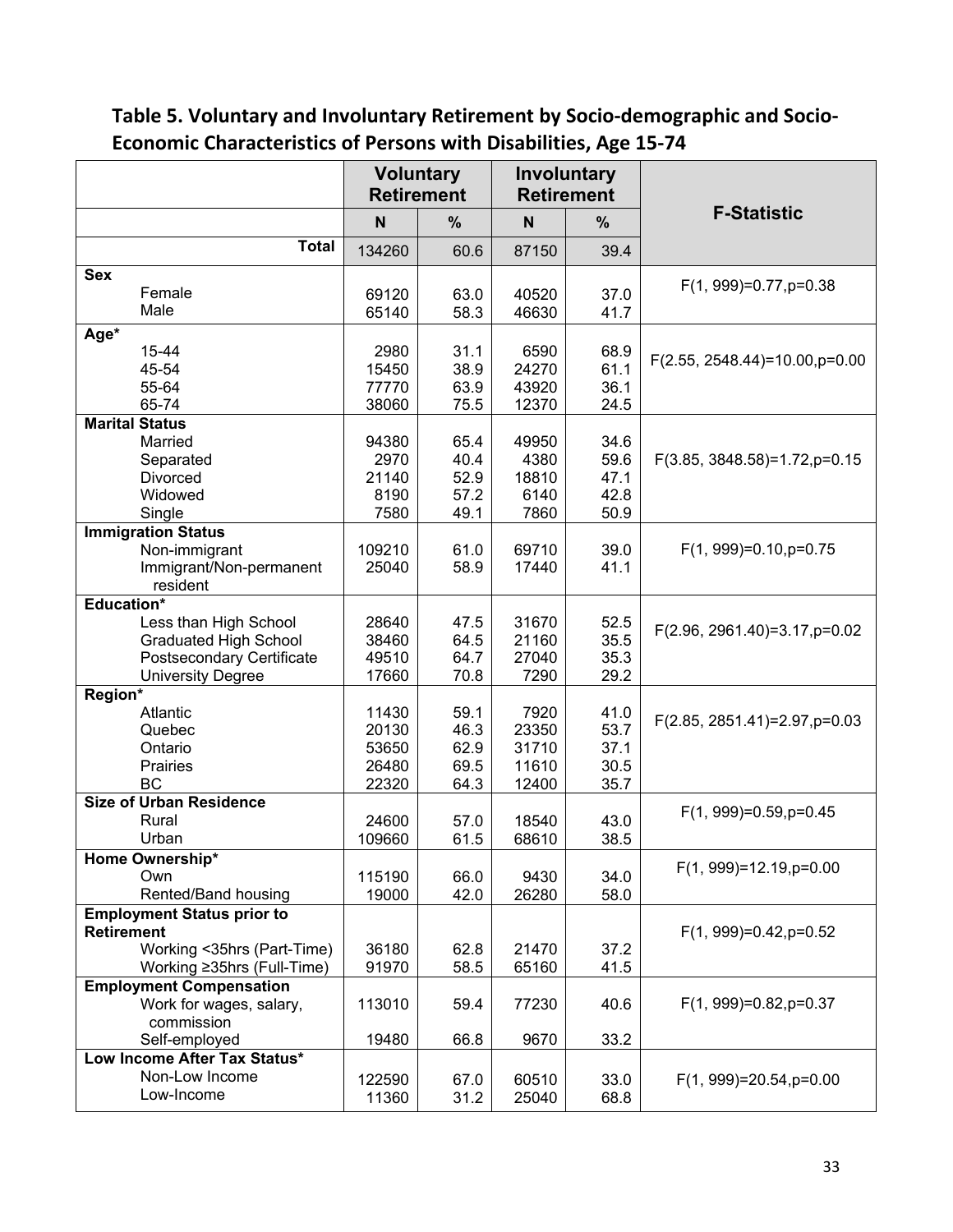| <b>Total Personal Income*</b><br>Mean<br>Median | 29170<br>23980 | $SD =$<br>27540 | 20450<br>15390 | $SD =$<br>19830 | $t(999) = 3.39, p = 0.00$ |
|-------------------------------------------------|----------------|-----------------|----------------|-----------------|---------------------------|
| <b>Total Household Income</b><br>Mean<br>Median | 64060<br>57890 | $SD =$<br>45020 | 52620<br>36610 | $SD =$<br>58060 | $t(999) = 1.22, p = 0.22$ |

Note: Due to missing data some cells do not add up to the total sample size listed.

\* Significant difference found between voluntary and involuntary groups.

Mean reported due to low cell count.

See Endnote<sup>ii</sup>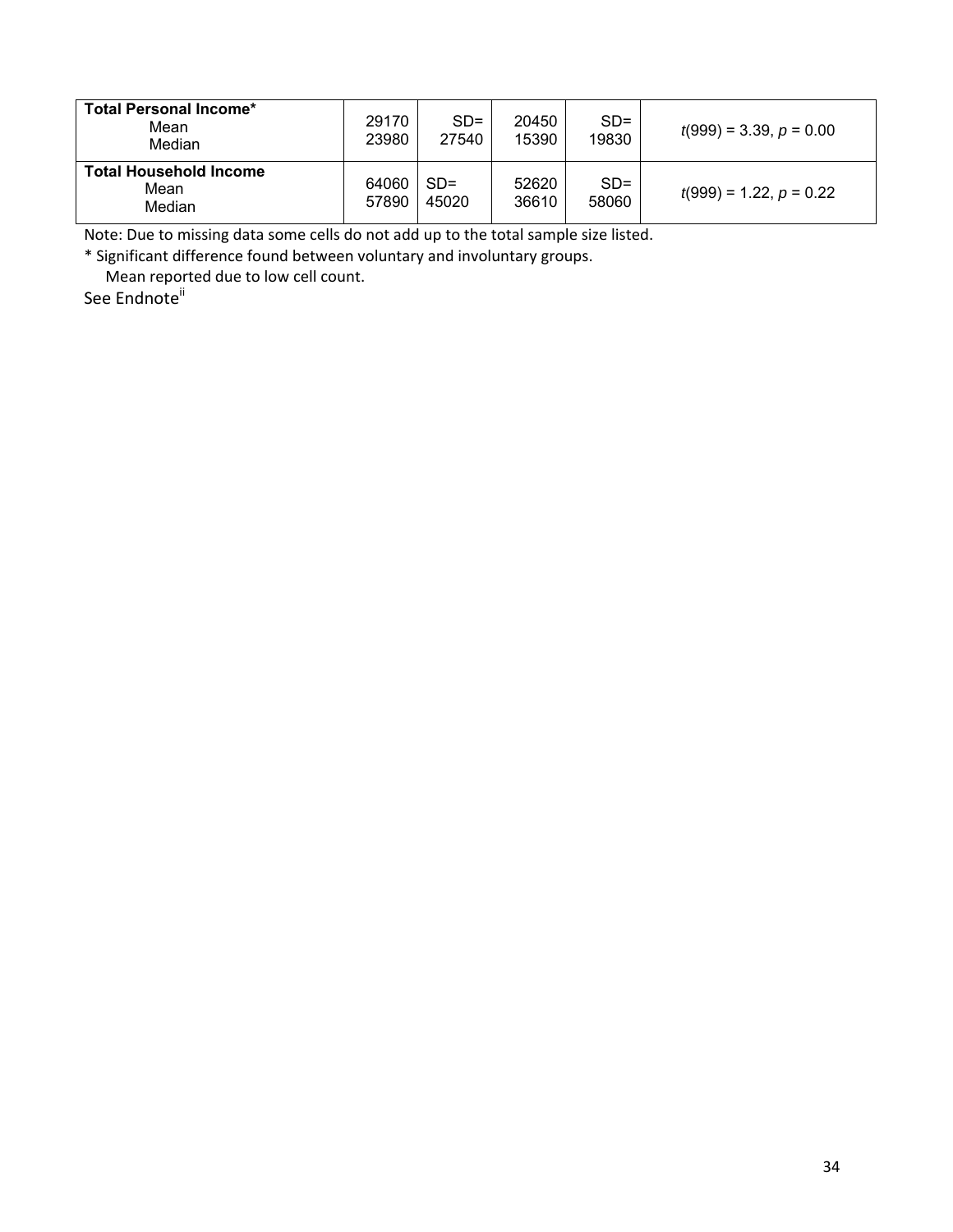|                                                      | <b>Voluntary</b><br><b>Retirement</b> |               | Involuntary<br><b>Retirement</b> |              | Comparative                     | <b>Comparative Analysis between the mean of income sources</b><br>received |                                       |         |                                  |          |                                  |
|------------------------------------------------------|---------------------------------------|---------------|----------------------------------|--------------|---------------------------------|----------------------------------------------------------------------------|---------------------------------------|---------|----------------------------------|----------|----------------------------------|
|                                                      | N                                     | $\frac{0}{0}$ | N                                | $\%$         | Analysis*                       |                                                                            | <b>Voluntary</b><br><b>Retirement</b> |         | Involuntary<br><b>Retirement</b> |          | Comparative                      |
|                                                      | 134260                                | 60.6          | 87150                            | 39.4         |                                 |                                                                            |                                       |         |                                  |          | <b>Analysis</b>                  |
| <b>C/QPP</b><br>Receive<br>Don't Receive             | 82640<br>51620                        | 61.6<br>38.4  | 42840<br>44310                   | 49.2<br>50.8 | $t(999) = 2.21$ ,<br>$p = .03$  | Mean<br>Median                                                             | 6070<br>6300                          | SD=2890 | 8130<br>7840                     | SD=4080  | $t(999) = -3.82$<br>$p = .00$    |
| <b>Retirement Income</b><br>Receive<br>Don't Receive | 62900<br>71360                        | 46.8<br>53.2  | 20250<br>66890                   | 23.2<br>76.8 | $t(999) = 4.75$ ,<br>$p = 0.00$ | Mean<br>Median                                                             | 21030<br>19060                        | SD=1672 | 15150<br>12380                   | SD=11980 | $t(999) = 2.54$ ,<br>$p = .011$  |
| <b>OAS/GIS</b><br>Receive<br>Don't Receive           | 34860<br>99400                        | 26.0<br>74.0  | 15550<br>71600                   | 17.8<br>82.2 | $t(999) = 1.83$<br>$p = .07$    | Mean<br>Median                                                             | 6130<br>5710                          | SD=2810 | 6780<br>6320                     | SD=2480  | $t(999) = -1.03$ ,<br>$p = .303$ |
| Investment Income<br>Receive<br>Don't Receive        | 67820<br>66440                        | 50.5<br>49.5  | 31290<br>55850                   | 35.9<br>64.1 | $t(999) = 2.7$ ,<br>$p = .01$   | <b>Mean</b><br>Median                                                      | 3510<br>1060                          | SD=1249 | 5950<br>1250                     | SD=12550 | $t(999) = -1.22$<br>$p = .225$   |

### **Table 6. Voluntary and Involuntary Retirement By Income Sources, Persons with Disabilities, Age 15‐74**

**\***Comparative analysis between percentages of those receiving income sources.

Comparative analysis between mean of income sources received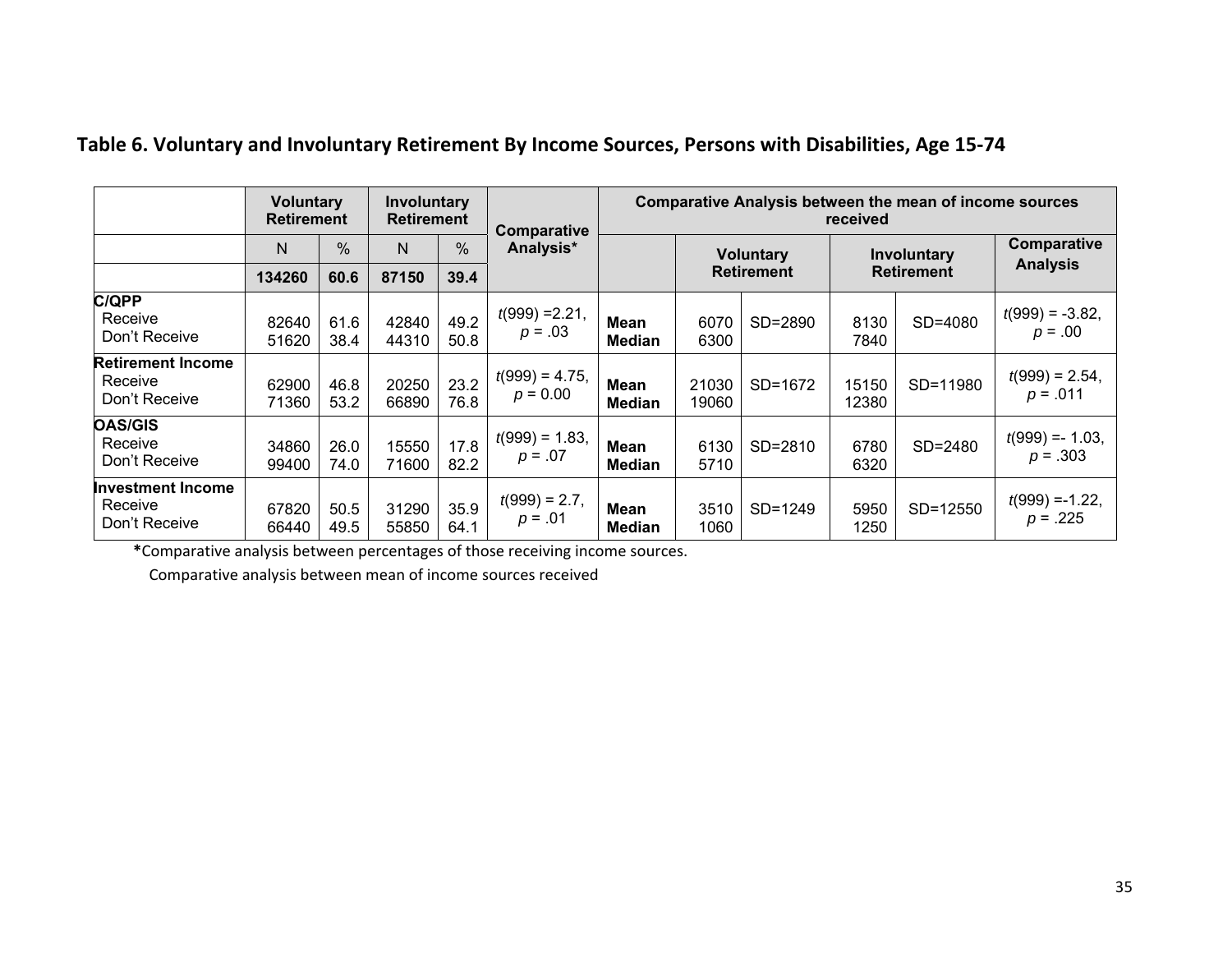|                                                     | <b>Voluntary</b><br><b>Retirement</b> |               | Involuntary    | <b>Retirement</b> |                                    |
|-----------------------------------------------------|---------------------------------------|---------------|----------------|-------------------|------------------------------------|
|                                                     | N                                     | $\frac{0}{0}$ | N              | $\frac{9}{6}$     | <b>F-Statistic</b>                 |
| <b>Total</b>                                        | 134260                                | 60.6          | 87150          | 39.4              |                                    |
| <b>Current Health*</b>                              |                                       |               |                |                   |                                    |
| Excellent/Very Good                                 | 36680                                 | 75.6          | 11830          | 24.4              |                                    |
| Good                                                | 43570                                 | 75.5          | 14130          | 24.5              | F(2.80, 2798.52)=10.34,            |
| Fair                                                | 35400                                 | 56.1          | 27750          | 43.9              | $p=0.00$                           |
| Poor                                                | 17780                                 | 36.6          | 30860          | 63.4              |                                    |
| <b>Health at Retirement*</b><br>Excellent/Very Good | 38650                                 | 74.0          | 13570          | 26.0              | F(2.95, 2950.40)=10.34,            |
| Good                                                | 32480                                 | 72.8          | 12130          | 27.2              | $p=0.00$                           |
| Fair                                                | 27430                                 | 71.2          | 11120          | 28.8              |                                    |
| Poor                                                | 26500                                 | 39.2          | 41150          | 60.8              |                                    |
| <b>Permanently retired due to</b>                   |                                       |               |                |                   |                                    |
| condition*                                          |                                       |               |                |                   |                                    |
| No                                                  | 72010                                 | 87.1          | 10670          | 12.9              | F(1.99, 1990.61)=37.76,            |
| Yes, partially                                      | 27810                                 | 71.7          | 10960          | 28.3              | $p=0.00$                           |
| Yes, completely                                     | 33850                                 | 34.1          | 65520          | 65.9              |                                    |
| Does condition prevent you from                     |                                       |               |                |                   |                                    |
| working*                                            |                                       |               |                |                   | $F(1, 999) = 55.95$                |
| Yes                                                 | 56950                                 | 43.7          | 73510          | 56.3              | $p=0.00$                           |
| No                                                  | 76020                                 | 85.6          | 12780          | 14.4              |                                    |
| <b>Condition Onset (Age of Onset)</b>               |                                       |               |                |                   |                                    |
| $0 - 34$                                            | 32690                                 | 71.0          | 13350          | 29.0              | F(2.98, 2973.21)=2.51,             |
| 35-44                                               | 16120                                 | 46.6          | 18450          | 53.4              | $p=0.057$                          |
| 45-54<br>55-64                                      | 39790<br>45660                        | 60.9<br>60.5  | 25550<br>29800 | 39.1<br>39.5      |                                    |
| Degree of Severity*                                 |                                       |               |                |                   |                                    |
| Mild                                                | 60320                                 | 82.8          | 12510          | 17.2              |                                    |
| Moderate                                            | 38040                                 | 64.8          | 20640          | 35.2              | F(2.91, 2904.88)=19.18,            |
| Severe                                              | 27790                                 | 47.5          | 30700          | 52.5              | $p=0.00$                           |
| Very Severe                                         | 8110                                  | 25.8          | 23300          | 74.2              |                                    |
| <b>Number of Disabilities*</b>                      |                                       |               |                |                   |                                    |
| 1                                                   | 31340                                 | 89.2          | 3780           | 10.8              |                                    |
| $\overline{\mathbf{c}}$                             | 24360                                 | 68.4          | 11240          | 31.6              |                                    |
| 3                                                   | 47400                                 | 61.0          | 30290          | 39.0              | F(4.87, 4862.70)=9.68,<br>$p=0.00$ |
| 4                                                   | 19760                                 | 55.4          | 15910          | 44.6              |                                    |
| 5                                                   | 7370                                  | 40.5          | 10830          | 59.5              |                                    |
| 6 or more                                           | 4030                                  | 21.1          | 15100          | 78.9              |                                    |
| <b>Hearing Limitation</b>                           |                                       |               |                |                   |                                    |
| No                                                  | 95460                                 | 59.5          | 64940          | 40.5              | $F(1, 999)=0.46$ ,<br>$p=0.50$     |
| Yes                                                 | 38800                                 | 63.6          | 22210          | 36.4              |                                    |
| <b>Seeing Limitation</b>                            |                                       |               |                |                   |                                    |
| <b>No</b>                                           | 116400                                | 62.1          | 70910          | 37.9              | $F(1, 999)=2.01,$                  |
| Yes                                                 | 17850                                 | 52.4          | 16240          | 47.6              | $p=0.16$                           |
| <b>Communication Limitation*</b>                    |                                       |               |                |                   |                                    |
| No                                                  | 130060                                | 64.1          | 73000          | 35.9              | $F(1, 999)=32.07$ ,                |
| Yes                                                 | 4200                                  | 22.9          | 14150          | 77.1              | $p=0.00$                           |
|                                                     |                                       |               |                |                   |                                    |

# **Table 7. Voluntary and Involuntary Retirement by Health and Disability Characteristics of Persons with Disabilities, Age 15‐74**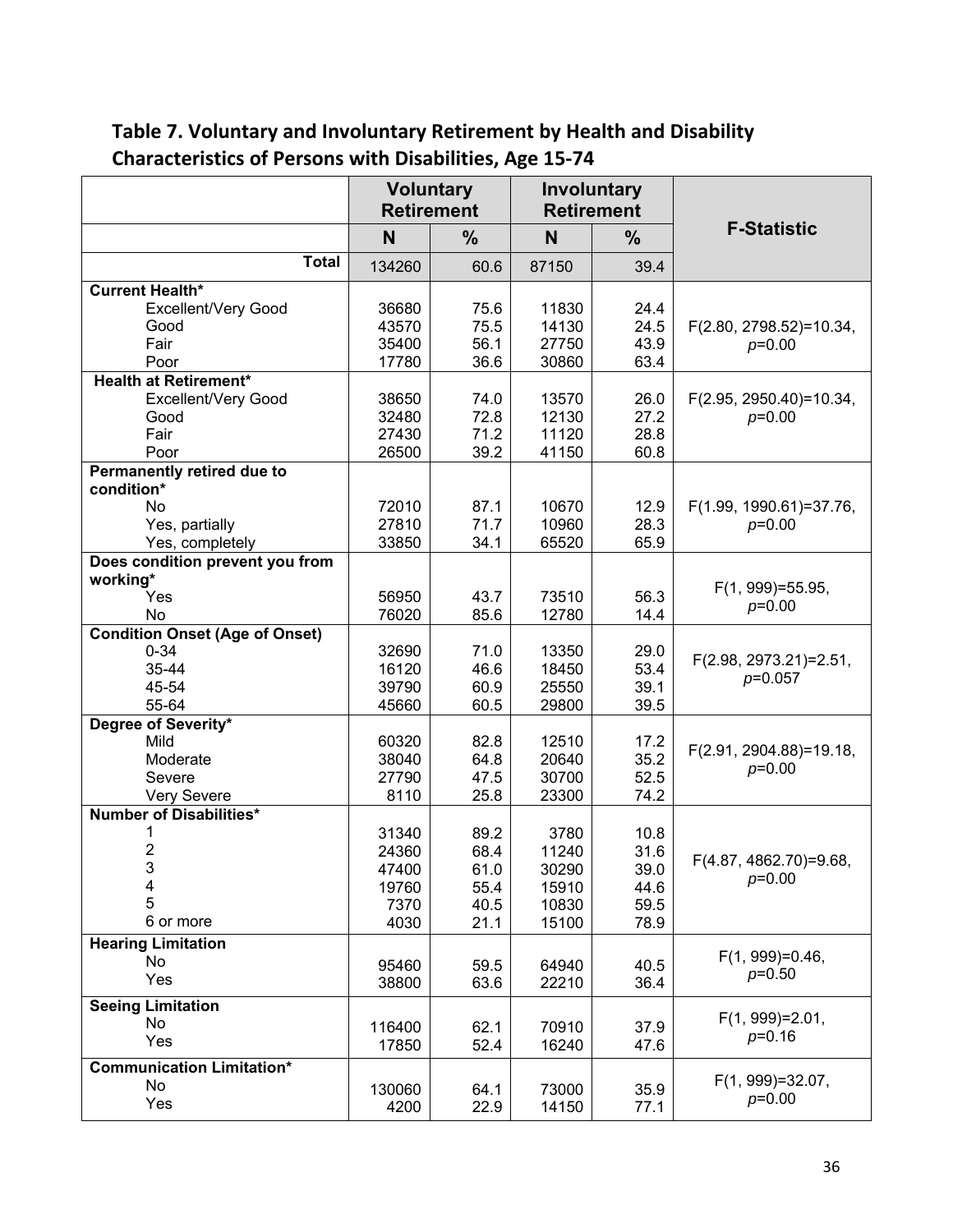| <b>Mobility Limitation*</b><br><b>No</b><br>Yes     | 42020<br>92240  | 77.0<br>55.3 | 12570<br>74580                 | 23.0<br>44.7 | F(1, 999)=13.35,<br>$p=0.00$      |
|-----------------------------------------------------|-----------------|--------------|--------------------------------|--------------|-----------------------------------|
| <b>Agility Limitation*</b><br><b>No</b><br>Yes      | 51760<br>82500  | 82.0<br>52.1 | 11380<br>75770                 | 18.0<br>47.9 | $F(1, 999)=31.30,$<br>$p=0.00$    |
| Pain Limitation*<br><b>No</b><br>Yes                | 33880<br>100370 | 75.8<br>56.8 | 10840<br>76310                 | 24.2<br>43.2 | $F(1, 999)=8.55$ ,<br>$p=0.00$    |
| <b>Learning Limitation*</b><br>No<br>Yes            | 128020<br>6240  | 64.8<br>26.2 | 69580<br>17570                 | 35.2<br>73.8 | $F(1, 999) = 25.41$ ,<br>$p=0.00$ |
| <b>Memory Limitation*</b><br><b>No</b><br>Yes       | 128840<br>5420  | 63.8<br>27.9 | 73120<br>14030                 | 36.2<br>72.2 | $F(1, 999)=19.18,$<br>$p=0.00$    |
| <b>Developmental Limitation</b><br><b>No</b><br>Yes |                 |              |                                |              | $F(1, 999)=0.39,$<br>$p=0.53$     |
| Psychological Limitation*<br><b>No</b><br>Yes       | 122990<br>11270 | 65.9<br>32.3 | 63540<br>23610                 | 34.1<br>67.7 | F(1, 999)=21.97,<br>$p=0.00$      |
| <b>Other Limitation</b><br><b>No</b><br>Yes         |                 |              | $F(1, 999)=2.99$ ,<br>$p=0.08$ |              |                                   |

Note: Due to missing data some cells do not add up to the total sample size listed.

\* Significant difference found between voluntary and involuntary groups.

Mean reported due to low cell count.

‐‐ Data not available due to low cell count.

See Endnote<sup>ii</sup>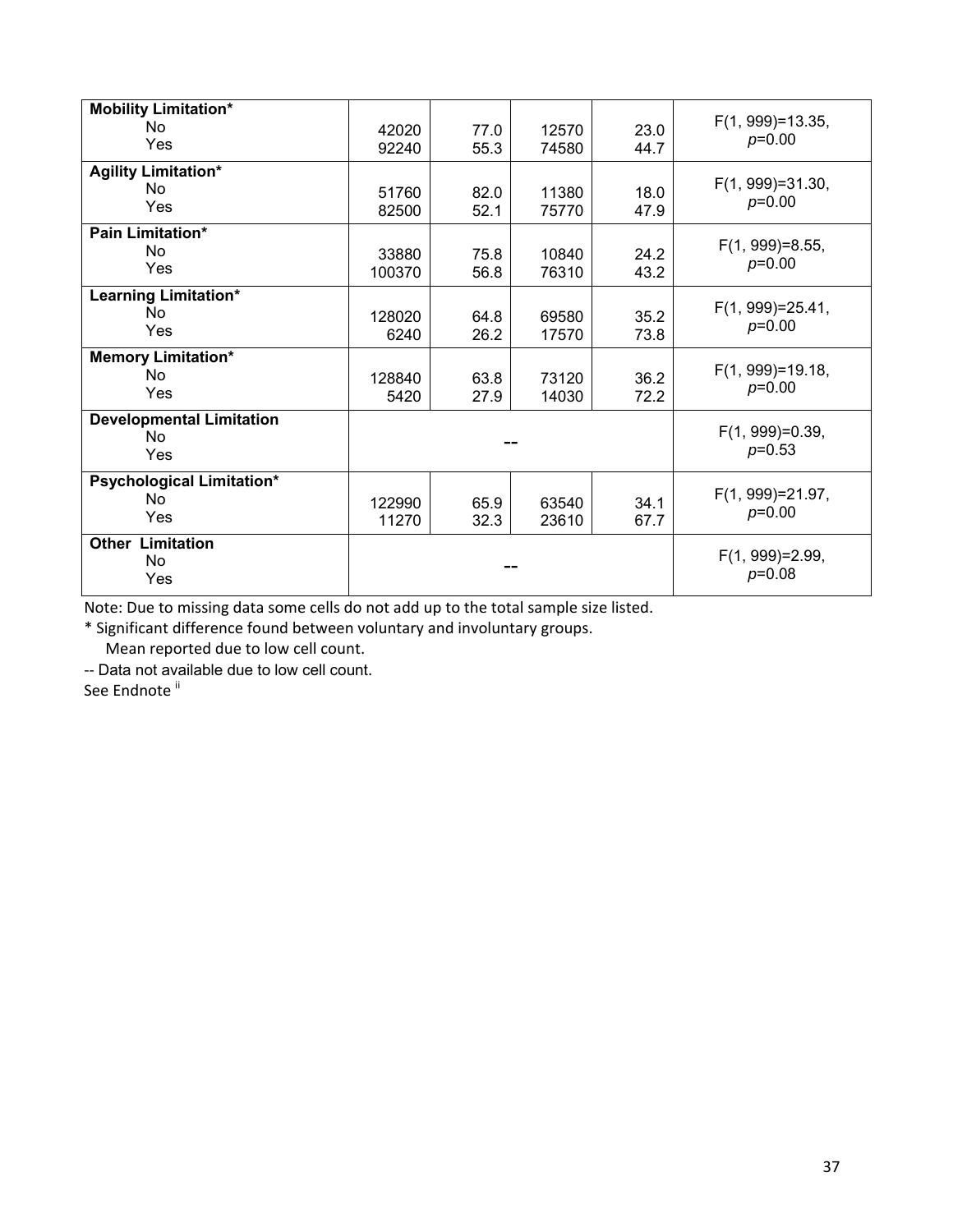## **Table 8a. Voluntary and Involuntary Retirement by Benefits Received for Persons with Disabilities, Aged 15‐74**

|                                                                                                 | <b>Voluntary</b><br><b>Retirement</b> |               |                          | <b>Involuntary</b><br><b>Retirement</b> |                           |
|-------------------------------------------------------------------------------------------------|---------------------------------------|---------------|--------------------------|-----------------------------------------|---------------------------|
|                                                                                                 | N                                     | $\frac{0}{0}$ | N                        | $\frac{0}{0}$                           | <b>F-Statistic</b>        |
| <b>Total</b>                                                                                    | 134260                                | 60.6          | 87150                    | 39.4                                    |                           |
| <b>Canada or Quebec Pension Plan</b><br><b>Disability Benefit*</b><br><b>No</b><br>Yes          | 108460<br>22840                       | 82.6<br>17.4  | 53000<br>31870           | 62.4<br>37.5                            | $F(1, 999)=18.40, p=0.00$ |
| <b>Workers Compensation</b><br>N <sub>o</sub><br>Yes                                            | 122530<br>9520                        | 92.8<br>7.2   | 75030<br>9820            | 88.4<br>11.6                            | $F(1, 999)=1.93, p=0.17$  |
| <b>Provincial or Municipal Social</b><br>Assistance*<br><b>No</b><br>Yes                        | 126330<br>5810                        | 95.6<br>4.4   | 72360<br>12590           | 85.2<br>14.8                            | $F(1, 999)=8.85, p=0.00$  |
| <b>Private Disability Insurance</b><br>Benefit*<br><b>No</b><br>Yes                             | 127320<br>4100                        | 96.9<br>3.1   | 65260<br>19650           | 76.9<br>23.1                            | $F(1, 999)=49.29, p=0.00$ |
| <b>Motor Vehicle Accident Insurance</b><br><b>Disability Benefit *</b><br>N <sub>o</sub><br>Yes |                                       |               | $F(1, 999)=5.80, p=0.02$ |                                         |                           |
| <b>Veterans Affairs Disability</b><br><b>Pension Benefit</b><br>No<br>Yes                       |                                       |               |                          |                                         | $F(1, 999)=2.61, p=0.11$  |

Note: Due to missing data some cells do not add up to the total sample size listed.

\* Significant difference found between voluntary and involuntary groups.

Mean reported due to low cell count.

‐‐ Data not available due to low cell count.

See Endnote<sup>ii</sup>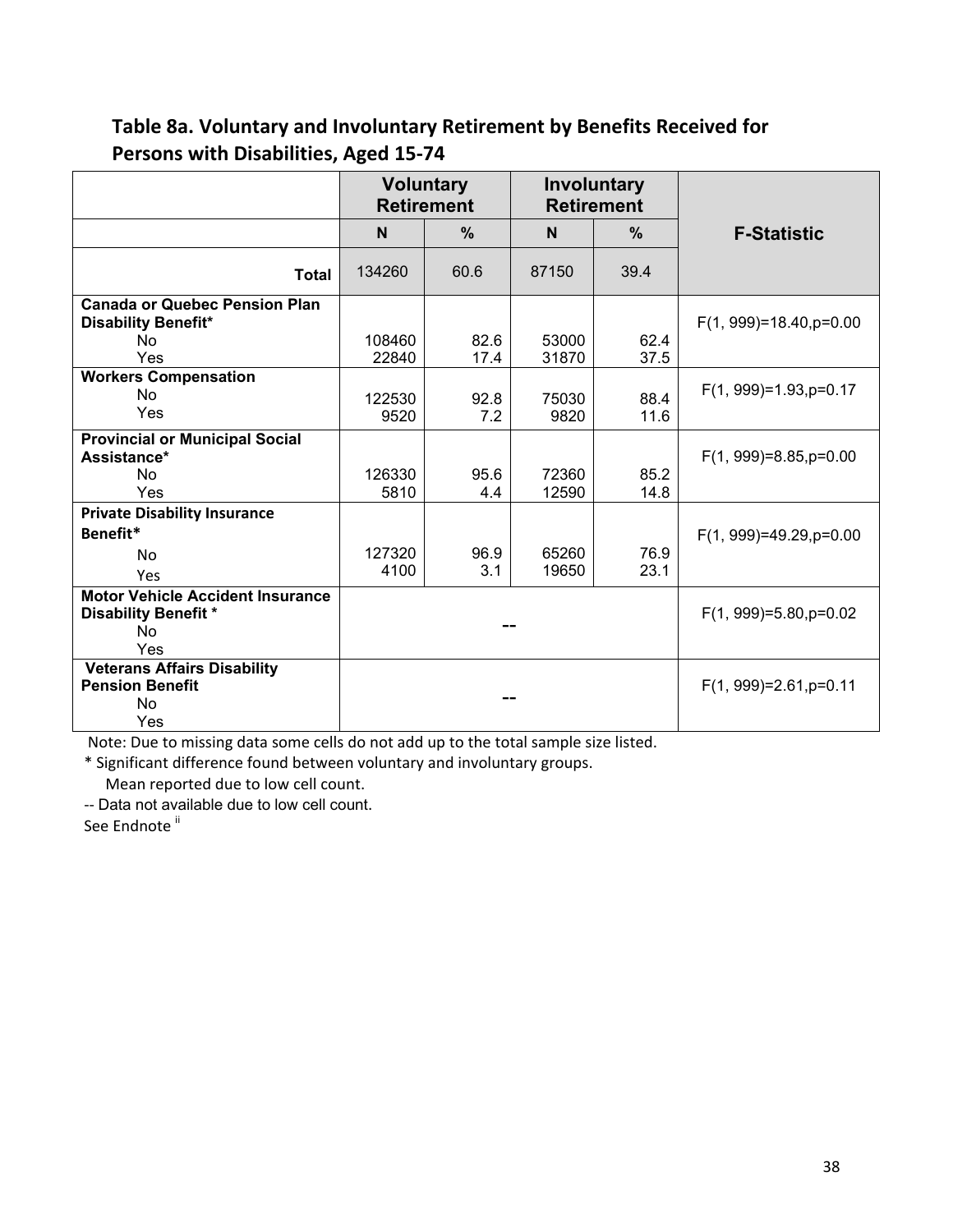| <b>Variables</b>                 | <b>Odds</b><br><b>Ratio</b>                                 |  | <b>BRR</b><br>Std.<br>Err. | t       | P >  t | 95%<br><b>Confidence</b><br><b>Interval</b> | 95%<br><b>Confidence</b><br>Interval |
|----------------------------------|-------------------------------------------------------------|--|----------------------------|---------|--------|---------------------------------------------|--------------------------------------|
| Age                              |                                                             |  |                            |         |        |                                             |                                      |
| 15-44 (reference)                |                                                             |  |                            |         |        |                                             |                                      |
| 45-54                            | 2.61                                                        |  | 1.50                       | 1.66    | 0.10   | 0.84                                        | 8.09                                 |
| 55-64                            | 1.04                                                        |  | 0.57                       | 0.07    | 0.95   | 0.36                                        | 3.02                                 |
| 65-74                            | 0.53                                                        |  | 0.31                       | $-1.08$ | 0.28   | 0.17                                        | 1.67                                 |
| <b>Marital Status</b>            |                                                             |  |                            |         |        |                                             |                                      |
| Other (reference)                |                                                             |  |                            |         |        |                                             |                                      |
| Married                          | 6.86                                                        |  | 0.20                       | $-1.29$ | 0.20   | 0.39                                        | 1.22                                 |
| <b>Education</b>                 |                                                             |  |                            |         |        |                                             |                                      |
| Less HS (reference)              |                                                             |  |                            |         |        |                                             |                                      |
| <b>Graduated High School</b>     | 0.86                                                        |  | 0.33                       | $-0.38$ | 0.70   | 0.41                                        | 1.82                                 |
| <b>Postsecondary Certificate</b> | 1.17                                                        |  | 0.39                       | 0.48    | 0.63   | 0.61                                        | $\overline{2.27}$                    |
| <b>University Degree</b>         | 0.37                                                        |  | 0.19                       | $-1.96$ | 0.05   | 0.14                                        | 1.00                                 |
| <b>Degree of Severity</b>        |                                                             |  |                            |         |        |                                             |                                      |
| Mild (reference)                 |                                                             |  |                            |         |        |                                             |                                      |
| Moderate                         | 2.26                                                        |  | 0.73                       | 2.52    | 0.01   | 1.20                                        | 4.26                                 |
| Severe                           | 4.00                                                        |  | 1.44                       | 3.84    | 0.00   | 1.97                                        | 8.14                                 |
| Very Severe                      | 3.71                                                        |  | 1.83                       | 2.65    | 0.01   | 1.40                                        | 9.78                                 |
| <b>Retirement</b>                |                                                             |  |                            |         |        |                                             |                                      |
| Voluntary (reference)            |                                                             |  |                            |         |        |                                             |                                      |
| Involuntary                      | 3.28                                                        |  | 0.92                       | 4.21    | 0.00   | 1.89                                        | 5.69                                 |
| <b>Model Summary</b>             | $N = 990$<br>Design $df = 999$<br>$F(11, 989)=7.75, p=0.00$ |  |                            |         |        |                                             |                                      |

# **Table 8b. Multivariate Logistic Regression: Receipt of Benefit by Socio‐ Demographic and Retirement Type for Persons with Disabilities, Aged 15‐74**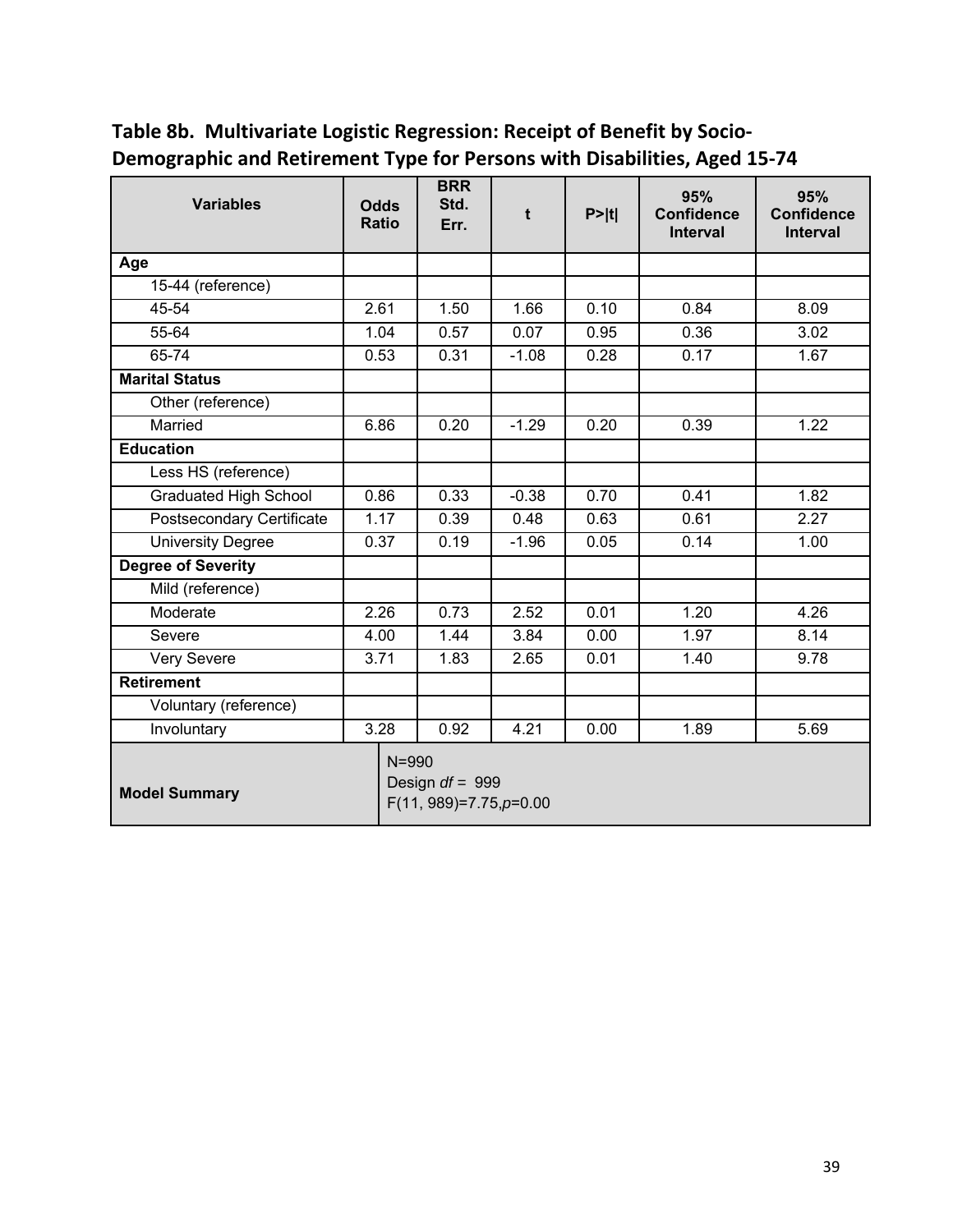#### **Disentangling the Differences: Logistic Regression Analyses of Involuntary Retirement**

The literature suggests that there may be socio‐demographic and productivity differences between disabled workers that are associated with retirement decisions. The tabular analysis has shown that voluntary and involuntary retirement for people with disabilities are differentially associated with socio‐ demographic, socio‐economic characteristics and geographic characteristics (such as age, education, home ownership, income, region of residence). The bi-variate comparative analysis, however, does not allow us disentangle these differences, for example to examine the relationship of type of retirement to region of residence controlling for, or taking into account differences in factors such as age, education, income etc

The next section of the analysis considers the independent relationships of the socio‐ demographic, socio‐economic and geographical characteristics on the involuntary retirement decision holding constant or controlling for the other differences. Using multivariate logistic regression, we regressed involuntary retirement on the set of socio-demographic, economic, geographical characteristics available in PALS data set. Involuntary retirement was coded as 1 and voluntary retirement as 0. Bootstrap weights were used in the analysis.

Table 9 shows the odds ratios for each of the determinants of involuntary retirement (as compared to voluntary retirement). This analysis indicates that age, immigration status, education level and low income status are associated with type of retirement. Compared to persons with disabilities under the age of 44, those over the age of 55 are less likely to have retired voluntarily. Immigrants and non‐permanent residents are more likely to have retired involuntarily (OR: 2.18/1.) Compared to those with less than high school education, those who had graduated with a high school education, a postsecondary certificate or a university degree were much less likely to retire involuntarily. Persons with disabilities whose household incomes were below the low income cut off point after taxes were 3.53 times more likely to have retired involuntarily than those whose income was above this cut off point.

The literature has suggested that the relationship of key disability characteristics (such as the type, severity of disability, the age of onset and health at the time of retirement) to the type of retirement may be due to differences in socio‐demographic, socio‐economic or geographical characteristics. For example, differences by the severity or type of disability may reflect differences in education and age. Therefore, using multivariate logistic regression, we regressed type of retirement on health and disability characteristics controlling for differences in the socio‐demographic, economic, and geographical characteristics. Involuntary retirement was coded as 1 and voluntary retirement as 0. Bootstrap weights were used. Due to issues with co-linearity we did not include the number of disabilities in the analysis since we included the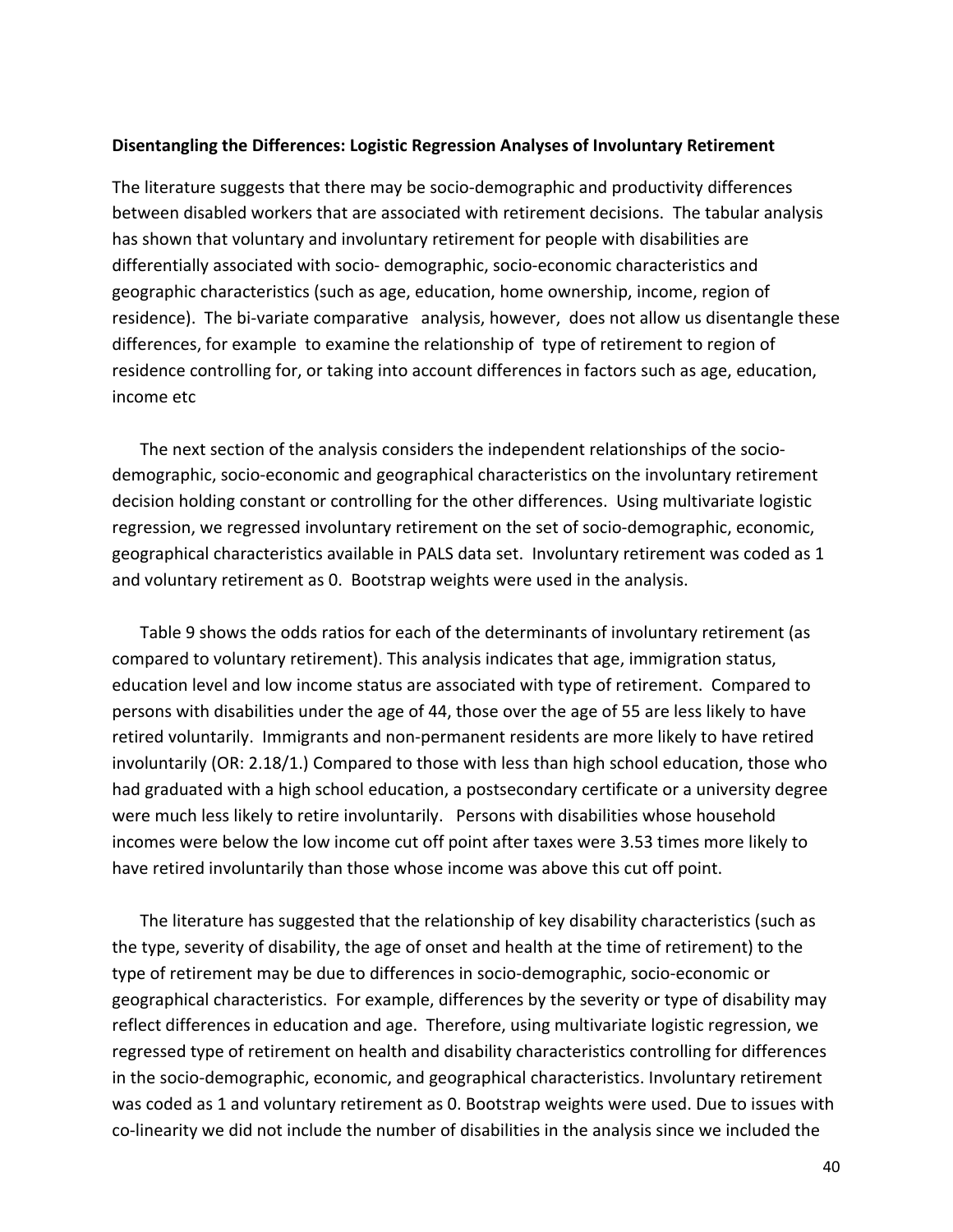range of disability types. Further we did not include current health (as we are looking at the determinants of the retirement decision); however health at the time of retirement is included in the analysis.

Table 10 reveals that the disability characteristics have a strong association with the type of retirement, when the socio‐demographic, socio‐economic and geographical determinants are controlled. Persons with disabilities who had to permanently retire because of their condition were 7 times more likely to retire involuntarily than those who did not have to retire because of their condition (OR: 7.50/1.0). Those who partially retired due to their condition were almost 3 times more likely to have faced involuntary retirement than those who were not made to do so (OR: 3.14/1.0). The age of onset mattered. Respondents who acquired their disability after age 35 were much more likely to retired involuntarily. The bi-variate relationship indicated that those who acquired their disability between the ages of 35‐44 were the most likely to retire involuntarily, however when socio‐demographic, socio‐economic and geographic factors are controlled, it appears that acquiring a disability between the ages of 55‐64 may be a key factor contributing to involuntary retirement for this age group. This group was over 5 times more likely to experience involuntary retirement than those whose age of onset was 0‐34 (OD: 5.36/1.0).

The bi-variate comparative analysis showed that persons with specific types of disabilities were disproportionately more likely to retire involuntarily. However, the multivariate logistic regressions revealed that these differences, with one exception, are largely explained by differences in socio‐demographic, socio‐economic, geographic, and health and disability characteristics. The exception is that persons with an agility disability were three times more likely to have retired involuntarily (OR: 2.90/1.0).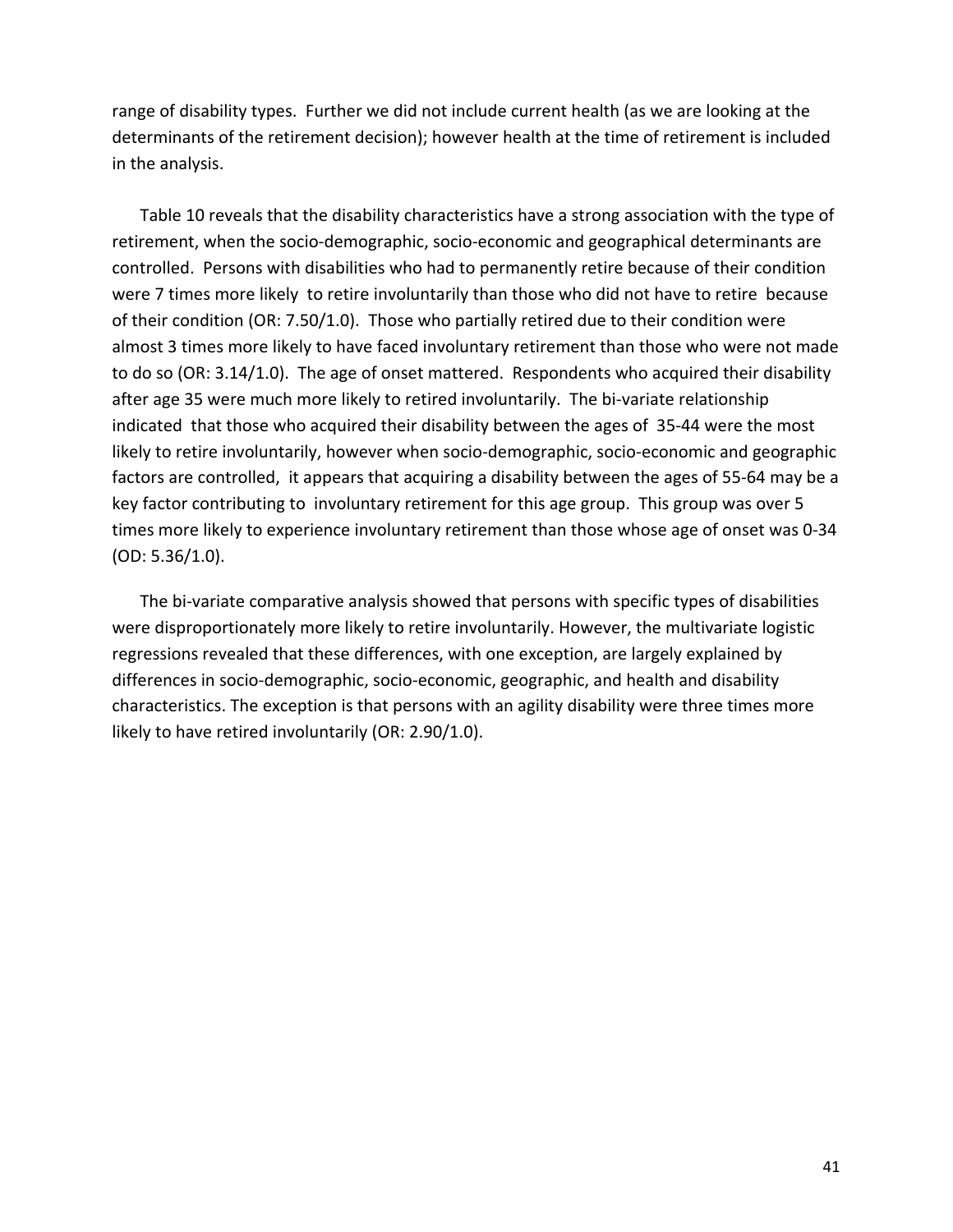# **Table 9. Multivariate Logistic Regression: Involuntary Retirement by Socio‐ Demographic and Socio‐Economic Characteristics of Persons with Disabilities, Age 15‐74**

| <b>Variables</b>                  | <b>Odds</b><br><b>Ratio</b> | <b>BRR</b><br>Std.<br>Err. | t       | P >  t | 95%<br><b>Confidence</b><br><b>Interval</b> | 95%<br><b>Confidence</b><br>Interval |
|-----------------------------------|-----------------------------|----------------------------|---------|--------|---------------------------------------------|--------------------------------------|
| <b>Sex</b>                        |                             |                            |         |        |                                             |                                      |
| Male (reference)                  |                             |                            |         |        |                                             |                                      |
| Female                            | 0.74                        | 0.23                       | $-0.99$ | 0.32   | 0.41                                        | 1.35                                 |
| Age                               |                             |                            |         |        |                                             |                                      |
| 15-44 (reference)                 |                             |                            |         |        |                                             |                                      |
| 45-54                             | 0.69                        | 0.40                       | $-0.65$ | 0.51   | 0.22                                        | 2.12                                 |
| 55-64                             | 0.21                        | 0.10                       | $-3.15$ | 0.00   | 0.08                                        | 0.56                                 |
| $65 - 74$                         | 0.11                        | 0.07                       | $-3.77$ | 0.00   | 0.04                                        | 0.35                                 |
| <b>Marital Status</b>             |                             |                            |         |        |                                             |                                      |
| Married (reference)               |                             |                            |         |        |                                             |                                      |
| Separated                         | 1.92                        | 1.39                       | 0.90    | 0.37   | 0.46                                        | 7.97                                 |
| Divorced                          | 0.91                        | 0.38                       | $-0.22$ | 0.83   | 0.40                                        | 2.09                                 |
| Widowed                           | 1.91                        | 0.98                       | 1.27    | 0.21   | 0.70                                        | 5.21                                 |
| Single                            | 1.18                        | 0.87                       | 0.23    | 0.82   | 0.28                                        | 5.01                                 |
| <b>Immigration Status</b>         |                             |                            |         |        |                                             |                                      |
| Non-immigrant (reference)         |                             |                            |         |        |                                             |                                      |
| Immigrant/Non-permanent           | 2.18                        | 0.84                       | 2.03    | 0.04   | 1.03                                        | 4.65                                 |
| <b>Education</b>                  |                             |                            |         |        |                                             |                                      |
| Less HS (reference)               |                             |                            |         |        |                                             |                                      |
| <b>Graduated High School</b>      | 0.47                        | 0.19                       | $-1.92$ | 0.06   | 0.21                                        | 1.02                                 |
| Postsecondary Certificate         | 0.52                        | 0.17                       | $-1.98$ | 0.05   | 0.27                                        | 0.99                                 |
| <b>University Degree</b>          | 0.38                        | 0.19                       | $-1.90$ | 0.06   | 0.14                                        | 1.03                                 |
| <b>Region</b>                     |                             |                            |         |        |                                             |                                      |
| Atlantic (reference)              |                             |                            |         |        |                                             |                                      |
| Quebec                            | 1.69                        | 0.56                       | 1.58    | 0.11   | 0.88                                        | 3.22                                 |
| Ontario                           | 0.85                        | 0.29                       | $-0.50$ | 0.62   | 0.44                                        | 1.64                                 |
| Prairies                          | 0.88                        | 0.24                       | $-0.45$ | 0.65   | 0.52                                        | 1.51                                 |
| <b>BC</b>                         | 1.13                        | 0.46                       | 0.31    | 0.76   | 0.51                                        | 2.49                                 |
| <b>Size of Urban Residence</b>    |                             |                            |         |        |                                             |                                      |
| Urban (reference)                 |                             |                            |         |        |                                             |                                      |
| Rural                             | 1.62                        | 0.46                       | 1.68    | 0.09   | 0.92                                        | 2.83                                 |
| <b>Home Ownership</b>             |                             |                            |         |        |                                             |                                      |
| Rented/Band<br>housing(reference) |                             |                            |         |        |                                             |                                      |
| Own                               | 0.72                        | 0.30                       | $-0.79$ | 0.43   | 0.31                                        | 1.64                                 |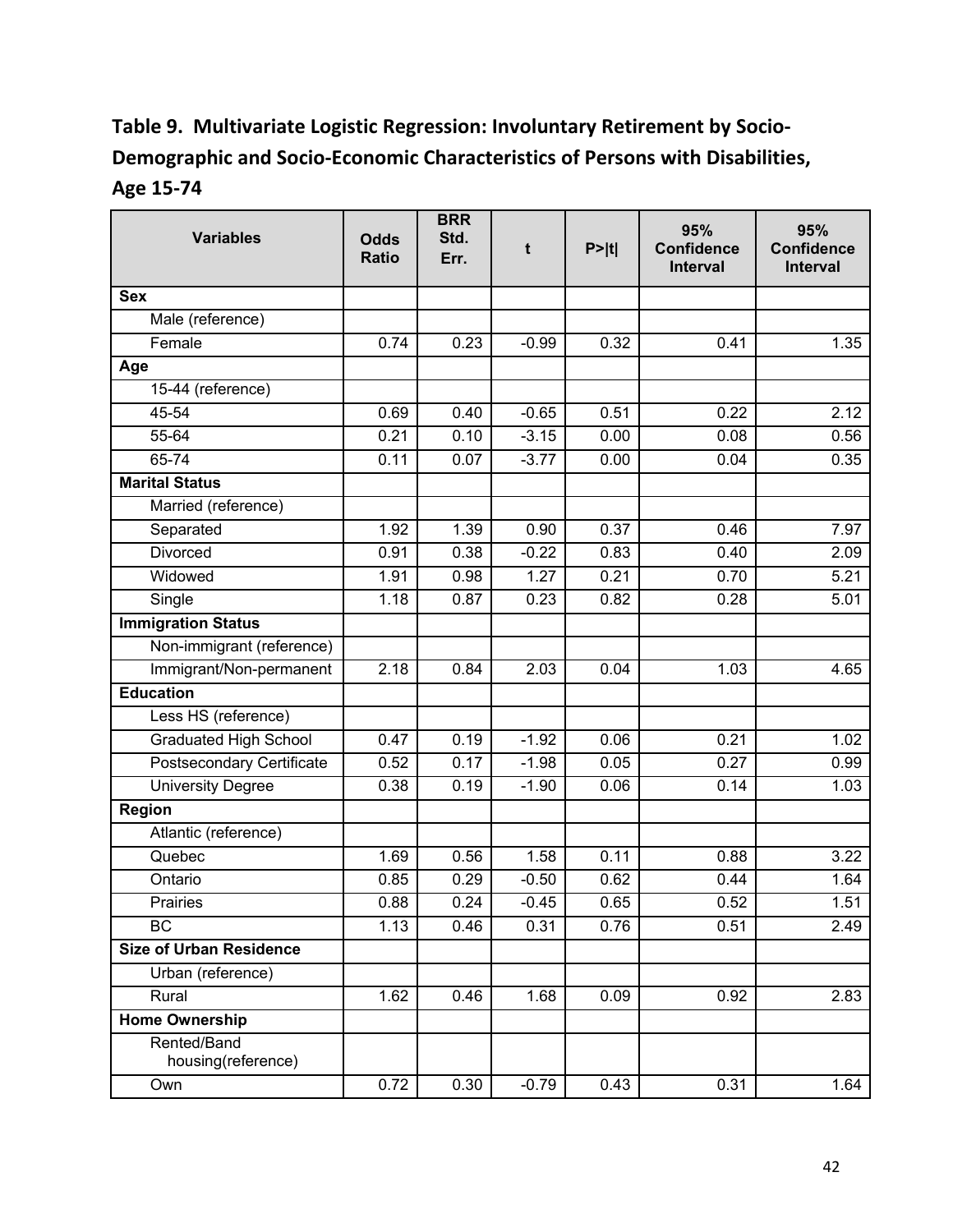## **Table 9. Continued.**

| <b>Variables</b>                                       | <b>Odds</b><br><b>Ratio</b>    | <b>BRR</b><br>Std.<br>Err. |         | P >  t | 95%<br><b>Confidence</b><br><b>Interval</b> | 95%<br><b>Confidence</b><br><b>Interval</b> |
|--------------------------------------------------------|--------------------------------|----------------------------|---------|--------|---------------------------------------------|---------------------------------------------|
| <b>Employment Status Prior to</b><br><b>Retirement</b> |                                |                            |         |        |                                             |                                             |
| Full-Time (reference)                                  |                                |                            |         |        |                                             |                                             |
| Part-Time                                              | 0.72                           | 0.27                       | $-0.86$ | 0.39   | 0.34                                        | 1.52                                        |
| <b>Employment Compensation</b>                         |                                |                            |         |        |                                             |                                             |
| Wages, salary<br>Commission (reference)                |                                |                            |         |        |                                             |                                             |
| Self-employed                                          | 0.82                           | 0.39                       | $-0.42$ | 0.68   | 0.32                                        | 2.11                                        |
| <b>Low Income Status</b>                               |                                |                            |         |        |                                             |                                             |
| Non-Low Income<br>Status(reference)                    |                                |                            |         |        |                                             |                                             |
| Low Income Status                                      | 3.53                           | 1.59                       | 2.81    | 0.01   | 1.46                                        | 8.54                                        |
| <b>Model Summary</b>                                   | $N = 880$<br>Design $df = 999$ | $F(21, 979)=2.85, p=0.00$  |         |        |                                             |                                             |

See Endnote iii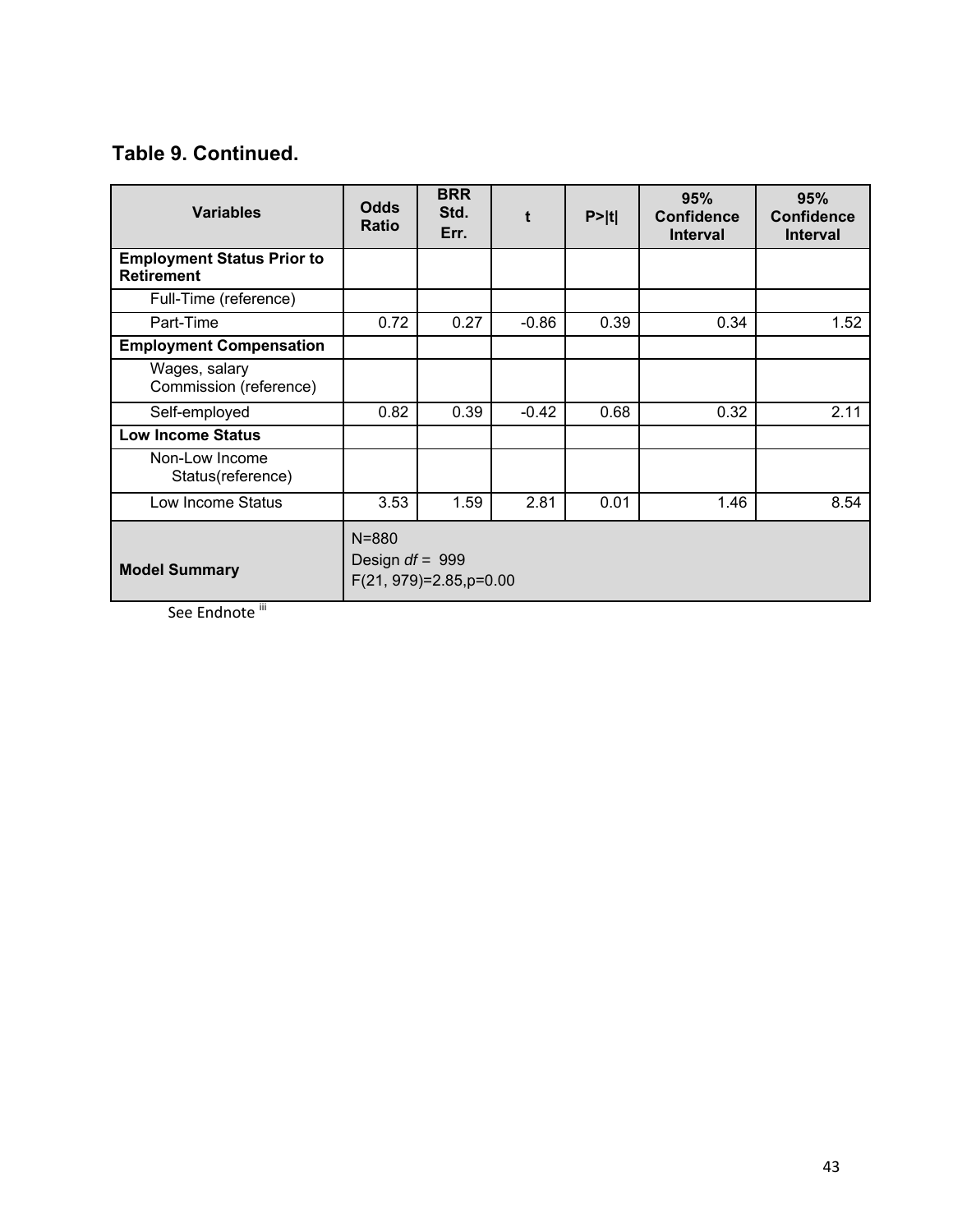| <b>Variables</b>                                      | <b>Odds</b><br><b>Ratio</b> | <b>BRR</b><br>Std.<br>Err. | t       | P >  t | 95%<br><b>Confidence</b><br>Interval | 95%<br><b>Confidence</b><br>Interval |
|-------------------------------------------------------|-----------------------------|----------------------------|---------|--------|--------------------------------------|--------------------------------------|
| Does the condition prevent you<br>from working?       |                             |                            |         |        |                                      |                                      |
| No (reference)                                        |                             |                            |         |        |                                      |                                      |
| Yes                                                   | 1.24                        | 0.66                       | 0.40    | 0.69   | 0.44                                 | 3.52                                 |
| <b>Permanently Retired Due to</b><br><b>Condition</b> |                             |                            |         |        |                                      |                                      |
| No (reference)                                        |                             |                            |         |        |                                      |                                      |
| Yes, Partially                                        | 3.14                        | 1.77                       | 2.03    | 0.04   | 1.04                                 | 9.48                                 |
| Yes, Completely                                       | 7.50                        | 4.56                       | 3.31    | 0.00   | 2.27                                 | 24.77                                |
| <b>Age of Onset</b>                                   |                             |                            |         |        |                                      |                                      |
| 0-34 (reference)                                      |                             |                            |         |        |                                      |                                      |
| $35 - 44$                                             | 4.16                        | 2.72                       | 2.18    | 0.03   | 1.15                                 | 14.98                                |
| 45-54                                                 | 3.78                        | 2.13                       | 2.36    | 0.02   | 1.25                                 | 11.42                                |
| 55-64                                                 | 5.36                        | 3.24                       | 2.78    | 0.01   | 1.64                                 | 17.55                                |
| <b>Degree of Severity</b>                             |                             |                            |         |        |                                      |                                      |
| Mild (reference)                                      |                             |                            |         |        |                                      |                                      |
| Moderate                                              | 1.40                        | 0.75                       | 0.62    | 0.53   | 0.49                                 | 4.00                                 |
| Severe                                                | 1.30                        | 0.82                       | 0.42    | 0.67   | 0.38                                 | 4.46                                 |
| Very Severe                                           | 2.55                        | 2.28                       | 1.05    | 0.29   | 0.44                                 | 14.77                                |
| <b>Health at Retirement</b>                           |                             |                            |         |        |                                      |                                      |
| Excellent/Very Good<br>(reference)                    |                             |                            |         |        |                                      |                                      |
| Good                                                  | 0.89                        | 0.58                       | $-0.17$ | 0.86   | 0.25                                 | 3.21                                 |
| Fair                                                  | 0.80                        | 0.49                       | $-0.37$ | 0.71   | 0.24                                 | 2.65                                 |
| Poor                                                  | 1.39                        | 0.80                       | 0.58    | 0.56   | 0.45                                 | 4.28                                 |
| <b>Hearing Limitation</b>                             |                             |                            |         |        |                                      |                                      |
| No (reference)                                        |                             |                            |         |        |                                      |                                      |
| Yes                                                   | 1.01                        | 0.46                       | 0.02    | 0.98   | 0.41                                 | 2.49                                 |
| <b>Seeing Limitation</b>                              |                             |                            |         |        |                                      |                                      |
| No (reference)                                        |                             |                            |         |        |                                      |                                      |
| Yes                                                   | 0.44                        | $\overline{0.22}$          | $-1.63$ | 0.10   | 0.17                                 | 1.18                                 |
| <b>Communication Limitation</b>                       |                             |                            |         |        |                                      |                                      |
| No (reference)                                        |                             |                            |         |        |                                      |                                      |
| Yes                                                   | 2.51                        | 1.70                       | 1.36    | 0.18   | 0.66                                 | 9.51                                 |
| <b>Mobility Limitation</b>                            |                             |                            |         |        |                                      |                                      |
| No (reference)                                        |                             |                            |         |        |                                      |                                      |
| Yes                                                   | 0.42                        | 0.26                       | $-1.39$ | 0.17   | 0.12                                 | 1.44                                 |

# **Table 10. Multivariate Logistic Regression: Involuntary Retirement by Health and Disability Characteristics of Persons with Disabilities, Age 15‐74**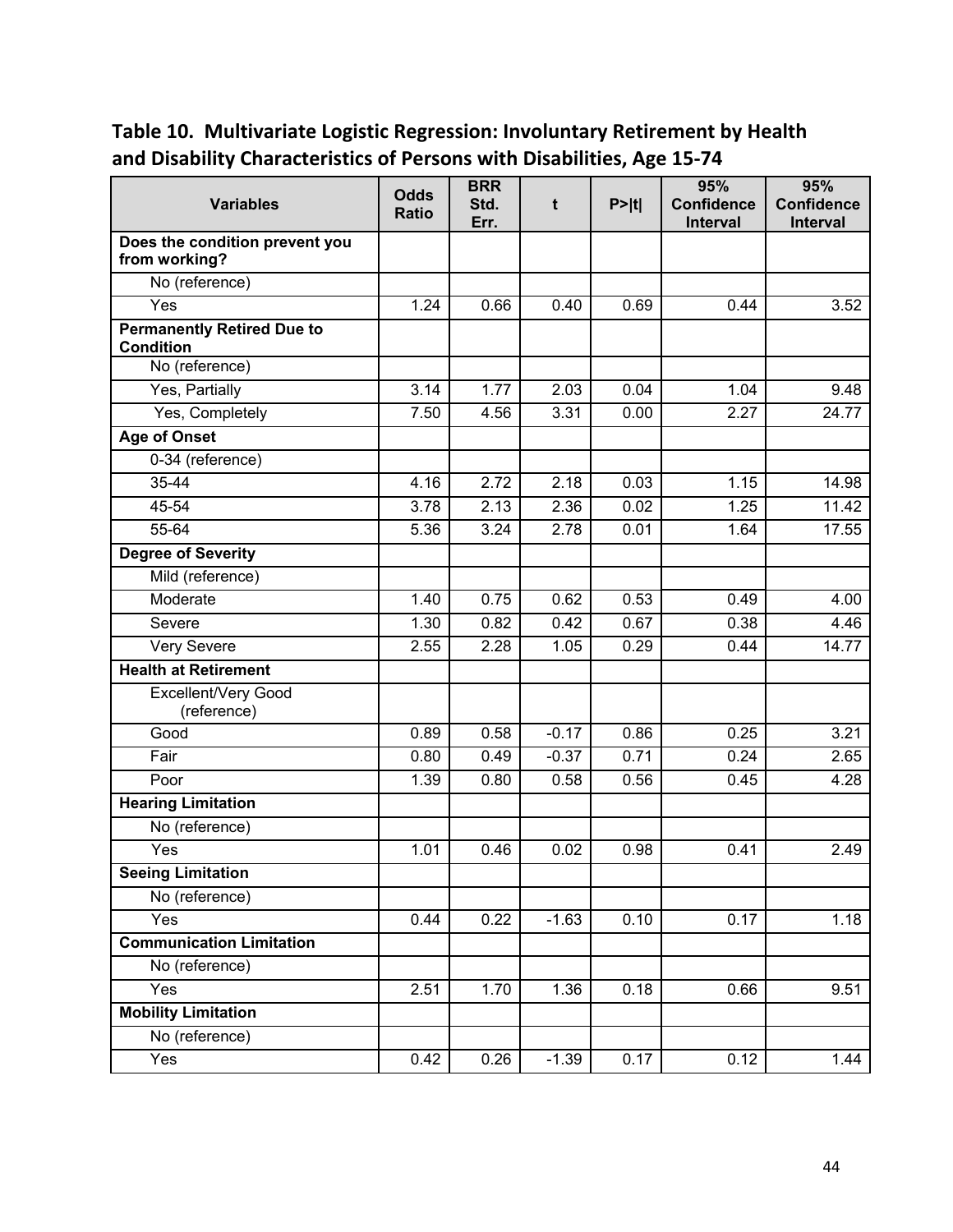## **Table 10. Continued.**

| <b>Variables</b>                | <b>Odds</b><br><b>Ratio</b>    | <b>BRR</b><br>Std.<br>Err. | t       | P >  t | 95%<br><b>Confidence</b><br><b>Interval</b>                             | 95%<br><b>Confidence</b><br><b>Interval</b> |
|---------------------------------|--------------------------------|----------------------------|---------|--------|-------------------------------------------------------------------------|---------------------------------------------|
| <b>Agility Limitation</b>       |                                |                            |         |        |                                                                         |                                             |
| No (reference)                  |                                |                            |         |        |                                                                         |                                             |
| Yes                             | 2.90                           | 1.56                       | 1.97    | 0.05   | 1.00                                                                    | 8.35                                        |
| <b>Pain Limitation</b>          |                                |                            |         |        |                                                                         |                                             |
| No (reference)                  |                                |                            |         |        |                                                                         |                                             |
| Yes                             | 0.87                           | 0.44                       | $-0.27$ | 0.79   | 0.32                                                                    | 2.37                                        |
| <b>Learning Limitation</b>      |                                |                            |         |        |                                                                         |                                             |
| No (reference)                  |                                |                            |         |        |                                                                         |                                             |
| Yes                             | 3.38                           | 2.31                       | 1.78    | 0.08   | 0.89                                                                    | 12.92                                       |
| <b>Memory Limitation</b>        |                                |                            |         |        |                                                                         |                                             |
| No (reference)                  |                                |                            |         |        |                                                                         |                                             |
| Yes                             | 0.80                           | 0.65                       | $-0.27$ | 0.78   | 0.16                                                                    | 3.89                                        |
| <b>Developmental Limitation</b> |                                |                            |         |        |                                                                         |                                             |
| No (reference)                  |                                |                            |         |        |                                                                         |                                             |
| Yes                             | 1.39                           | 2.08                       | 0.22    | 0.83   | 0.07                                                                    | 26.18                                       |
| <b>Psychological Limitation</b> |                                |                            |         |        |                                                                         |                                             |
| No (reference)                  |                                |                            |         |        |                                                                         |                                             |
| Yes                             | 1.22                           | 0.72                       | 0.34    | 0.73   | 0.38                                                                    | 3.89                                        |
| <b>Unknown Limitation</b>       |                                |                            |         |        |                                                                         |                                             |
| No (reference)                  |                                |                            |         |        |                                                                         |                                             |
| Yes                             | 4.53                           | 6.67                       | 1.03    | 0.31   | 0.25                                                                    | 81.43                                       |
| <b>Model Summary</b>            | $N = 810$<br>Design $df = 937$ | $F(44, 894)=1.86, p=0.00$  |         |        | Likelihood-ratio test:<br>LR chi <sup>2</sup> (23) = 75134.26, $p=0.00$ |                                             |

Controls: for socio demographic and social economic characteristics See Endnote <sup>iii</sup>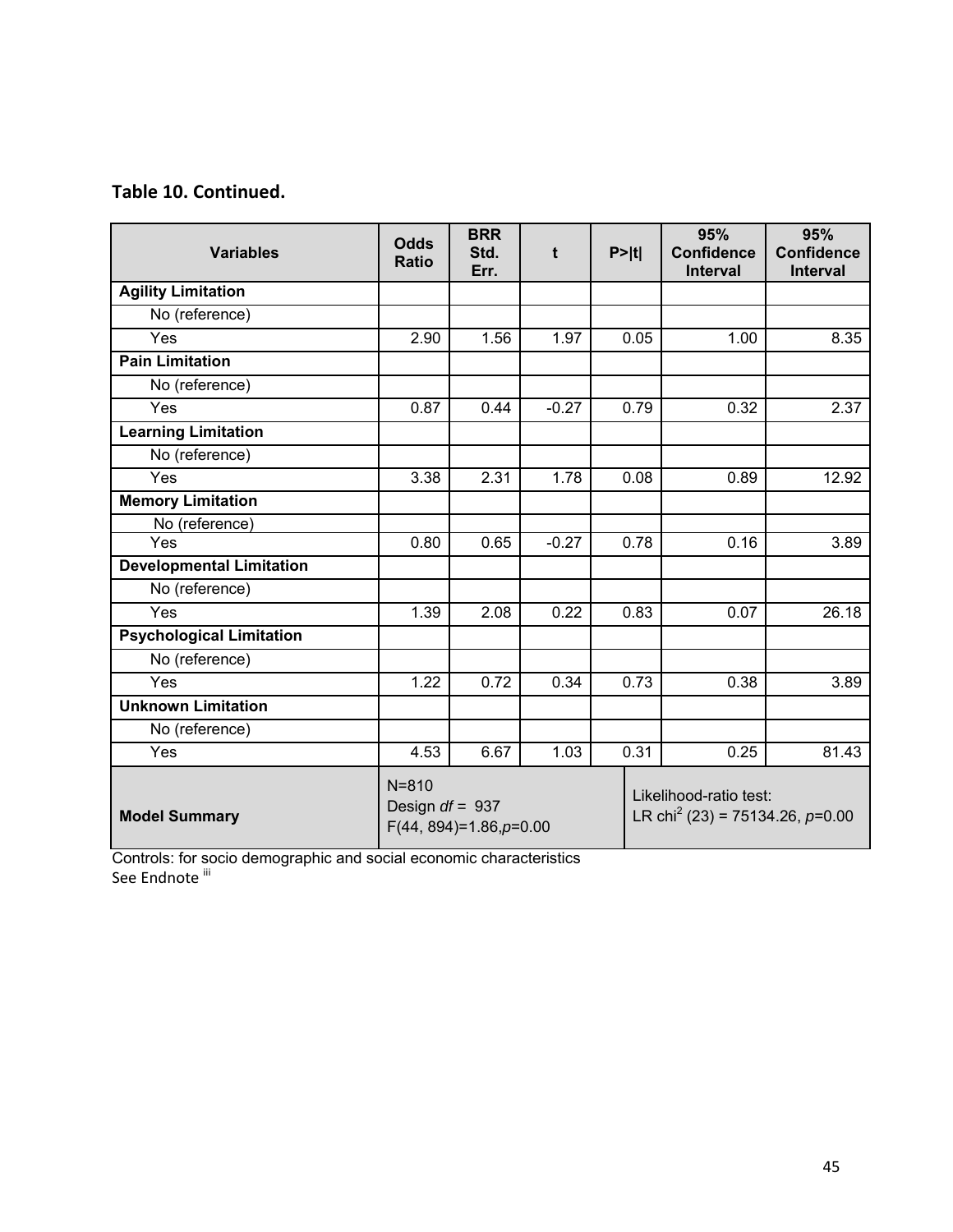### **The Association between Retirement Type and Retirement Income**

The third objective of this paper is to answer the question, how does retirement affect the income security of people with disabilities who involuntarily retire from the workforce? For this analysis three measures of income security are used: total personal income, total household income and low income after tax status. This is a measure of low income constructed by statistics Canada that applies to economic families and unattached individuals age 15 years of age and older. Table 11 shows that persons with disabilities who had retired involuntarily had significantly lower personal median incomes than those who retired voluntarily (\$19,830 vs. \$27,980). Similarly, the median household income was lower for those who were forced to retire than those who were not (\$36,610 vs. \$57,890). Using low income after tax status as a measure of income security, the analysis reveals that 29% of persons with disabilities who retired involuntarily fell under the low income mark as compared to 9% of those who voluntarily retired.

Income security after retirement is also determined by the socio‐demographic, socio‐ economic and geographical characteristics of individuals, therefore to accurately assess the effect of retirement type on income security it is necessary to control or take into account the effects of these other determinants of income. Using multiple least squared regression we regressed personal and household income on involuntary retirement controlling for the socio‐ demographic, socio‐economic and geographical determinants of income. Type of retirement is coded as 1=involuntary retirement and 0=voluntary retirement so the effect may be interpreted as the effect of involuntary retirement on income security. Personal and household income were logged to normalized their distributions, an assumption required of least squared regression analysis. Table 12 presents the results. When other determinants are controlled, the type of retirement is not related to total personal income. However, there does appear to be an effect of type of retirement on total household income, although the effect just misses being statistically significant. Persons with disabilities who retire voluntarily are more likely to have higher household incomes than those who retire involuntarily.

Since low income after tax status is a dichotomous variable, multivariate logistic regression is used to measure the association between the type of retirement and being under the low income cut-off point. This analysis revealed an association between involuntary retirement and low income such that persons with disabilities who involuntarily retired were over three times more likely to have a low income (OR: 3.31/1).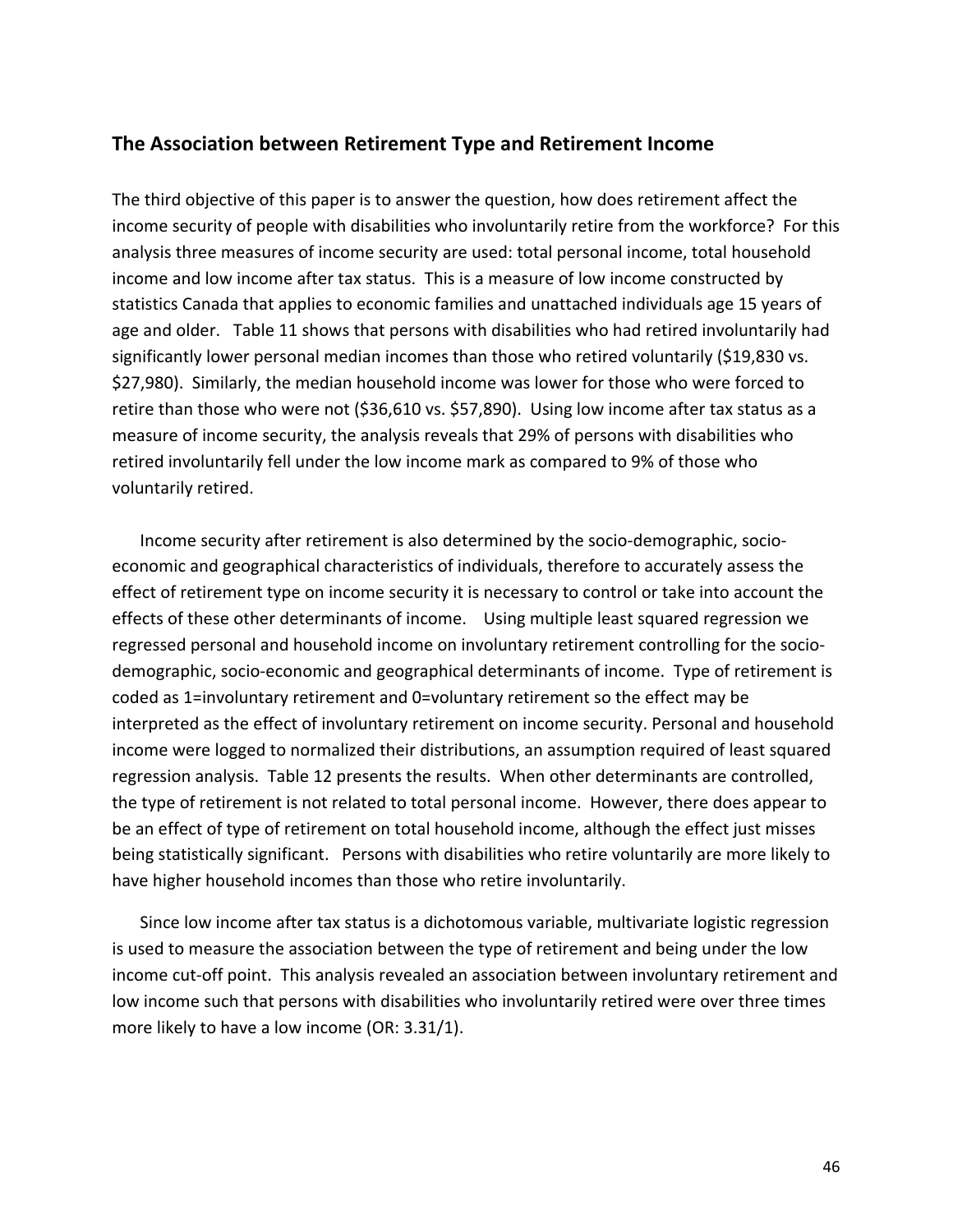## **Table 11. Income by Voluntary and Involuntary Retirement, Persons with Disabilities, Age 15‐74**

|                                                                    | <b>Voluntary</b><br><b>Retirement</b> |                 | Involuntary<br><b>Retirement</b> |                 | Comparative<br><b>Analysis</b> |  |
|--------------------------------------------------------------------|---------------------------------------|-----------------|----------------------------------|-----------------|--------------------------------|--|
|                                                                    | $\%$<br>N                             |                 | N                                | $\%$            |                                |  |
| <b>Total</b>                                                       | 134260                                | 60.6            | 87150                            | 39.4            |                                |  |
| <b>Total Personal Income</b><br>Mean<br>Median                     | 29170<br>23980                        | $SD =$<br>27540 | 20450<br>15390                   | $SD =$<br>19830 | $t(999) = 3.39, p = 0.00$      |  |
| <b>Total Household Income</b><br>Mean<br>Median                    | 64060<br>57890                        | $SD =$<br>45020 | 52620<br>36610                   | $SD =$<br>58060 | $t(999) = 1.22, p = 0.22$      |  |
| <b>Low Income After Tax Status</b><br>Non-Low Income<br>Low-Income | 122590<br>11360                       | 91.5<br>8.5     | 60510<br>25040                   | 70.7<br>29.3    | $F(1, 999)=20.54, p=0.00$      |  |

Comparative analysis between mean of income for t‐tests.

## **Table 12. Multiple Least Squared and Logistic Regression: Income by Voluntary and Involuntary Retirement, Persons with Disabilities, Age 15‐74**

| <b>Dependent Variables</b>            | <b>Coefficient</b>                                                      | <b>BRR Std.</b><br>Err. | $\ddagger$ | P >  t                                                               | 95%<br><b>Confidence</b><br><b>Interval</b> | 95%<br><b>Confidence</b><br><b>Interval</b> |
|---------------------------------------|-------------------------------------------------------------------------|-------------------------|------------|----------------------------------------------------------------------|---------------------------------------------|---------------------------------------------|
| Personal Income (log)                 | $-0.03$                                                                 | 0.13                    | $-0.21$    | 0.84                                                                 | $-0.28$                                     | 0.23                                        |
| <b>Model Summary</b>                  | N=859 Design $df = 999$<br>$F(21, 979)=5.06, p=0.00$<br>$R^2 = 0.22$    |                         |            | Likelihood-ratio test:<br>LR chi <sup>2</sup> (1) = .13, $p=0.72$    |                                             |                                             |
| <b>Dependent Variables</b>            | <b>Coefficient</b>                                                      | <b>BRR Std.</b><br>Err. | t          | P >  t                                                               | 95%<br><b>Confidence</b><br><b>Interval</b> | 95%<br><b>Confidence</b><br><b>Interval</b> |
| Household Income (log)                | $-0.20$                                                                 | 0.10                    | $-1.88$    | 0.06                                                                 | $-0.40$                                     | 0.01                                        |
| <b>Model Summary</b>                  | N=879 Design $df = 999$<br>$F(21, 979)=5.60, p=0.00$<br>$R^2 = 0.26$    |                         |            | Likelihood-ratio test:<br>LR chi <sup>2</sup> (1) = 10.49, $p=0.00$  |                                             |                                             |
| <b>Dependent Variable</b>             | <b>Odds Ratio</b>                                                       | <b>BRR Std.</b><br>Err. | t          | P >  t                                                               | 95%<br><b>Confidence</b><br><b>Interval</b> | 95%<br><b>Confidence</b><br><b>Interval</b> |
| Low Income After Tax<br><b>Status</b> | 3.31                                                                    | 1.52                    | 2.60       | 0.01                                                                 | 1.34                                        | 8.15                                        |
| <b>Model Summary</b>                  | N=879 Design $df = 999$<br>$F(21, 979)=2.19$ , $p=0.00$<br>$R^2 = 0.26$ |                         |            | Likelihood-ratio test:<br>LR chi <sup>2</sup> (1) =6198.70, $p=0.00$ |                                             |                                             |

Controls for socio demographic and social economic characteristics (income variables removed)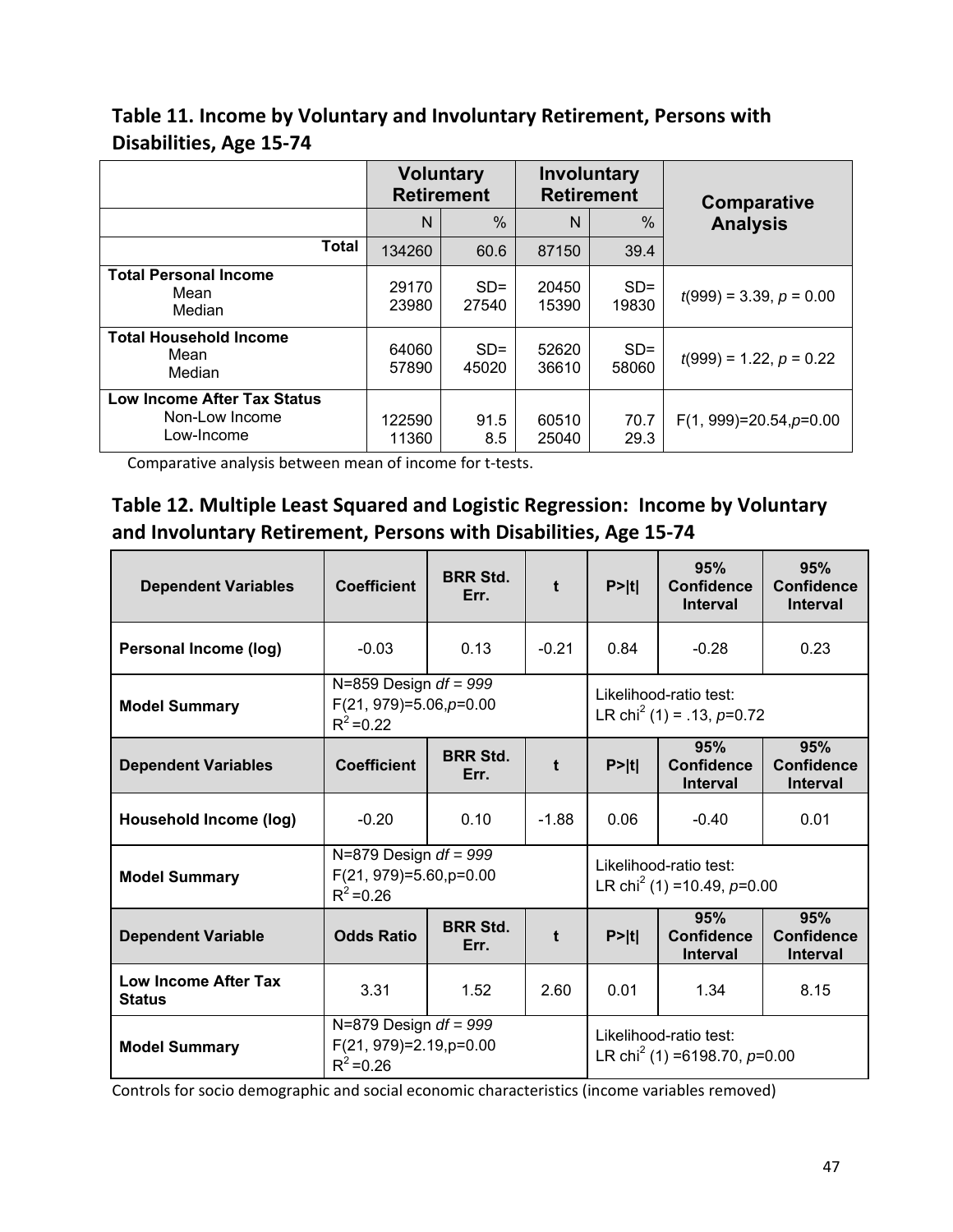### **Discussion**

Twenty‐seven percent of Canadians retire involuntarily (Schellenberg & Silver, 2004) and illness or disability is the number one reason for involuntary retirement in Canada (Statistics Canada, 1997). The analysis of the 2006 PALS has shown that persons with a disability have a much higher rate of involuntary retirement than the general population. Of those who retired during the period 2001 to 2006, 39% of persons with a disability retired involuntarily from the labour force. Their higher rate of involuntary retirement means that many persons with disabilities are excluded from the labour market.

The analysis is limited to persons with disabilities, aged 15‐74 who retired between the 5 year period 2001‐2006. The selection of variables for analysis was guided by the economic model of retirement (Shultz et al., 1998) and the life course perspective (Moen, 1996; Szinovacz & Davey, 2005). These perspectives provide a set of lens to aid in the understanding of involuntary retirement.

The analysis of 2006 PALS revealed that the profile of persons with disabilities who had retired from the labour force is very heterogeneous in their socio‐demographic, socio‐economic and geographic characteristics. In line with Szinovacz & Davey's (2005) life course model of forced retirement, this study found that some groups of people with a disability are clearly at higher risk of involuntary retirement than others. Respondents less than 55 years of age were much more likely to perceive their retirement as forced whereas; those who retired at age 55‐ 74 were more likely to view their retirement as voluntary. Education does make a difference in that those with less education were at a higher risk of involuntary retirement whereas those with higher levels of education were much more likely to experience voluntary retirement. The logistic regression analysis revealed that when other determinants are controlled, immigrants and non permanent residents are over twice as likely to face involuntary retirement. This analysis has revealed that some groups are more at risk of involuntary retirement and they include persons with disabilities who are middle aged, who have lower levels of education, who have low incomes and non native born Canadians.

International research has consistently verified that poor health or a decline in health—a health "shock", is a pathway to early retirement. Only two U.S. studies considered the impact of health on involuntary retirement and similarly they found that health and disability are important determinants of involuntary retirement (Schultz et al., 1998; Szinovacz & Davey, 2005). This study has made a contribution by considering the impact of health and disability on involuntary retirement for persons with a disability in Canada. The analysis of the 2006 PALS data revealed that fair or poor health at the time of retirement, severe or very severe disabilities and multiple disabilities increase the likelihood of involuntary retirement. Further, two‐ thirds of the respondents who permanently retired due to their condition reported that their retirement was forced. This finding, coupled with the bi‐variate relationship between the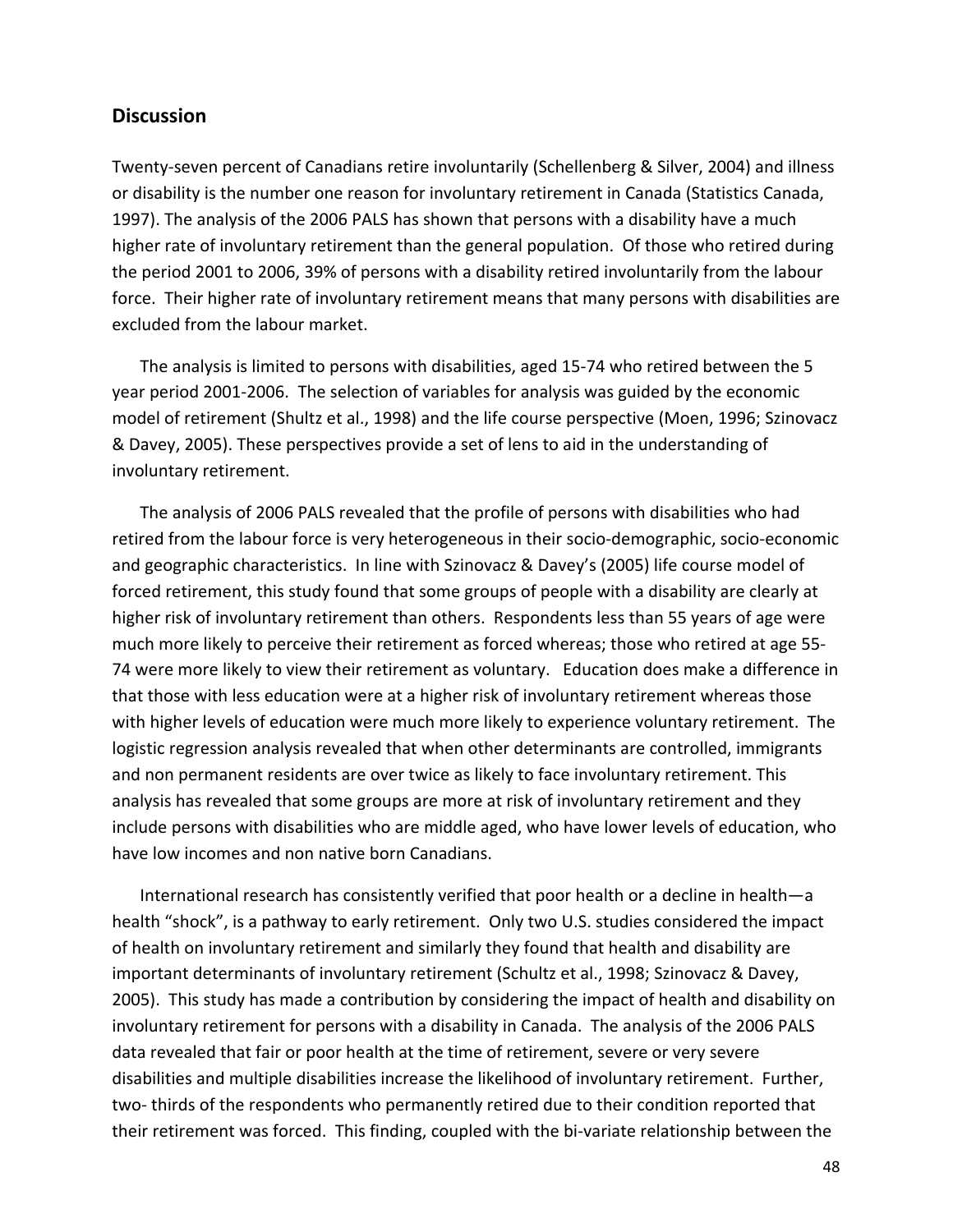severity of the disability, and poor health at the time of retirement and involuntary retirement, leads to the conclusion that involuntary retirement is a consequence of a change, either dramatic or slow, to the disabling condition that prevents people from continuing in the workforce.

As discussed in the literature review differences in socio-demographic characteristics (i.e., gender, age, marital status) human capital characteristics (i.e., education, work experience) economic incentives (i.e., wages), and regional effects may magnify the "health effects" on employment outcomes of the disabled. The multivariate analysis of the PALS data clearly revealed that the disability effects are very real. Involuntary retirement occurs when people with disabilities are no longer able to work rather than due to differences in socio‐economic characteristics.

It is important to distinguish the age of onset when investigating the labour market outcomes of the persons with disabilities because those who are disabled during childhood and those who are disabled later in life (after entering work) have different labour market experiences. This study contributes to the literature in the consideration of the age of onset as a determinant of the retirement decision. The bivariate analysis of the 2006 PALS data revealed those who were born with a disability or acquired it before the age of 35 were less likely to report forced retirement as compared to persons who acquired a disability in mid life. The logistic regression showed that when other determinants are controlled, the age of onset effect is greatest for those who are age 55‐64, followed by those 35‐44. The onset of disability in later life is most likely the trigger to an involuntary retirement. Employed persons born with a disability or who acquire it early in life are more likely to have a long career and retire voluntarily form the labour force. They may be more likely to have benefitted from workplace accommodations and the use of technology.

As discussed in the literature review, the type of the disability differentially impacts labour market participation and outcomes; however there is no research that considers the impact of the type of disability on involuntary retirement. The comparative analysis of the 2006 PALS data shows that some types of disability put individuals at greater risk of involuntary retirement than others. Persons with communication, memory, learning and psychological limitations were most at risk of involuntary retirement. When other factors were controlled, however, persons with an agility disability were most at risk of involuntary retirement. Further, the likelihood of involuntary retirement also increases with the number of disabilities and with the severity of disability or disabilities.

#### **Is a Disability Pension a "Pull" Factor for Involuntary Retirement?**

The literature suggested that disability benefits may be an incentive to "early retirement" or a "pull" factor to retirement (DeLeire, 2000; Bound & Waidman, 2002; Campolieti, 2002; Harkness, 1993). Eligibility for disability benefits may encourage people to retire earlier from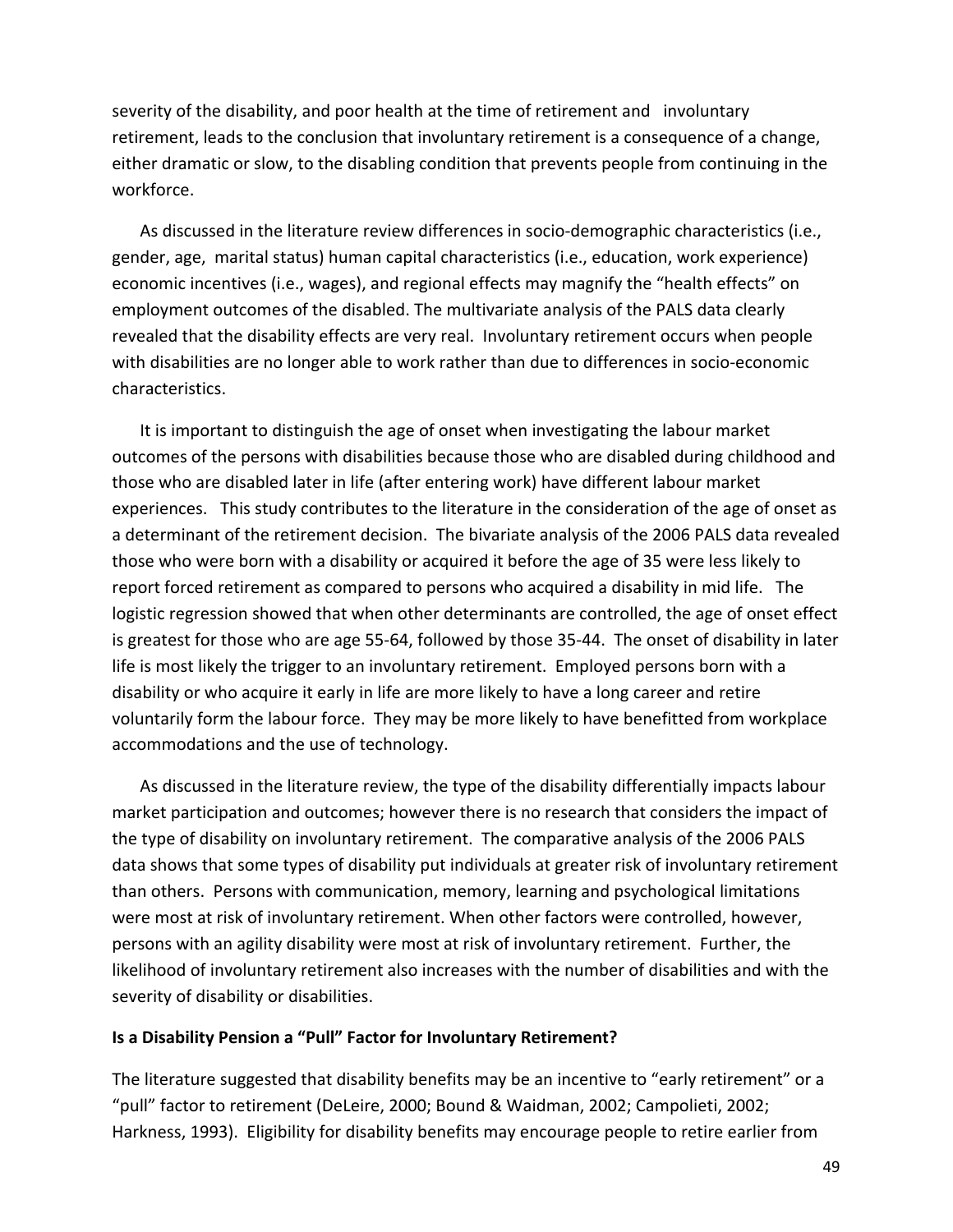the workforce. The analysis of the 2006 PALS data revealed that nearly one‐quarter of persons with disabilities who had retired from the labour force in 2001‐2006 received the CPP‐D. A smaller percentage were receiving other disability benefit such as a private disability insurance benefit, a motor vehicle or an accident insurance disability benefit, workers compensation or provincial or municipal social assistance.

If disability pensions were a pull factor to involuntary retirement than one might expect that persons who involuntarily retired from the labour force would be more likely to be recipients of them. The analyses of the 2006 PALS data confirm that persons who retired involuntarily were more likely to be recipients of disability benefits than those who retired voluntarily. Disability benefits provide a source of income to persons with a disability who find it very difficult to continue with their employment because of their condition. The data do not allow us to conclude that a disability benefit is an incentive to involuntary retirement, but it does suggest a relationship. Clearly more research is needed in this area before any conclusive statements can be made.

### **Impact of Type of Retirement on the Income Security of People with Disabilities**

PALS data is cross‐sectional in nature—that is collected at one point in time, it does not allow us to look at the causal effect of the type of retirement on income security. However, we can examine the associations between these variables and this may suggest an effect. The comparative bivariate analysis shows that respondents who retired involuntarily have lower total personal and median household incomes and are more likely to be below the low income cut off point after taxes The regression analysis reveals that while some of the income differences between those who retired voluntarily and those who did not are a result of their productivity differences, the fact remains that those who retired involuntarily are much more likely to be in the low income group after taxes. Income sources vary, but those who retired voluntarily were more likely to be receiving income from C/QPP, retirement income and investment income, whereas persons who retired involuntarily were more likely to receive income from social assistance. Involuntary retirement has a real impact of the financial security of persons with disabilities and every effort should be made to develop policies and programs to assist persons with disabilities to continue in the labour force as long as possible. In particular, more attention should be given to accommodating older workers who acquire a disability later in life given their greater likelihood to involuntary retirement.

#### **Future Knowledge and Research Requirements**

## **Preventing Involuntary Retirement and Maintaining Persons with Disabilities in the Labour Market**

Policy analysts are concerned that with the retiring of the baby boom generation and the tendency for early retirement, there will be labour shortages in the very near future (Scherer,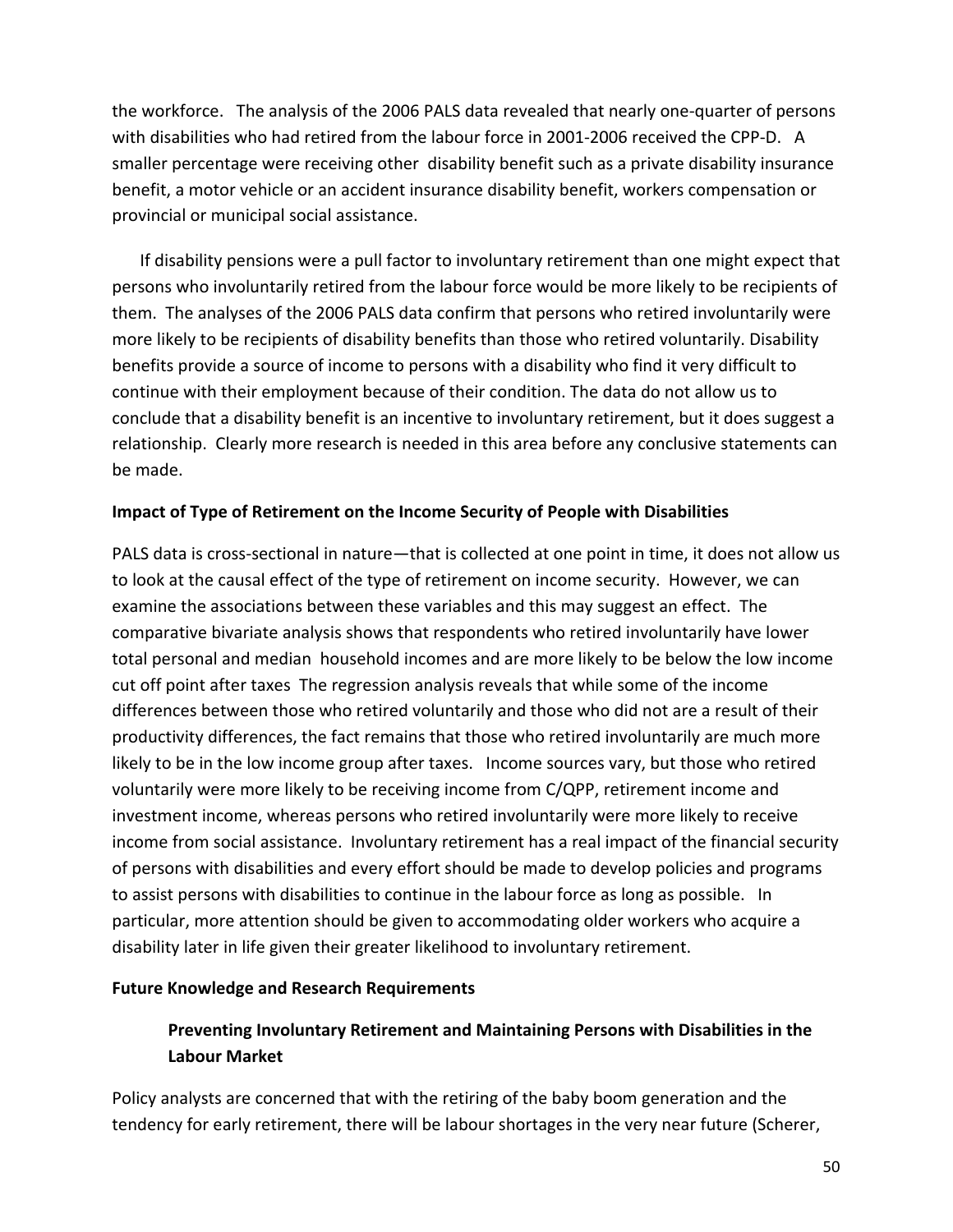2002; Statistics Canada, 2003; Human Resources and Social Development Canada, 2005). A recent analysis of the 2006 PALS has shown that the labour force participation rates are much lower for the disabled population (56%) as compared to those for all Canadians aged 15 to 64 (80%) (Statistics Canada, 2008) The analysis of the PALS data presented here show that three‐ quarters of the sub population of persons with disabilities who retired recently did so before the age of 65. In particular, persons who acquire a disability between the ages of 55 to 64 have the highest risk of involuntary retirement. Given that the gap between their expected retirement date and the onset of their disability is shorter than that for younger age groups, onset of a disability may be the trigger to forced retirement. The employer may be less willing to provide incentives or accommodation to their continued employment or the worker themselves may be less willing to continue working with a disability. Future research could focus more specifically on the retirement decision when the onset of disability occurs after the age of 55.

Studies have shown that about half of Canadian retirees would prefer to work full‐ or part‐ time jobs if they were available (Morissette et al., 2004). Given the interests in some older Canadians to continue to participate in the labour force and the benefit of their continued employment to the economy, future research could address issues that would remove impediments and provide incentives for persons with disabilities to extend their working lives including: the use of technology; the acceptance by employers and unions of greater flexibility of work days, work weeks and work years; changes in attitudes towards disabled people and their productive capabilities and the need to provide work‐place accommodation to persons with disabilities.

In Canada, there is no national and comprehensive legislation such as in the US to mandate accommodation. Instead, there is legislation to improve the employment prospects of persons with disabilities such as the Employment Assistance for People with Disabilities (EAPD) program, the "In Unison" agreements and, more recently, the Multilateral Framework for Labour Market Agreements for Persons with Disabilities (Campolieti, 2009). These programs provide assistance to persons with disabilities to help them prepare for the workforce as well as find secure work. Provincial workers compensation boards in Canada also have requirements that oblige some employers to provide reasonable accommodations to workers with work‐ related or occupational disabilities. Burkhauser, Butler, & Kim (1995) found that in the US the receipt of accommodations could prolong employment. Most recently, Campolieti (2009) uses the 2001 PALS to consider labour market variations in accommodations provided and desired (such as modified duties, modified hours, human support, technical aids, specialized computer, communication aids and other accommodations). Desires for accommodations were much higher for persons who had to change jobs or leave the workforce than those who did not have to change jobs, suggesting that accommodation to the workplace would decrease the likelihood of involuntary retirement. Further, women had a greater desire for accommodations that involve reduced hours than men. There is a need for research on strategies for improving the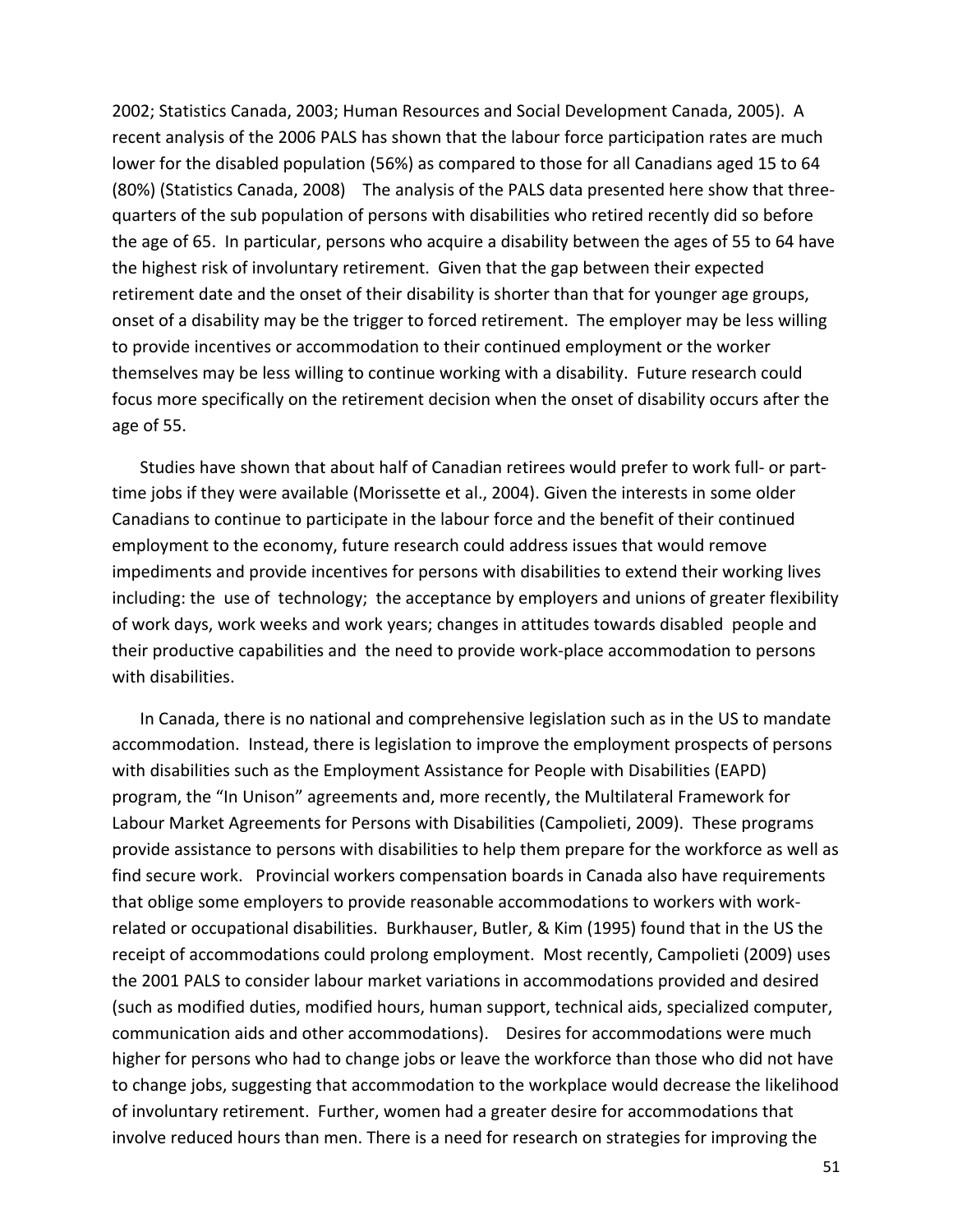ability of persons with disabilities to remain in the workforce or to return to the workforce through work‐place accommodation.

## **Knowledge on Work, Retirement and Disability would be Greatly Enhanced by the Availability of Longitudinal Data**

Cross sectional studies on health have allowed us to measure the extent of disabilities in the population, but there is some evidence coming from the analysis of longitudinal data to show the dynamic nature of disability. Using data from the Canadian National Population Health Survey, researchers have shown that about one‐third of seniors who had been dependent in 1994/95 had recovered their independence two years later (Hum & Simpson, 2002). Further, an analysis of panel data from the Survey of Labour and Income Dynamics (SLID) has shown that people are not necessarily affected by disability continuously. From 1999 to 2004 only 13% of people who indicated a disability reported being affected by it during all six years (Galarnearu & Radulescu, 2009). Further, Hum & Simpson (2002) show that while the onset of disability increases with age, the recovery from a disability is not related to age. The dynamic nature of disability is also confirmed by Burchardt (2000) in the UK, using the longitudinal British Household Panel Survey (BHPS), to examine the duration of disability for those who become disabled during working life. Her results show that only a small proportion of working age people who experience disability are long‐term disabled, despite the fact that at any one time, long‐term disabled people make up a high proportion of all disabled people. Burchardt demonstrates that over half of those who are limited in their activities of daily living as adults have spells lasting less than two years, but few who remain disabled after four years recover. Given the dynamic nature of disability the question arises, to what extent are persons with disabilities retiring from the labour force prematurely?

### **Consequences of Involuntary Retirement**

Policy research is needed to investigate the consequences of involuntarily retirement for persons with a disability. There is little research on the economic, health and psycho‐social impacts of being forced to retire and, moreover, how the impacts differ by the type of involuntary retirement (i.e. labour market redundancy, health, caregiving, etc.). The emerging perspective in the retirement literature is that it is the nature and timing of retirement that affects health outcomes (physical and mental), not the event in and of itself. There is mounting evidence that conventional scheduled retirement has no adverse effects on health, while early forced or involuntary retirement has a negative effect on health (Marshall & Clark, 1998, McDonald et al., 2000b). Until recently, we have lacked the longitudinal data in Canada to study this relationship. More research is needed to investigate the impact of involuntary retirement on physical and psycho‐social health.

Relatively little attention has been paid to the economic consequences of involuntary retirement because of poor health. The analysis of the 2006 PALS data has revealed an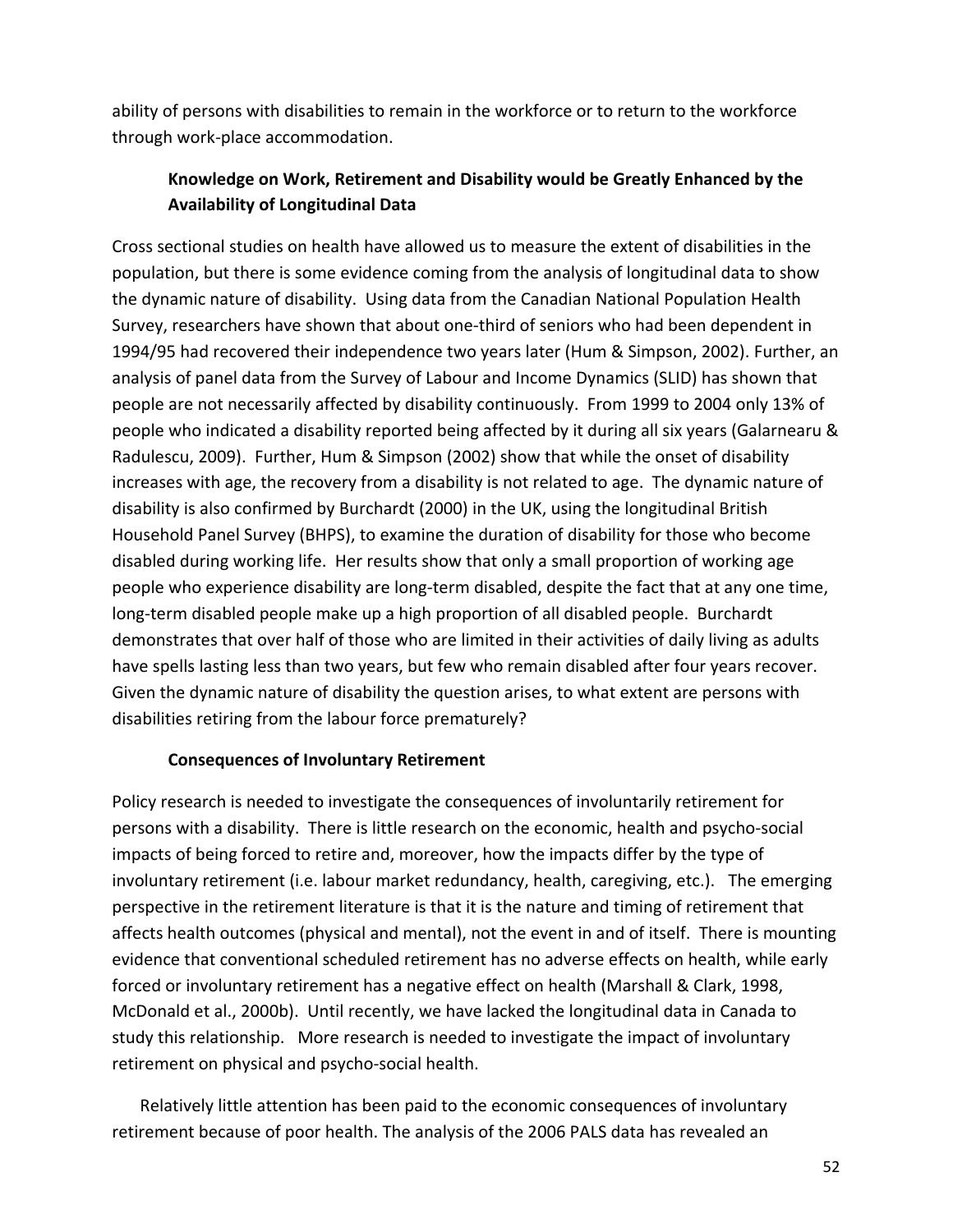association between involuntary retirement and low income status. Although access to disability benefits may help to bridge income into retirement, there may be additional costs related to their health conditions that persons with disabilities are unable to absorb given their low income status (McDonald et al., 2000a). Therefore, more research should address the economic consequences of involuntary retirement.

## **Is a Disability Pension a "Pull" Factor for Retirement?**

The literature suggested that disability benefits may be an incentive to "early retirement" or "pull" factor to retirement (DeLeire, 2000; Bound & Waidman, 2002; Campolieti, 2002; Harkness, 1993). While, PALS did not specifically ask this question, we were able to examine the association between the type of disability benefit and type of retirement. We did find evidence that disability pensions may be a pull factor for involuntary retirement; however, this area requires further quantitative and qualitative research. In particular, qualitative research on the perspectives of persons with disabilities on the role played by access to a disability benefits in the decision to retire would help to answer this question.

## **Gender Differences**

Research suggests that women's retirement experiences differ from men's in a number of important ways because of the gendering of work and family life (Townson, 2005). The economic definition of retirement does not consider the non-remunerated work carried out by women such as the effect of family roles on the workplace (Simmons & Betchild, 2001), and their greater likelihood to be single or to have headed lone‐parent families. Nor does it consider women's greater likelihood of retiring involuntarily, of retiring earlier than expected, and of retiring without employer or Canada pensions or with lesser pensions. Understanding retirement as a social process provides a useful framework for understanding the ways in which women's experiences are shaped. Future policy research should be directed towards the impact of the interaction between family roles and work on the retirement process, gender differences in factors leading to retirement, and consequences of forced or involuntary retirement for women with disabilities.

## **Data is Needed to Test the Theoretical Model of Forced Retirement**

Szinovacz & Davey (2005) provide a theoretical model of forced retirement that is useful for understanding involuntary retirement for the disabled population. Using a life course perspective, they argue that the retirement decision operates within the context of the individuals' social‐demographic characteristics, their work and retirement context. As suggested by the literature, people retire for a number of reasons such as mandatory retirement, to pursue a leisure activity, as a result of job disruption, mandatory retirement for care giving or to retire with their spouse. This study found that one‐quarter of those who retired involuntarily did so only partially because of their health or for a non‐health related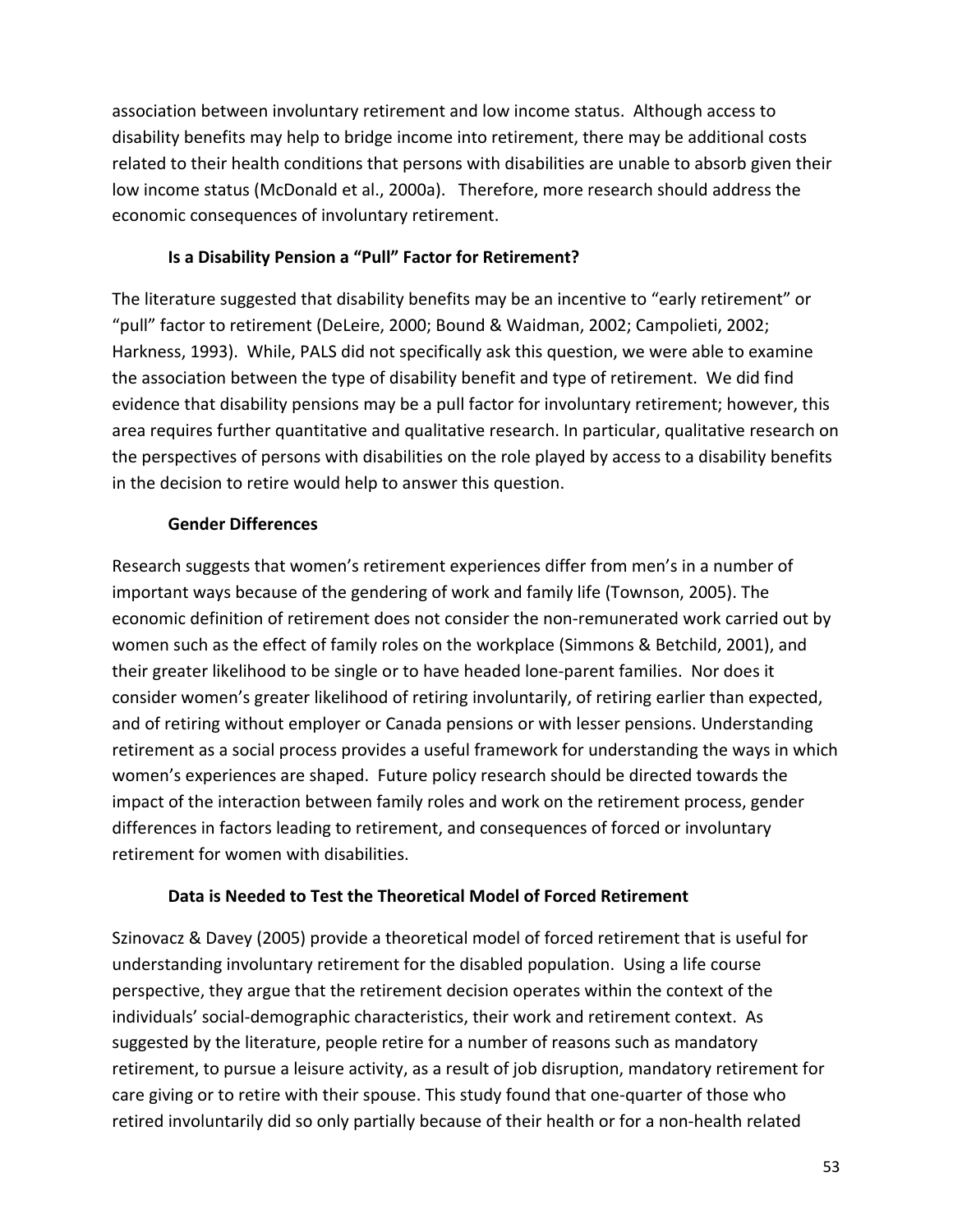reason and most of those who retired voluntarily did so for a non health reason. Therefore more research is needed to investigate other reasons for the retirement decision and also how these reasons might interact to determine the retirement decision. Further, the Szinovacz and Davey model (2005) includes the work context. While the information on last occupation and industry was collected in PALS for those who retired between the years 2001‐2006, it was not coded. Research on the labour force participation of persons with disabilities suggest that they may be concentrated in low skilled jobs (Jones, 2008) in physical occupations (Loprest, 1995) and in health care and social assistance occupations (Williams, 2006). The retirement literature finds differences in the timing of retirement by occupation (Statistics Canada, 2003). Given the differences in the timing of retirement by occupation it would be of interest to examine the relationships between the retirement decision for persons with a disability and occupation and industry.

### **Role of Chronic Diseases in the Retirement Decision**

There is some evidence to suggest that some types of chronic diseases are more likely to cause work limitations among persons who report a disability. Baldwin & Johnson (2001) report that the main cause of work limitation among those persons who report a disability are musculoskeletal conditions such as arthritis or back problems followed by cardiovascular and circulatory conditions. Both chronic conditions develop in middle age or later. The single most common disabling condition they argue is back pain, which accounts for the largest injury category of workers' compensation cases. Another source of work limitation is disabling injuries that occur at the work place. The analysis of the 2006 PALs data reported here that persons with agility disabilities were disproportionately likely to experience involuntary retirement and we expect that agility limitations may be the result of some types of chronic diseases or a work place accident. The information on chronic disease in the PALS has not been coded into a meaningful classification. Consequently this analysis could not consider whether some types of chronic diseases were more likely to be associated with the type of retirement and this might be an area of future research.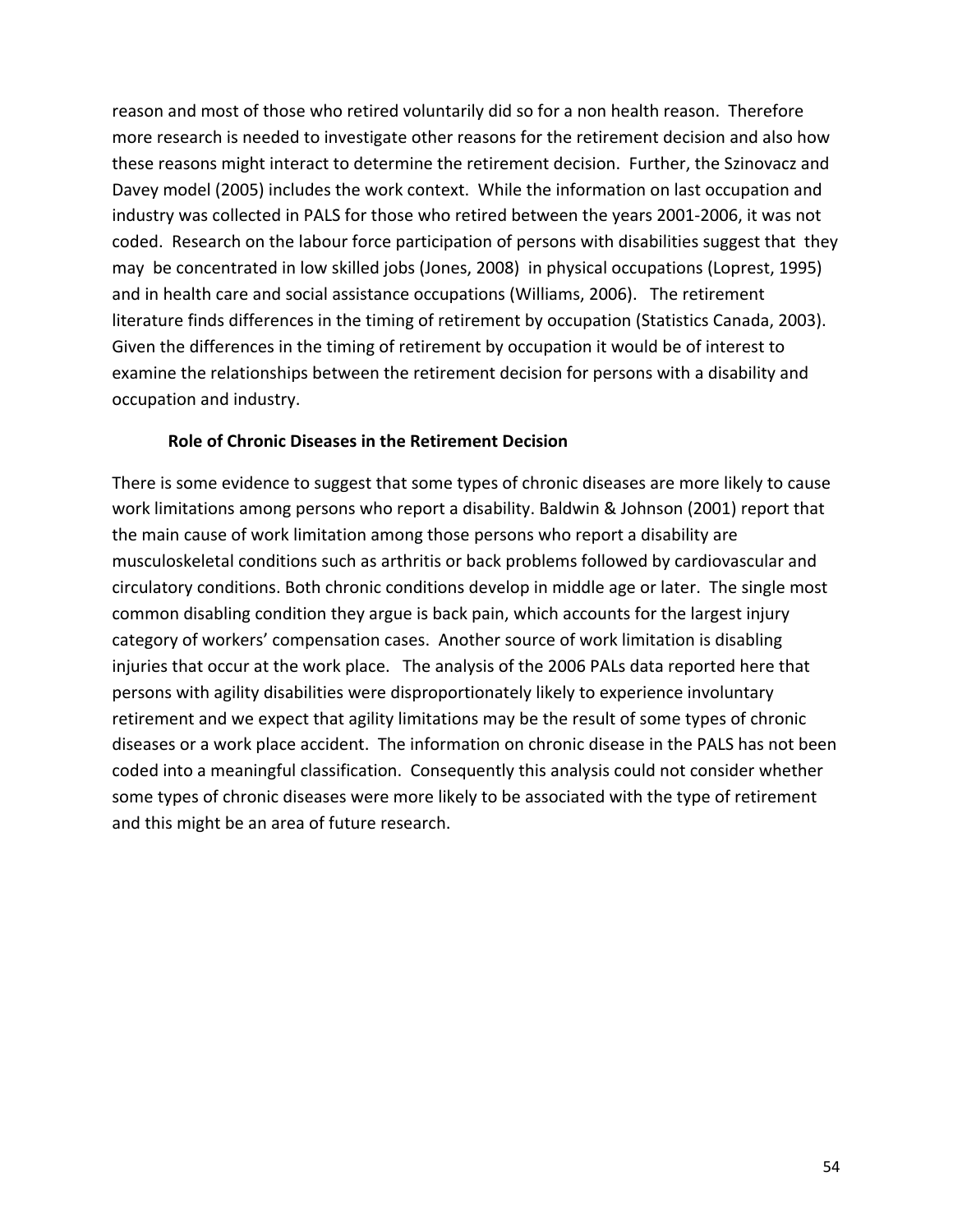#### **References**

- Banks, J., Kapteyn, A., Smith, J. P., & van Soest, A. (2004). International Comparisons of Work Disability, IZA Discussion Paper 1118.
- Baldwin, M., & Johnson, W. G. (1994). Labor market discrimination against men with disabilities. *Journal of Human Resources, 29*(1), 1‐19.
- Baldwin, M., & Johnson, W. G. (1995). Labour Market Discrimination against Women with Disabilities, *Industrial Relations*, 34(4), 555‐71.
- Baldwin, M., & Johnson, W. G. (2001). Dispelling the myths about work disability, Paper prepared for the 1998 IRRA Research Volume, New Approaches to Disability in the Workplace.
- Bell, B., & Smith, J. (2004). Health, disability insurance and labour force participation. Bank of England Working Paper No. 218.
- Blackaby, D., Clark, K., Drinkwater, S., Leslie, D., Murphy, P., & O'Leary, N. (1999). *Earnings and Employment Opportunities of Disabled People*, Department for Education and Employment, Research Report No.133, Nottingham.
- Blekesaune, M., & Solem, P. E. (2005). Working conditions and early retirement ‐ A prospective study of retirement behavior.
- Bound, J. (1991). Self-reported versus objective measure of health in retirement models. *Journal of Human Resources, 26(1)*, 106‐138.
- Bound, J., Schoenbaum, M., Stinebrickner, T. R., & Waidmann, T. (1999). The dynamic effects of health on the labour force transitions of the older worker. *Labour Economics, 6,* 179‐ 202.

Bound, J., & Burkhauser, R. V. (1999). Economic analysis of transfer programs targeted on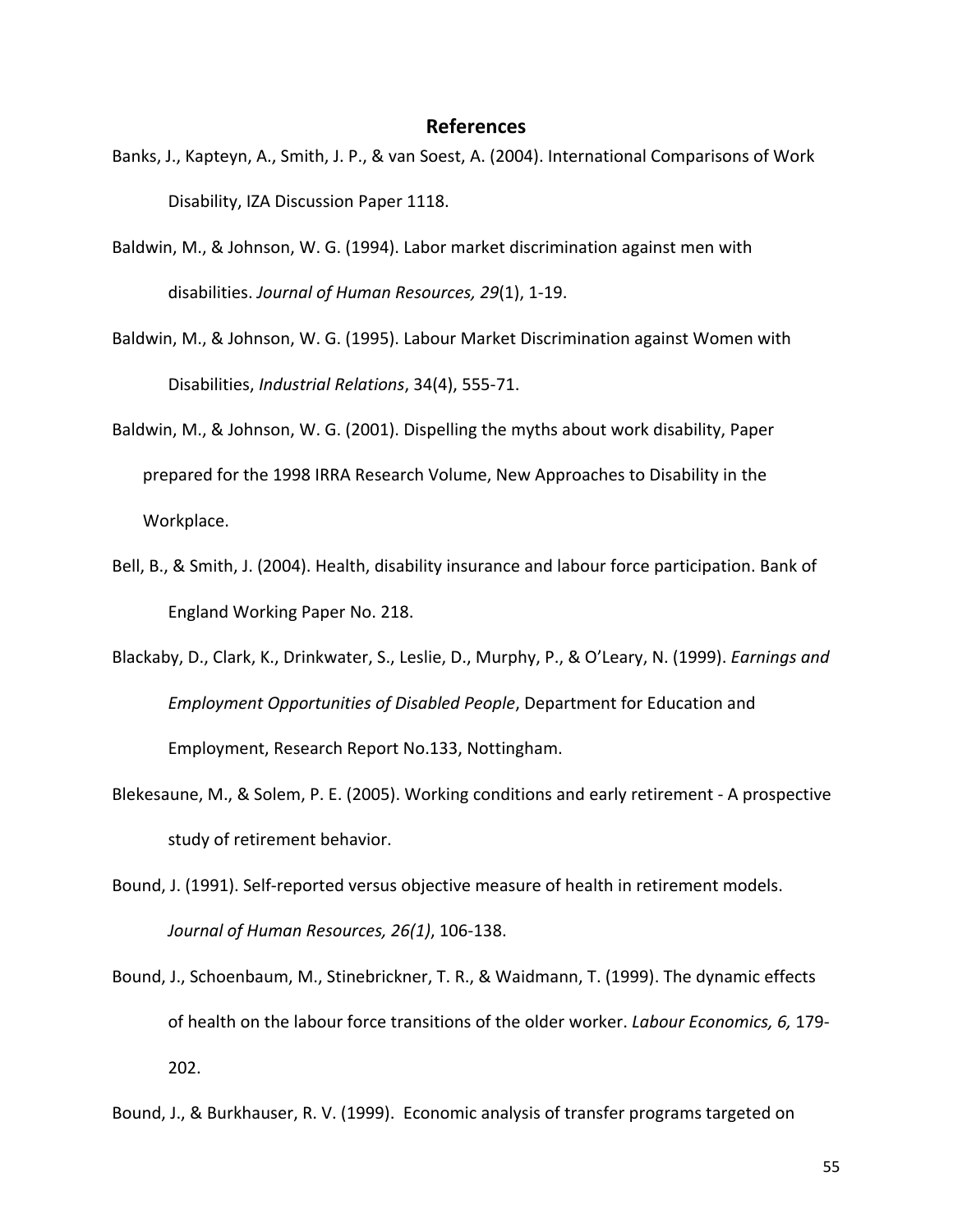people with disabilities, in O. Ashenfelter and D. Card (eds) Handbook of Labour Economics Volume 3C, 3417‐3528 (Elsevier North Holland).

- Bound, J., & Waidmann, T. (2002). Accounting for recent declines in employment rates among the working aged men and women with disabilities, *Journal of Human Resources*, 37(2), 1393‐419.
- Burkhauser, R., Butler, J., & Kim, Y. (1995). The importance of job accommodation on the job duration of workers with disabilities: A hazard model approach. Labour Economics, 2, 109‐ 130.
- Burchardt, T. (2000). The dynamics of being disabled, Center for Analysis of Social Exclusion, CASE Paper 36.
- Campolieti, M. (2002). Disability and the labor force participation of older men in Canada. *Labour Economics, 9*(3), 405.
- Campolieti, M. (2009). Worker adaptation and the desire for accommodations after the onset of a disability. *Industrial Relations, 48*(2), 329‐349.
- DeLeire, T. (2000). The wage and employment effects of the Americans with disabilities act. *The Journal of Human Resources, 35*(4), 693‐715.
- Disney, R., Emmerson, C., & Wakefield, M. (2004). Ill health and retirement in Britain: A panel data based analysis. IFS Working Paper No 03/02.
- Dwyer, D., & Mitchell, O. (1999). Health Problems as Determinants of Retirement: Are Self‐ Rated Measures Endogenous? *Journal of Health Economics*, 18, 173‐193.
- Frenken, H. (1991). *The Pension Carrot: Incentives to Early Retirement. Perspectives.* (Autumn): p. 19‐27.
- Gallo, W. T., Bradley, E. H., Siegel, M., & Kasl, S. V. (2000). Health effects of involuntary job loss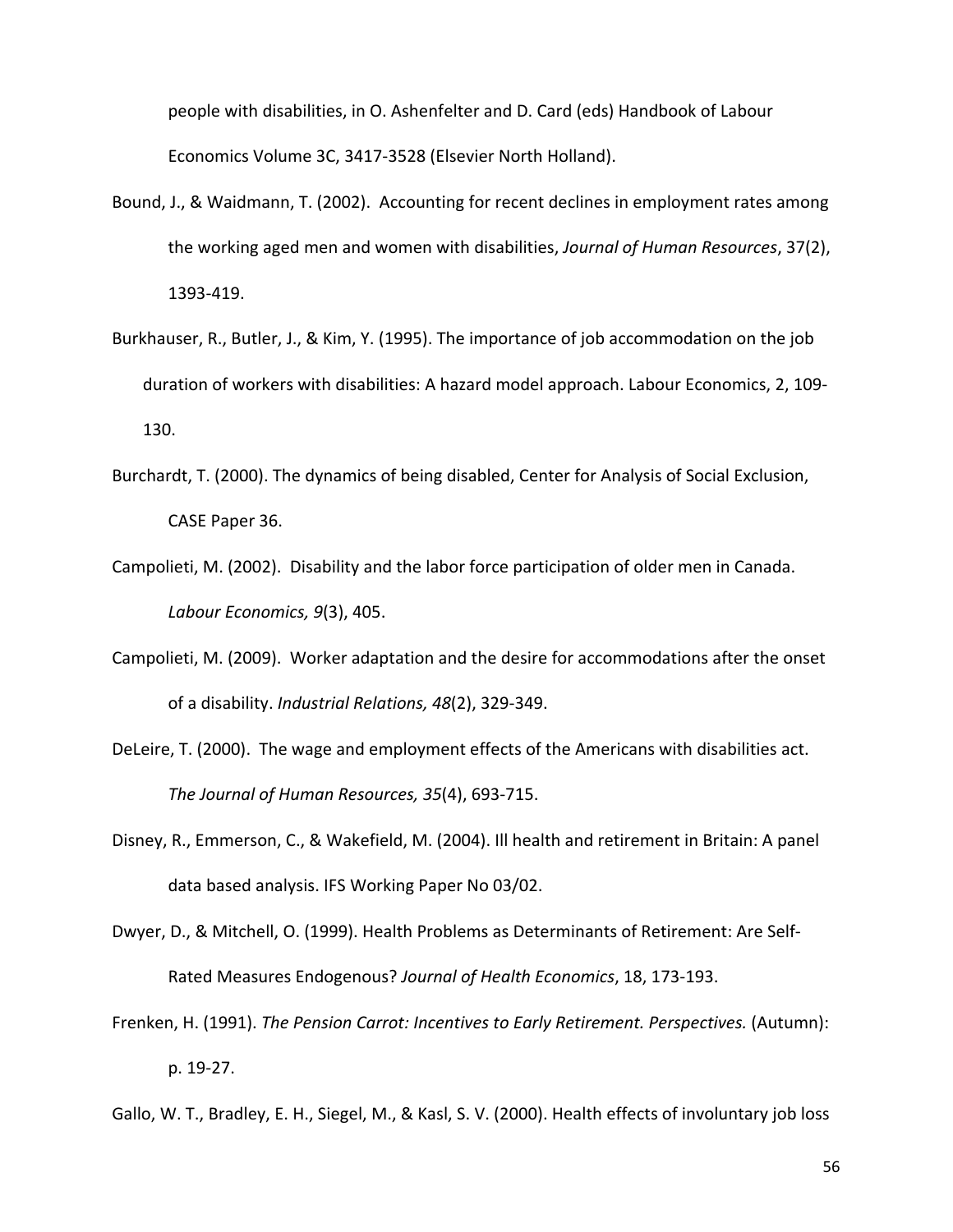among older workers findings from the health and retirement survey. *The Journals of Gerontology Series A Biological Sciences and Medical Sciences, 55*(3), S131‐S140.

- Gruber, J. (2000). Disability Insurance Benefits and Labour Supply. *Journal of Political Economy*, 108(6): 1162‐1183.
- Galarneau, D., & Radulescu, R. (2009). Employment among the disabled. Perspectives on Labour and Income Dynamics (Statistics Canada, catalogue no 75‐001‐X) May: 5‐15.
- Harkness, J. (1993). Labour Force Participation by Disabled Males in Canada, *The Canadian Hospital, Centre for Health and Disability Research*: 1‐32.
- Hotchkiss, J. L. (2004). Growing Part-Time Employment among workers with disabilities: Marginalization or Opportunity?, Economic Review Federal Reserve Bank of Atlanta, Third Quarter.
- Hum, D., & Simpson, W. (1996). Canadians with Disabilities and the Labour Market, *Canadian Public Policy* 22 (3), 285‐299.
- Hum, D., & Simpson, W. (2002). *D*isability Onset among Aging Canadians: Evidence from Panel Data. *Canadian Journal on Aging. 21(1),* 117‐136.
- Human Resources and Social Development Canada. (2006). Advancing the Inclusion of People with Disabilities.

www.hrsdc,gc.ca/eng/disability\_issues/reprots/fdr/2006/advancinginclusion.pdf (accessed September 30, 2009).

Human Resources and Social Development Canada. (2005). The future needs of the Canadian Labour market: 10 things you might not know but should: HRSDC presentation made at the December 2004 PRI Conference on new approaches to social policy, as quoted by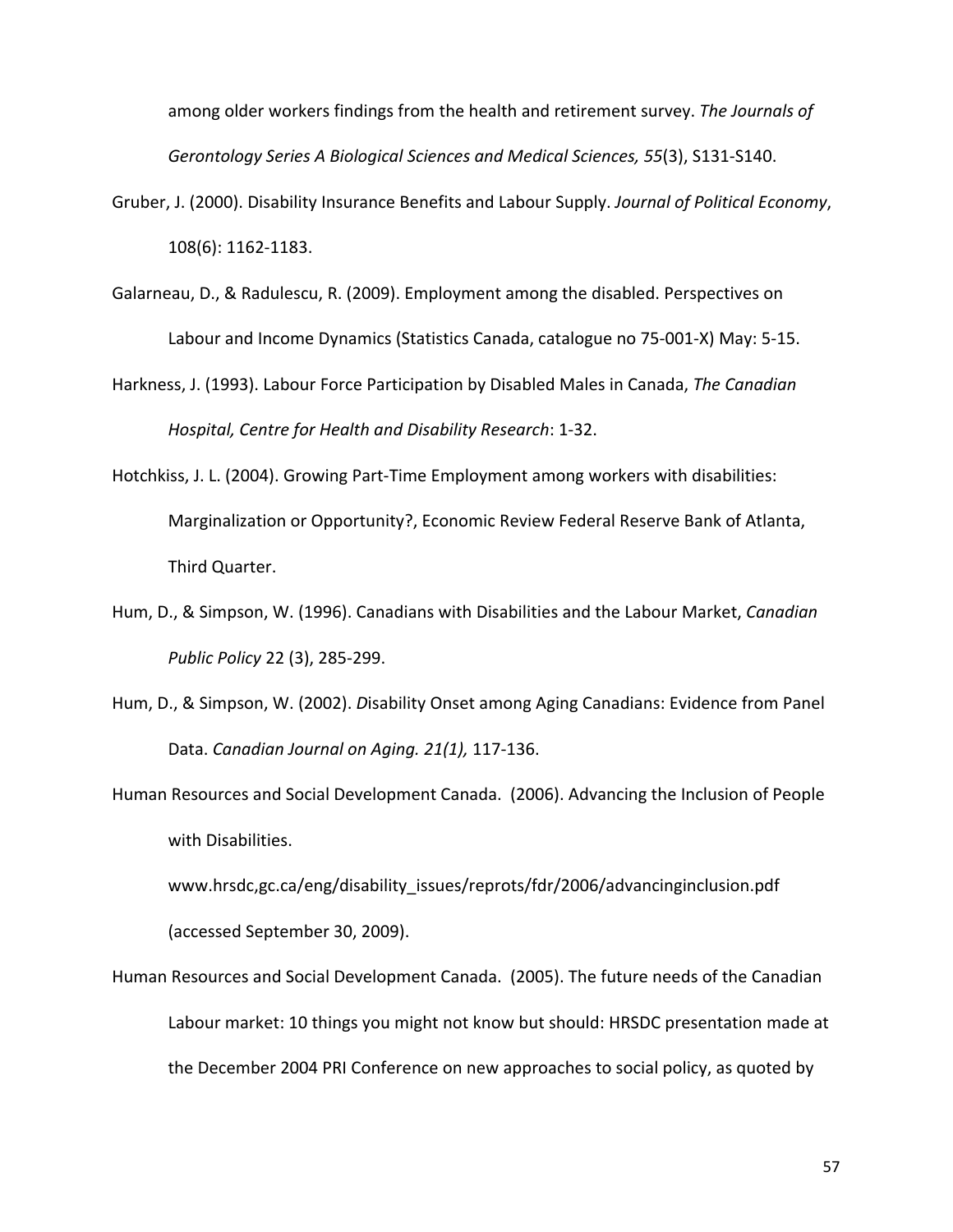Canada, Policy Research Initiative, in PRI Conference on new approaches to social policy. Encouraging choice in work and retirement project report.

- Jenkins, S., & Rigg, J. (2003) Disability and disadvantage: selection, onset and duration effects, ISER Working Paper No 2003‐18.
- Jones, M., Latreille, P.L., & Sloane, P.J. (2003) Disability, Gender and Labour Market. Discussion Paper No, 936. Institute for the Study of Labor (IZA) in Bonn Germany
- Jones, M. K. (2008). Disability and the labour market: A review of the empirical evidence. *Journal of Economic Studies, 35*(5), 405‐424.
- Kidd, M. P., Sloane P.J., & Ferko I. (2000). Disability and the Labour Market: An Analysis of British Males, *Journal of Health Economics*, 19, 961‐81.
- Kruse, D., & Hale, T. (2003) Disability and Employment: Symposium Introduction, *Industrial Relations*, 42(1), 1‐10.
- Loprest, P., Ru, K., & Sandell, S. H. (1995). Gender, disabilities, and employment in the health and retirement survey. *Journal of Human Resources*, *30*, S293–S314.
- Madden, D. (2004). Labour market discrimination on the basis of health" An application to UK data. *Applied Economics*, 36, 421‐442.
- Marshall, V.W., & Clarke, P. (1998). *Facilitating the Transition from Employment to Retirement.* in *Canada Health Action: Building on the Legacy. Volume 2*.
- McDonald, L., & Donahue, P. (2000a). Poor Health and Retirement Income: The Canadian Case. *Ageing and Society,* 20(5): p. 493‐522.
- McDonald, L., Donahue, P., & Marshall, V.W. (2000b). *The Economic Consequences of Unexpected Early Retirement*, in *Independence and Economic Security in Old Age*, B. Spencer and F. Denton, Editors, UBC Press. p. 267‐292.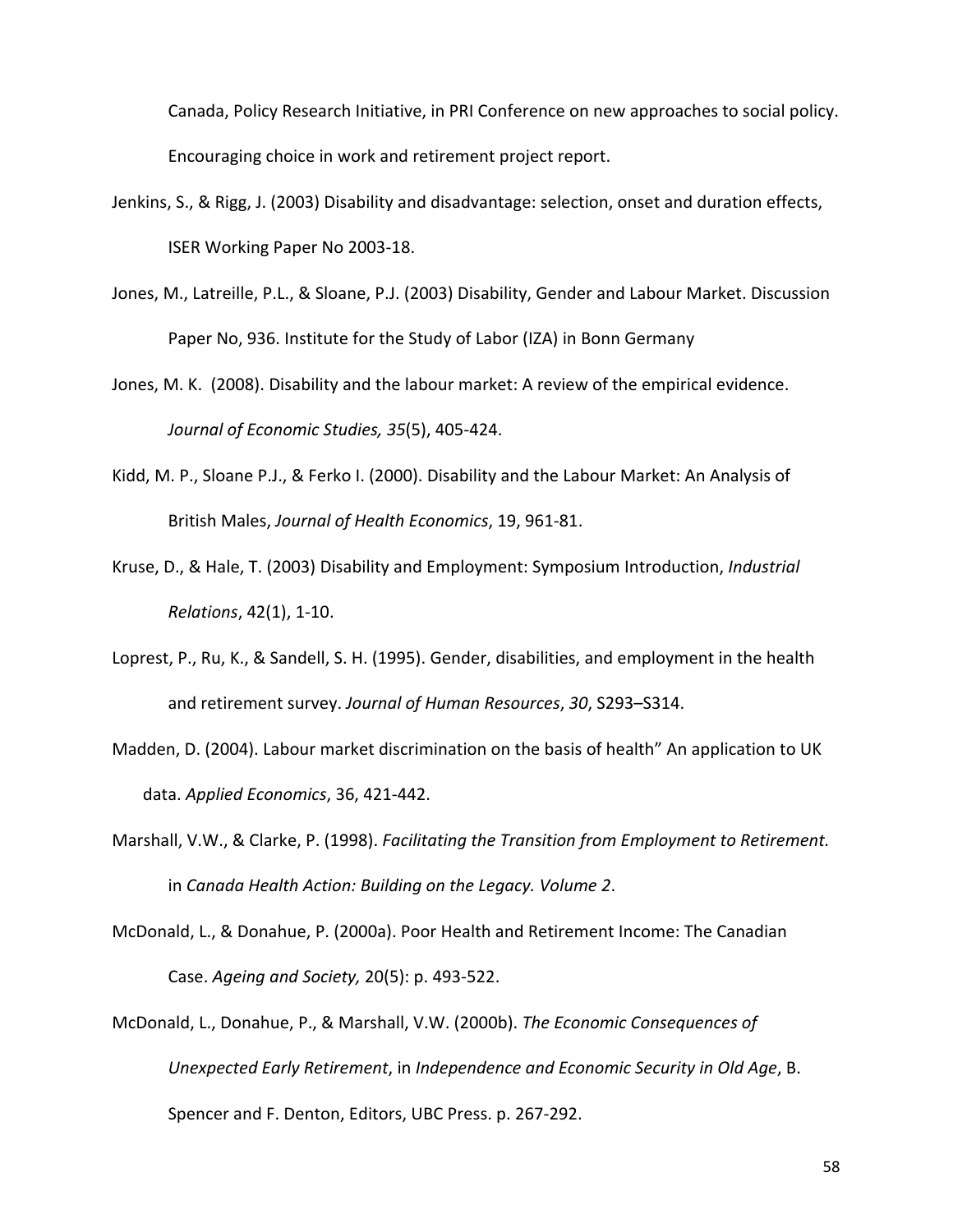McGarry, K. (2004). Health and retirement: Do changes in health affect retirement expectations? *The Journal of Human Resources, 39*(3), 624‐648.

- Mashaw, J., & Reno, V. P. (1996). Disability, Work and Cash Benefits in Mashaw and Reno (eds.) Disability, Work and Cash Benefits. W. E. Upjohn Institute for Employment Research: 1‐ 27.
- McDonnall, M. C., & LeJeune, B. J. (2008). Employment among older adults with combined hearing and vision loss. *Journal of Applied Rehabilitation Counseling, 39*(3), 3‐9.
- McDonough, P., & Amick, B. M., (2001). The social context of health selection: A longitudinal study of health and employment. *Social Science Medicine, 53*(1), 135.
- Mein, G., Martikainen, P. A., Stansfeld, S. A., Brunner, E. J., Fuhrer, R., & Marmot, M. G. (2000). Predictors of early retirement in British civil servants. *Age and Ageing, 29*(6), 529.

Mitchell, J. M. (1991). Work behavior after the onset of arthritis. *Medical Care, 29*(4), 362‐376.

- Moen, P. (1996). A life course perspective on retirement, gender, and well‐being. *Journal of Occupational Health Psychology, 1*(2), 131.
- Morissette, R., Schellenberg, G., & Silver, C. (2004). *Retaining Older Workers.* Perspectives. Winter: p. 33‐39.
- Myles, J. (2002). Editorial: Back to Bismarck? The Public Policy Implications of Living Longer. *Canadian Journal on Aging.* 21(3): p. 325‐329.
- Osberg, L. (1988). *Is It Retirement or Unemployment? The Constrained Labour Supply of Older Canadians*. Health and Welfare Canada: Ottawa, ON.
- Pelkowski, J. M., & Berger, M. C. (2004). The impact of health on employment, wages and hours worked over the life cycle, *The Quarterly Review of Economics and Finance*, 44, 102‐121.
- Pyper, W. (2006). Aging, health and work. Perspectives on Labour and Income (Statistics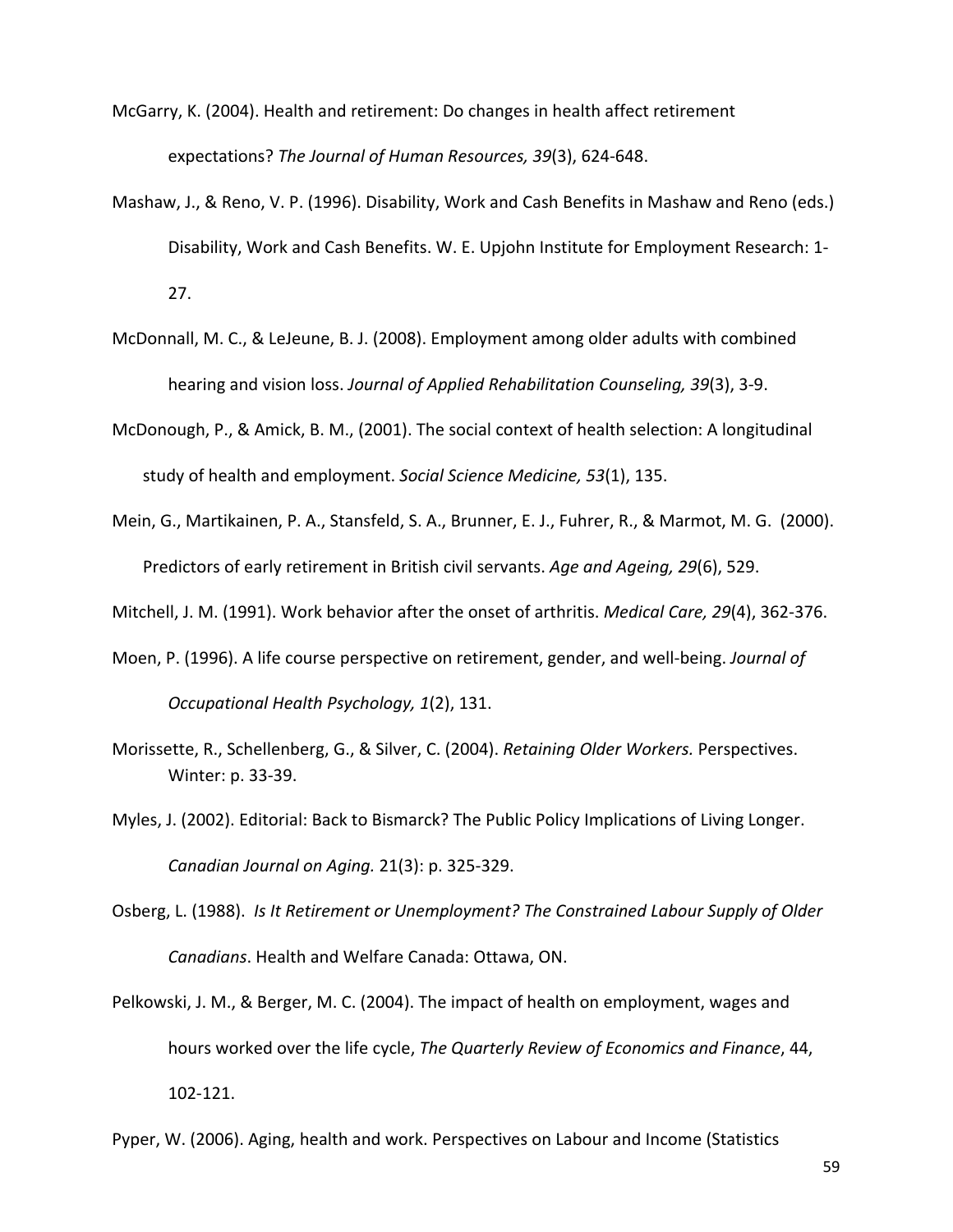Canada, catalogue no 75‐001‐XIE) February: 5‐15.

- Schellenberg, G. (1994). *The Road to Retirement: Demographic and Economic Changes in the 90s*. Canadian Council on Social Development: Ottawa, ON.
- Schellenberg, G., & Silver, S. (2004). You Can't Always Get What You Want: Retirement Preferences and Experiences. *Canadian Social Trends.* Winter: p. 2‐7.
- Scherer, P. (2002). *Age of Withdrawal from the Labour Force in Oecd Countries*. Organizations for Economic Cooperation and Development, Paris: www.oecd.org. November 5.
- Schur, L. (2003). Barriers or opportunities? The causes of contingent and part-time work among people with disabilities, *Industrial Relations*, 42(4), 589‐622.
- Schur, L., & Kruse, D. (2002) Non‐standard Work Arrangements and Disability Income, Report to the Disability Research Institute, University of Illinois Urbana‐Champaign, August 2002.
- Schuring, M., Burdorf, L., Kunst, A., & Mackenbach, J. (2009). The effects of ill health on entering and maintaining paid employment; evidence in European countries, *Journal of Epidemiology Community Health: 61:*597‐604.
- Shultz, K. S., Morton, K. R., & Weckerle, J. B. (1998). *The influence of push and pull factors on voluntary and involuntary early retirees' retirement decision and adjustment*. Orlando, Fla.: Academic Press.
- Simmons, B., & Betchild, M.J. (2001). Retirement, Work and Life Paths: Changes, Disruptions and Discontinuities. *Journal of Women and Aging*, 13(4):P. 53‐70.
- Smith, A., & Twomey, B. (2002). Labour Market Experience of People with Disabilities, *Labour Market Trends*, August, 415‐27.

Social Development Canada. (2004). *Research Policy Initiative: A Life‐Course Approach to Social* 

60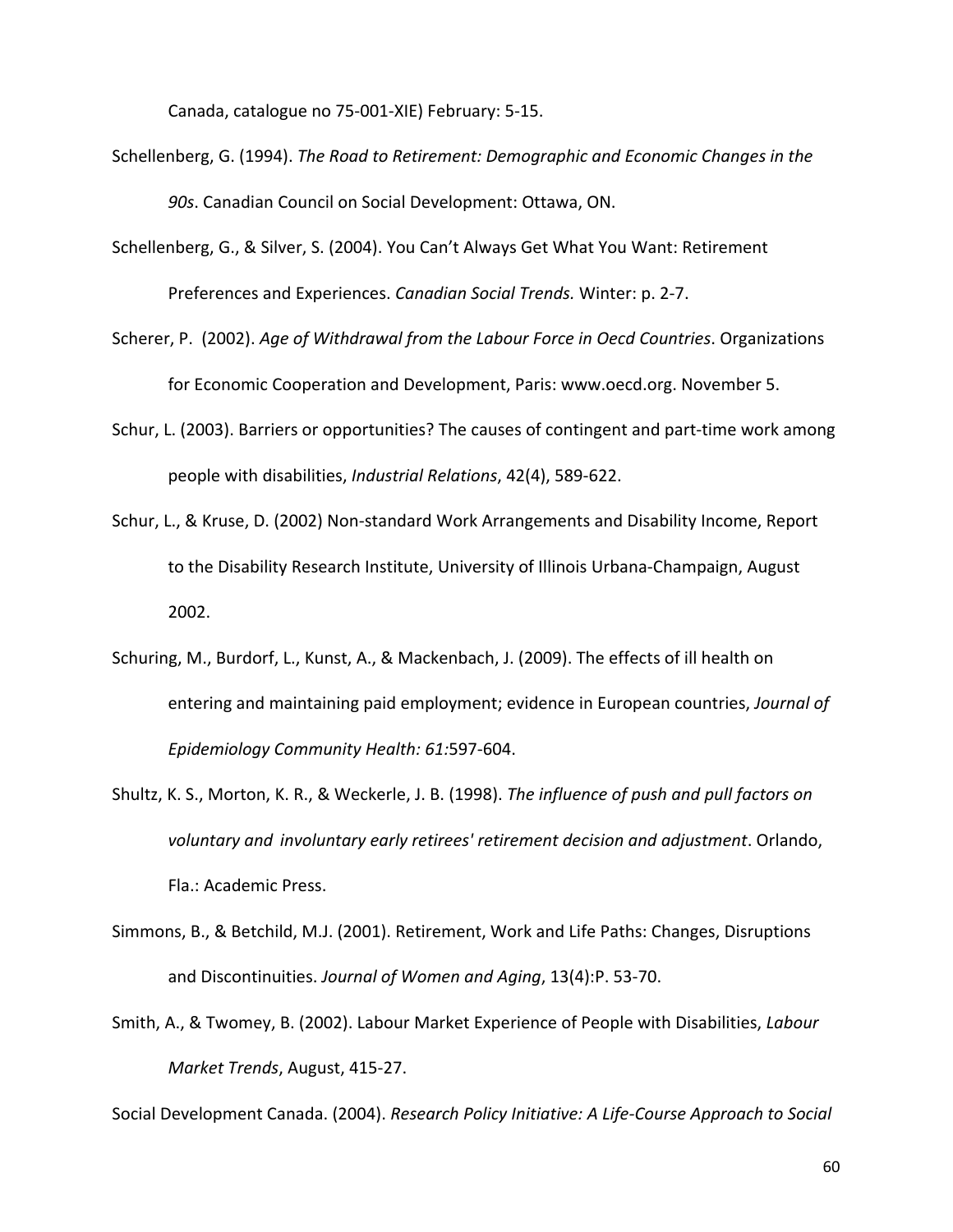*Policy Analysis.*

- Statistics Canada. (1997). *A Portrait of Seniors in Canada (2nd Edition).* Ministry of Industry: Ottawa
- Statistics Canada. (2003). *Perspectives on Labour and Income*. 4, 9, 1‐6. Statistics Canada: Ottawa
- Statistics Canada. (2007a). Participation and Activity Limitation Survey. The Daily, Monday, December 3. Downloaded Sept 27, 2009 www.statcan.gc./daily‐ quotidien/071203/dq071203a‐eng.htm.
- Statistics Canada. (2007b). Table 1.1‐1 Children and adults with and without disabilities by sex and age groups, Canada, 2006. Downloaded Sept 27, 2009 www.statcan.gc.ca/pub/89‐ 628‐x/2007003/t/4125025‐eng.htm.
- Statistics Canada. (2008). Participation and Activity Limitation Survey 2006: Tables (Part III). Social and Aboriginal Statistics Division (Statistics Canada‐Catalogue No. 89‐628‐X—No 008.
- Stern, S. (1989). Measuring the effect of disability on labour force participation. *The Journal of Human Resources, 24*(3), 361‐395.
- Szinovacz, M. E. (2003). Context and pathways: Retirement as institution, process, and experience. In G.E. Adams & T. A. Beehr (Eds), Retirement, Reasons, processes, and outcomes. New York: Springer: 6‐52.
- Szinovacz, M. E., & Davey, A. (2005). Predictors of perceptions of involuntary retirement. *The Gerontologist, 45*(1), 36‐47.
- Townson, M. (2005). Reducing poverty among older women: The potential of retirement income policies, Status of Women Canada: Ottawa.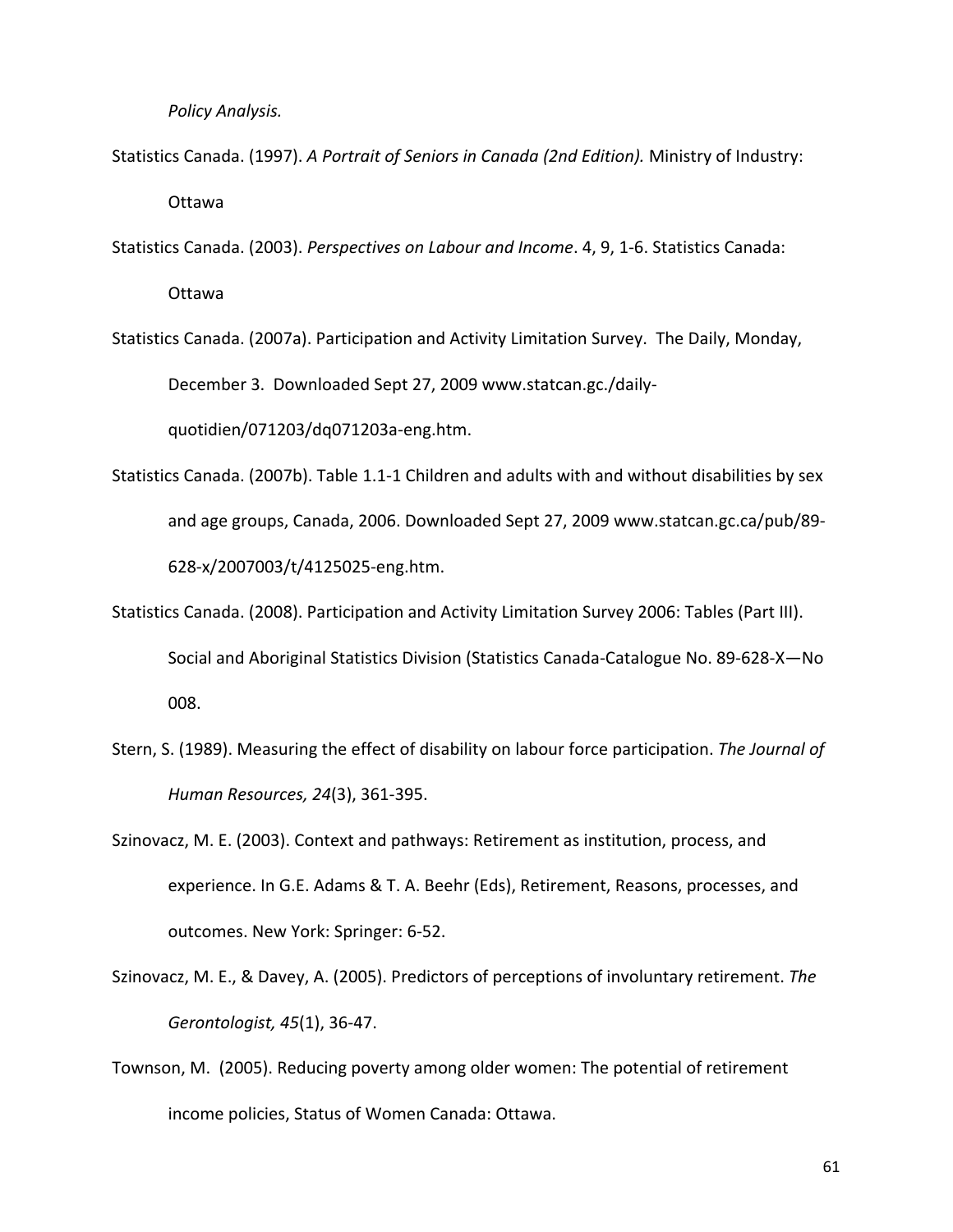Trucotte, M., & Schellenberg, G. (2005). *Job Strain and Retirement.* Perspectives. July: p. 13‐17.

- Vijan, S., Hayward, R. A., & Langa, K. M. (2004). The impact of diabetes on workforce participation: Results from a national household sample. *Health Services Research, 39*(6p1, pp. 1653‐1670), December.
- Williams, C. (2006). Disability in the workplace. Perspectives on Labour and Income (Statistics Canada, catalogue no 75‐001‐XIE). February.
- Yelin, H., & Trupin, L. (2003). Disability and the characteristics of employment. Monthly Labour Review: 20‐31.
- Zwerling, C., Whitten, P. S., Sprince, N. L., Davis, C. S., Wallace, R. B., Blanck, P. D., & Heeringa,
	- S.G. (2002). Workforce participation by persons with disabilities: The national health interview survey disability supplement, 1994 to 1995. *Journal of Occupational and Environmental Medicine, 44*(4), 358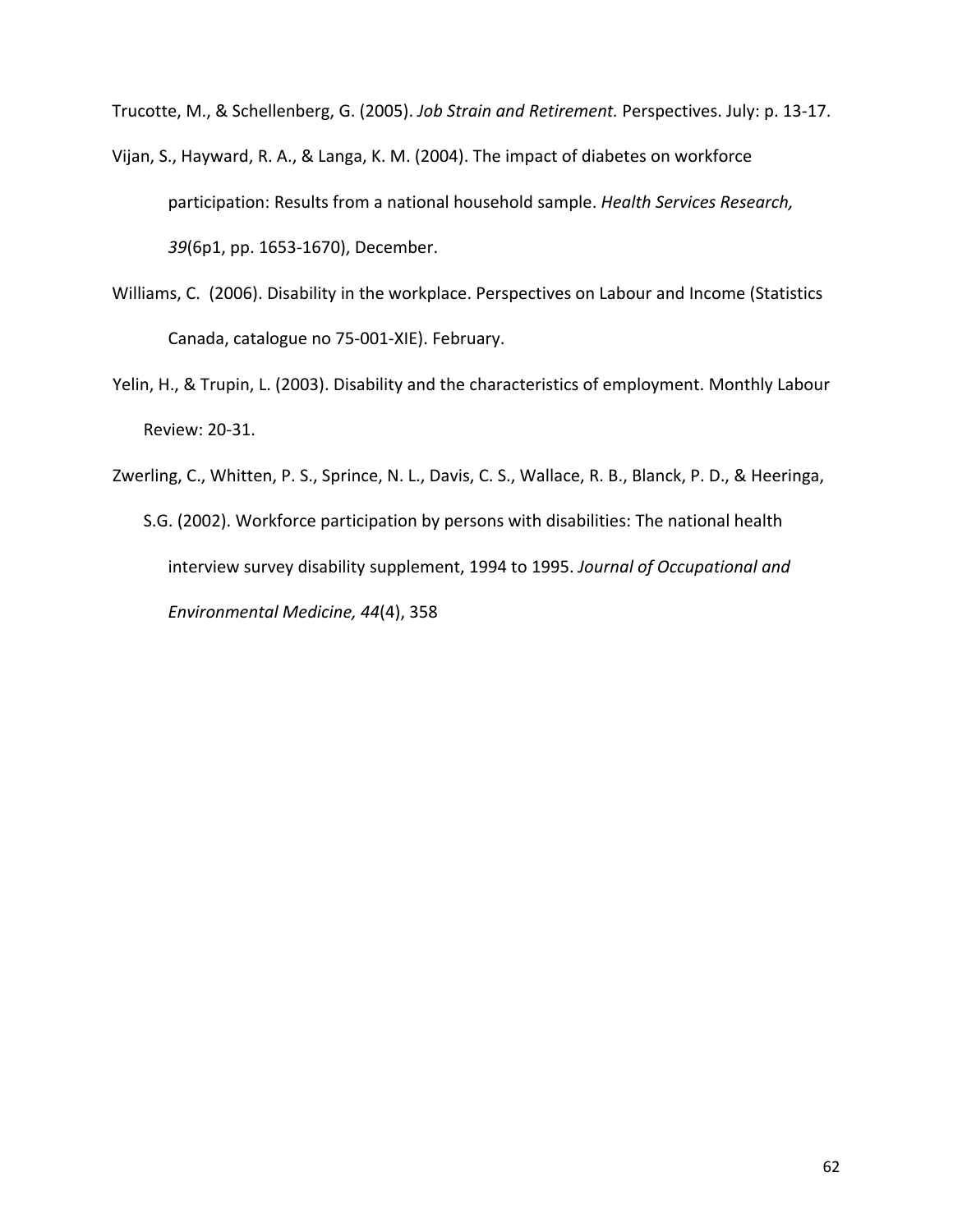# **Appendix A. Description of the Selection Criteria and Variables Used from the PALS.**

| Variable                | <b>Details on Construction</b>                                                       | <b>New Variable Name</b> |
|-------------------------|--------------------------------------------------------------------------------------|--------------------------|
|                         | Sample was Selection based on the following variables:                               |                          |
|                         | <b>Disability Selection:</b>                                                         |                          |
|                         | ADDV D DISAB - Derived to indicate if the respondent had a limitation; Selection for | N/A                      |
| <b>SAMPLE SELECTION</b> | Sample: $1 = yes$ .                                                                  |                          |
|                         | <b>Retired Selection:</b>                                                            |                          |
|                         | ALFS D LFS - Employment Derived variable;                                            |                          |
|                         | Selection for Sample: 4 = Retired                                                    |                          |
|                         | ANDE Q02 - Are you (Is ) permanently retired?;                                       |                          |
|                         | Selection for Sample: 1 = Yes (Since Retirement questions are asked of respondents   |                          |
|                         | who are permanently retired this selection variable was also included)               |                          |
|                         | <b>Age Selection:</b>                                                                |                          |
|                         | AGE - continuous variable recoded to categorical,                                    |                          |
|                         | Selection of Sample: 15-74 years of age.                                             |                          |
|                         | Age of Onset:                                                                        |                          |
|                         | AAMC_Q01 - At what age did you () first start having any difficulty or activity      |                          |
|                         | limitation; this was a continuous variable, recoded to categorical - (ONSET Age)     |                          |
|                         | Selection for Sample: individuals who started to have difficulty <= 65.              |                          |
|                         | <b>Voluntary and Involuntary Retirement:</b>                                         |                          |
|                         | ARET_Q07 - Was this retirement voluntary; Selection for Sample: 1 = Yes OR 2=No.     |                          |
| <b>SEX</b>              | Gender:                                                                              | Gender                   |
|                         | 1=Female                                                                             |                          |
|                         | $2 = Male$                                                                           |                          |
| <b>MARST</b>            | <b>Marital Status:</b>                                                               | Marital_Status           |
|                         | 1=Married                                                                            |                          |
|                         | 2=Separated<br>3=Divorced                                                            |                          |
|                         | 4=Widowed                                                                            |                          |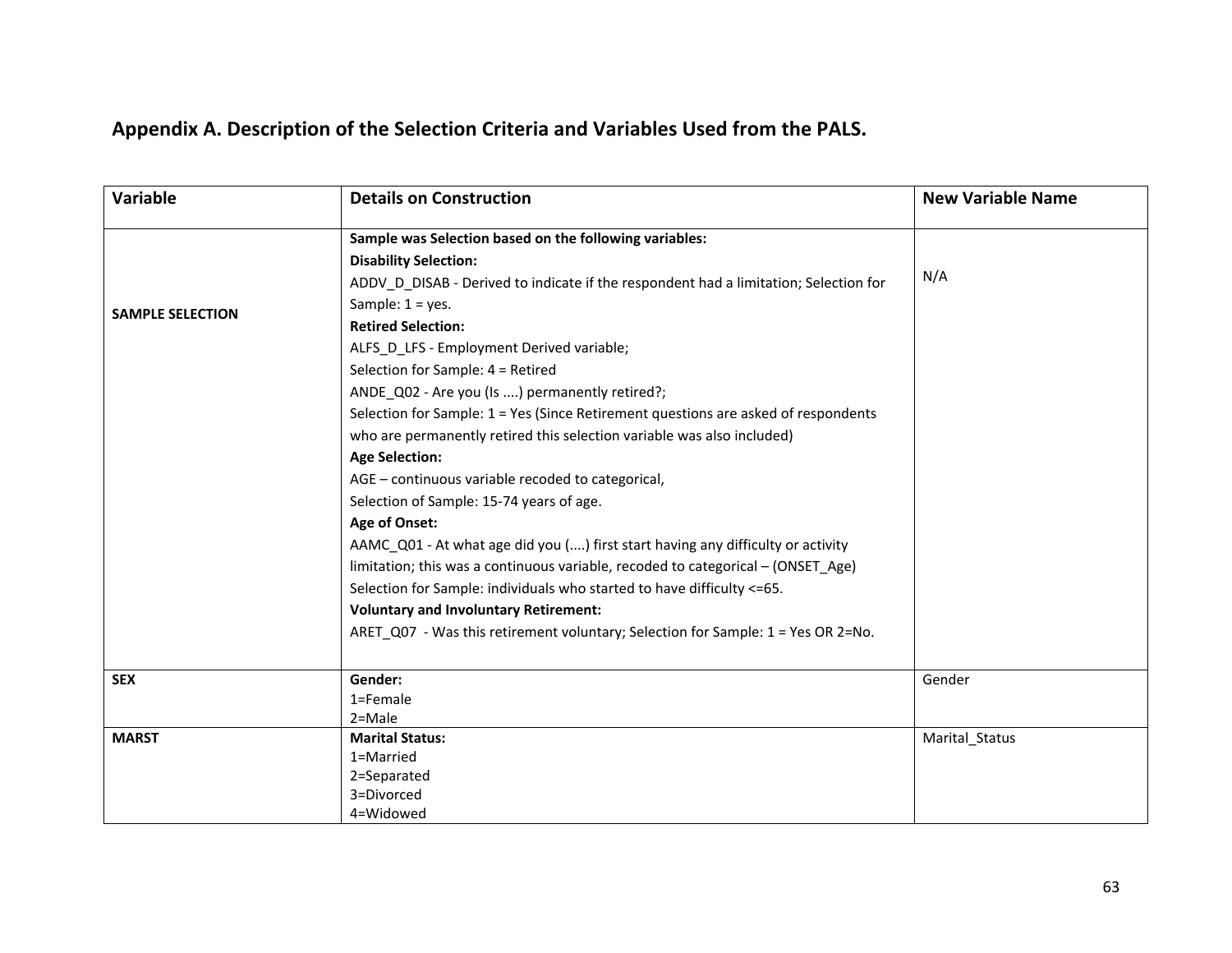|                | 5=Single                                                                        |                      |
|----------------|---------------------------------------------------------------------------------|----------------------|
| ARET_Q07       | Was this retirement voluntary? Sample selection selects those who picked 1 or 2 | Voluntary_Retirement |
|                | only.                                                                           |                      |
|                | $-5$ = Not stated                                                               |                      |
|                | $-6$ = Valid skip                                                               |                      |
|                | $-7$ = Not asked                                                                |                      |
|                | $1 = Yes$                                                                       |                      |
|                | $2 = No$                                                                        |                      |
|                | DK, RF                                                                          |                      |
| <b>HCDD</b>    | Highest certificate, diploma or degree achieved: recoding into                  | Education            |
|                | $1 = < HS$                                                                      |                      |
|                | 2=Graduated HS                                                                  |                      |
|                | 3=Post Secondary, Certificate, Trade, College, Apprenticeship                   |                      |
|                | 4=University Degree or above                                                    |                      |
|                | -5= Not stated                                                                  |                      |
|                | 14=Not Applicable                                                               |                      |
| <b>RUINDFG</b> | Rural or Urban - original coding used:                                          | Urban_Rural          |
|                | $1 = Rural$                                                                     |                      |
|                | $2 = Urban$                                                                     |                      |
|                | $-7$ = Not asked                                                                |                      |
|                | $-6$ = Valid skip                                                               |                      |
|                | $-5$ = Not stated                                                               |                      |
|                | $8 =$ Refused                                                                   |                      |
|                | $9 = DK$                                                                        |                      |
| <b>TENUR</b>   | <b>Tenure (Owned or Rented)</b>                                                 | Rent_Own             |
|                | Categorical Variable recoded:                                                   |                      |
|                | 1= OWNED BY MEMBER OF HHLD                                                      |                      |
|                | 2= Rented/BandHousing                                                           |                      |
|                | $-5$ = Not stated & 2 = Not applicable – recoded to system missing              |                      |
| <b>LSTWK</b>   | <b>When Last Worked</b>                                                         | Last_Worked          |
|                | <b>Categorical Variable: not recoded</b>                                        |                      |
|                | $-5$ = Not stated                                                               |                      |
|                | $1 = BEFORE 2005$                                                               |                      |
|                | $2 = IN 2005$                                                                   |                      |
|                | $3 = IN 2006$                                                                   |                      |
|                | $4 = NEVER$                                                                     |                      |
|                | $5 = AGE < 15$ , INST. RES                                                      |                      |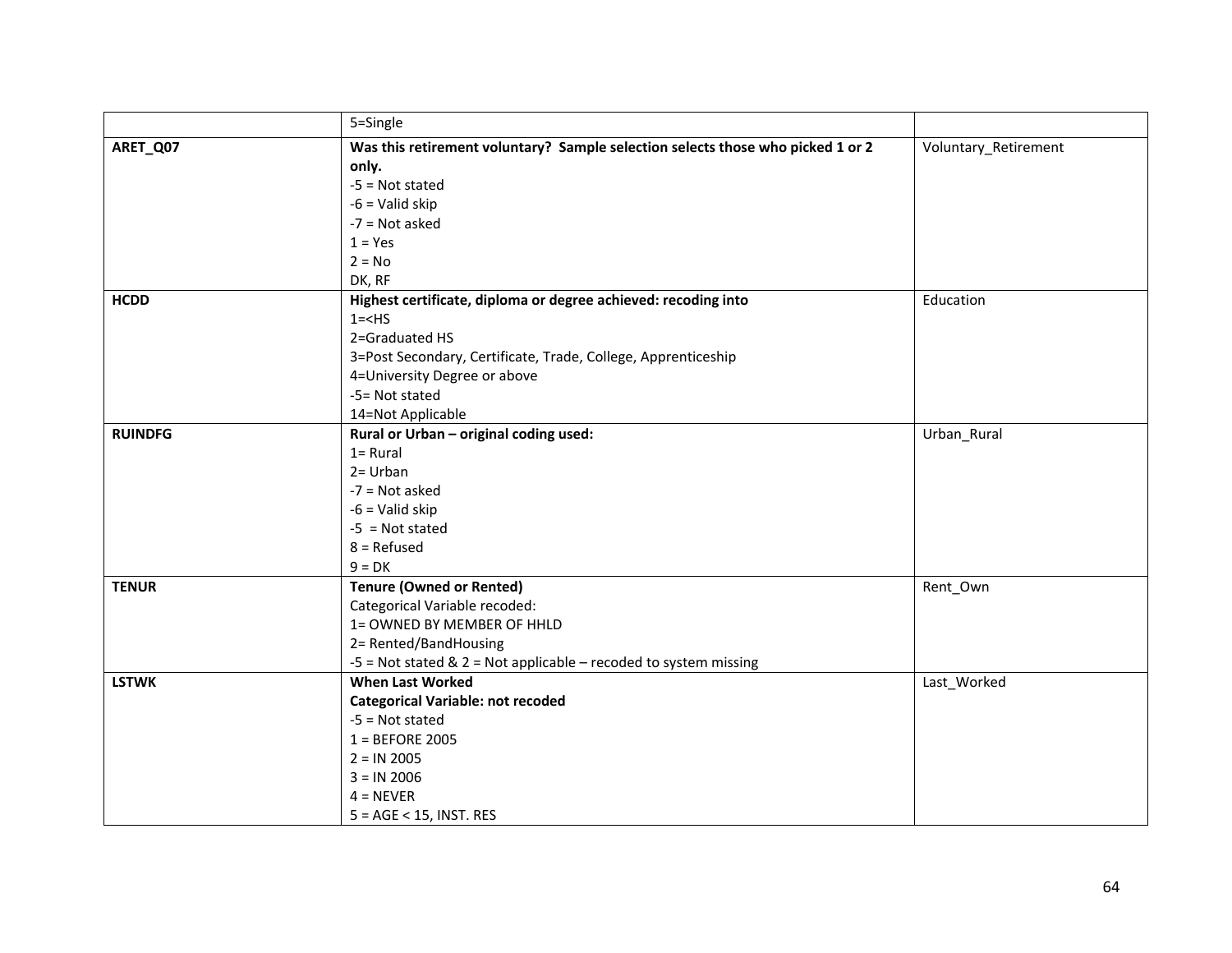| <b>IMMDER</b> | <b>Immigrant Status</b>                                                                | Immigration            |
|---------------|----------------------------------------------------------------------------------------|------------------------|
|               | <b>Categorical Variable:</b>                                                           |                        |
|               | $-5$ = Not stated                                                                      |                        |
|               | 1 = Not applicable (Institutional resident)                                            |                        |
|               | $2 = Non-immigrams$                                                                    |                        |
|               | $3 =$ Immigrants                                                                       |                        |
|               | 4 = Non-permanent residents                                                            |                        |
|               |                                                                                        |                        |
|               | Recoded into:                                                                          |                        |
|               | $-5$ = Not stated                                                                      |                        |
|               | 1 = Not applicable (Institutional resident)                                            |                        |
|               | $2 = Non-immigrams$                                                                    |                        |
|               | 3 = Immigrants/ Non-permanent residents                                                |                        |
|               |                                                                                        |                        |
| <b>AGE</b>    | Continuous Variable recoded into:                                                      | Age_Groups             |
|               | $1 = 15 - 44$                                                                          |                        |
|               | $2 = 45 - 54$                                                                          |                        |
|               | $3 = 55 - 64$                                                                          |                        |
|               | $4 = 65 - 74$                                                                          |                        |
|               | $5 = 75+$                                                                              |                        |
|               | Needed to collapse this first category due to small cell sizes and disclosure rules.   |                        |
| <b>TOTINC</b> | Total Income - amount (Personal Income - based on Ian's email)                         | Total_Personal_Income  |
|               | Continuous Variable - I put into categories however income need higher cell counts     |                        |
|               | then other variables and our data did not meet this criterion. Therefore I used means, |                        |
|               | median, SD instead.                                                                    |                        |
| <b>HHINC</b>  | Total Household Income - amount                                                        | Total_Household_Income |
|               | Continuous Variable - I put into categories however income need higher cell counts     |                        |
|               | then other variables and our data did not meet this criterion. Therefore I used means, |                        |
|               | median, SD instead.                                                                    |                        |
| AALR_Q01      | In general, would you say your ('s) health is:                                         | Current_Health         |
|               | Categorical Variable recoded to:                                                       |                        |
|               | 1= Excellent/Very Good                                                                 |                        |
|               | $2 = Good$                                                                             |                        |
|               | 3=Fair/Poor                                                                            |                        |
|               |                                                                                        |                        |
| ARET_Q08      | How would you describe your health at the time you retired? Compared to others         | Retire_Health          |
|               | your age, would you say that your health was?                                          |                        |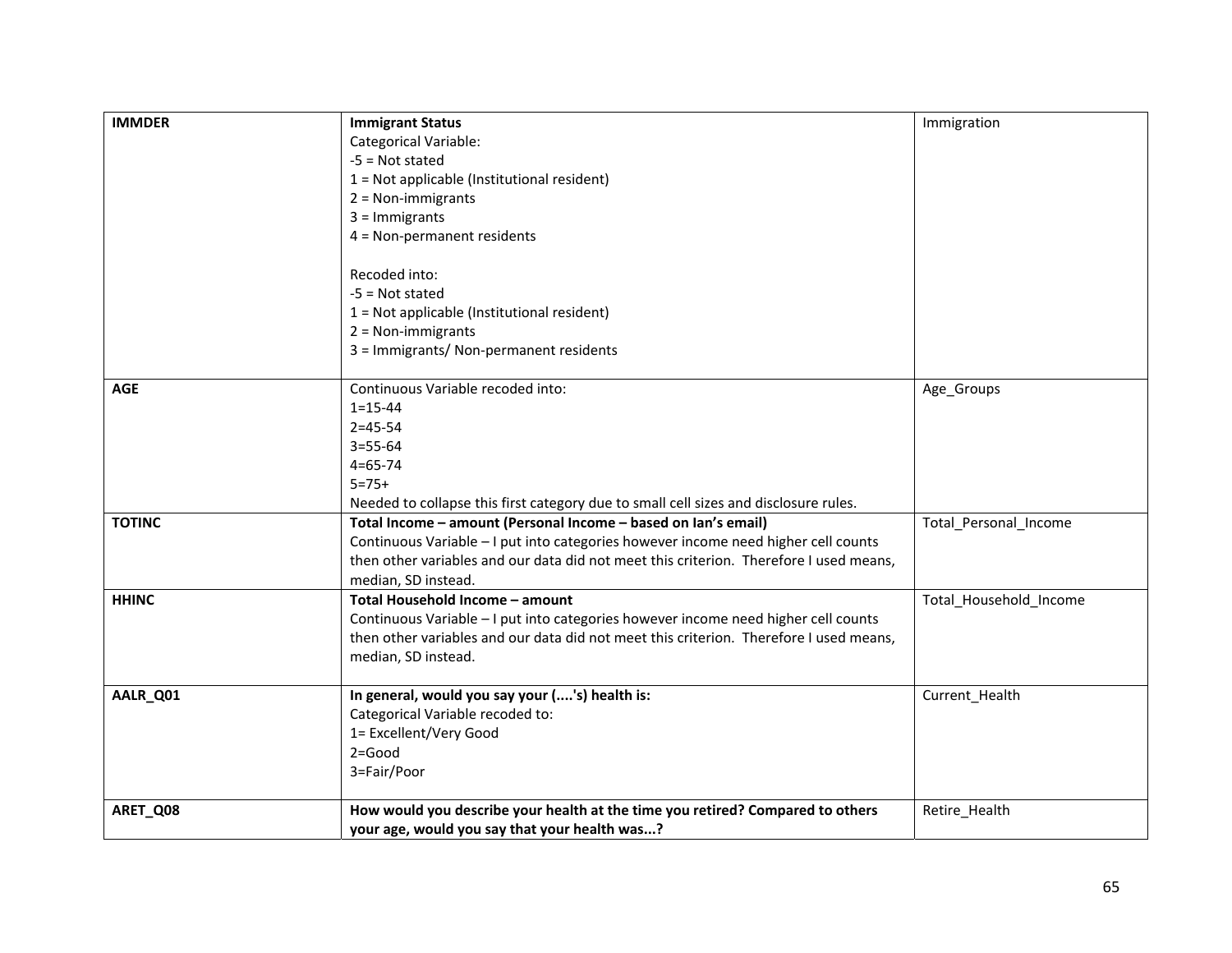|              | Categorical Variable recoded to:                                                        |                       |
|--------------|-----------------------------------------------------------------------------------------|-----------------------|
|              | 1= Excellent/Very Good                                                                  |                       |
|              | $2 = Good$                                                                              |                       |
|              | 3=Fair/Poor                                                                             |                       |
| ARET_Q02     | When you () last worked, how many hours did you (he/she) usually work per               | Part_Full_Time        |
|              | week?                                                                                   |                       |
|              | Continuous Variable recoded to represent full time or part time hours.                  |                       |
|              |                                                                                         |                       |
|              | 1=Part Time (<35 hrs per week)                                                          |                       |
|              | 2=Full Time (>=35 hrs per week)                                                         |                       |
|              | All else Missing                                                                        |                       |
| AAMC_Q01     | At what age did you () first start having any difficulty or activity limitation?        | ONSET_Age             |
|              | Continuous variable recoded to categorical - also used for sample selection * less than |                       |
|              | $65$ (<5).                                                                              |                       |
|              |                                                                                         |                       |
|              | $1 = 0 - 34$                                                                            |                       |
|              | $2 = 35 - 44$                                                                           |                       |
|              | $3 = 45 - 54$                                                                           |                       |
|              | $4 = 55 - 64$                                                                           |                       |
|              | $5 = 65 - 74$                                                                           |                       |
|              | $6 = 75+$                                                                               |                       |
|              |                                                                                         |                       |
| AHFT_D_A_LIM | <b>Hearing limitation Derived Variable:</b>                                             | Hearing_Lim_Der       |
|              | Based on: AHFT_Q02 & Q03 & Q04 & Q05 & Q06 & Q07 & Q08                                  |                       |
|              | Refusal and Don't Know recoded to No                                                    |                       |
|              | $0 = No$                                                                                |                       |
|              | $1 = Yes$                                                                               |                       |
|              |                                                                                         |                       |
| ASFT_D_A_LIM | <b>Seeing limitation Derived Variable:</b>                                              | Seeing_Lim_Der        |
|              | Based on: ASFT_Q02 & Q04 & Q07 & Q09                                                    |                       |
|              | Refusal and Don't Know recoded to No                                                    |                       |
|              |                                                                                         |                       |
|              | $0 = No$                                                                                |                       |
|              | $1 = Yes$                                                                               |                       |
| ACFT_D_A_LIM | <b>Communication limitation Derived Variable:</b>                                       | Communication_Lim_Der |
|              | Based on: ACFT_Q01 & Q02                                                                |                       |
|              | Refusal and Don't Know recoded to No                                                    |                       |
|              |                                                                                         |                       |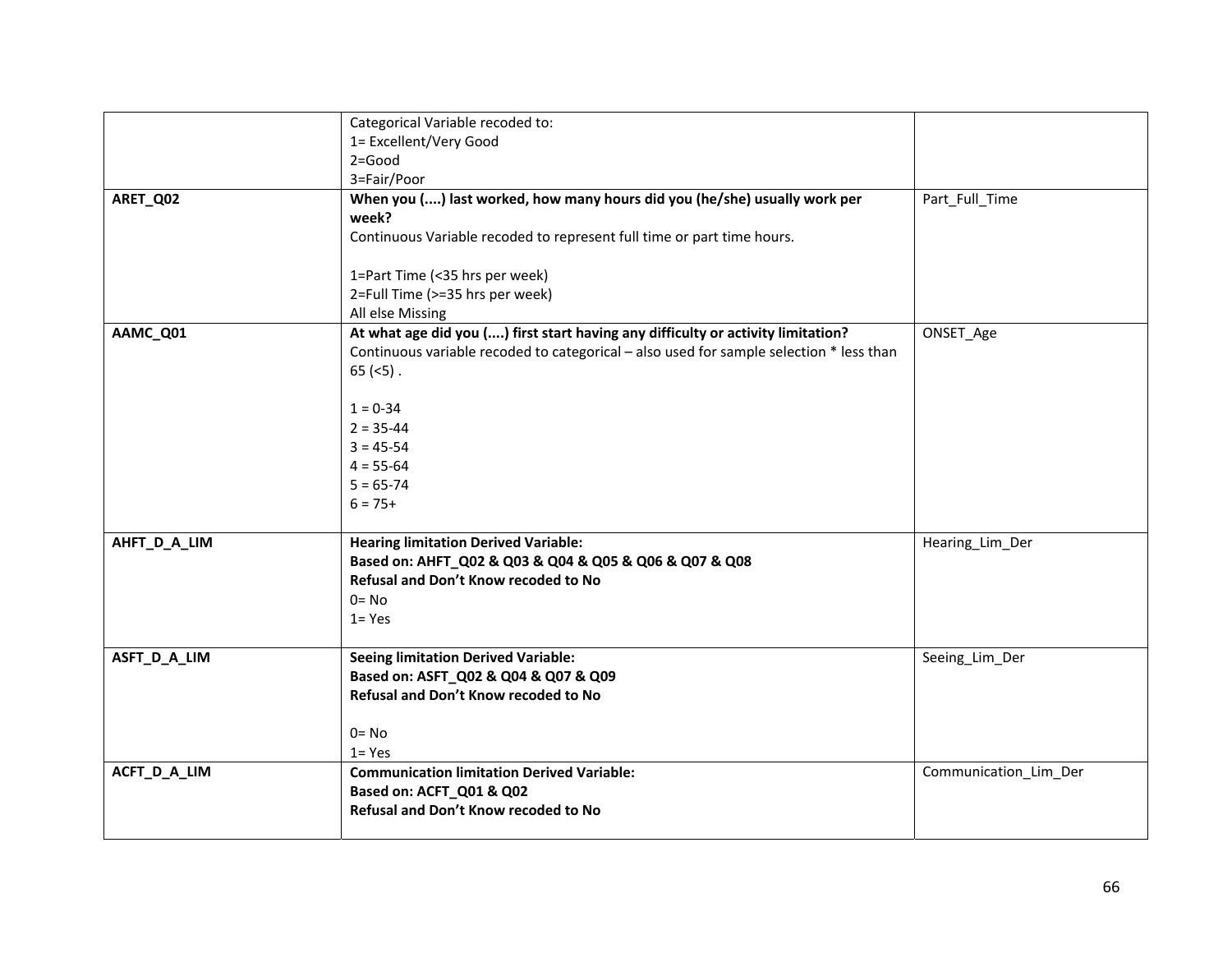|              | $0 = No$                                               |                  |
|--------------|--------------------------------------------------------|------------------|
|              | $1 = Yes$                                              |                  |
| AMOF_D_A_LIM | <b>Mobility limitation Derived Variable:</b>           | Mobility_Lim_Der |
|              | Based on: AMOF_Q01 & Q02 & Q04 & Q06 & Q08 & Q10       |                  |
|              | Refusal and Don't Know recoded to No                   |                  |
|              | $0 = No$                                               |                  |
|              | $1 = Yes$                                              |                  |
| AAFT_D_A_LIM | <b>Agility limitation Derived Variable:</b>            | Agility_Lim_Der  |
|              | Based on: AAFT_Q01 & Q03 & Q05 & Q07 & Q09 & Q11 & Q13 |                  |
|              | Refusal and Don't Know recoded to No                   |                  |
|              | $0 = No$                                               |                  |
|              | $1 = Yes$                                              |                  |
| APFT_D_A_LIM | <b>Pain limitation Derived Variable:</b>               | Pain_Lim_Der     |
|              | Based on: APFT_Q02 & Q03                               |                  |
|              | Refusal and Don't Know recoded to No                   |                  |
|              |                                                        |                  |
|              | $0 = No$                                               |                  |
|              | $1 = Yes$                                              |                  |
| ALFT_D_A_LIM | <b>Learning limitation Derived Variable:</b>           | Learning_Lim_Der |
|              | Based on: ALFT_Q01 & Q02                               |                  |
|              | Refusal and Don't Know recoded to No                   |                  |
|              | $0 = No$                                               |                  |
|              | $1 = Yes$                                              |                  |
| AMFT_D_A_LIM | <b>Memory Limitation Derived Variable:</b>             | Memory_Lim_Der   |
|              | Based on: AMFT_Q01 & Q02                               |                  |
|              | Refusal, Don't Know and blank recoded to No            |                  |
|              | $0 = No$                                               |                  |
|              | $1 = Yes$                                              |                  |
| AEFT_D_A_LIM | <b>Developmental Limitation Derived Variable:</b>      | Develop_Lim_Der  |
|              | Based on: ADFT_Q01                                     |                  |
|              | Refusal and Don't Know recoded to No                   |                  |
|              |                                                        |                  |
|              | $0 = No$                                               |                  |
|              | $1 = Yes$                                              |                  |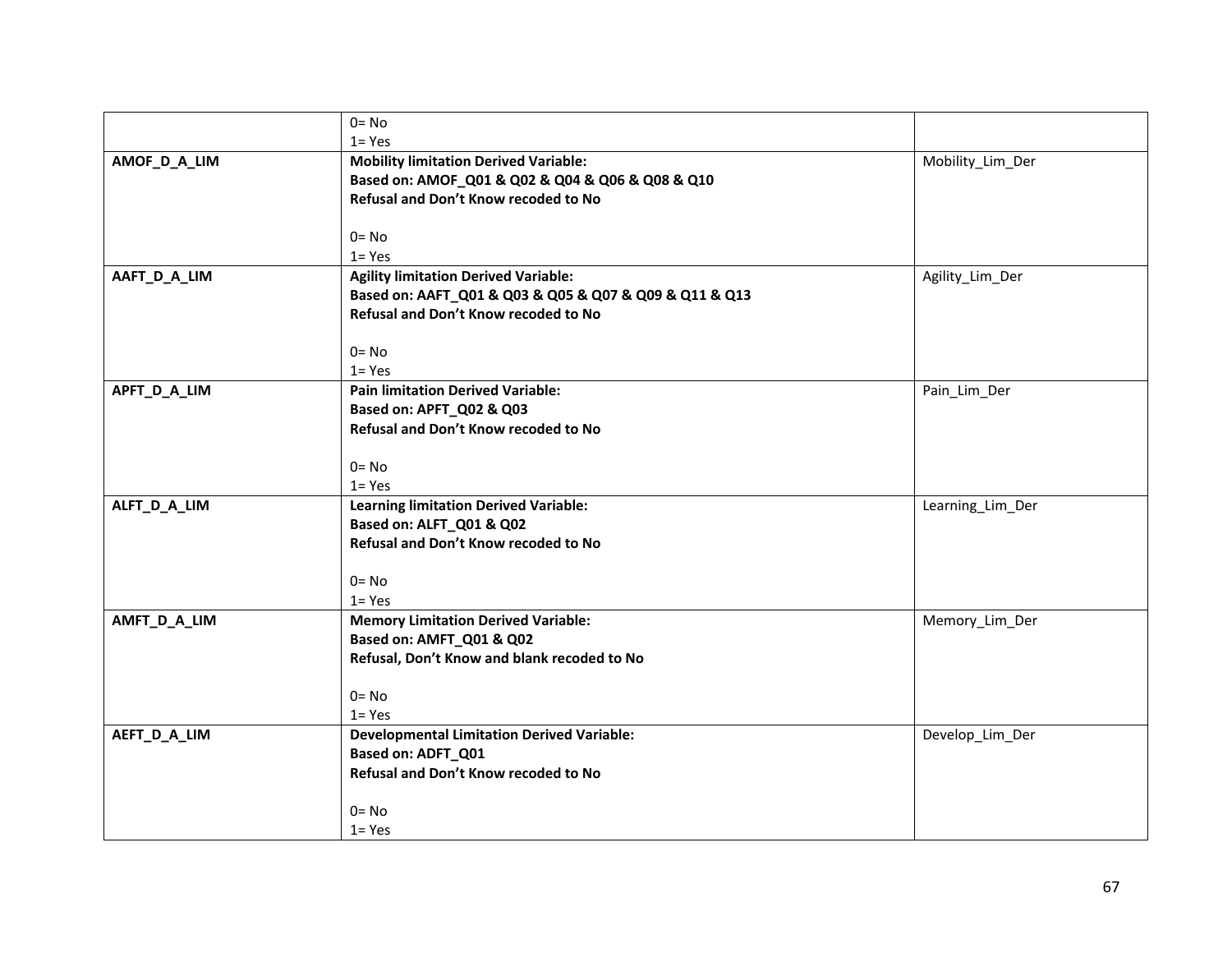|              | Unable to disclose due to cell counts                                                   |                         |
|--------------|-----------------------------------------------------------------------------------------|-------------------------|
| AEFT_D_A_LIM | <b>Emotional Limitation Derived Variable:</b>                                           | Psych_Lim_Der           |
|              | <b>Based on: AEFT_Q02</b>                                                               |                         |
|              | Refusal and Don't Know recoded to No                                                    |                         |
|              |                                                                                         |                         |
|              | $0 = No$                                                                                |                         |
|              | $1 = Yes$                                                                               |                         |
| AUNK_D_A_LIM | Type of Disability - Unknown. i.e., other conditions that are not specifically surveyed | Unknown_Lim_Der         |
|              | by PALS.                                                                                |                         |
|              | Refusal and Don't Know recoded to No                                                    |                         |
|              |                                                                                         |                         |
|              | $0 = No$                                                                                |                         |
|              | $1 = Yes$                                                                               |                         |
|              | Unable to disclose due to cell counts                                                   |                         |
|              | Created this categorical Variable based on totalling the 'yes' for the above 11         | Sum_Number_Disabilities |
|              | limitations.                                                                            |                         |
|              | Recoded due to small cell counts to those who have                                      |                         |
|              | 1 limitation total                                                                      |                         |
|              | 2 limitation total                                                                      |                         |
|              | 3 limitation total                                                                      |                         |
|              | 4 limitation total                                                                      |                         |
|              | 5 limitation total                                                                      |                         |
|              | 6 or more of the above limitations                                                      |                         |
| <b>DGREE</b> | Degree of severity                                                                      | DGofSeverity            |
|              | Categorical variable - kept coding from survey                                          |                         |
|              |                                                                                         |                         |
|              | -7=Not asked                                                                            |                         |
|              | -6=Valid Skip                                                                           |                         |
|              | -5=Not Asked                                                                            |                         |
|              | 0=No Severity                                                                           |                         |
|              | $1 =$ Mild                                                                              |                         |
|              | 2=Moderate                                                                              |                         |
|              | 3=Severe                                                                                |                         |
|              | 4=Very Severe                                                                           |                         |
|              | 5= Mild to Moderate                                                                     |                         |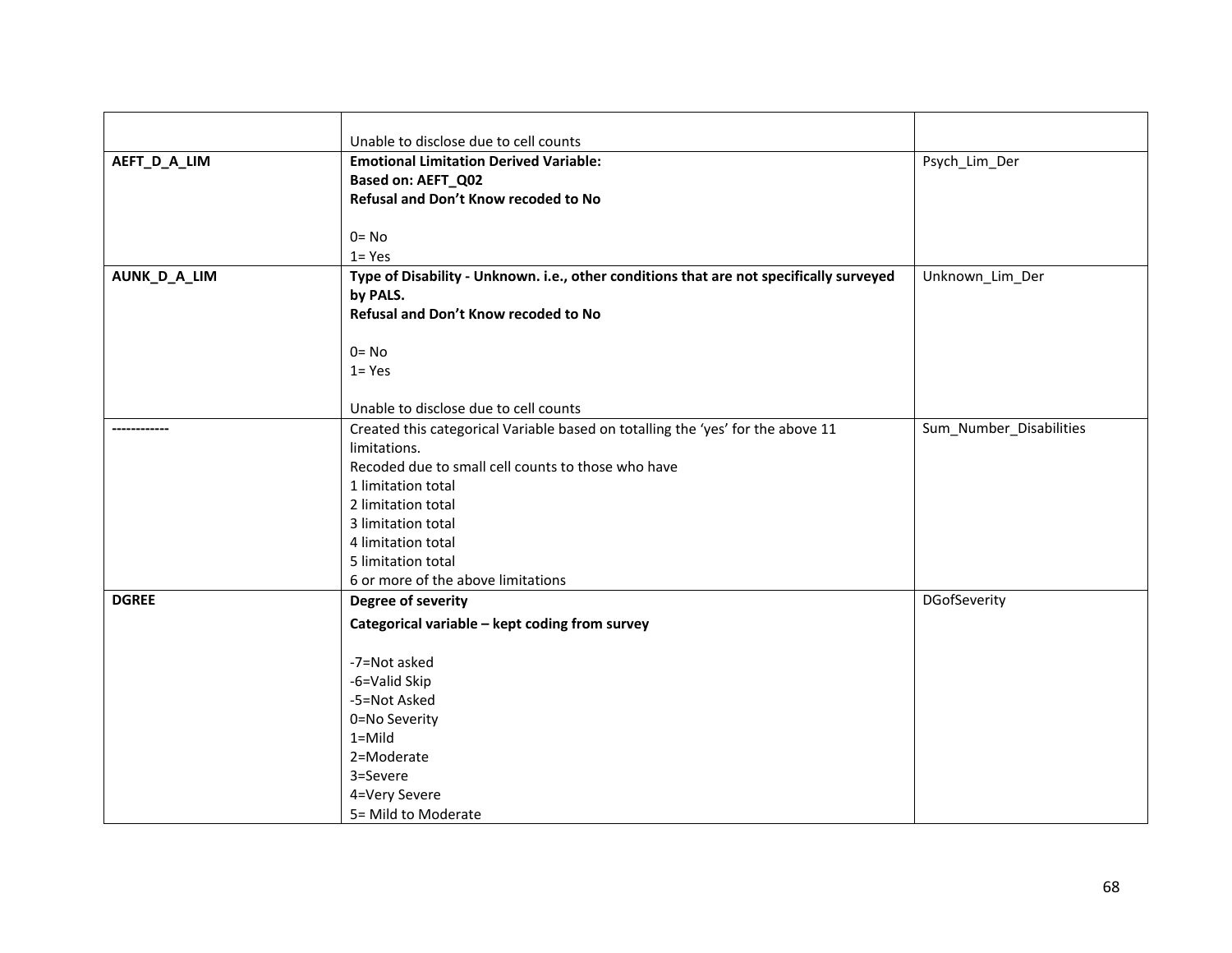|           | 6= Severe to Very Severe                                                                                     |                    |
|-----------|--------------------------------------------------------------------------------------------------------------|--------------------|
|           | $8 = Refusal$                                                                                                |                    |
|           | $9 = DK$                                                                                                     |                    |
| AHUI_Q32A | The last question is about personal income sources. In 2005, did you () receive                              | Workers_Comp       |
|           | income from the following                                                                                    |                    |
|           | sources?                                                                                                     |                    |
|           | Workers' Compensation                                                                                        |                    |
|           | Categorical Variable: those who were 'not asked, refusal, don't know' recoded to                             |                    |
|           | "system missing"                                                                                             |                    |
|           | $0 = No$                                                                                                     |                    |
|           | $1 = Yes$                                                                                                    |                    |
| AHUI_Q32B | The last question is about personal income sources. In 2005, did you () receive<br>income from the following | Disability_Benefit |
|           | sources?                                                                                                     |                    |
|           | Canada or Quebec Pension Plan Disability Benefit                                                             |                    |
|           | Categorical Variable: those who were 'not asked, refusal, don't know' recoded to                             |                    |
|           | "system missing"                                                                                             |                    |
|           | $0 = No$                                                                                                     |                    |
|           | $1 = Yes$                                                                                                    |                    |
| AHUI_Q32C | The last question is about personal income sources. In 2005, did you () receive                              | Private_Insurance  |
|           | income from the following                                                                                    |                    |
|           | sources?                                                                                                     |                    |
|           | Private Disability Insurance Benefit                                                                         |                    |
|           | Categorical Variable: those who were 'not asked, refusal, don't know' recoded to<br>"system missing"         |                    |
|           | $0 = No$                                                                                                     |                    |
|           | $1 = Yes$                                                                                                    |                    |
| AHUI_Q32D | The last question is about personal income sources. In 2005, did you () receive                              | Accident_Insurance |
|           | income from the following                                                                                    |                    |
|           | sources?                                                                                                     |                    |
|           | Motor Vehicle Accident Insurance Disability Benefit                                                          |                    |
|           | Categorical Variable: those who were 'not asked, refusal, don't know' recoded to                             |                    |
|           | "system missing"                                                                                             |                    |
|           | $0 = No$                                                                                                     |                    |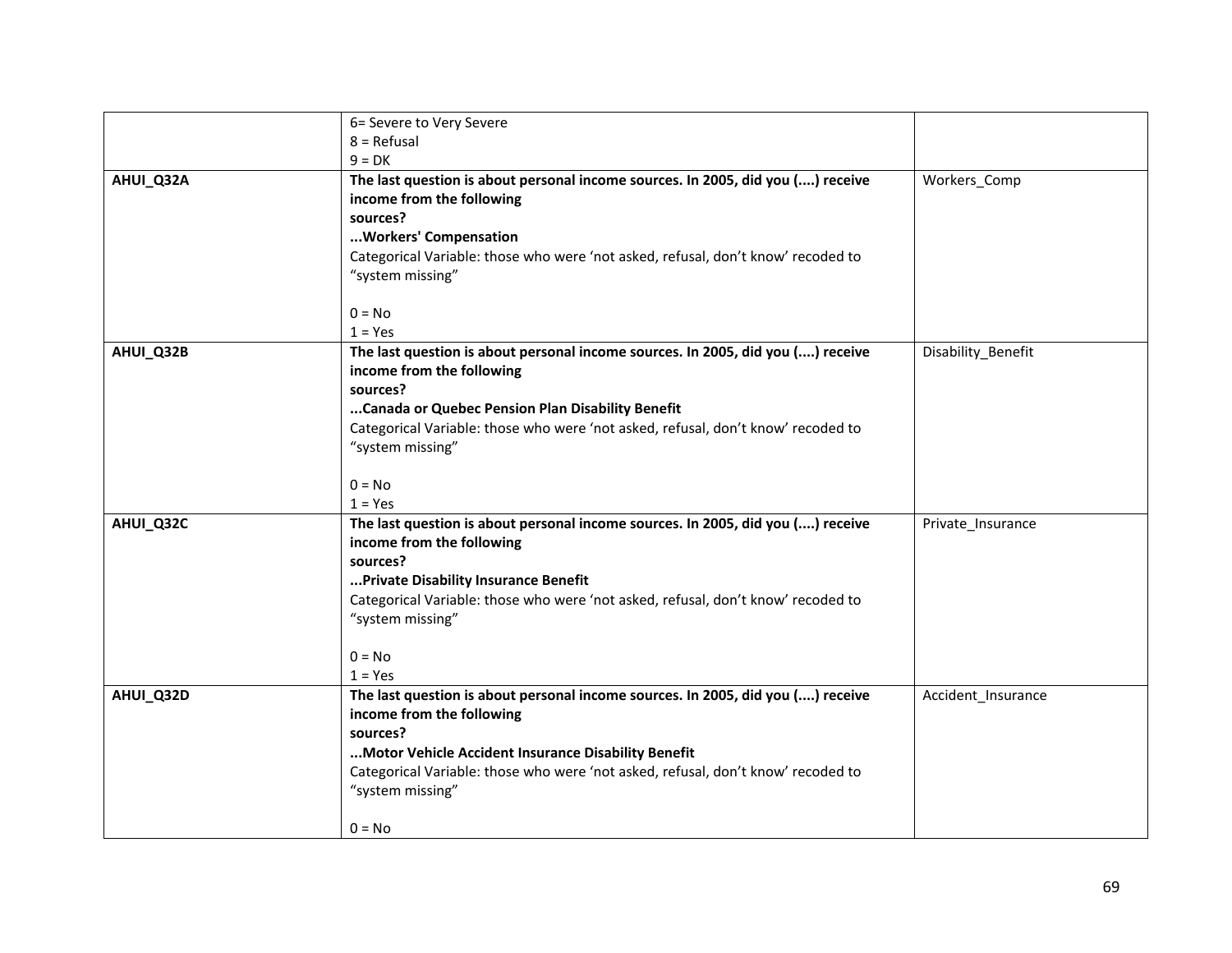|                       | $1 = Yes$                                                                                                                                                                                                                                                                                                |                      |
|-----------------------|----------------------------------------------------------------------------------------------------------------------------------------------------------------------------------------------------------------------------------------------------------------------------------------------------------|----------------------|
| AHUI_Q32E             | The last question is about personal income sources. In 2005, did you () receive<br>income from the following<br>sources?<br>Veterans Affairs disability pension benefit<br>Categorical Variable: those who were 'not asked, refusal, don't know' recoded to<br>"system missing"<br>$0 = No$<br>$1 = Yes$ | Veterans_Pension     |
| AHUI_Q32F             | The last question is about personal income sources. In 2005, did you () receive<br>income from the following<br>sources?<br>Provincial or municipal social assistance<br>Categorical Variable: those who were 'not asked, refusal, don't know' recoded to<br>"system missing"<br>$0 = No$<br>$1 = Yes$   | Social Assistance    |
| ARET_Q06              | In that job, were you (was ) mainly<br>2 = Making "Working without pay for spouse or another relative in a family farm or<br>business? " missing since low cell count.<br>1= Working for wages, salary, tips or commission?<br>3= Self-employed alone or in partnership?                                 | Wage_vs_Selfemployed |
| AHUI_Q32E + AHUI_Q32D | Due to small cell sizes these two variables were combined                                                                                                                                                                                                                                                | Accident_Veterans    |
| AHUI_Q32A+B+C+D+E+F   | All income sources combined into one variable illustrating who has at least one of these<br>6 sources of personal income                                                                                                                                                                                 | Income All Sources   |
| weight                | Created adjusted weight by selecting sample, running a mean of the master weight, and<br>then dividing the master weight by that mean.                                                                                                                                                                   | Standarized_Weight   |
| <b>PROV</b>           | Province<br>Had to remove the North "Yukon, Nunavut, and NWT" due to disclosure rules.<br>Categorical variable recoded to:<br>1=Atlantic                                                                                                                                                                 | Region_Recoded       |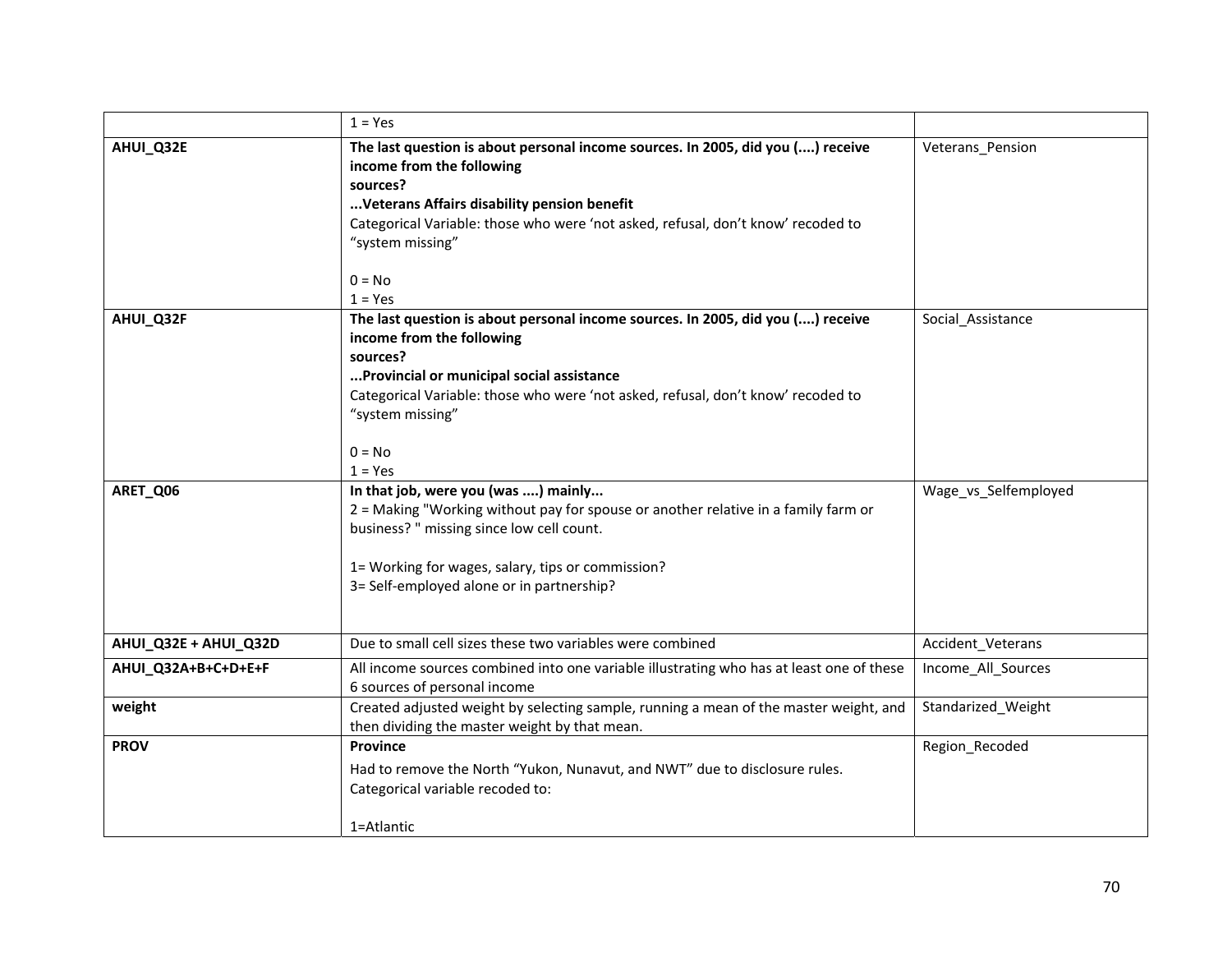|               | 2=Quebec                                                                      |                           |
|---------------|-------------------------------------------------------------------------------|---------------------------|
|               | 3=Ontario                                                                     |                           |
|               | 4=Prairies                                                                    |                           |
|               | $5 = BC$<br>Unable to utilize in crosstab due to low cell counts              |                           |
| DIS_Q02_3_R   |                                                                               | Discrimination_Work       |
| ARET_Q09      | Does your condition completely prevent you from working at a job or business? | Condition_Prevent_Working |
|               | -5 = Not stated                                                               |                           |
|               | -6 = Valid Skip<br>-7 = Not asked                                             |                           |
|               | 1 = Yes, completely                                                           |                           |
|               | $2 = No$                                                                      |                           |
|               | $8,9 = DK, RF$                                                                |                           |
|               |                                                                               |                           |
|               | <b>Recoded into:</b>                                                          |                           |
|               | $0 = No$                                                                      |                           |
|               | $1 = Yes$                                                                     |                           |
|               | 8, 9 recoded to missing.                                                      |                           |
| ANDE_Q03      | Is that because of your condition? (follows the question asking if they are   | Because_Condition_Retired |
|               | permanently retired)                                                          |                           |
|               | -5= Not stated                                                                |                           |
|               | -6 = Valid Skip                                                               |                           |
|               | -7 = Not asked                                                                |                           |
|               | $1 = No$                                                                      |                           |
|               | $2 = Yes$ , Partially                                                         |                           |
|               | 3 = Yes, completely                                                           |                           |
|               | 8,9= DK, RF                                                                   |                           |
|               |                                                                               |                           |
|               | Kept original coding except: 8, 9 recoded to missing.                         |                           |
| <b>CQPPB</b>  | Canada/Quebec Pension Plan Benefits - amount                                  | CPP                       |
| <b>RETIR</b>  | Retirement Income - amount                                                    | Retire_income             |
| <b>OASGI</b>  | OAS, GIS - amount                                                             | OAS_GIS                   |
| <b>HHINC</b>  | Total Household Income - amount                                               | HHLD_income               |
| <b>INVST</b>  | Investment Income - amount                                                    | INVST_Income              |
| <b>LOINCA</b> | Low Income After Tax Status                                                   | Low_Income                |
|               | $-555555 = Not State$                                                         |                           |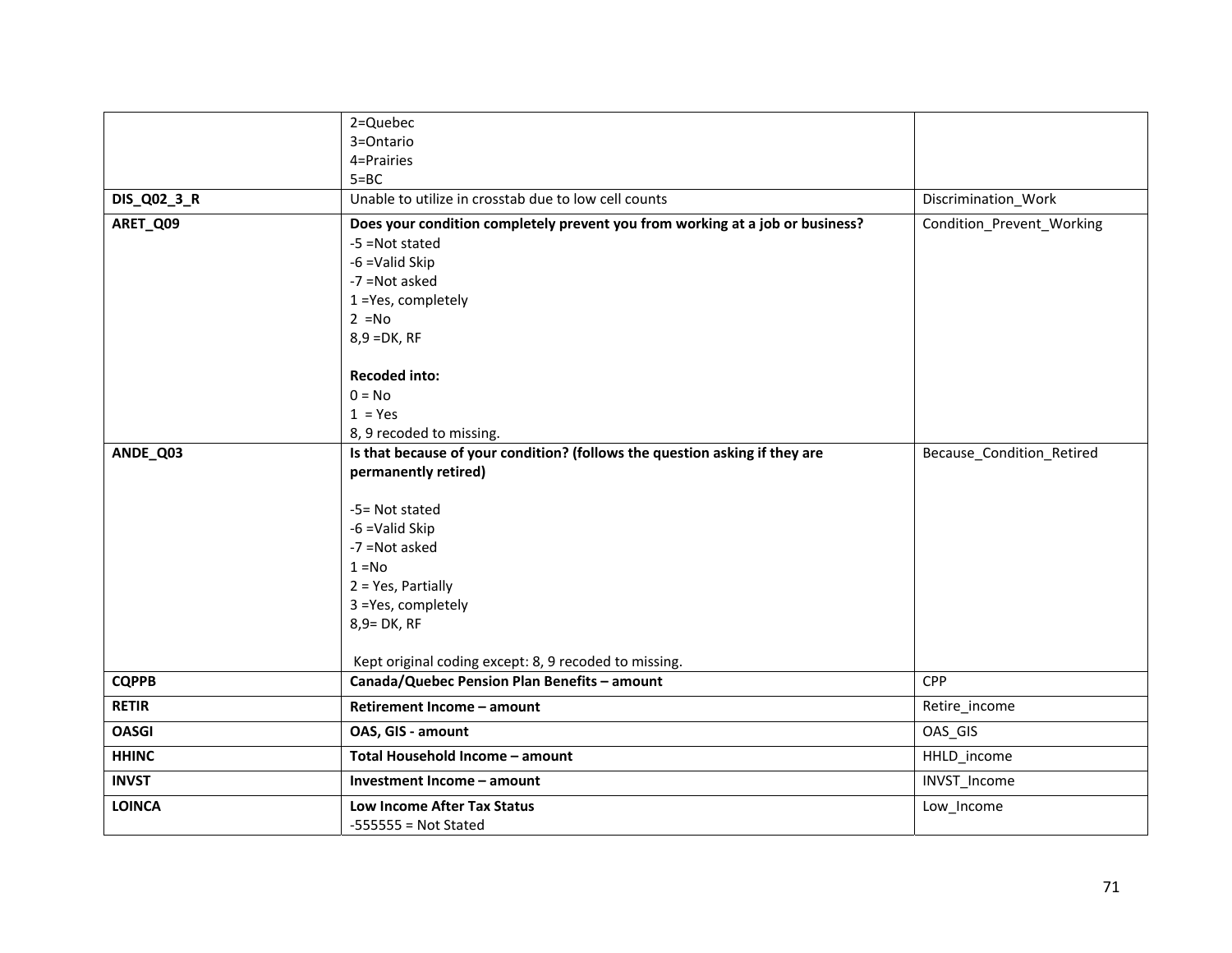| 1= Member of non-low income economic family or non-low income unattached           |  |
|------------------------------------------------------------------------------------|--|
| individual 15 years of age and over.                                               |  |
| 2= Member of low income economic family or -low income unattached individual 15    |  |
| years of age and over.                                                             |  |
| 3=Not Applicable                                                                   |  |
| 4= Concept not applicable                                                          |  |
|                                                                                    |  |
| <b>Recoded into:</b>                                                               |  |
| 0= Member of non-low income economic family or non-low income unattached           |  |
| individual 15 years of age and over.                                               |  |
| 15 15 15 Member of low income economic family or -low income unattached individual |  |
| years of age and over.                                                             |  |
| $-555555$ , 3, 4 = Missing                                                         |  |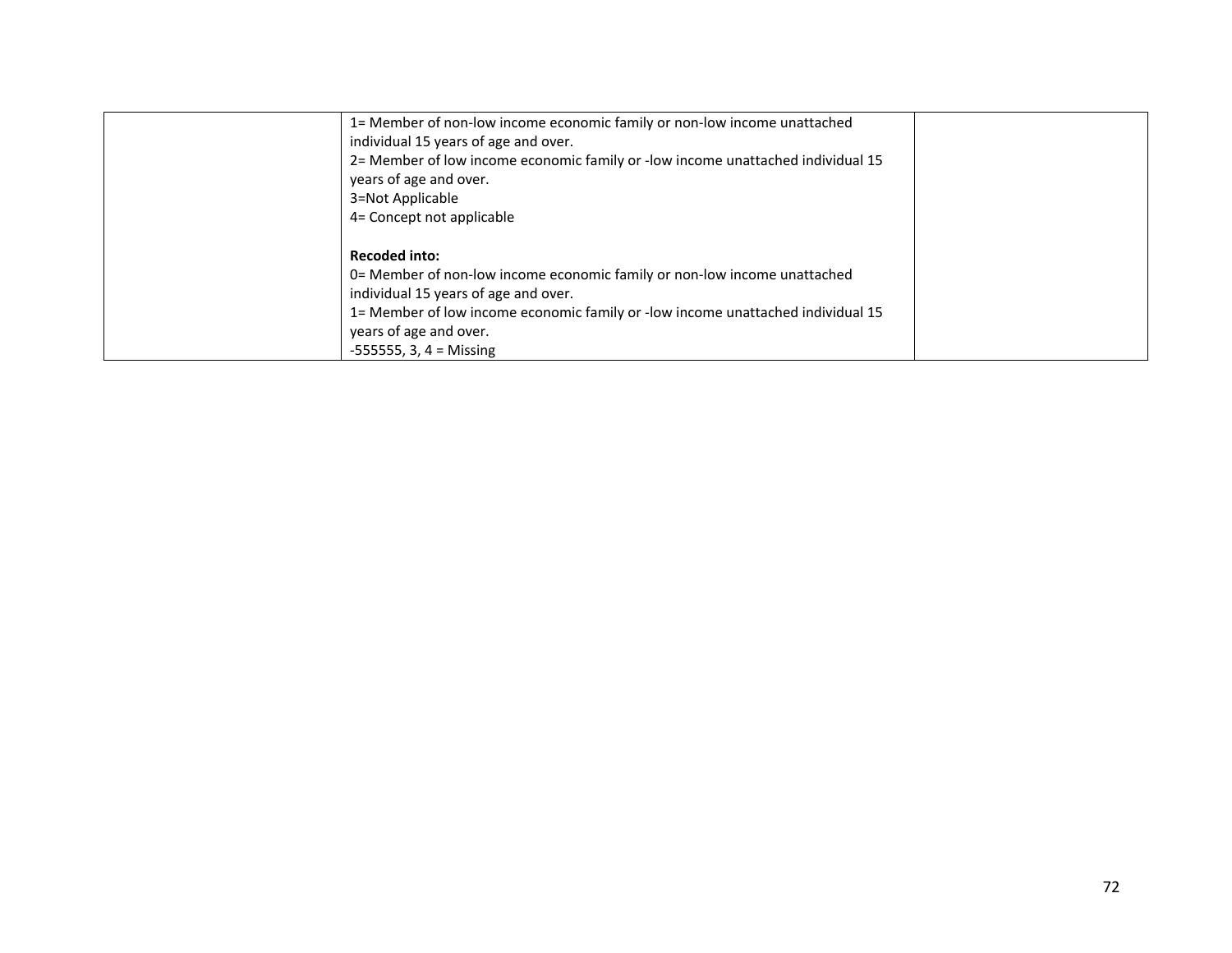# **Appendix B. Keywords and Databases.**

#### **Key Words:**

- Disability & Retirement
- Disability & Retirement & Barriers
- Disability & Early Retirement
- Disability & Early Retirement & Barriers
- Disability & Involuntary Retirement
- Disability & Mandatory Retirement
- Disability & Forced Unemployment
- Disability & Early Exit from Work
- Disability & Voluntary Retirement
- Disability & Forced Leave From Work
- Disability & Leaving Work & Barriers
- Disability & Involuntary Job Loss
- Disability & Retirement Decision
- Disability & Withdraw from Work
- Disability & Early Withdrawal from the Labour Force
- Disability & Forced Retirement
- Disability & Abrupt Retirement
- Disability & Social Exclusion
- Health & Retirement
- Health & Retirement & Barriers
- Health & Early Retirement
- Health & Early Retirement & Barriers
- Health & Involuntary Retirement
- Health & Mandatory Retirement
- Health & Forced Unemployment
- Health & Early Exit from Work
- Health & Voluntary Retirement
- Health & Forced Leave From Work
- Health & Leaving Work & Barriers
- Health & Involuntary Job Loss
- Health & Retirement Decision
- Health & Withdraw from Work
- Health & Early Withdrawal from the Labour Force
- Health & Forced Retirement
- Health & Abrupt Retirement
- Health & Social Exclusion
- Disabled & Retirement
- Disabled & Retirement & Barriers
- Disabled & Early Retirement
- Disabled & Early Retirement & Barriers
- Disabled & Involuntary Retirement
- Disabled & Mandatory retirement
- Disabled & Forced Unemployment
- Disabled & Early Exit from Work
- Disabled & Voluntary Retirement
- Disabled & Forced Leave From Work
- Disabled & Leaving Work & Barriers
- Disabled & Involuntary Job Loss
- Disabled & Retirement Decision
- Disabled & Withdraw from Work
- Disabled & Early Withdrawal from the Labour Force
- Disabled & Forced Retirement
- Disabled & Abrupt Retirement
- Disabled & Social Exclusion
- Working with Disability & Retirement
- Working with Disability & Early Retirement
- Working with Disability & Involuntary Retirement
- Working with Disability & Mandatory Retirement
- Working with Disability & Forced Unemployment
- Working with Disability & Early Exit from Work
- Working with Disability & Voluntary Retirement
- Working with Disability & Forced Leave From Work
- Working with Disability & Leaving Work
- Working with Disability & Involuntary Job Loss
- Working with Disability & Retirement Decision
- Working with Disability & Withdraw from Work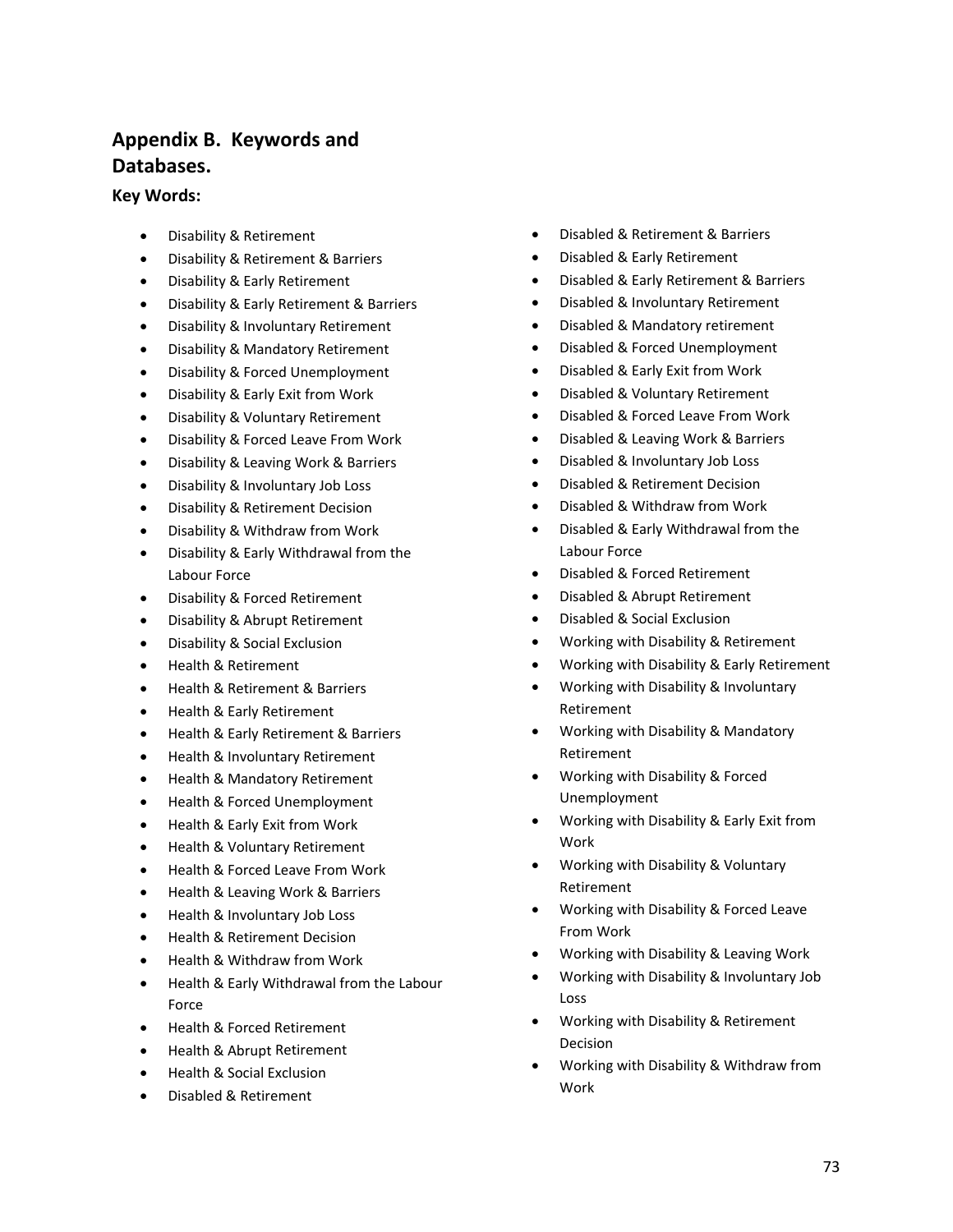- Working with Disability & Early Withdrawal from the Labour Force
- Working with Disability & Forced Retirement
- Working with Disability & Abrupt Retirement
- Working with Disability & Barriers
- Working with Disability & Social Exclusion
- Voluntary Retirement vs. Involuntary Retirement
- Economic consequences & Early Retirement
- Economic consequences & Involuntary Retirement
- Income Security & Early Retirement
- Income Security & Involuntary Retirement

### **Specific Disabilities:**

- Hearing Loss
- Vision Loss
- Communication Disability/ problems
- Speech Problems
- Mobility
- Agility
- Pain
- Learning
- Memory Problems/ Dementia
- Development
- Psychological

#### **AND**

- Retirement
- Retirement & Barriers
- Early Retirement
- Early Retirement & Barriers
- Involuntary Retirement
- Mandatory Retirement
- Forced Unemployment
- Early Exit from Work
- Voluntary Retirement
- Forced Leave From Work
- Leaving Work & Barriers
- Involuntary Job Loss
- Retirement Decision
- Withdraw from Work
- Early Withdrawal from the Labour Force
- Forced Retirement
- Abrupt Retirement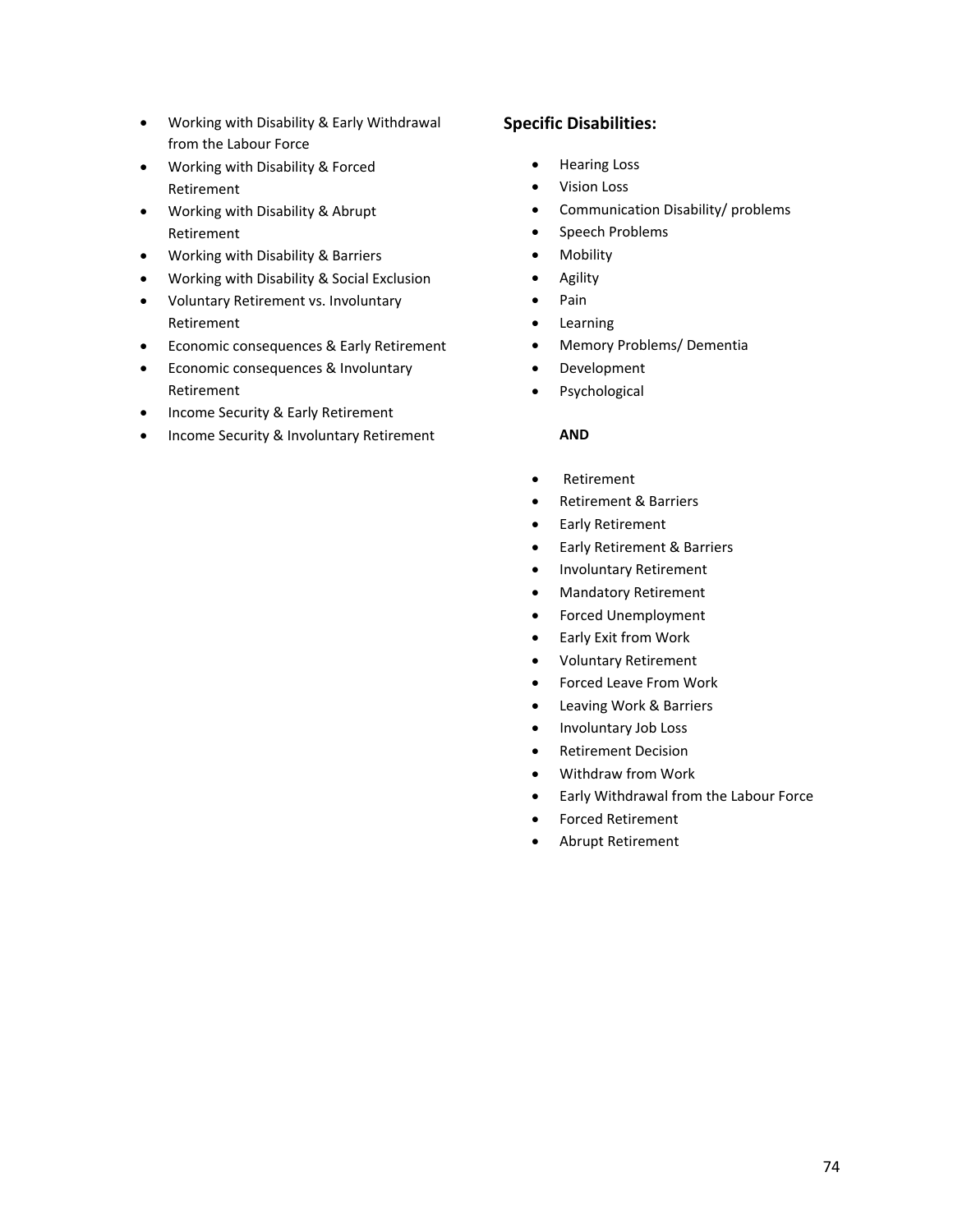## **Databases:**

| <b>CINAHL</b>                       | Social Sciences Citations<br>Index        | <b>Scholars Portal Search (Social</b><br>Sciences Index) |
|-------------------------------------|-------------------------------------------|----------------------------------------------------------|
| Google Scholar                      | <b>Sociological Abstracts</b>             | Abstracts in Social<br>Gerontology                       |
| The Cochrane Library                | <b>Social Services Abstracts</b>          | <b>Family Studies Abstracts</b>                          |
| Journal - "Disability &<br>Society" | Social Work Abstracts                     | Ageline                                                  |
| EconLit                             | <b>Sociological Abstracts</b>             | <b>JSTOR</b>                                             |
| IDEAS (economics database)          | Sociology: A SAGE Full-Text<br>Collection | PsychINFO                                                |
| <b>Business Source Complete</b>     | Medline                                   | Social Sciences Abstracts                                |
| <b>Statistics Canada</b>            |                                           |                                                          |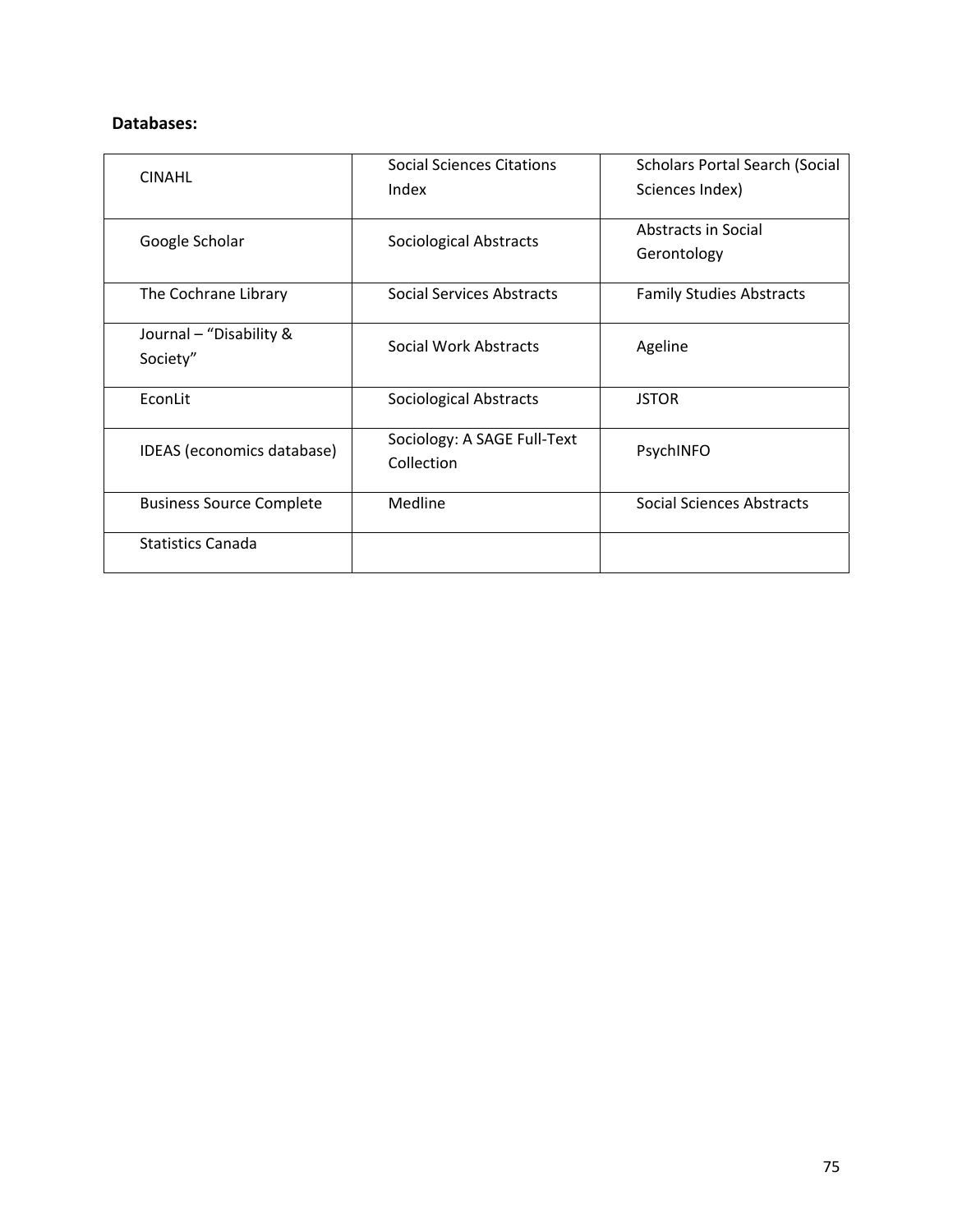#### Endnotes

ii To account for the survey design, the Pearson statistic is turned into an F statistic with noninteger degrees of freedom by using a second-order Rao and Scott (1981, 1984) correction. The p-value for the F statistic can be interpreted in the same way as a p-value for the Pearson statistic for "ordinary" data (i.e., data that are assumed independent and identically distributed).

iii The degree to which variables have a low level of significance will be effected by two main factors sample size and adjustments for sampling variability.

1) The small sample size may be effecting the power of the tests resulting in statistical tests that fail to reject the null hypothesis when the treatments do have some effect (increase Type II errors). Thus, it is important to appreciate the difference between statistical significance and substantive importance when interpreting the analysis. Significance and substantiveness are determined in large part by sample size, power, and effect size.

2) The sample weight and bootstrap weights were used at the final stage of analysis. The sample weights adjust for unequal probability of selection (i.e. exclusion and over‐ or under‐sampling) and the bootstrap weights adjust for the sampling variability. The sampling variability is due to the fact that if different samples were drawn different estimates would be generated. The sampling variance is adjusted for by using bootstrap estimates to generate an empirical variance. The bootstrap variance can correct for the downward bias in the standard errors due to a lack of independence of observations within levels of the survey design (for example, cluster level). Thus, bootstrapping can lead to an increase in Type II errors (i.e. not reject the null hypothesis when it is false).

 <sup>i</sup> There were a very few cases with zero personal incomes (slightly over 10) and household income (under 10). These are included in the descriptive analysis, but have been removed from the log transformed income variables.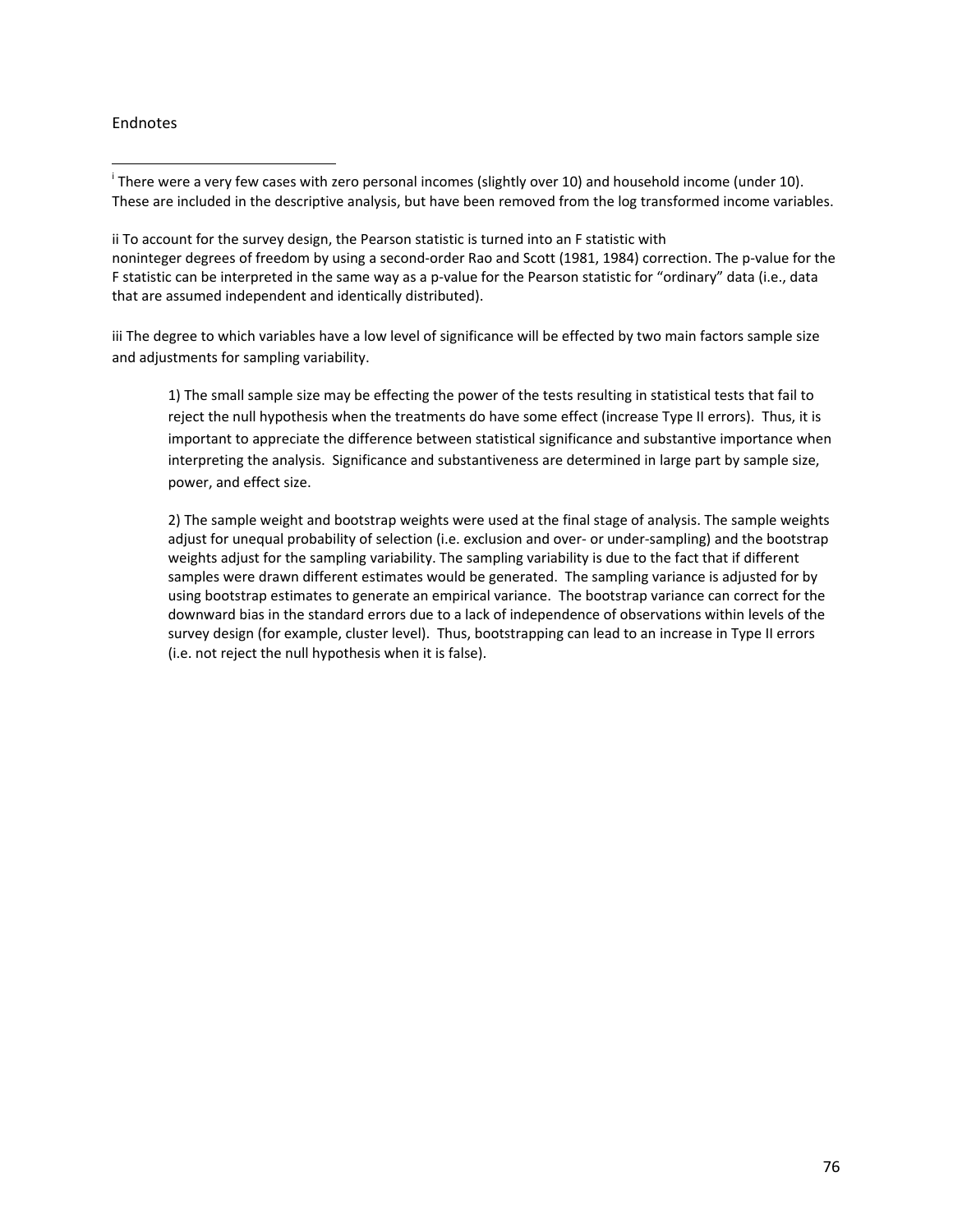| Number   | Title                                                                                                                                                                                  | Author(s)                                                             |
|----------|----------------------------------------------------------------------------------------------------------------------------------------------------------------------------------------|-----------------------------------------------------------------------|
| (2008)   |                                                                                                                                                                                        |                                                                       |
| No. 227: | Using Statistics Canada LifePaths Microsimulation Model to<br>Project the Health Status of Canadian Elderly                                                                            | J. Légaré<br>Y. Décarie                                               |
| No. 228: | An Application of Price and Quantity Indexes in the Analysis<br>of Changes in Expenditures on Physician Services                                                                       | F.T. Denton<br>C.H. Feaver<br>B.G. Spencer                            |
| No. 229: | Age-specific Income Inequality and Life Expectancy: New<br>Evidence                                                                                                                    | S. Prus<br>R.L. Brown                                                 |
| No. 230: | Ethnic Differences in Health: Does Immigration Status<br>Matter?                                                                                                                       | K.M. Kobayashi<br>S. Prus<br>Z. Lin                                   |
| No. 231: | What is Retirement? A Review and Assessment of Alternative<br><b>Concepts and Measures</b>                                                                                             | F.T. Denton<br>B.G. Spencer                                           |
| No. 232: | The Politics of Social Policy Reform in the United States: The<br>Clinton and the W. Bush Presidencies Reconsidered                                                                    | D. Béland<br>A. Waddan                                                |
| No. 233: | Grand Coalitions for Unpopular Reforms: Building a Cross-<br>Party Consensus to Raise the Retirement Age                                                                               | M. Hering                                                             |
| No. 234: | Visiting and Office Home Care Workers' Occupational<br>Health: An Analysis of Workplace Flexibility and Worker<br>Insecurity Measures Associated with Emotional and Physical<br>Health | I.U. Zeytinoglu<br>M. Denton<br>S. Davies<br>M.B. Seaton<br>J. Millen |
| No. 235: | Policy Change in the Canadian Welfare State: Comparing the<br>Canada Pension Plan and Unemployment Insurance                                                                           | D. Béland<br>J. Myles                                                 |
| No. 236: | Income Security and Stability During Retirement in Canada                                                                                                                              | S. LaRochelle-Côté<br>J. Myles<br>G. Picot                            |
| No. 237: | Pension Benefit Insurance and Pension Plan Portfolio Choice                                                                                                                            | T.F. Crossley<br>M. Jametti                                           |
| No. 238: | Determinants of Mammography Usage across Rural and<br><b>Urban Regions of Canada</b>                                                                                                   | J.T. McDonald<br>A. Sherman                                           |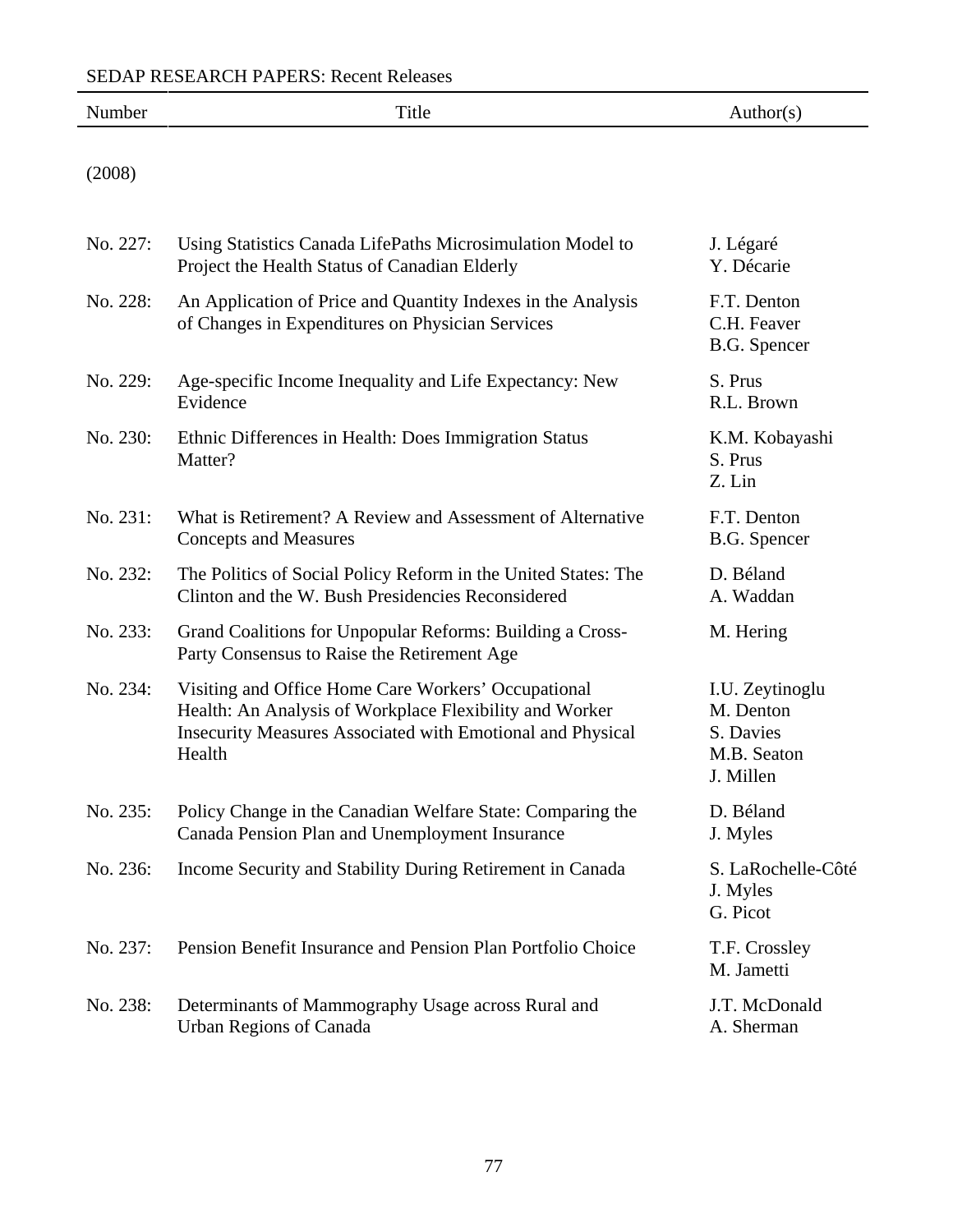| Number   | Title                                                                                                                                          | Author(s)                                                                                                 |
|----------|------------------------------------------------------------------------------------------------------------------------------------------------|-----------------------------------------------------------------------------------------------------------|
| (2009)   |                                                                                                                                                |                                                                                                           |
| No. 239: | Negative Effects of the Canadian GIS Clawback and Possible<br><b>Mitigating Alternatives</b>                                                   | D. Chisholm<br>R.L. Brown                                                                                 |
| No. 240: | Basic Living Expenses for the Canadian Elderly                                                                                                 | B.-J. MacDonald<br>D. Andrews<br>R.L. Brown                                                               |
| No. 241: | Financial security of elders in China                                                                                                          | Y. Cheng<br>M.W. Rosenberg                                                                                |
| No. 242: | The Impact of Skill Mismatch among Migrants on Remittance<br>Behaviour                                                                         | J.T. McDonald<br>M.R. Valenzuela                                                                          |
| No. 243: | Car Driving and Public Transit Use in Canadian Metropolitan<br>Areas: Focus on Elderly and Role of Health and Social<br><b>Network Factors</b> | R.G. Mercado<br>K.B. Newbold                                                                              |
| No. 244: | Where Would You Turn for Help? Older Adults' Knowledge<br>and Awareness of Community Support Services                                          | M. Denton<br>J. Ploeg<br>J. Tindale<br><b>B.</b> Hutchison<br>K. Brazil<br>N. Akhtar-Danesh<br>M. Quinlan |
| No. 245: | New Evidence on Taxes and Portfolio Choice                                                                                                     | S. Alan<br>K. Atalay<br>T.F. Crossley<br>S.H. Jeon                                                        |
| No. 246: | How should we support pharmaceutical innovation?                                                                                               | P. Grootendorst                                                                                           |
| No. 247: | <b>Cohort Working Life Tables for Older Canadians</b>                                                                                          | F.T. Denton<br>C.H. Feaver<br>B.G. Spencer                                                                |
| No. 248: | Cancer-related health behaviors and health service use among<br>Inuit and other residents of Canada's north                                    | J.T. McDonald<br>R. Trenholm                                                                              |
| No. 249: | Older Aboriginal Peoples in Canada - Demographics, Health<br><b>Status and Access to Health Care</b>                                           | M.W. Rosenberg<br>K. Wilson<br>S. Abonyi<br>A. Wiebe<br>K. Beach                                          |

R. Lovelace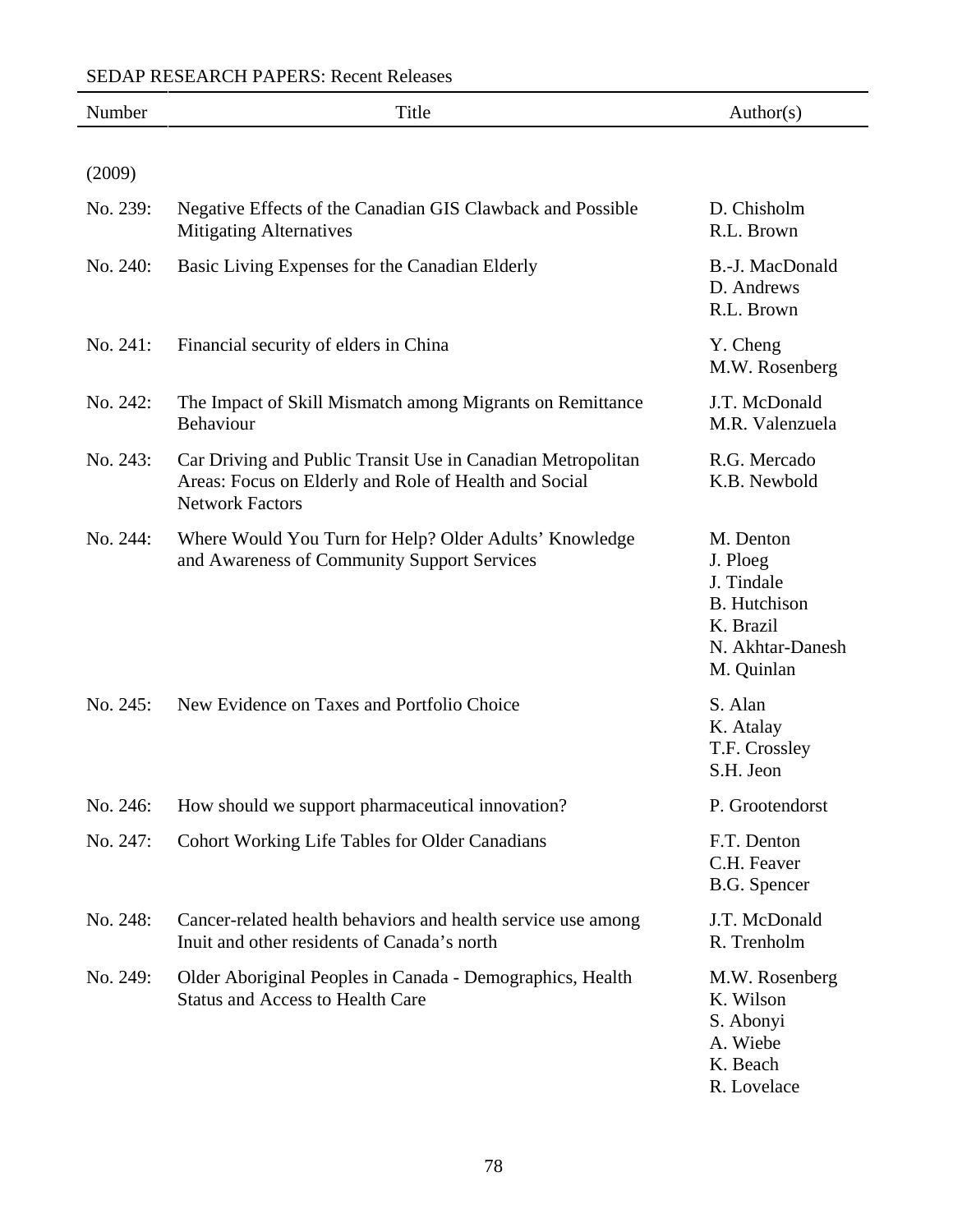## SEDAP RESEARCH PAPERS: Recent Releases

| Number   | Title                                                                                                                                                 | Author(s)                                                             |
|----------|-------------------------------------------------------------------------------------------------------------------------------------------------------|-----------------------------------------------------------------------|
| No. 250: | Patents, Public-Private Partnerships or Prizes: How should we                                                                                         | P. Grootendorst                                                       |
| No. 251: | support pharmaceutical innovations?<br>Les besoins non comblés de services à domicile chez les aînés                                                  | M.A. Busque                                                           |
| No. 252: | canadiens                                                                                                                                             | G. Marois                                                             |
|          | La «migration de remplacement» au Québec: à quel point<br>peut-on compter sur l'immigration pour contrer les problèmes<br>démographiques appréhendés? |                                                                       |
| No. 253: | Le vieillissement de la population carcérale sous<br>responsabilité fédérale au Canada: Vers de «pénitenciers-<br>hospices»?                          | A.L. Tesseron                                                         |
| No. 254: | International Differences in Longevity and Health and their<br><b>Economic Consequences</b>                                                           | P.-C. Michaud<br>D. Goldman<br>D. Lakdawalla<br>A. Gailey<br>Y. Zheng |
| No. 255: | Understanding the Economic Consequences of Shifting Trends<br>in Population Health                                                                    | P.-C. Michaud<br>D. Goldman<br>D. Lakdawalla<br>Y. Zheng<br>A. Gailey |
| No. 256: | Population Aging, Older Workers, and Canada's Labour Force                                                                                            | F.T. Denton<br>B.G. Spencer                                           |
| No. 257: | Patterns of Retirement as Reflected in Income Tax Records for<br><b>Older Workers</b>                                                                 | F.T. Denton<br>Ross Finnie<br>B.G. Spencer                            |
| No. 258: | Reproductive Contributions of Foreign Wives in Taiwan:<br>Similarities and Differences among Major Source Countries                                   | K.-L. Liaw<br>J.-P. Lin<br>C.-C. Liu                                  |
| No. 259: | Chronic Health Conditions: Changing Prevalence in an Aging<br>Population and Some Implications for the Delivery of Health<br><b>Care Services</b>     | F.T. Denton<br>B.G. Spencer                                           |
| No. 260: | Portfolio Allocation in the Face of a Means-Tested Public<br>Pension                                                                                  | D.A. Cobb-Clark<br>V. Hildebrand                                      |
| No. 261: | Income Replacement in Retirement: Longitudinal Evidence<br>from Income Tax Records                                                                    | F.T. Denton<br>R. Finnie<br>B.G. Spencer                              |